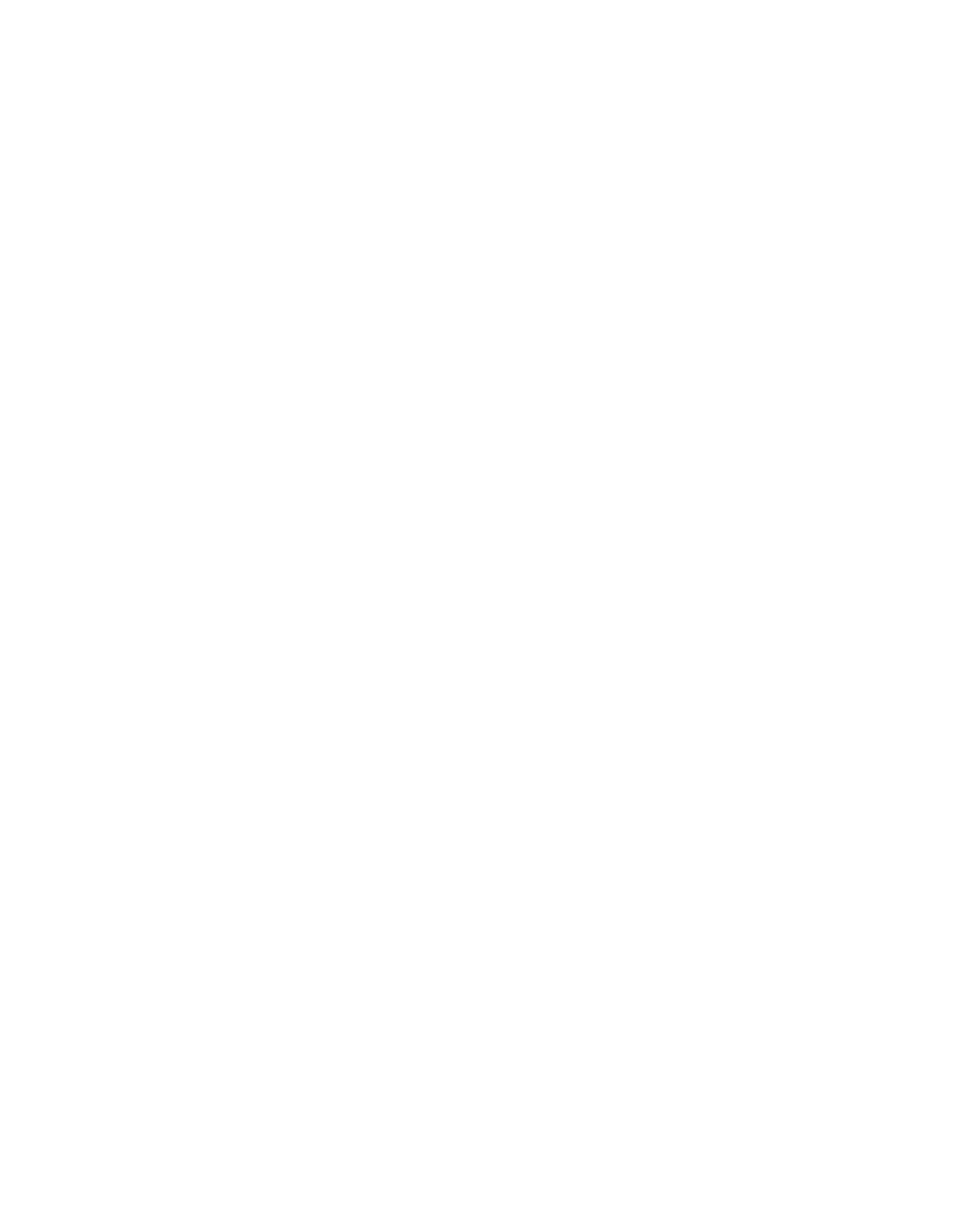c 1991, 1997, 1999 by Hassan A¨ıt-Kaci

No part of this book may be reproduced in any form by any electronic or mechanical means (including photocopying, recording, or information storage and retrieval) without permission in writing from the author. All rights reserved.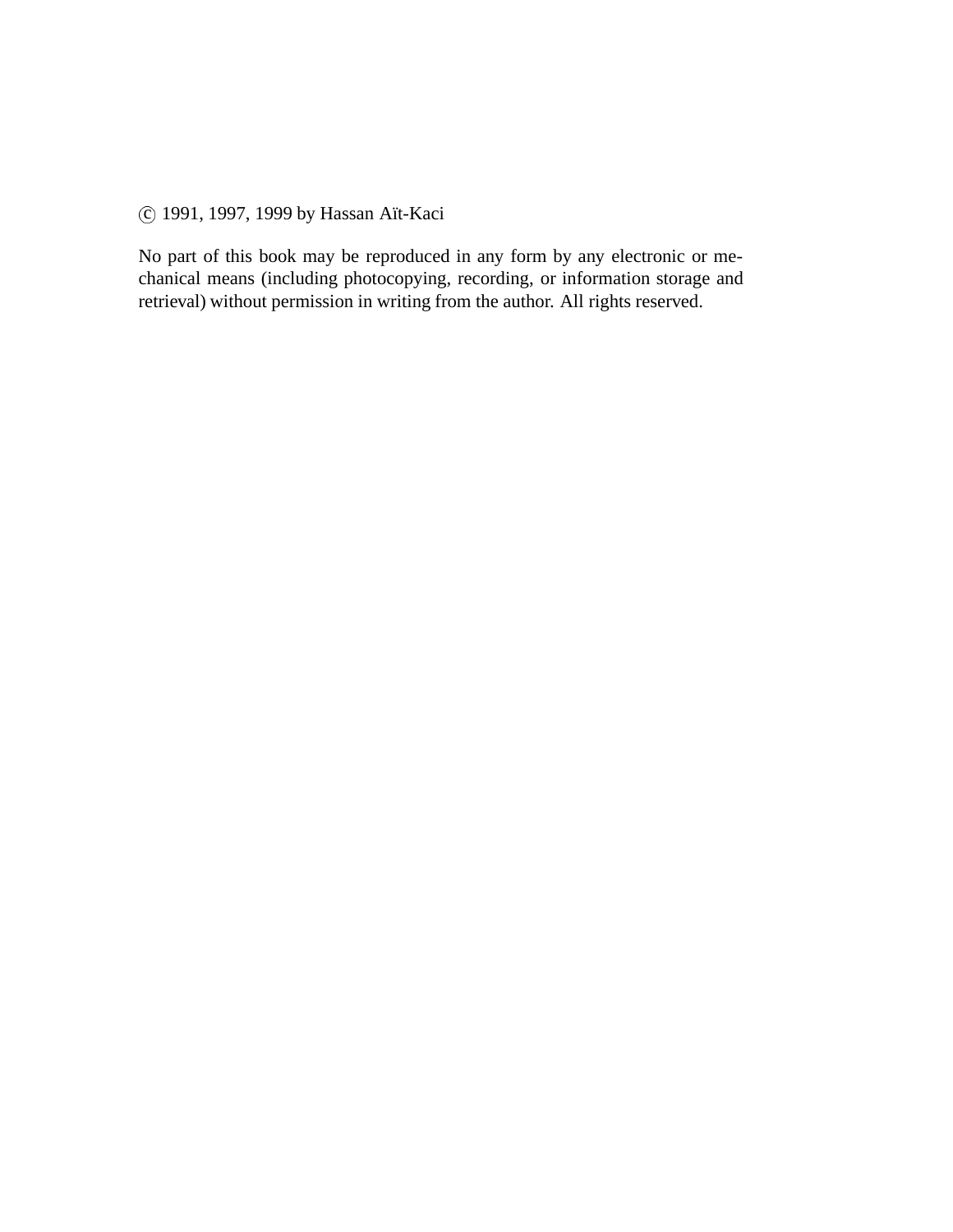Because they have seen it grow from the start, this modest work is dedicated to:

ELIÈS, JAYD, NASSIM, AND JULIETA

*for much needed love and trusting me, always*

NANIE

*for tranquil unconditional faith and being there*

FORÊT DES FLAMBERTINS

*for peaceful mornings and conniving whispers giving me some answers*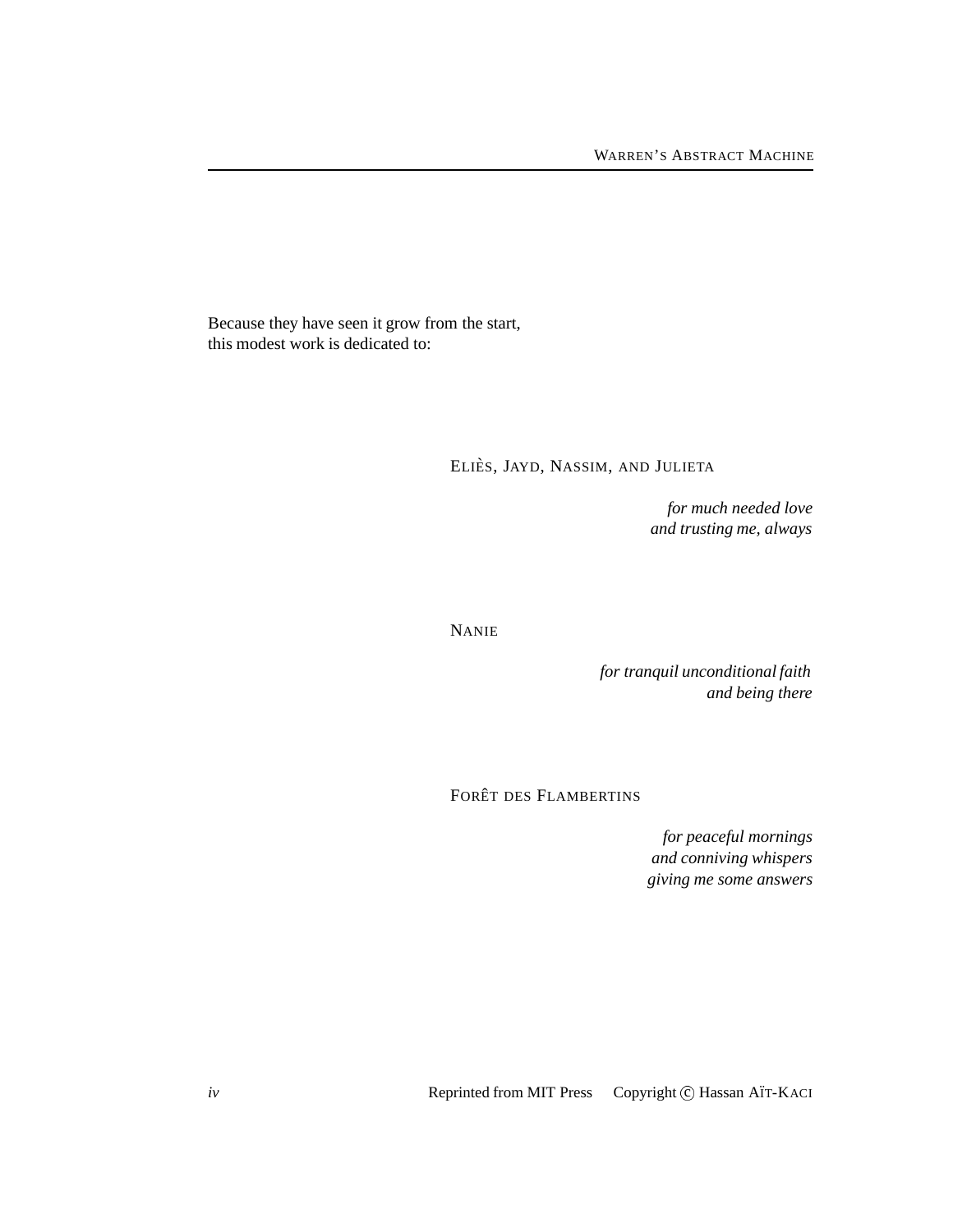# **Contents**

| $\mathbf{1}$            |                                    | <b>Introduction</b>                                                            | $\overline{\mathbf{3}}$ |  |
|-------------------------|------------------------------------|--------------------------------------------------------------------------------|-------------------------|--|
|                         | 1.1                                |                                                                                | 3                       |  |
|                         | 1.2                                |                                                                                | 5                       |  |
|                         |                                    | Disclaimer and motivation $\ldots \ldots \ldots \ldots \ldots \ldots$<br>1.2.1 | 5                       |  |
|                         |                                    | Organization of presentation<br>1.2.2                                          | 6                       |  |
| 2                       |                                    | <b>Unification—Pure and Simple</b>                                             | $\boldsymbol{9}$        |  |
|                         | 2.1                                |                                                                                | 10                      |  |
|                         | 2.2                                |                                                                                | 11                      |  |
|                         | 2.3                                |                                                                                | 13                      |  |
|                         | 2.4                                |                                                                                | 19                      |  |
| 3                       |                                    | <b>Flat Resolution</b>                                                         | 25                      |  |
|                         | 3.1                                |                                                                                | 26                      |  |
|                         | 3.2                                | Rules and queries $\ldots \ldots \ldots \ldots \ldots \ldots \ldots \ldots$    | 27                      |  |
| $\overline{\mathbf{4}}$ | Prolog<br>33                       |                                                                                |                         |  |
|                         | 4.1                                |                                                                                | 34                      |  |
|                         | 4.2                                | What's in a choice point $\ldots \ldots \ldots \ldots \ldots \ldots \ldots$    | 36                      |  |
| 5                       | <b>Optimizing the Design</b><br>45 |                                                                                |                         |  |
|                         | 5.1                                |                                                                                | 46                      |  |
|                         | 5.2                                | Constants, lists, and anonymous variables                                      | 47                      |  |
|                         |                                    | Copyright © Hassan AÏT-KACI Reprinted from MIT Press                           | $\mathcal V$            |  |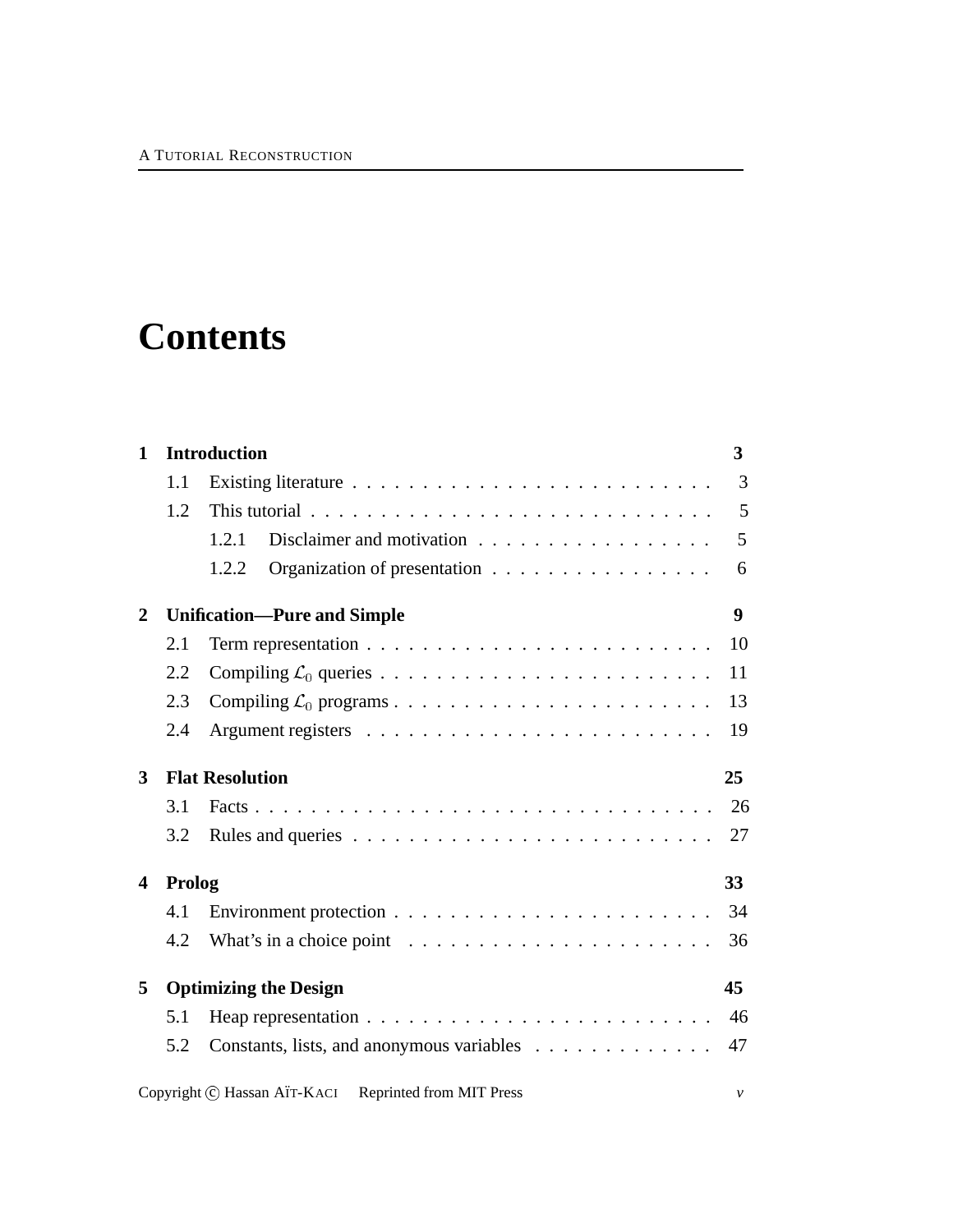|   | 5.3  |                                                                                | 52 |
|---|------|--------------------------------------------------------------------------------|----|
|   | 5.4  |                                                                                | 54 |
|   | 5.5  |                                                                                | 56 |
|   | 5.6  |                                                                                |    |
|   | 5.7  | Environment trimming $\ldots \ldots \ldots \ldots \ldots \ldots \ldots \ldots$ | 58 |
|   | 5.8  |                                                                                | 60 |
|   |      | Variable binding and memory layout<br>5.8.1                                    | 62 |
|   |      | 5.8.2                                                                          | 64 |
|   |      | 5.8.3                                                                          | 67 |
|   | 5.9  |                                                                                | 69 |
|   | 5.10 |                                                                                | 75 |
|   |      |                                                                                | 83 |
| 6 |      | <b>Conclusion</b>                                                              | 89 |
|   |      | A Prolog in a Nutshell                                                         | 91 |
| В |      | The WAM at a glance                                                            | 97 |
|   | B.1  |                                                                                |    |
|   | B.2  |                                                                                |    |
|   | B.3  | WAM memory layout and registers 117                                            |    |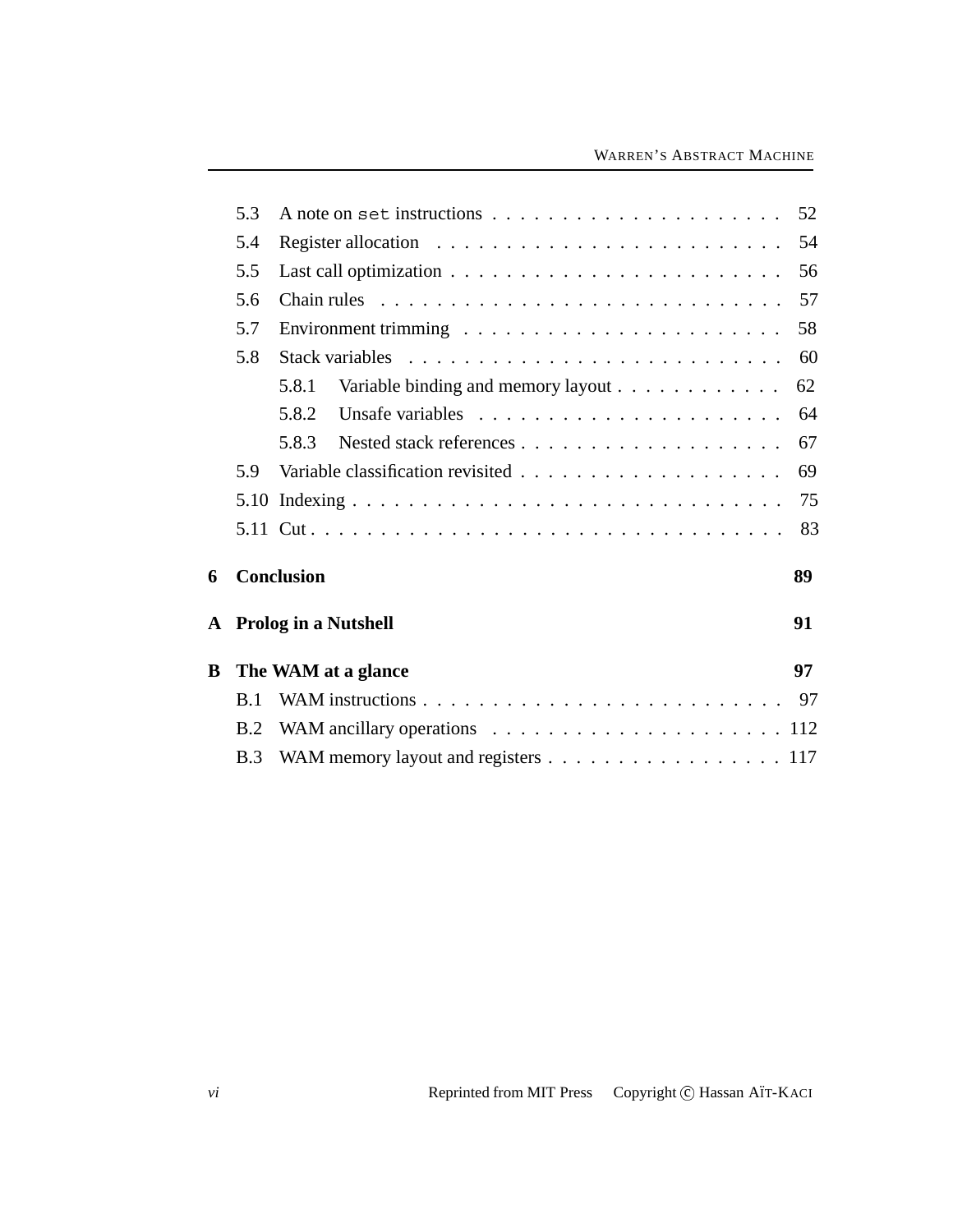# **List of Figures**

| 2.1        | Heap representation of $p(Z, h(Z, W), f(W))$ .                                                      | 11       |
|------------|-----------------------------------------------------------------------------------------------------|----------|
| 2.2        | $\mathcal{M}_0$ machine instructions for query terms                                                | 14       |
| 2.3        | Compiled code for $\mathcal{L}_0$ query ? - $p(Z, h(Z, W), f(W))$ .                                 | 14       |
| 2.4        | Compiled code for $\mathcal{L}_0$ program $p(f(X), h(Y, f(a)), Y)$                                  | 16       |
| 2.5        |                                                                                                     | 17       |
| 2.6        | $\mathcal{M}_0$ machine instructions for programs                                                   | 18       |
| 2.7        | The <i>unify</i> operation $\ldots \ldots \ldots \ldots \ldots \ldots \ldots \ldots$                | 20       |
| 2.8        | $\mathcal{M}_1$ instructions for variable arguments                                                 | 23       |
| 2.9        | Argument registers for $\mathcal{L}_1$ query ? - $p(Z, h(Z, W), f(W))$ .                            | 24       |
| 2.10       | Argument registers for $\mathcal{L}_1$ fact $p(f(X), h(Y, f(a)), Y)$ .                              | 24       |
| 3.1        | $\mathcal{M}_2$ machine code for rule $p(X, Y)$ : - $q(X, Z), r(Z, Y)$                              | 31       |
| 4.1        | $\mathcal{M}_3$ choice point instruction try me else                                                | 41       |
| 4.2        | $\mathcal{M}_3$ choice point instruction retry me else                                              | 41       |
| 4.3        | $\mathcal{M}_3$ choice point instruction trust me                                                   | 42       |
| 4.4        | $\mathcal{M}_3$ code for a multiple clause definition                                               | 43       |
| 5.1<br>5.2 | Better heap representation for term $p(Z, h(Z, W), f(W))$<br>Specialized instructions for constants | 46<br>49 |
| 5.3        |                                                                                                     | 50       |
| 5.4        | Specialized code for query ? - $p(Z, [Z, W], f(W))$ .                                               | 51       |
| 5.5        | Specialized code for fact $p(f(X), [Y, f(a)], Y)$ .                                                 | 51       |
|            |                                                                                                     |          |

Copyright © Hassan AÏT-KACI Reprinted from MIT Press *vii*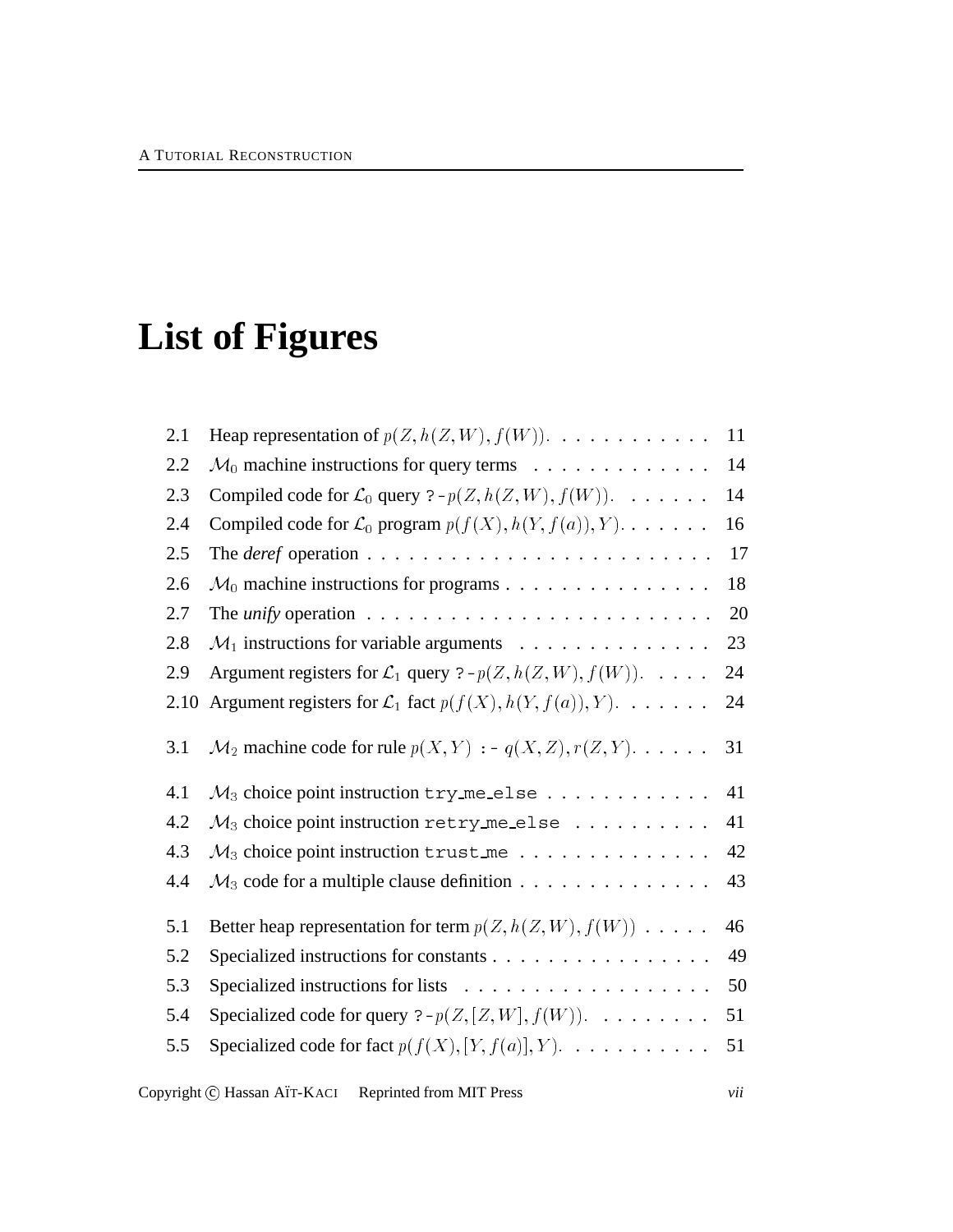| 5.6 |                                                                                       |  |
|-----|---------------------------------------------------------------------------------------|--|
| 5.7 | Instructions for fact $p(\_, g(X), f(\_, Y, \_))$ . 53                                |  |
| 5.8 | Better register use for $p(X, Y)$ : - $q(X, Z), r(Z, Y)$ . 55                         |  |
| 5.9 | $\mathcal{M}_2$ code for $p(X, Y)$ : - $q(X, Z), r(Z, Y)$ ., with LCO 57              |  |
|     |                                                                                       |  |
|     | 5.11 Unsafe code for $p(X) := q(Y, X), r(Y, X)$ . 64                                  |  |
|     | 5.12 Code for $a : = b(X, X), c$ , by our classification $\ldots \ldots \ldots$ 72    |  |
|     | 5.13 Code for $a := b(X, X), c$ , by Warren's classification $\ldots \ldots$ 72       |  |
|     | 5.14 Delayed trimming for $a : = b(X, X), c. \dots \dots \dots \dots \dots \dots$ 73  |  |
|     | 5.15 Useless delayed trimming for $a : = b(X, X), c \dots \dots \dots \dots \dots$ 74 |  |
|     |                                                                                       |  |
|     |                                                                                       |  |
|     |                                                                                       |  |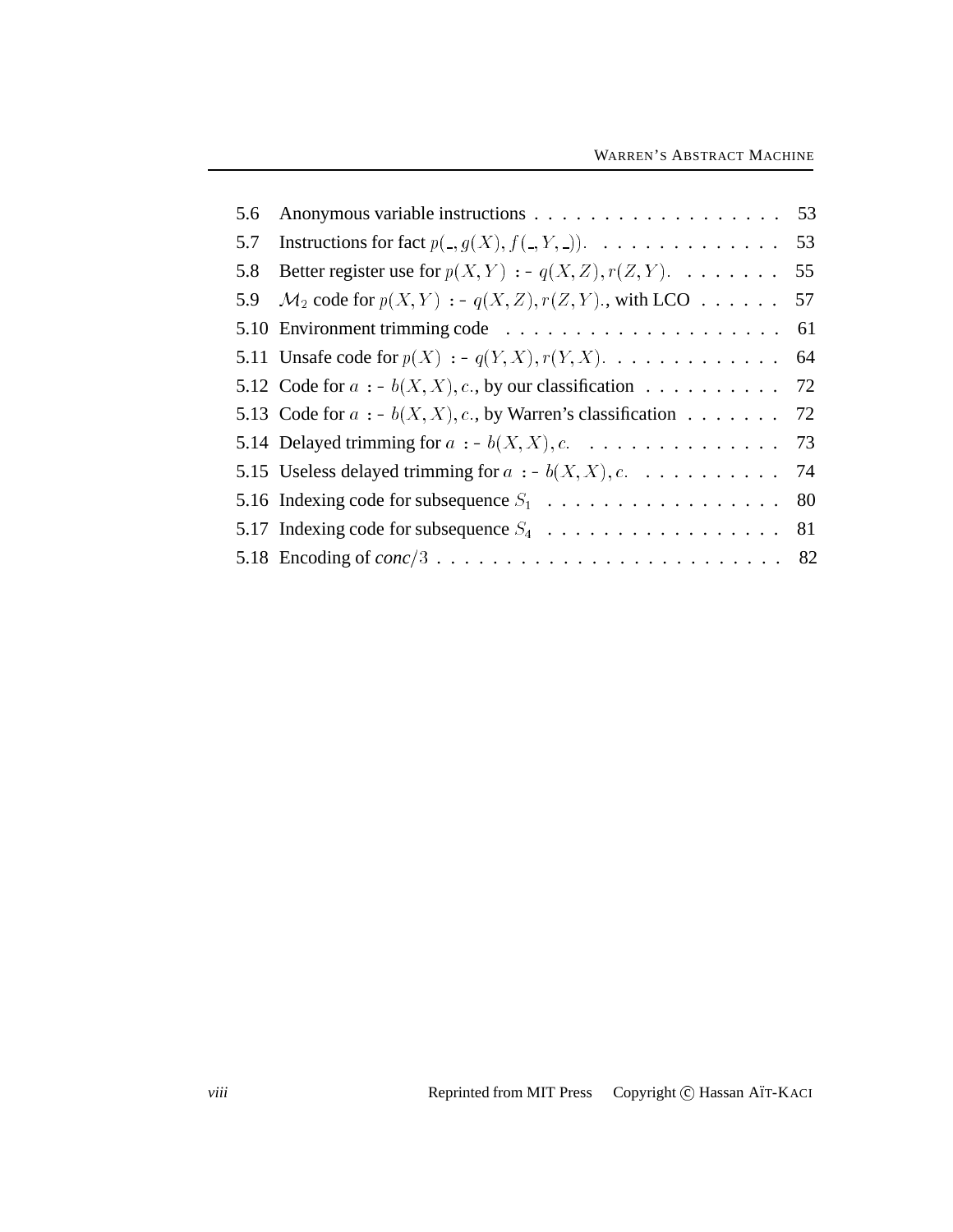# **Foreword to the reprinted edition**

This document is a reprinted edition of the book bearing the same title that was published by MIT Press, in 1991 under ISBN 0-262-51058-8 (paper) and ISBN 0- 262-01123-9 (cloth). The MIT Press edition is now out of print, and its copyright has been transferred to the author. This version is available for free to anyone who wants to use it for *non-commercial* purposes, from the author's web site at:

http://www.isg.sfu.ca/˜hak/documents/wam.html

If you retrieve it, please let me know who you are, and for what purpose you intend to use it.

Thank you very much.

HA*–*K *Burnaby, BC, Canada May 1997*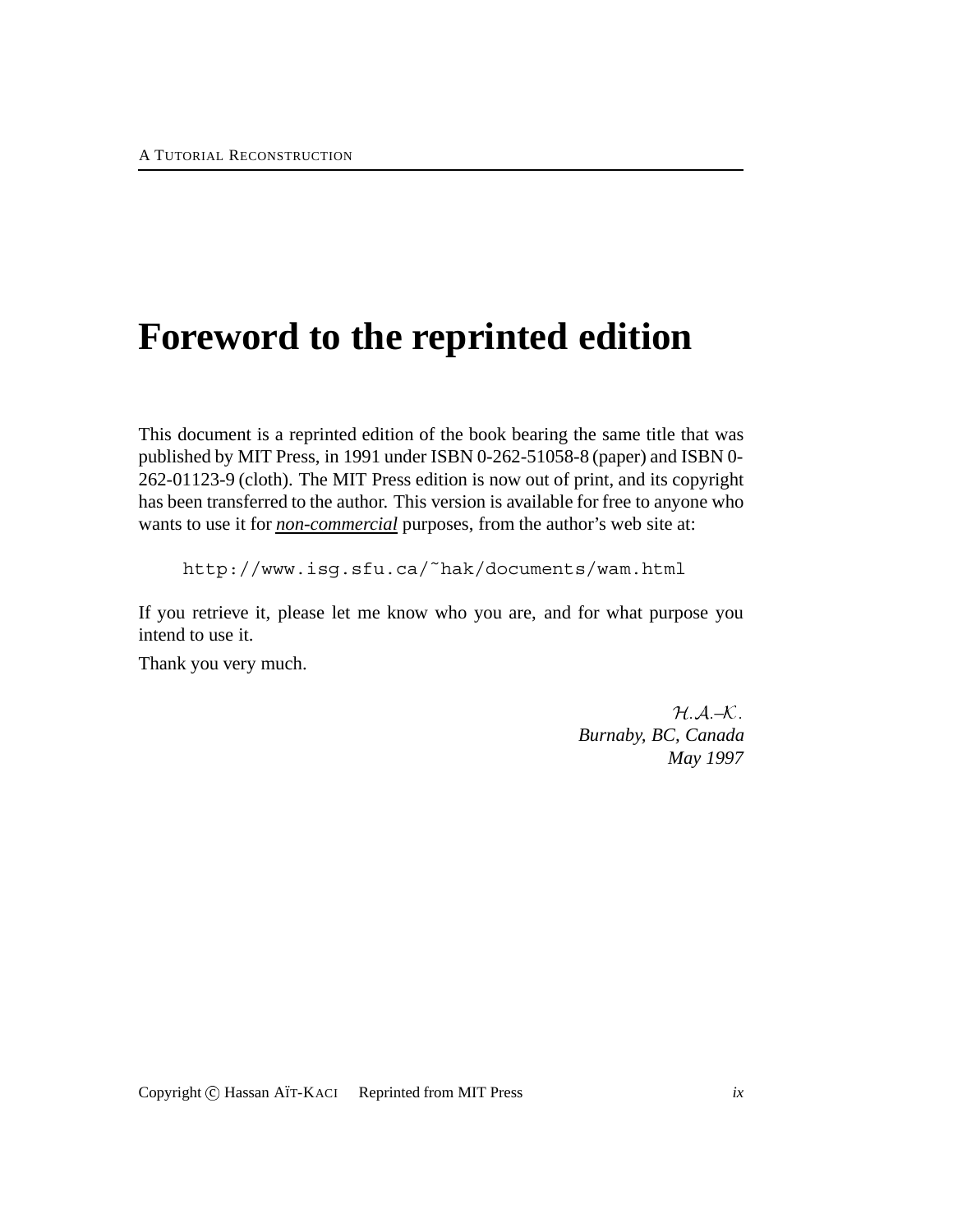WARREN'S ABSTRACT MACHINE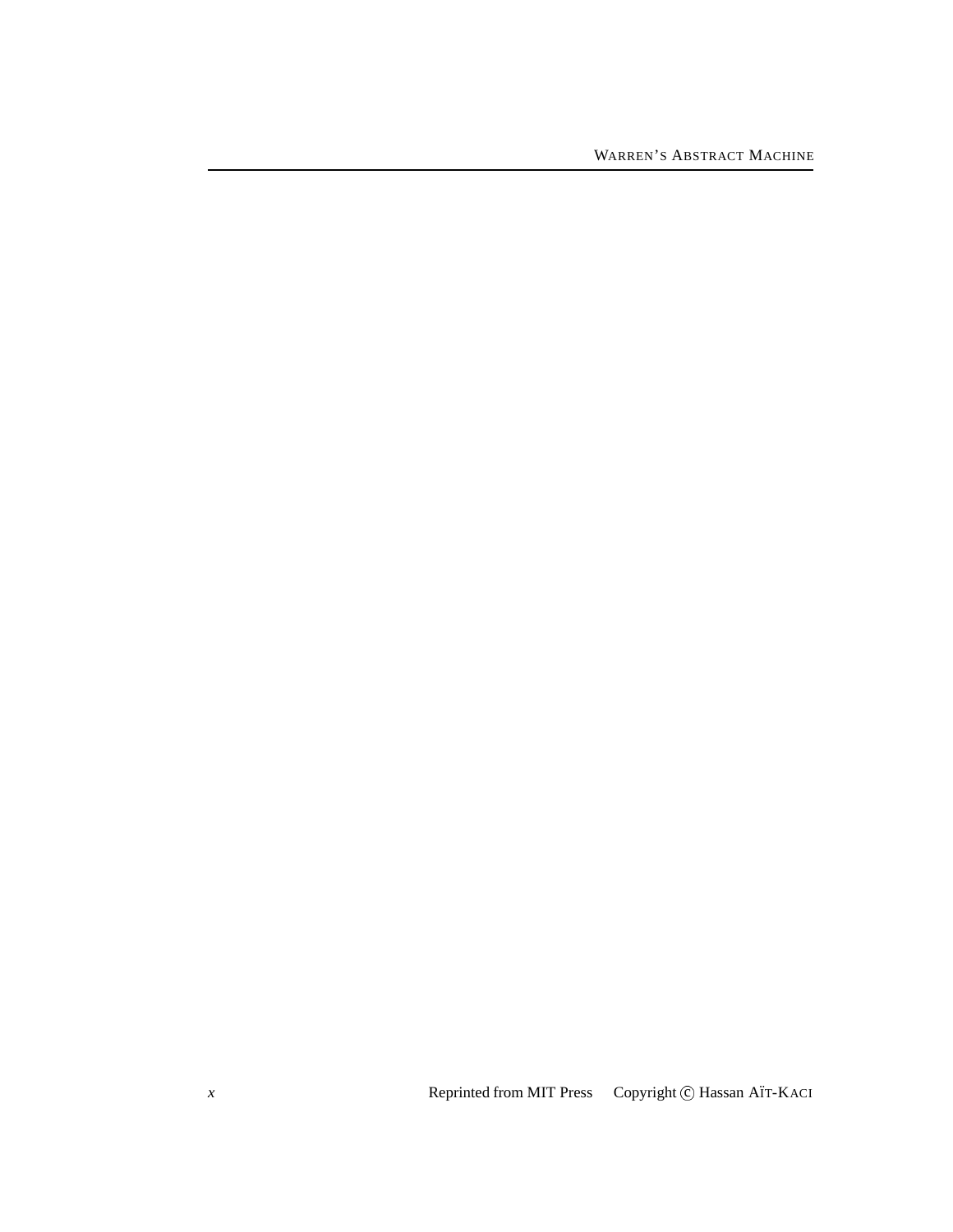# **Foreword**

Prolog was conceived in the early 1970s by Alain Colmerauer and his colleagues at the University of Marseille. It was the first practical embodiment of the concept of logic programming, due to Robert Kowalski. The key idea behind logic programming is that computation can be expressed as controlled deduction from declarative statements. Although the field has developed considerably since those early days, Prolog remains the most fundamental and widely used logic programming language.

The first implementation of Prolog was an interpreter written in Fortran by members of Colmerauer's group. Although in some ways quite crude, this implementation was a milestone in several ways: it established the viability of Prolog, it helped to disseminate the language, and it laid the foundations of Prolog implementation technology. A later milestone was perhaps the DEC-10 Prolog system developed at the University of Edinburgh by myself and colleagues. This system built on the Marseille implementation techniques by introducing the notion of compiling Prolog into a low-level language (in this case DEC-10 machine code), as well as various important space-saving measures. I later refined and abstracted the principles of the DEC-10 Prolog implementation into what is now known as the WAM (Warren Abstract Machine).

The WAM is an abstract machine consisting of a memory architecture and instruction set tailored to Prolog. It can be realised efficiently on a wide range of hardware, and serves as a target for portable Prolog compilers. It has now become accepted as a standard basis for implementing Prolog. This is personally gratifying, but somewhat embarrassing in that the WAM is perhaps too readily accepted as the standard. Although the WAM is a distillation of a long line of experience in Prolog implementation, it is by no means the only possible point to consider in the design space. For example, whereas the WAM adopts "structure copying" to represent Prolog terms, the "structure sharing" representation used in the Mar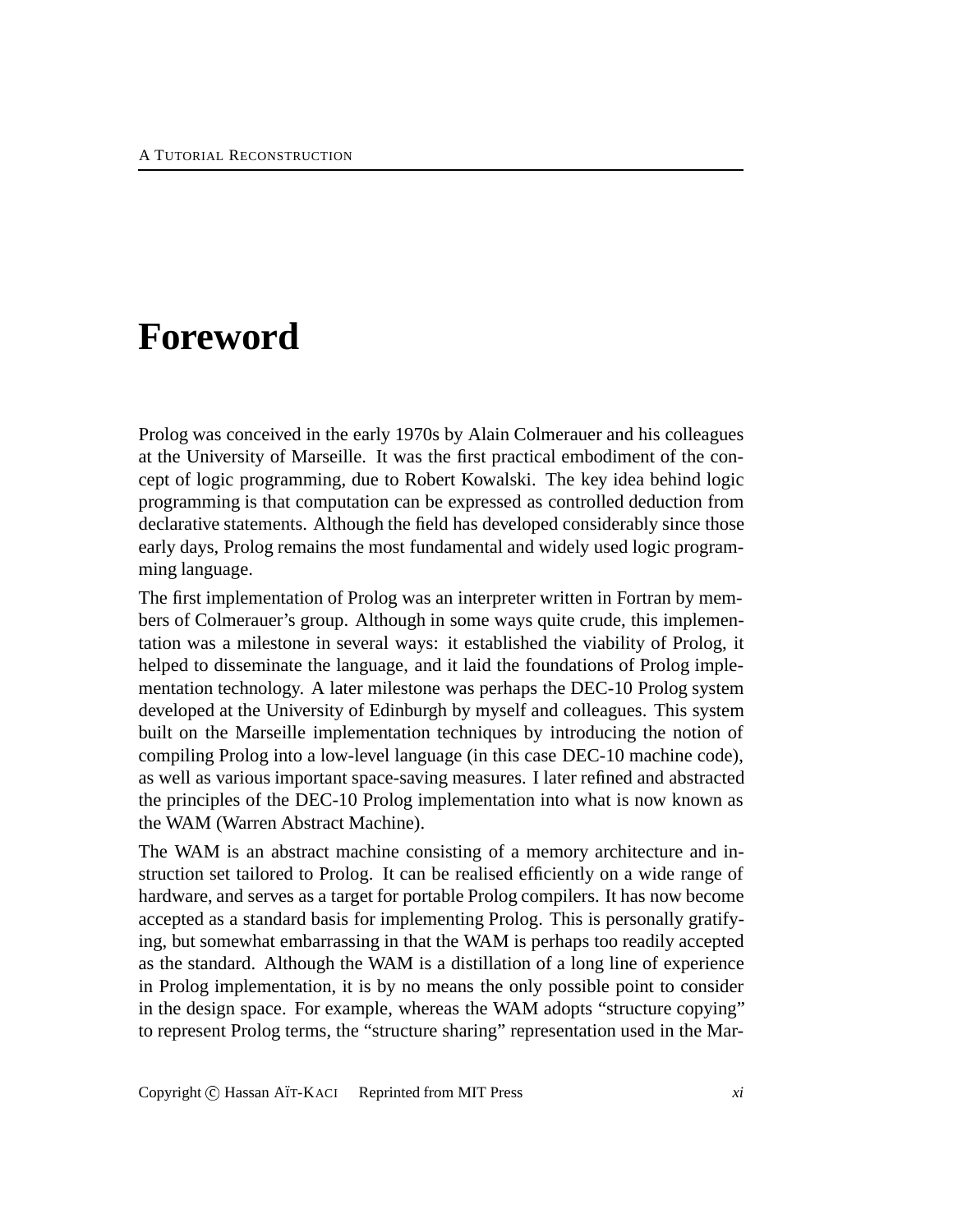seille and DEC-10 implementations still has much to recommend it. Be that as it may, I believe the WAM is certainly a good starting point for studying Prolog implementation technology.

Regrettably, until now, there has not been a good source for getting acquainted with the WAM. My original technical report is not easily accessible, and contains only a "bare bones" definition of the abstract machine, written for an expert reader. Other works have discussed the WAM from various points of view, but there has continued to be a lack of a good tutorial introduction.

It is therefore a great pleasure to see the emergence of this excellent tutorial by Hassan Aït-Kaci. The book is a delight to read. It explains the WAM with great clarity and elegance. I believe readers with an interest in computer science will find this book provides a stimulating introduction to the fascinating subject of Prolog implementation. I am most grateful to Hassan for making my work accessible to a wider audience.

> *David H. D. Warren Bristol, UK February 1991*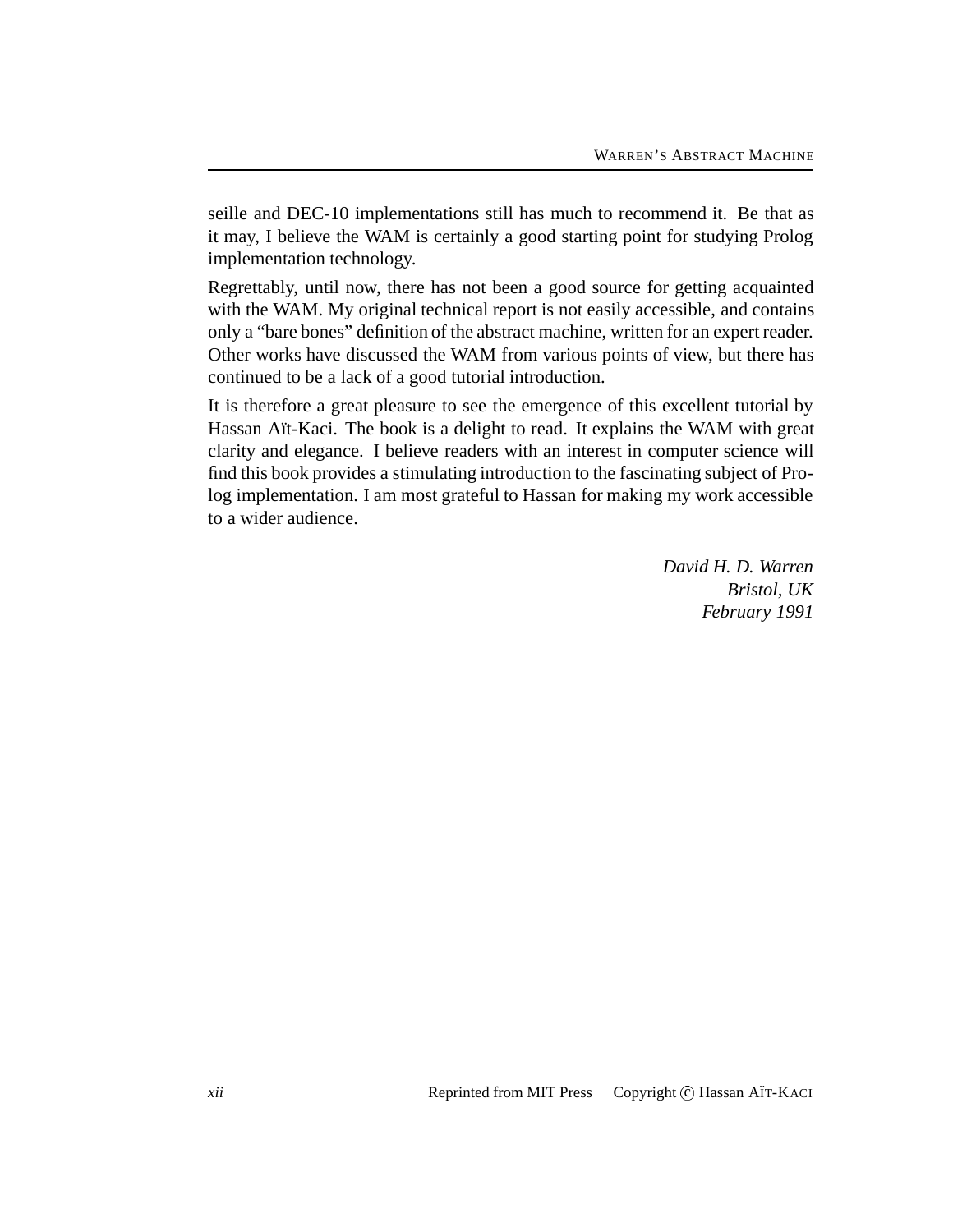# **Acknowledgments**

First and foremost, David H. D. Warren is the person to whom I must express not only my awe for having invented and described the WAM, but also my most sincere gratitude for never minding my repeatedly pestering him with questions about minute details he had to dredge out from the deeps of his memory. I am all the more indebted to him as I know how busy he never ceases being, designing better and faster architectures, way ahead of most of us, no longer worrying about this prehistoric part of his research life. In addition, I am particularly flattered that he spontaneously cared to judge this humble opus to be a contribution worth being part of the prestigious MIT Press Logic Programming Series. Finally, let him be again thanked for granting me the honor of introducing it with a foreword.

To be honest, it is rather ironical that I, slow-witted as I notoriously am, be credited with explaining the WAM to the world at large. In truth, my own deciphering of the WAM's intricacies has been a painful and lengthy process. As a matter of fact, I owe my basic understanding of it to two dear friends, specifically. Thus, I would like to thank Roger Nasr for introducing the WAM to me and Manuel Hermenegildo for patiently explaining it to me a hundred times over. They deserve most of the credit bestowed on me as this monograph's author, having given me the foundations upon which I structured my presentation.

This tutorial was, in an earlier version, a technical report of the Digital Equipment Corporation's Paris Research Laboratory (PRL). Several people contributed to improve on the form and contents of that report and thence of this ensuing monograph. Thus, I am very much in debt to Manuel Hermenegildo, David Barker-Plummer, and David H. D. Warren, for the precious favor of proofreading a first draft, making some important corrections. Many thanks are due also to Patrick Baudelaire, Michel Gangnet, Solange Karsenty, Richard Meyer, and Ascánder Suárez, for suggesting several emendations, having gracefully volunteered to plow through the draft.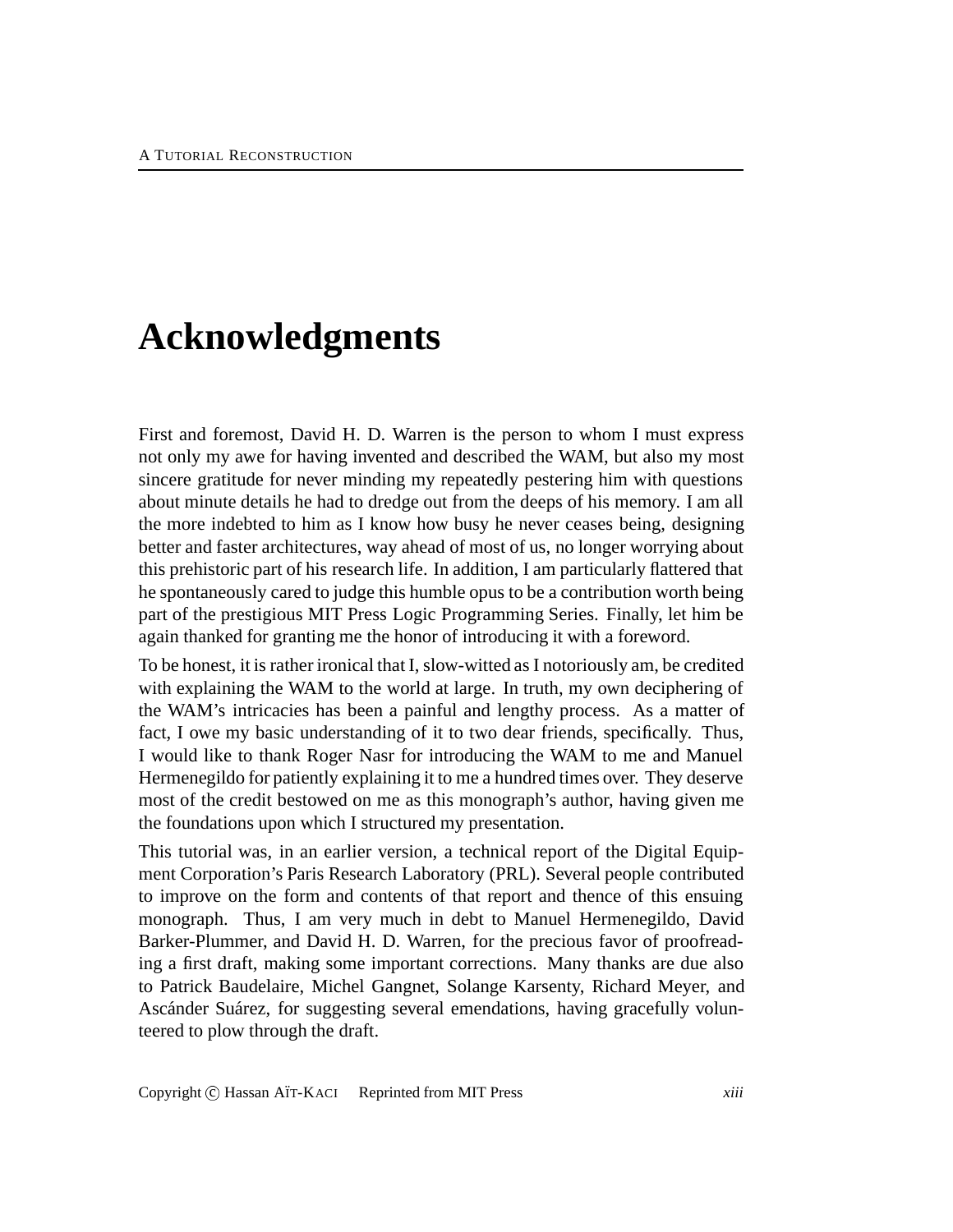As the PRL report was being disseminated, I began receiving feedback from attentive readers. Some of them caught a few serious bugs that remained in that report making some material, as presented there, insidiously incorrect. Naturally, all those mistakes have now been corrected in this monograph, and, where appropriate, mention is made of those who brought to my attention my erroneous account. Nevertheless, I would like to express here my gratitude to those who kindly reported bugs, made insightful comments, gave disturbing counter-examples, or proposed better explanations. They are: Christoph Beierle, André Bolle, Damian Chu, William Clocksin, Maarten van Emden, Michael Hanus, Pascal van Hentenryck, Juhani Jaakola, Stott Parker, Fernando Pereira, Frank Pfenning, Dave Raggett, Dean Rosenzweig, David Russinoff, and two anonymous reviewers. All remaining mistakes are to be blamed on my own incompetence and still imprecise understanding.

Having been presumptuous enough to envisage elaborating the original tutorial into book form, I have benefitted from the kind advice and efficient assistance of Bob Prior, editor at MIT Press. I thank him for everything—his patience in particular.

Finally, I gratefully acknowledge the benevolent agreement kindly given to me by Patrick Baudelaire, director of PRL, and Sam Fuller, Digital's vice-president for Corporate Research and Architecture, to let me publish the work as a book. I am quite obliged for their *laissez-faire*.

> $H A - K$ *Rueil-Malmaison, France January 1991*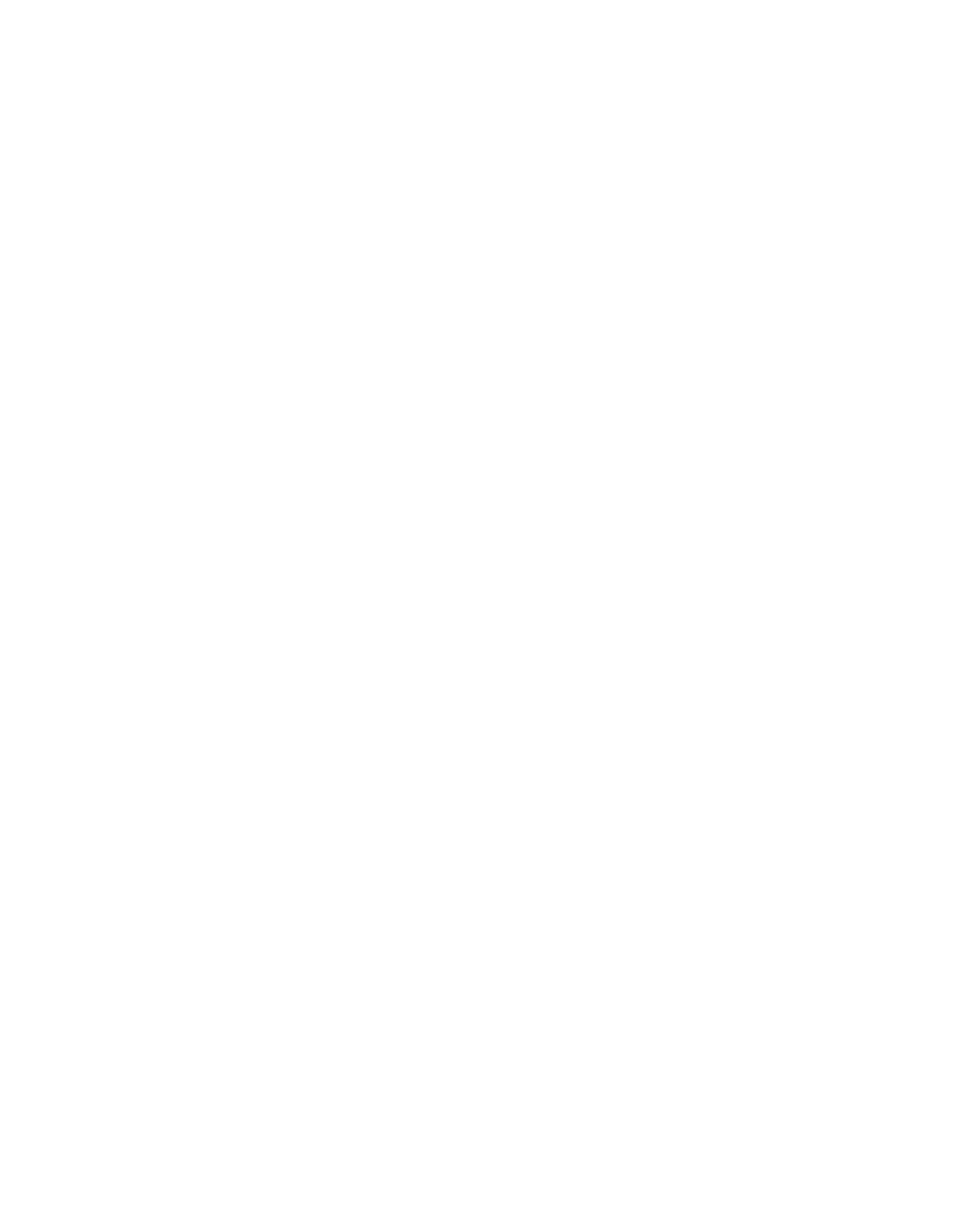Nobody told them what it was. The thing was going very slowly. I said that the first thing there has to be is that these technical guys know what we're doing. ... I could give a nice lecture about what we were doing, and they were all excited ... They understood everything; ... and all that had to be done was to tell them what it was.

> RICHARD P. FEYNMAN *Surely You're Joking, Mr. Feynman*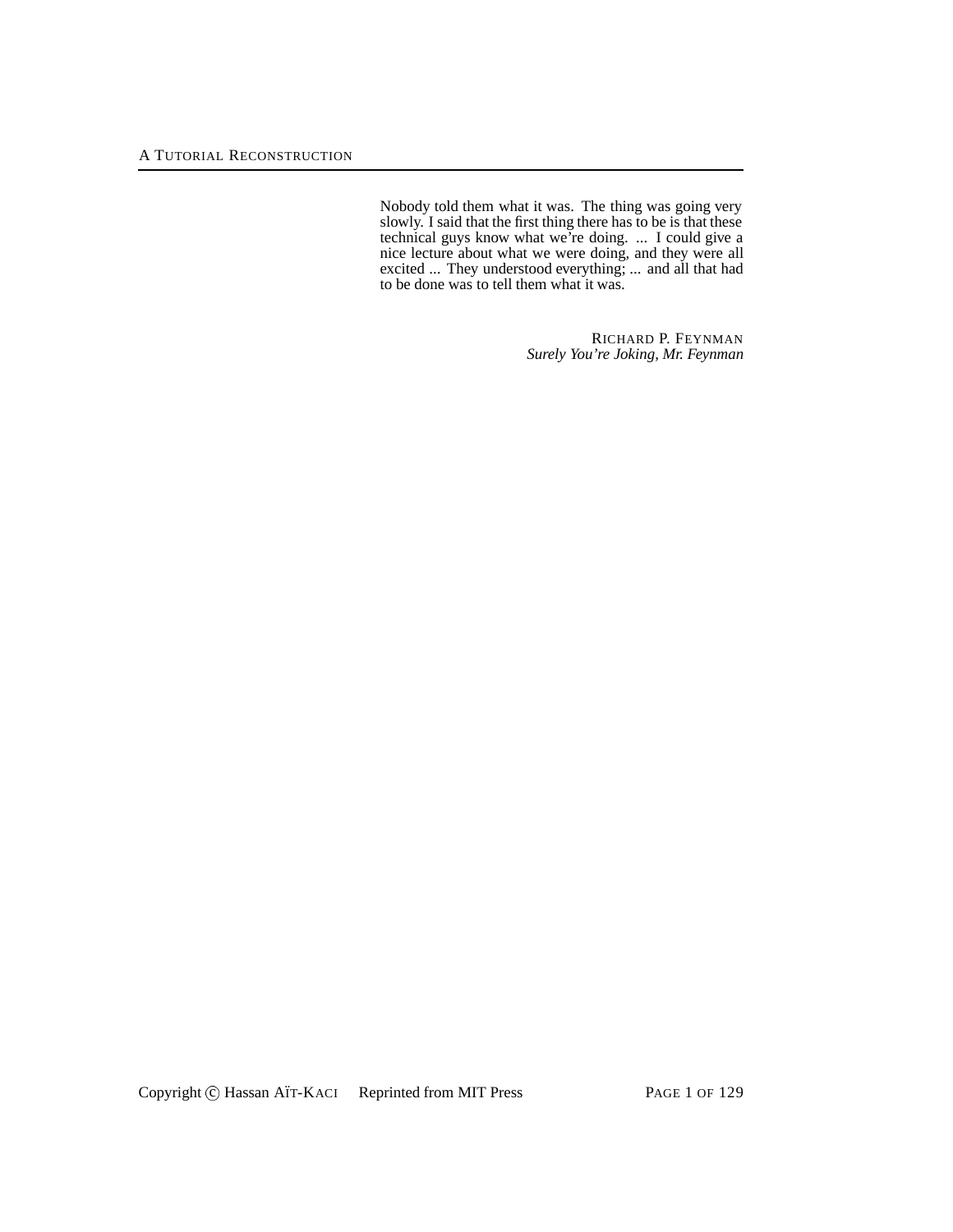WARREN'S ABSTRACT MACHINE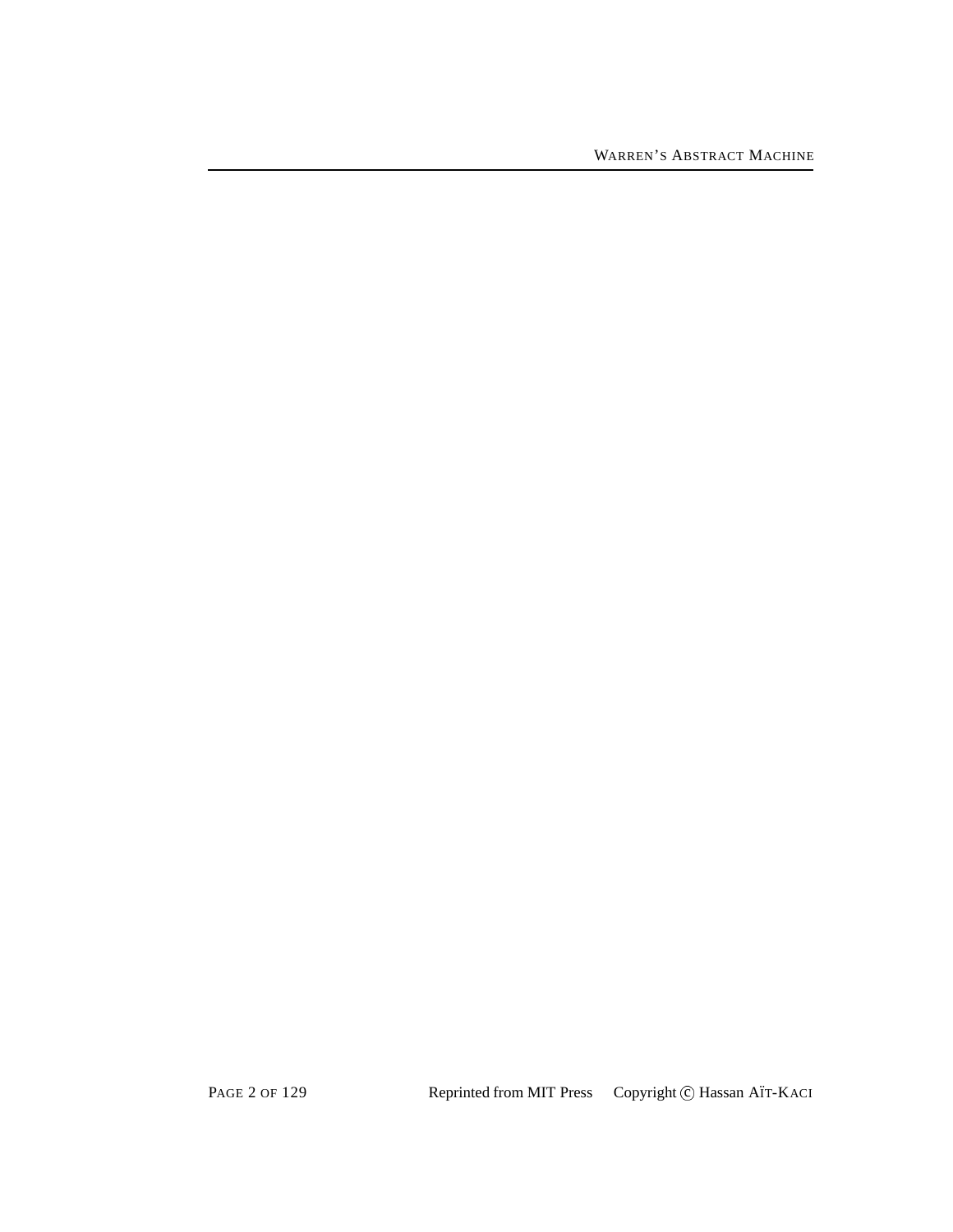## **Chapter 1**

# **Introduction**

In 1983, David H. D. Warren designed an abstract machine for the execution of Prolog consisting of a memory architecture and an instruction set [War83]. This design became known as the Warren Abstract Machine (WAM) and has become the *de facto* standard for implementing Prolog compilers. In [War83], Warren describes the WAM in a minimalist's style, making understanding very difficult for the average reader, even with a foreknowledge of Prolog's operations. Too much is left untold, and very little is justified in clear terms.<sup>1</sup> This has resulted in a very scant number of WAM *aficionados* who could boast understanding the details of its workings. Typically, these have been Prolog implementors who decided to invest the necessary time to learn by doing and to reach enlightenment painstakingly.

### **1.1 Existing literature**

Witness to this lack of understanding is the fact that in six years there has been little published that would teach the WAM, let alone formally justify its correctness. Indeed, besides Warren's original hermetic report [War83], there has been virtually no official publication on the WAM. A few years ago, one could come across a draft authored by a group at Argonne National Laboratory [GLLO85]. But, to be honest, we found that manuscript even harder to understand than Warren's report. The flaw was that it insisted in presenting the complete WAM as is,

<sup>&</sup>lt;sup>1</sup>David H. D. Warren's confides privately that he "felt [that the WAM] was important, but [its] details unlikely to be of wide interest. Hence, [he used a] 'personal notes' style."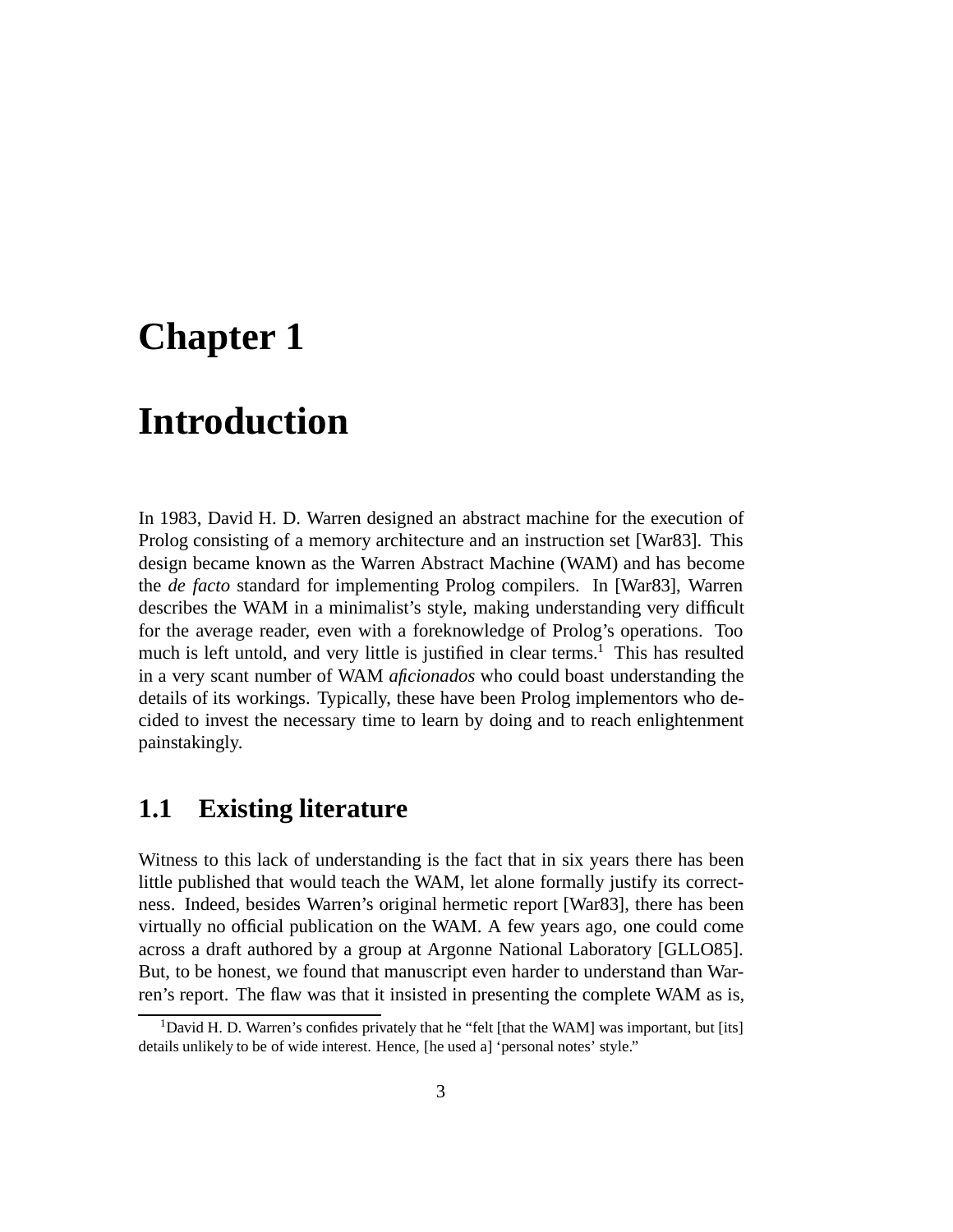rather than as a gradually transformed and optimized design.

A gradual refinement style has in fact been used by David Maier and David S. Warren<sup>2</sup> in [MW88]. There, one can find a description of techniques of Prolog compilation akin to the WAM's. $3$  However, we believe that this otherwise quite commendable effort still suffers from a few drawbacks as a definitive tutorial. First, it describes a close variant of the WAM rather than, strictly speaking, the WAM itself. That is, not all of the WAM's features are covered. Moreover, explanations are limited to illustrative examples and seldom make explicitly and exhaustively clear the specific context in which some optimizations apply. Second, the part devoted to compilation of Prolog comes very late in the book—in the penultimate chapter—relying, for implementation details, on overly detailed Pascal procedures and data structures incrementally refined over the previous chapters. We feel that this sidetracks reading and obfuscates to-the-point learning of the abstract machine. Finally, although it presents a series of gradually refined designs, their tutorial does not separate orthogonal pieces of Prolog in the process. All the versions presented are full Prolog machines. As a result, the reader interested in picking and choosing partial techniques to adapt somewhere else cannot discriminate among these easily. Now, in all fairness, Maier and Warren's book has the different ambition of being a first course in logic programming. Thus, it is actually a feat that its authors were able to cover so much material, both theoretical and practical, and go so far as to include also Prolog compiling techniques. More important, their book is the first available official publication to contain a (real) tutorial on the WAM techniques.

After the preliminary version of this book had been completed, another recent publication containing a tutorial on the WAM was brought to this author's attention. It is a book due to Patrice Boizumault [Boi88] whose Chapter 9 is devoted to explaining the WAM. There again, its author does not use a gradual presentation of partial Prolog machines. Besides, it is written in French—a somewhat restrictive trait as far as its readership is concerned. Still, Boizumault's book is very well conceived, and contains a detailed discussion describing an explicit implementation technique for the *freeze* meta-predicate.4

 ${}^{2}$ A different person than the WAM's designer, for whose research the WAM has been of great inspiration. In turn, interestingly enough, David H. D. Warren has lately been working on a parallel architecture for Prolog whose abstract model shares its essence with some ideas independently conceived by David S. Warren.

<sup>3</sup>*Op. Cit.*, Chapter 11.

<sup>4</sup>*Op. Cit.*, Chapter 10.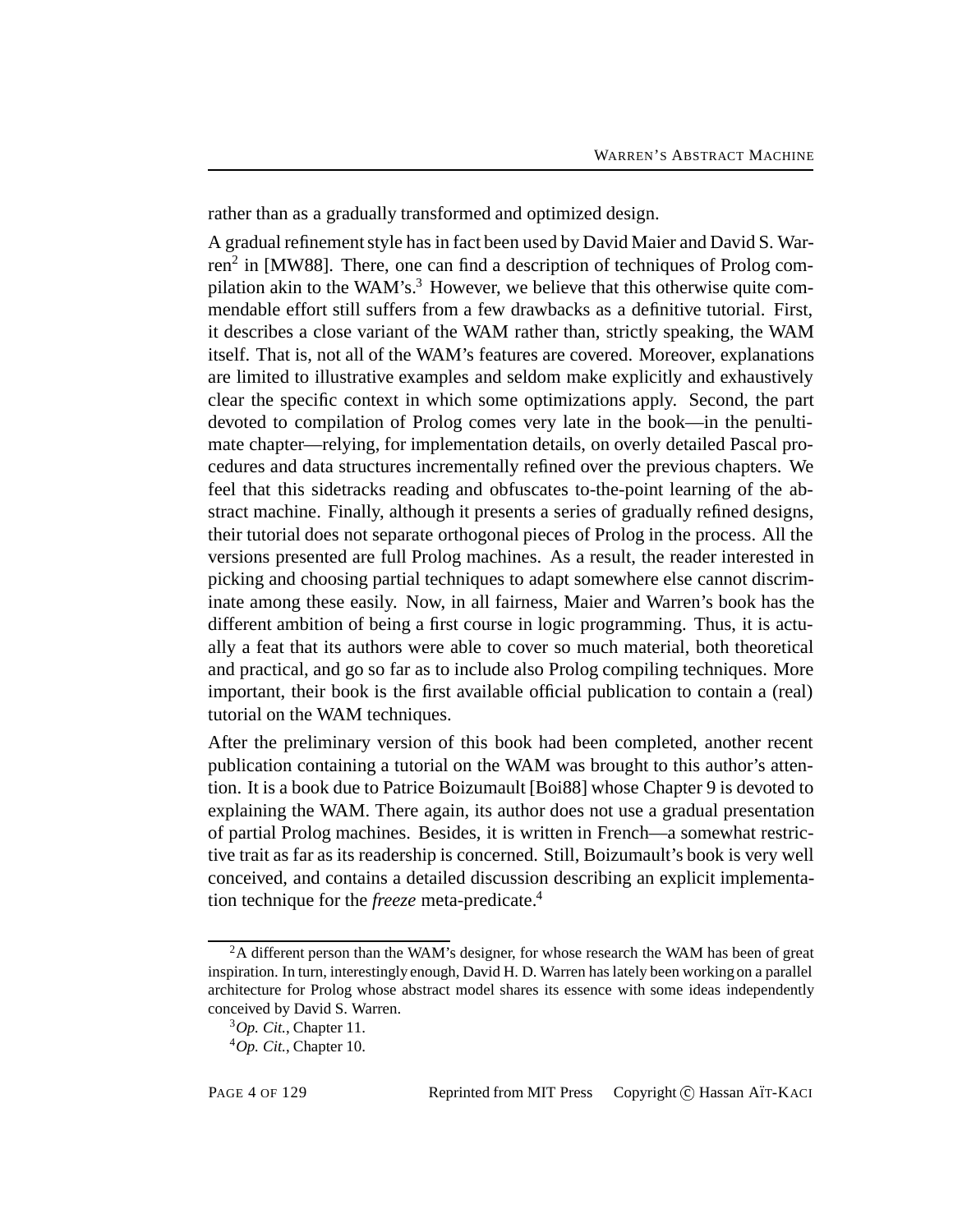Even more recently, a formal verification of the correctness of a slight simplification of the WAM was carried out by David Russinoff [Rus89]. That work deserves justified praise as it methodically certifies correctness of most of the WAM with respect to Prolog's SLD resolution semantics. However, it is definitely not a tutorial, although Russinoff defines most of the notions he uses in order to keep his work self-contained. In spite of this effort, understanding the details is considerably impeded without working familiarity with the WAM as a prerequisite. At any rate, Russinoff's contribution is nevertheless a *première* as he is the first to establish rigorously something that had been taken for granted thus far. Needless to say, that report is not for the fainthearted.

### **1.2 This tutorial**

#### **1.2.1 Disclaimer and motivation**

The length of this monograph has been kept deliberately short. Indeed, this author feels that the typical expected reader of a tutorial on the WAM would wish to get to the heart of the matter quickly and obtain complete but short answers to questions. Also, for reasons pertaining to the specificity of the topic covered, it was purposefully decided not to structure it as a real textbook, with abundant exercises and lengthy comments. Our point is to make the WAM explicit as it was conceived by David H. D. Warren and to justify its workings to the reader with convincing, albeit informal, explanations. The few proposed exercises are meant more as an aid for understanding than as food for further thoughts.

The reader may find, at points, that some design decisions, clearly correct as they may be, appear arbitrarily chosen among potentially many other alternatives, some of which he or she might favor over what is described. Also, one may feel that this or that detail could be "simplified" in some local or global way. Regarding this, we wish to underscore two points: (1) we chose to follow Warren's original design and terminology, describing what he did as faithfully as possible; and, (2) we warn against the casual thinking up of alterations that, although that may appear to be "smarter" from a local standpoint, will generally bear subtle global consequences interfering with other decisions or optimizations made elsewhere in the design. This being said, we did depart in some marginal way from a few original WAM details. However, where our deviations from the original conception are proposed, an explicit mention will be made and a justification given.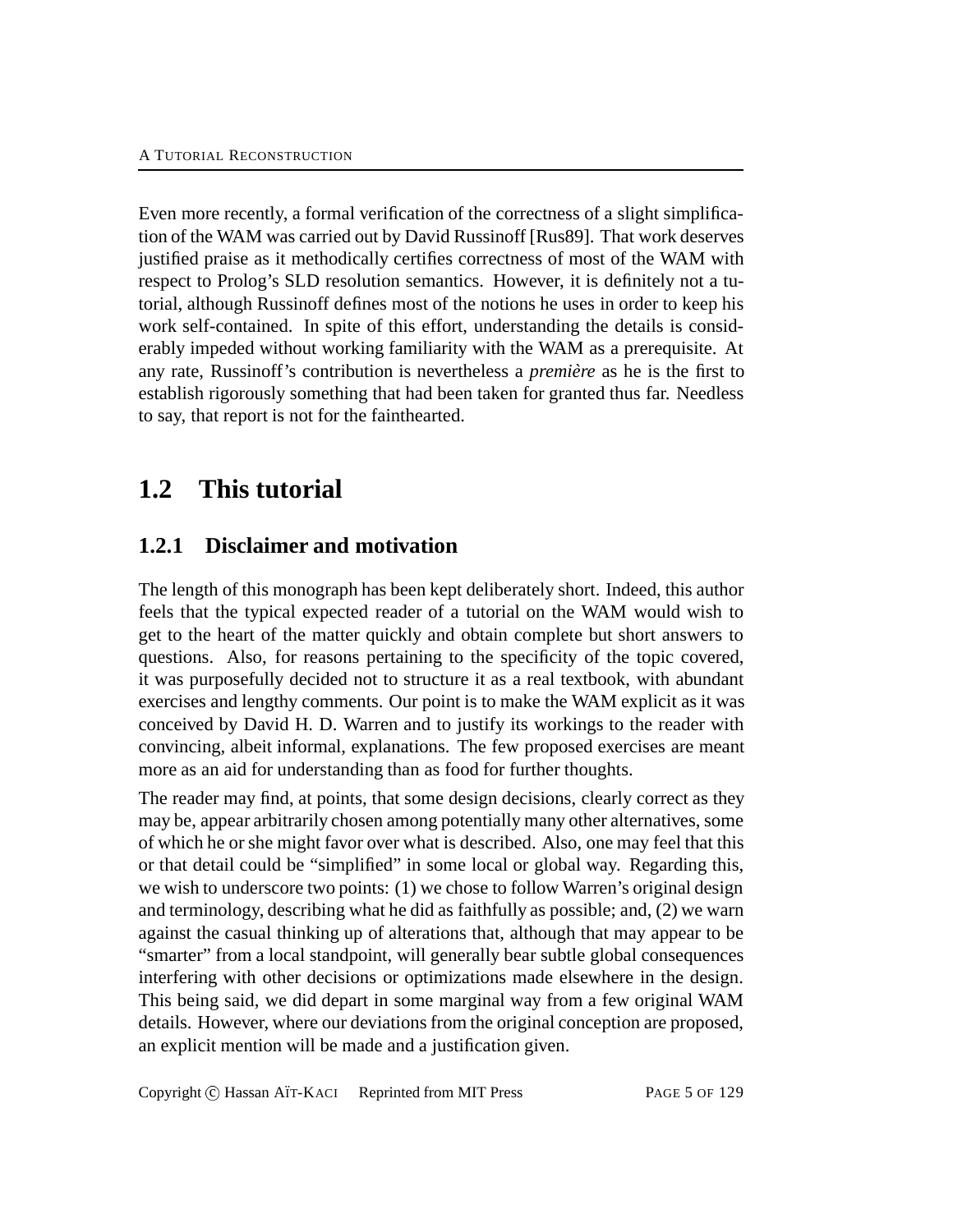Our motivation to be so conservative is simple: our goal is *not* to teach the world how to implement Prolog optimally, *nor* is it to provide a guide to the state of the art on the subject. Indeed, having contributed little to the craft of Prolog implementation, this author claims glaring incompetence for carrying out such a task. Rather, this work's intention is to explain in simpler terms, and justify with informal discussions, David H. D. Warren's abstract machine *specifically* and *exclusively*. Our source is what he describes in [War83, War88]. The expected achievement is merely the long overdue filling of a gap so far existing for whoever may be curious to acquire *basic* knowledge of Prolog implementation techniques, as well as to serve as a spring board for the expert eager to contribute further to this field for which the WAM is, in fact, just the tip of an iceberg. As such, it is hoped that this monograph would constitute an interesting and self-contained complement to basic textbooks for general courses on logic programming, as well as to those on compiler design for more conventional programming languages. As a stand-alone work, it could be a quick reference for the computer professional in need of direct access to WAM concepts.

#### **1.2.2 Organization of presentation**

Our style of teaching the WAM makes a special effort to consider carefully each feature of the WAM design in isolation by introducing separately and incrementally distinct aspects of Prolog. This allows us to explain as limpidly as possible specific principles proper to each. We then stitch and merge the different patches into larger pieces, introducing independent optimizations one at a time, converging eventually to the complete WAM design as described in [War83] or as overviewed in [War88]. Thus, in Chapter 2, we consider unification alone. Then, we look at flat resolution (that is, Prolog without backtracking) in Chapter 3. Following that, we turn to disjunctive definitions and backtracking in Chapter 4. At that point, we will have a complete, albeit *na¨ıve*, design for pure Prolog. In Chapter 5, this first-cut design will be subjected to a series of transformations aiming at optimizing its performance, the end product of which is the full WAM. We have also prepared an index for quick reference to most critical concepts used in the WAM, something without which no (real) tutorial could possibly be complete.

It is expected that the reader already has a basic understanding of the operational semantics of Prolog—in particular, of unification and backtracking. Nevertheless, to make this work also profitable to readers lacking this background, we have provided a quick summary of the necessary Prolog notions in Appendix A. As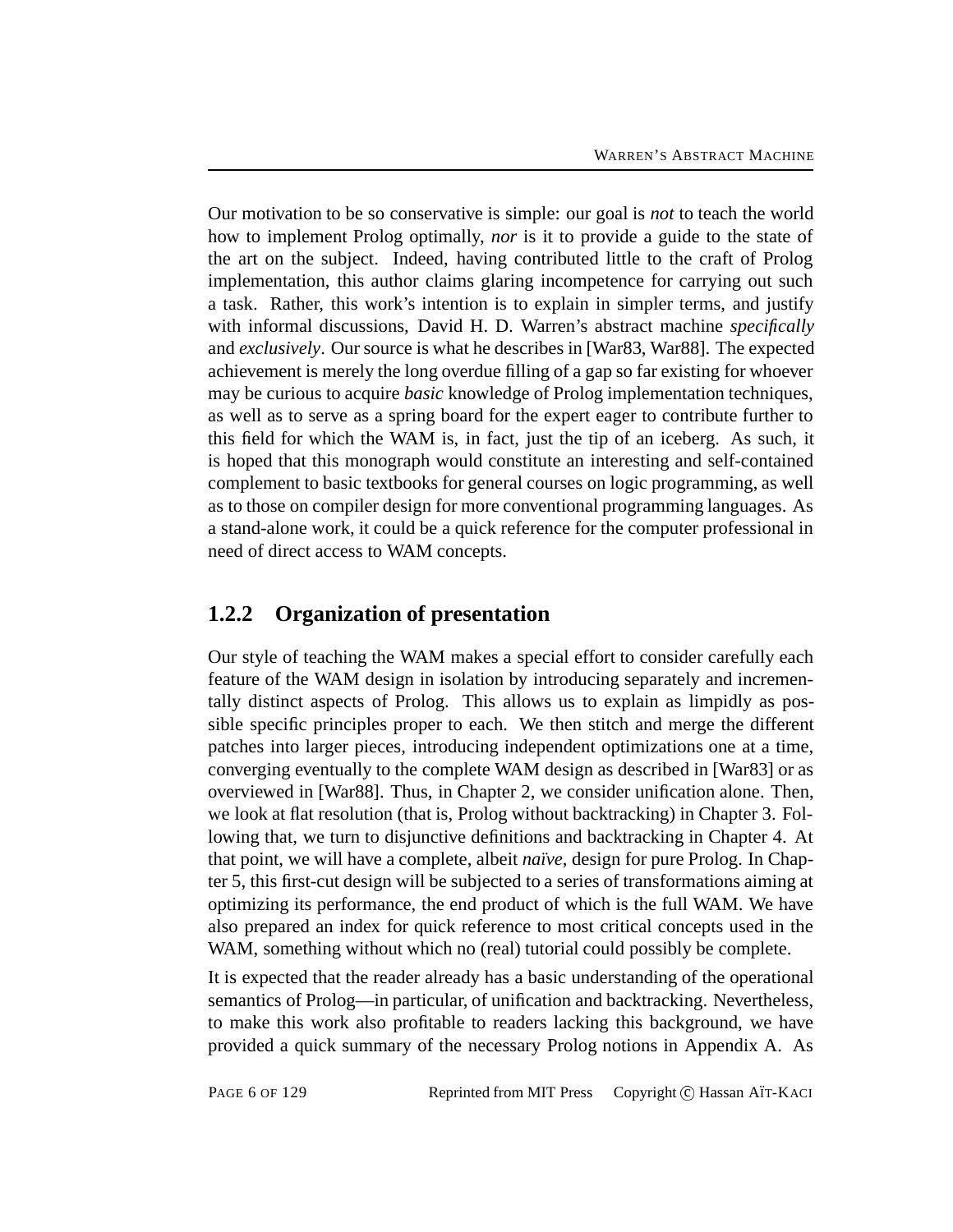for notation, we implicitly use the syntax of so-called Edinburgh Prolog (see, for instance, [CM84]), which we also recall in that appendix. Finally, Appendix B contains a recapitulation of all explicit definitions implementing the full WAM instruction set and its architecture so as to serve as a complete and concise summary.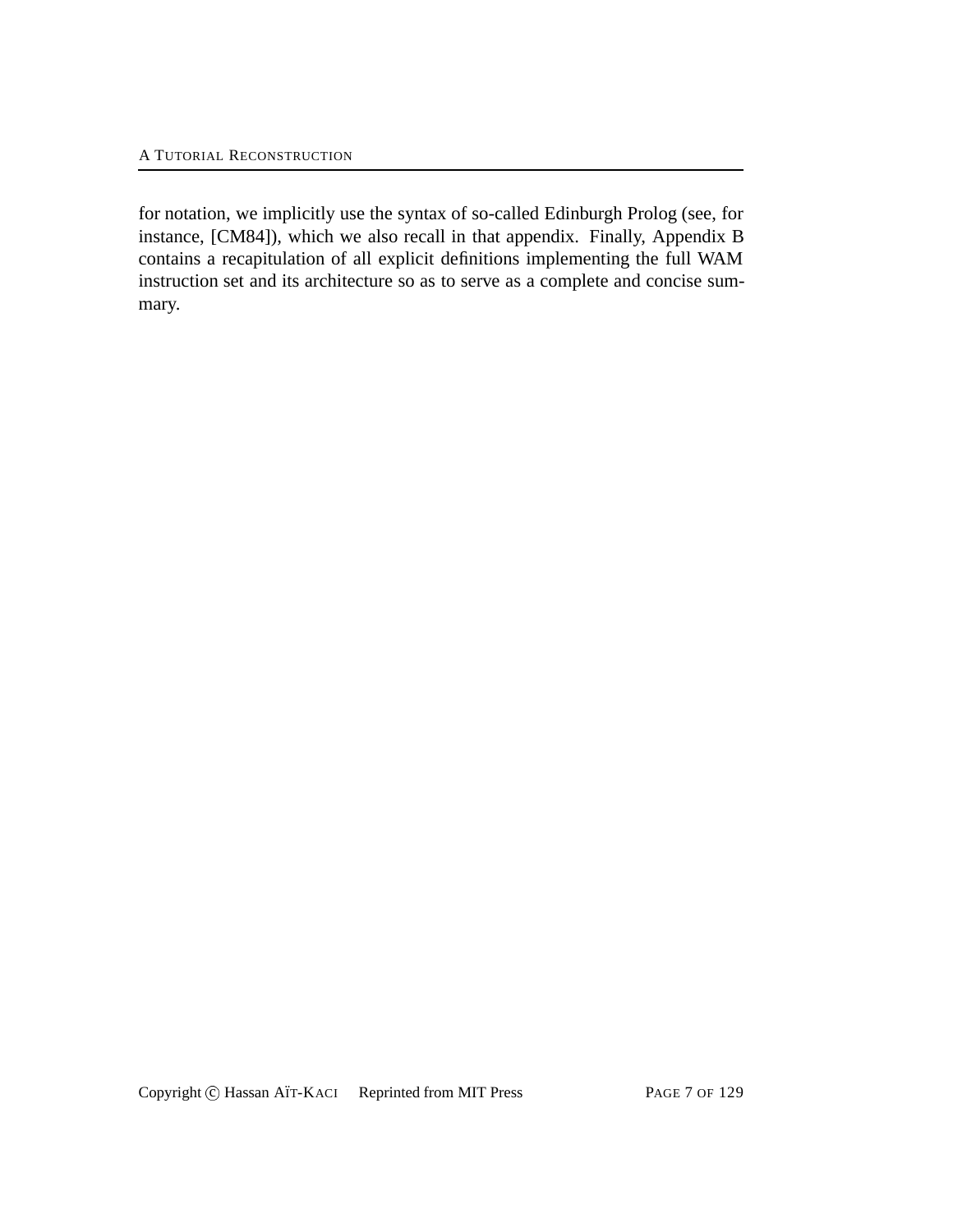WARREN'S ABSTRACT MACHINE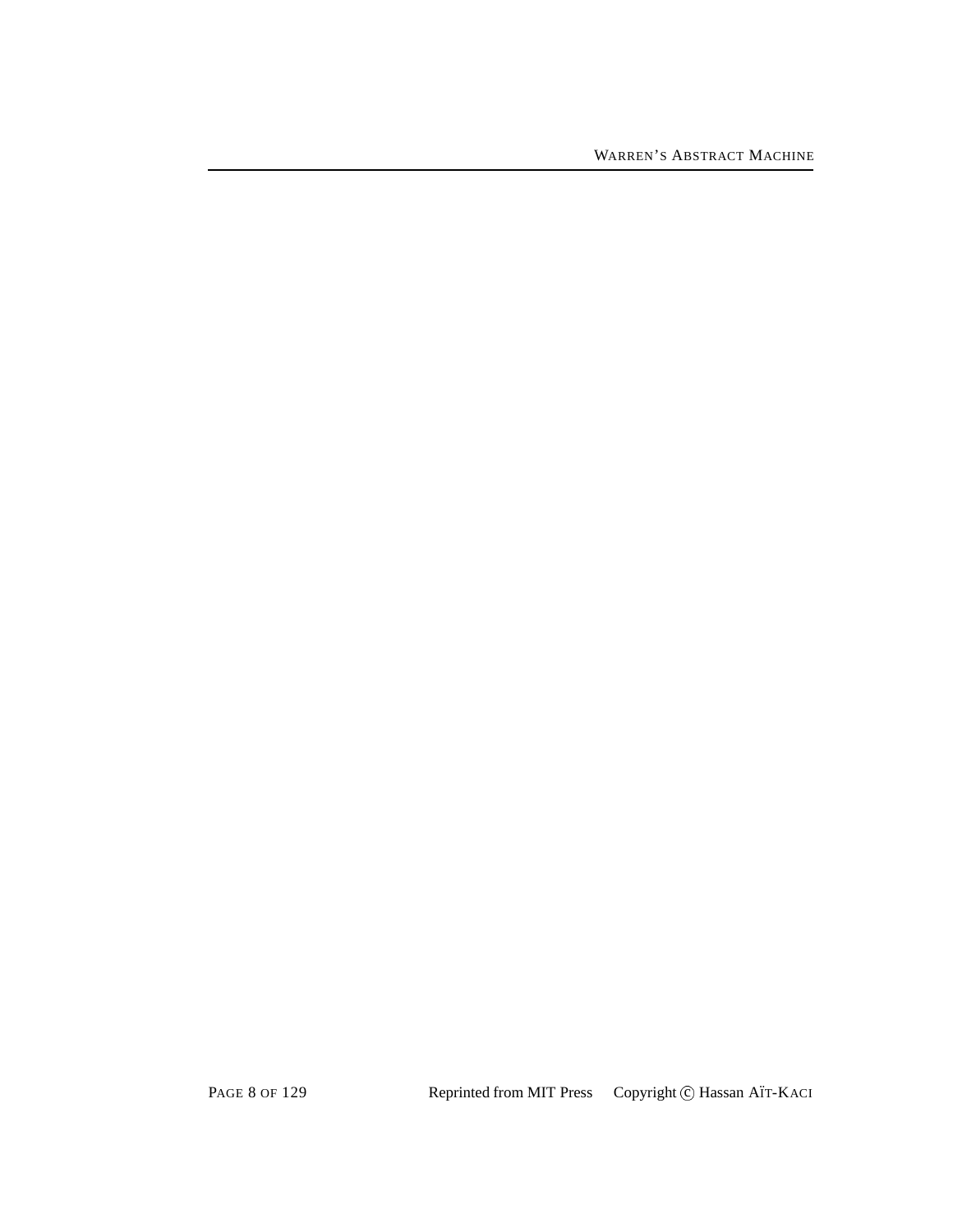# **Chapter 2**

### **Unification—Pure and Simple**

Recall that a (first-order) term is either a *variable* (denoted by a capitalized identifier), a *constant* (denoted by an identifier starting with a lower-case letter) or a *structure* of the form  $f(t_1, \ldots, t_n)$  where f is a symbol called a *functor* (denoted as a constant), and the ti's are first-order terms—the term's *subterms*. The number of subterms for a given functor symbol is predetermined and called its *arity*. In order to allow a symbol to be used with possibly different arities, we shall use the explicit notation ' $f/n$ ' when referring to the functor consisting of the symbol f and arity  $n$ . Hence, two functors are equal if and only if they have the same symbol *and* arity. Letting  $n = 0$ , a constant is seen as a special case of a structure. Thus, a constant c will be designated as the functor  $c/0$ .

We consider here  $\mathcal{L}_0$ , a very simple language indeed. In this language, one can specify only two sorts of entities: a *program* term and a *query* term. Both program and query are first-order terms but not variables. The semantics of  $\mathcal{L}_0$  is simply tantamount to computing the most general unifier of the program and the query. As for syntax,  $\mathcal{L}_0$  will denote a program as t and a query as ?-t where t is a term. The scope of variables is limited to a program (resp., a query) term. Thus, the meaning of a program (resp., a query) is independent of its variables' names. An interpreter for  $\mathcal{L}_0$  will dispose of some data representation for terms and use a unification algorithm for its operational semantics. We next describe  $\mathcal{M}_0 =$  $\langle \mathcal{D}_0, \mathcal{I}_0 \rangle$ , an abstract machine design for  $\mathcal{L}_0$  consisting of a data representation  $\mathcal{D}_0$  acted upon by a set  $\mathcal{I}_0$  of machine instructions.

The idea is quite simple: having defined a program term  $p$ , one can submit any query  $2 - q$  and execution either fails if p and q do not unify, or succeeds with a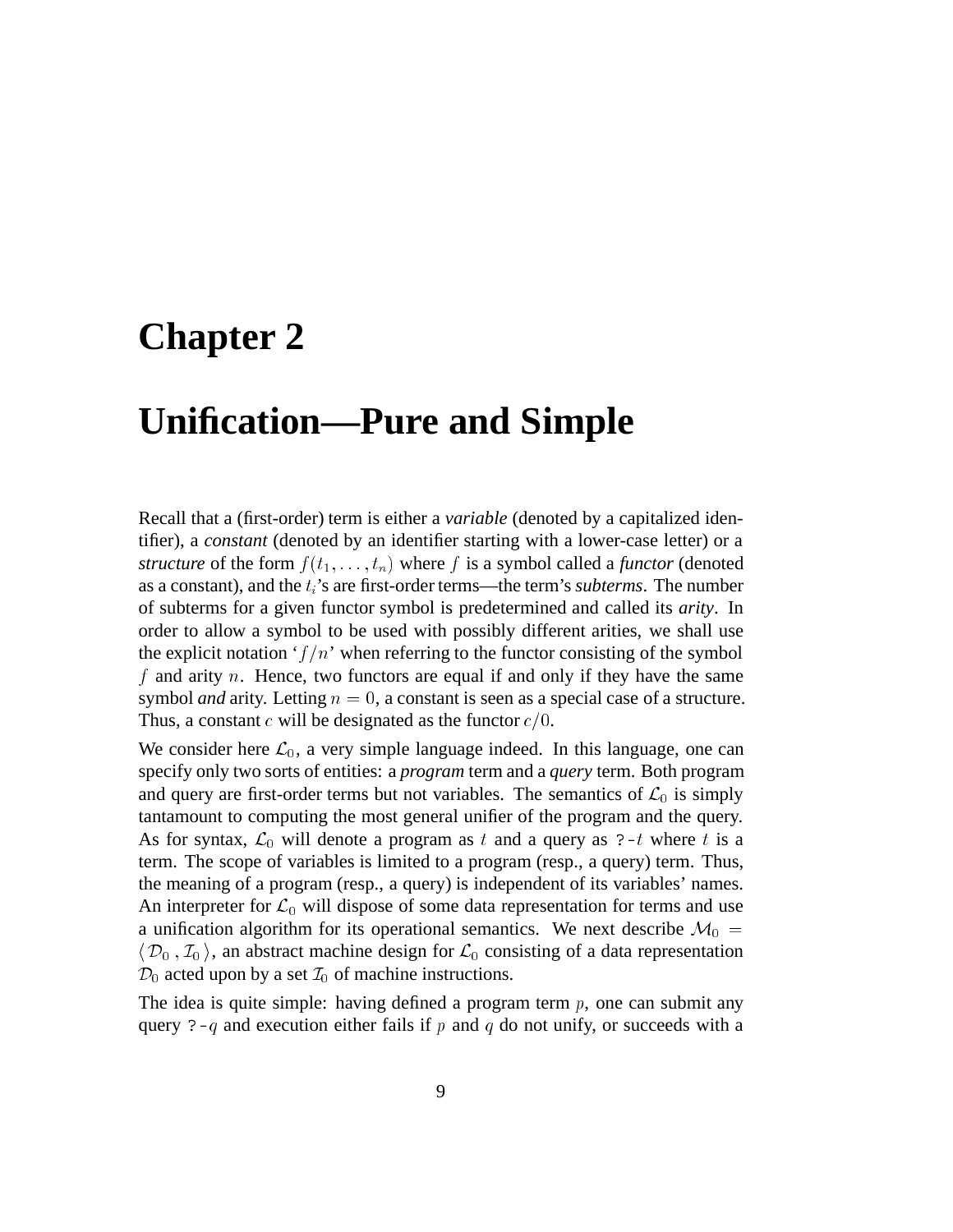binding of the variables in q obtained by unifying it with  $p$ .

### **2.1 Term representation**

Let us first define an internal representation for terms in  $\mathcal{L}_0$ . We will use a global block of storage in the form of an addressable *heap* called HEAP which is an array of data cells. A heap cell's address is its index in the array HEAP.

It will be sufficient, in order to represent arbitrary terms in HEAP, to encode variables and *'structures'* of the form  $f(\mathbb{Q}_1, \ldots, \mathbb{Q}_n)$  where  $f/n$  is a functor and the  $\mathcal{Q}_i$ 's are references to the heap addresses the n subterms. Thus, there are two sorts of data to be stored in the array HEAP: variables and structures. Explicit *tags*, appearing as part of the format of some heap cells, will be used to discriminate between these two sorts of heap data.

A variable will be identified to a reference pointer and represented using a single heap cell. Thus, we shall speak of *variable cells*. A variable cell will be identified by the tag REF, as denoted as  $\langle$  REF,  $k \rangle$  where k is a store address; *i.e.*, an index into HEAP. This convenience is meant to facilitate variable binding by establishing a reference to the term the variable is to be bound to. Thus, upon binding a variable, the address part of the REF cell that represents it will be set accordingly. The convention for representing an *unbound* variable is to set the address part of the REF cell to contain its own address. Therefore an unbound variable is a self-referential REF cell.

Structures are non-variable terms. Thus, the heap format used for representing a structure  $f(t_1, \ldots, t_n)$  will consist of  $n + 2$  heap cells. The first two of these  $n + 2$ cells are not necessarily contiguous. In effect, the first of the two acts as a sorted reference pointer to the second, itself used to represent the functor  $f/n$ . (The reason for this apparently odd indirection is to accommodate structure sharing as will become clear shortly.) The  $n$  other cells are destined to contain references to the roots of the n subterms in proper order. More specifically, the first of the  $n+2$ cells representing  $f(t_1, \ldots, t_n)$  is formatted as a tagged *structure cell*, denoted as  $\langle$  STR, k  $\rangle$ , containing the tag STR and the address k where (the representation of) the functor  $f/n$  is stored. This cell is called a *functor cell* and, quite importantly, it is *always* immediately followed by a sequence of <sup>n</sup> contiguous cells, one for each subterm  $t_i$ , respectively. That is, if HEAP  $[k] = f/n$  then HEAP  $[k+1]$  will refer to the first subterm  $(t_1)$ , ... HEAP  $[k + n]$  to the n-th (and last) subterm  $(t_n)$ .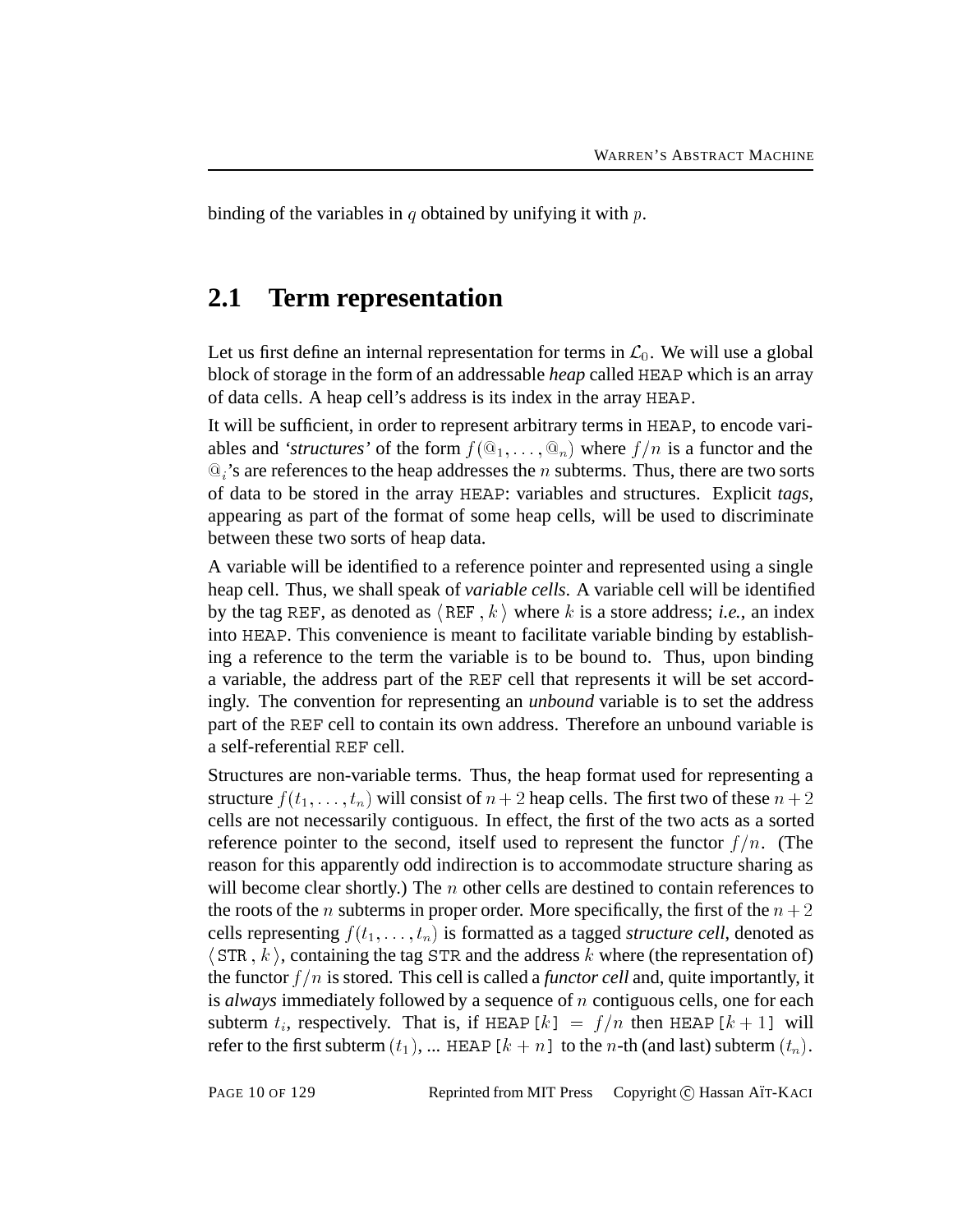| 0              | STR<br>1   |   |  |
|----------------|------------|---|--|
| 1              | h/2        |   |  |
| $\overline{2}$ | REF        | 2 |  |
| 3              | REF        | 3 |  |
| 4              | STR        | 5 |  |
| 5              | 1          |   |  |
| 6              | REF        | 3 |  |
| 7              | <b>STR</b> | 8 |  |
| 8              | p/3        |   |  |
| 9              | RFF        | 2 |  |
| 10             | <b>STR</b> | 1 |  |
| 11             | STR.       | 5 |  |

Figure 2.1: Heap representation of  $p(Z, h(Z, W), f(W))$ .

For example, a possible heap representation of the term  $p(Z, h(Z, W), f(W))$ starts at address 7 in the heap shown in Figure 2.1. Note that only one occurrence of a given variable is represented by an unbound REF cell, whereas its other occurrences are REF cells containing the heap address of the first occurrence. Observe also that, although it is true that the structure cells at addresses 0, 4, and 7 do contiguously precede their respective functor cells, such is not the case for the structure cells at address 10, and 11.

### **2.2** Compiling  $\mathcal{L}_0$  queries

According to  $\mathcal{L}_0$ 's operational semantics, the processing of a query consists of preparing one side of an equation to be solved. Namely, a query term  $q$  is translated into a sequence of instructions designed to build an exemplar of  $q$  on the heap from  $q$ 's textual form. Hence, due to the tree structure of a term and multiple occurrences of variables, it is necessary, while processing a part of the term, to save temporarily someplace pieces of terms yet to be processed or a variable that may occur again later in the term. For this purpose,  $\mathcal{M}_0$  is endowed with a sufficient number of (variable) *registers* X1, X2, etc., to be used to store heap data temporarily as terms are being built. Thus, the contents of such a register will have the format of a heap cell. These variable registers are allocated to a term on a least available index basis such that (1) register X is always allocated to the

Copyright C Hassan AïT-KACI Reprinted from MIT Press PAGE 11 OF 129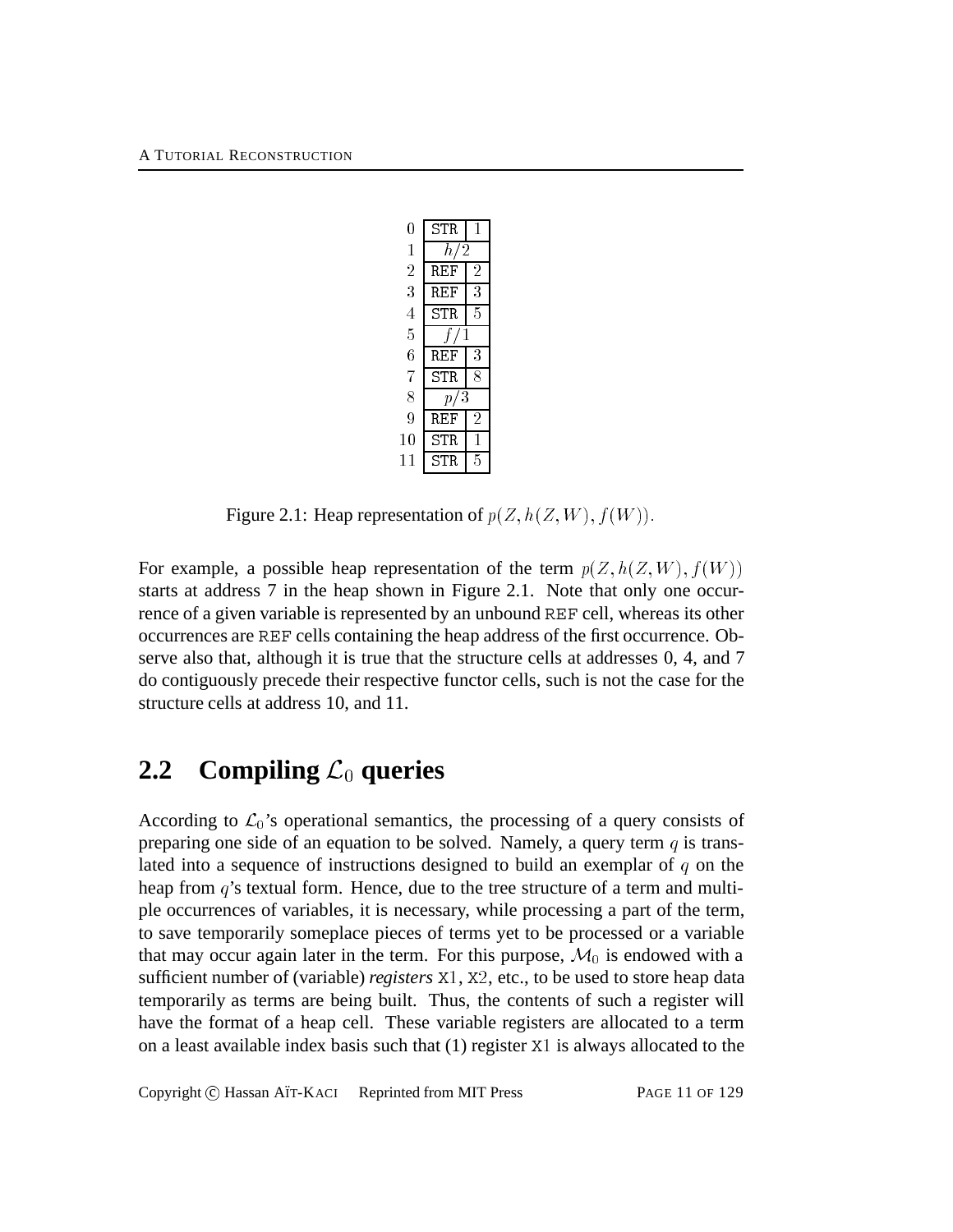outermost term, and (2) the same register is allocated to all the occurrences of a given variable. For example, registers are allocated to the variables of the term  $p(Z, h(Z, W), f(W))$  as follows:

> $X1 = p(X2, X3, X4)$  $X2 = Z$  $x3 = h(x2, x5)$  $X4 = f(X5)$  $x5 = W$ .

This amounts to saying that a term is seen as a flattened conjunctive set of equations of the form  $X_i = X$  or  $X_i = f(X_{i_1}, \ldots, X_{i_n})$ ,  $(n \geq 0)$  where the  $X_i$ 's are all distinct new variable names. There are two consequences of register allocation: (1) external variable names (such as  $Z$  and  $W$  in our example) can all be forgotten; and, (2) a query term can then be transformed into its *flattened form*, a sequence of register assignments only of the form  $X_i = f(X_{i_1}, \ldots, X_{i_n})$ . This form is what is to guide the building of the term's heap representation. Thus, for left-to-right code generation to be well-founded, it is necessary to order a flattened query term so as to ensure that a register name may not be used in the right-hand side of an assignment (*viz.*, as a subterm) before its assignment, if it has one (*viz.*, being the lefthand side). For example, the flattened form of query term  $p(Z, h(Z, W), f(W))$ is the sequence  $x3 = h(x2, x5)$ ,  $x4 = f(x5)$ ,  $x1 = p(x2, x3, x4)$ .

Scanning a flattened query term from left to right, each component of the form  $X_i = f(X_{i_1}, \ldots, X_{i_n})$  is tokenized as a sequence  $X_i = f/n$ ,  $X_{i_1}, \ldots, X_{i_n}$ ; that is, a register associated with an  $n$ -ary functor followed by exactly  $n$  register names. Therefore, in a stream of such tokens resulting from tokenizing a full flattened term, there are three kinds of items to process:

- 1. a register associated with a structure functor;
- 2. a register argument not previously encountered anywhere in the stream;
- 3. a register argument seen before in the stream.

From this stream, a token-driven heap representation of the term is easy to obtain. To build it, the actions to be taken for each of the three sorts of tokens are, respectively:

1. push a new STR (and adjoining functor) cell onto the heap and copy that cell into the allocated register address;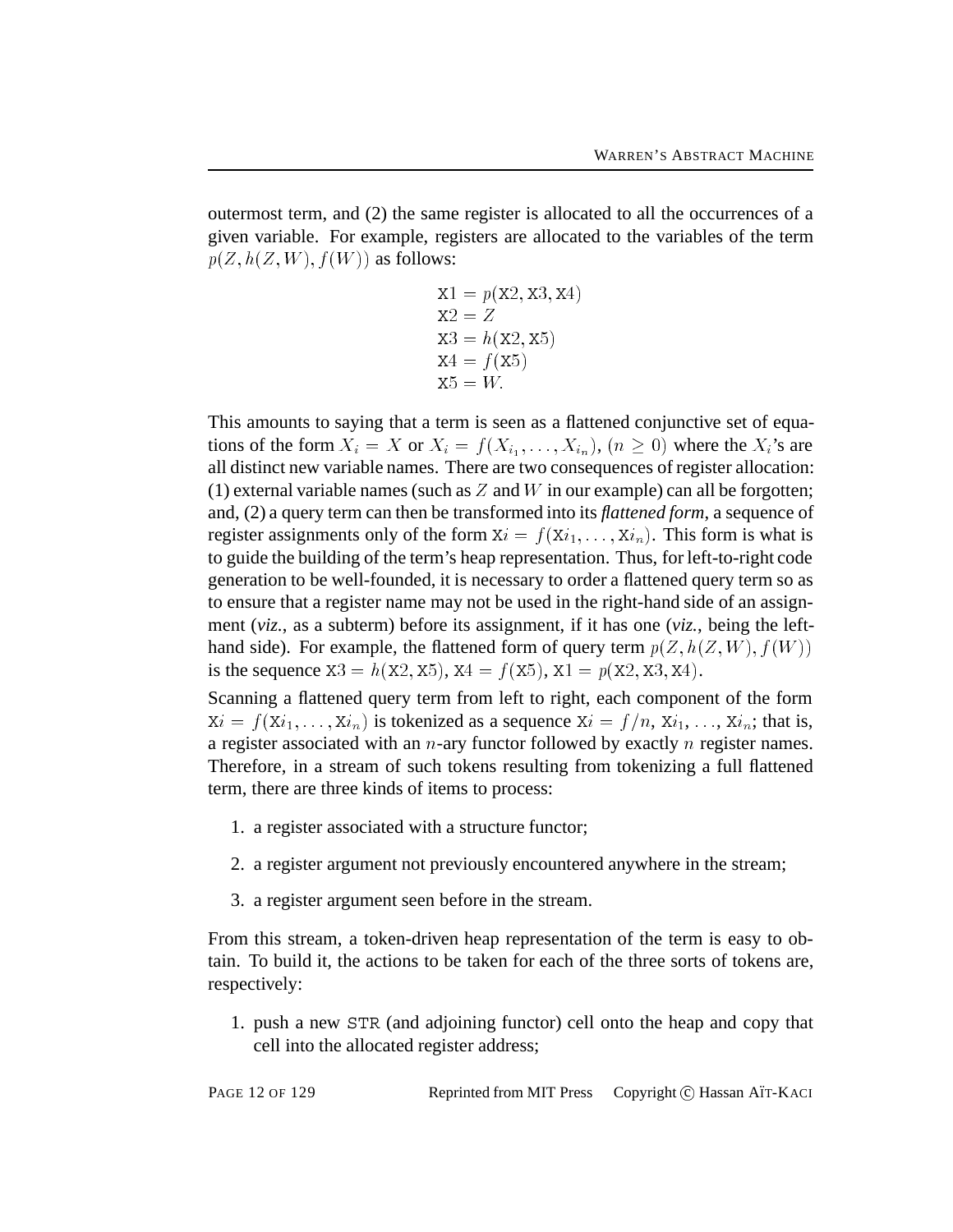- 2. push a new REF cell onto the heap containing its own address, and copy it into the given register;
- 3. push a new cell onto the heap and copy into it the register's value.

Each of these three actions specifies the effect of respective instructions of the machine  $\mathcal{M}_0$  that we note:

- 1. put\_structure  $f/n$ , Xi
- 2. set variable X<sup>i</sup>
- 3. set value  $Xi$

#### respectively.

From the preceding considerations, it has become clear that the heap is implicitly used as a stack for building terms. Namely, term parts being constructed are incrementally piled on *top* of what already exists in the heap. Therefore, it is necessary to keep the address of the next free cell in the heap somewhere, precisely as for a stack.<sup>1</sup> Adding to  $\mathcal{M}_0$  a global register H containing at all times the next available address on the heap, these three instructions are given explicitly in Figure 2.2. For example, given that registers are allocated as above, the sequence of instructions to build the query term  $p(Z, h(Z, W), f(W))$ , is shown in Figure 2.3.

**Exercise 2.1** Verify that the effect of executing the sequence of instructions shown in Figure 2.3 (starting with  $H = 0$ ) does indeed yield a correct heap representation for the term  $p(Z, h(Z, W), f(W))$ —the one shown earlier as Figure 2.1, in fact.

### **2.3** Compiling  $\mathcal{L}_0$  programs

Compiling a program term  $p$  is just a bit trickier, although not by much. Observe that it assumes that a query  $? - q$  will have built a term on the heap and set register X1 to contain its address. Thus, unifying  $q$  to  $p$  can proceed by following the term structure already present in X1 as long as it matches functor for functor the structure of  $p$ . The only complication is that when an unbound REF cell is encountered

<sup>1</sup>As a matter of fact, in [War83], Warren refers to the heap as the *global stack*.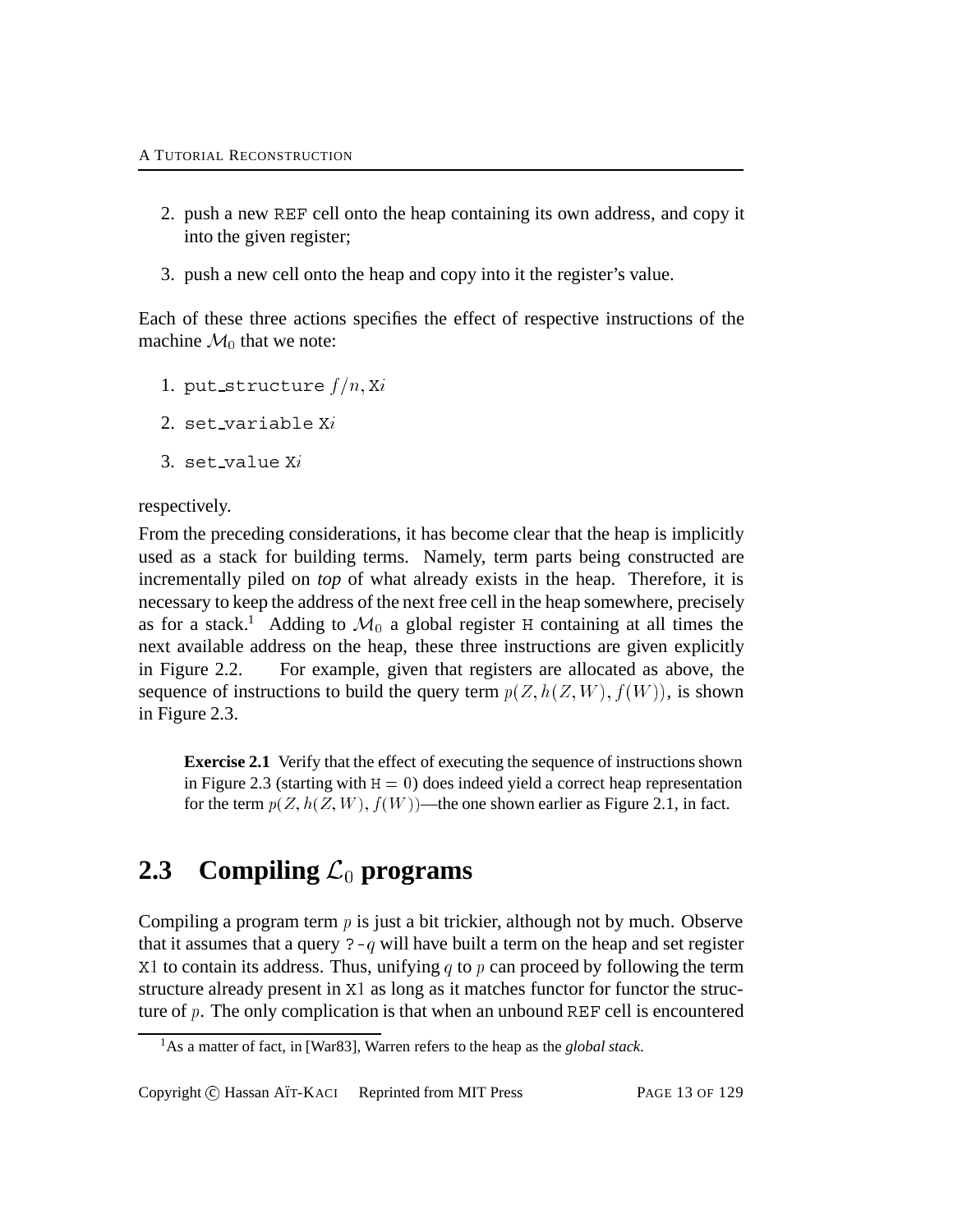|                 | put_structure $f/n, Xi \equiv$ HEAP [H] $\leftarrow$ $\langle$ STR, H + 1 $\rangle$ ;<br>HEAP [H + 1] $\leftarrow$ f/n;<br>$Xi \leftarrow \text{HEAD [H]}$ ;<br>$H \leftarrow H + 2;$ |
|-----------------|---------------------------------------------------------------------------------------------------------------------------------------------------------------------------------------|
| set variable Xi | $\equiv$ HEAP[H] $\leftarrow$ $\langle$ REF, H $\rangle$ ;<br>$Xi \leftarrow \text{HEAD [H]}$ ;<br>$H \leftarrow H + 1$ ;                                                             |
| set_value Xi    | $\equiv$ HEAP [H] $\leftarrow$ Xi;<br>$H \leftarrow H + 1$ :                                                                                                                          |

Figure 2.2:  $\mathcal{M}_0$  machine instructions for query terms

| put_structure $h/2$ , X3 |    | $\text{? } -X3 = h$ |
|--------------------------|----|---------------------|
| set_variable X2          | °  |                     |
| set_variable X5          | °≈ |                     |
| put structure $f/1, X4$  | ిన | $X4 = f$            |
| set_value X5             | ిన | $(W)$ ,             |
| put_structure $p/3, x1$  | ిన | $X1 = p$            |
| set_value X2             | °  |                     |
| set_value X3             | °  | X3,                 |
| set_value X4             | °  |                     |
|                          |    |                     |

Figure 2.3: Compiled code for  $\mathcal{L}_0$  query ? -  $p(Z, h(Z, W), f(W))$ .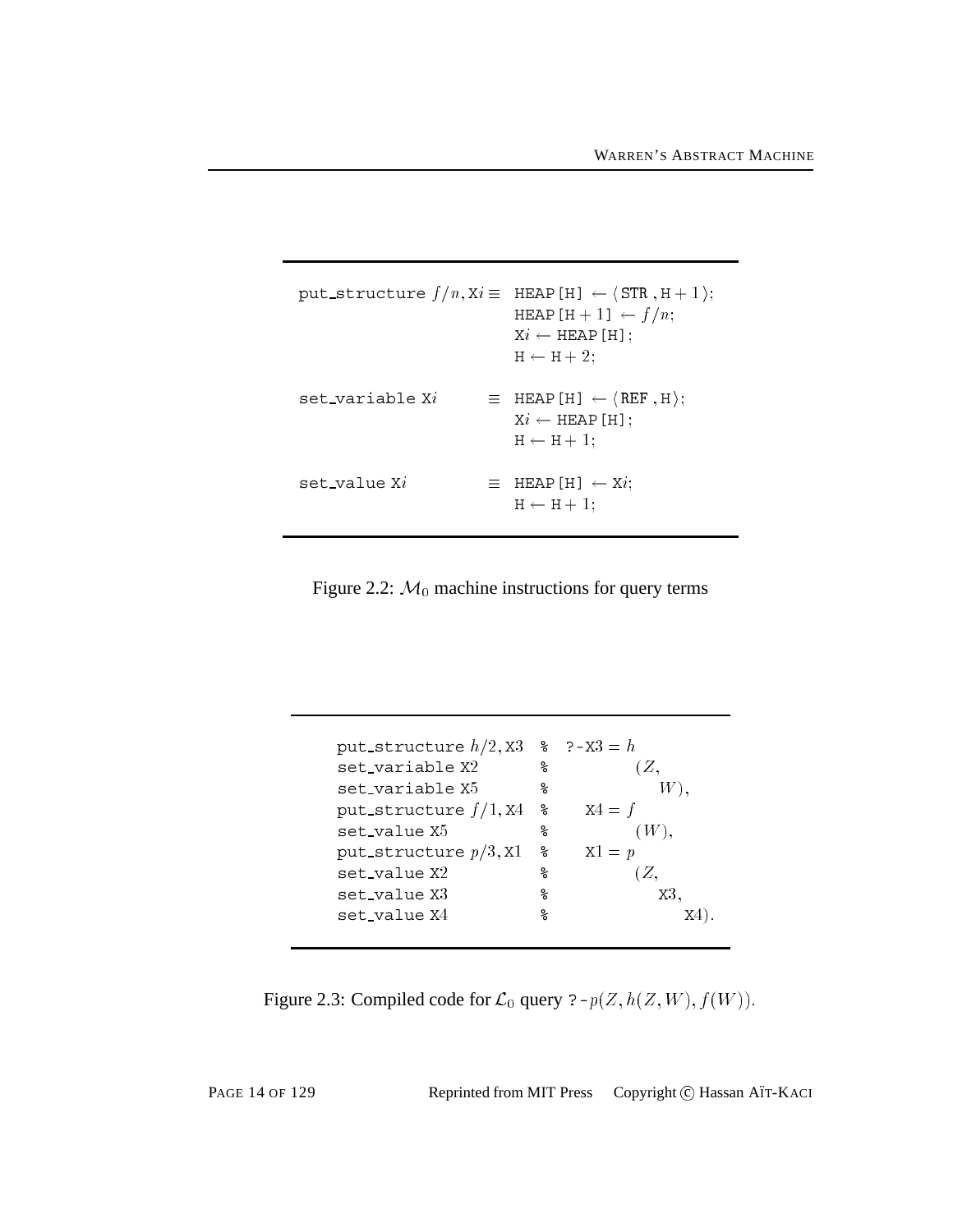in the query term in the heap, then it is to be bound to a new term that is built on the heap as an exemplar of the corresponding subterm in p. Therefore, an  $\mathcal{L}_0$  program functions in two modes: a read mode in which data on the heap is matched against, and a write mode in which a term is built on the heap exactly as is a query term.

As with queries, register allocation precedes translation of the textual form of a program term into a machine instruction sequence. For example, the following registers are allocated to program term  $p(f(X), h(Y, f(a)), Y)$ :

$$
X1 = p(X2, X3, X4)
$$
  
\n
$$
X2 = f(X5)
$$
  
\n
$$
X3 = h(X4, X6)
$$
  
\n
$$
X4 = Y
$$
  
\n
$$
X5 = X
$$
  
\n
$$
X6 = f(X7)
$$
  
\n
$$
X7 = a.
$$

Recall that compiling a query necessitates ordering its flattened form in such a way as to build a term once its subterms have been built. Here, the situation is reversed because query data from the heap are assumed available, even if only in the form of unbound REF cells. Hence, a program term's flattened form follows a top-down order. For example, the program term  $p(f(X), h(Y, f(a)), Y)$  is put into the flattened sequence:  $X1 = p(X2, X3, X4), X2 = f(X5), X3 = h(X4, X6),$  $X6 = f(X7), X7 = a.$ 

As with query compiling, the flattened form of a program is tokenized for left-toright processing and generates three kinds of machine instructions depending on whether is met:

- 1. a register associated with a structure functor;
- 2. a first-seen register argument; or,
- 3. an already-seen register argument.

These instructions are,

- 1. get\_structure  $f/n$ , Xi
- 2. unify variable X<sup>i</sup>

Copyright C Hassan AïT-KACI Reprinted from MIT Press PAGE 15 OF 129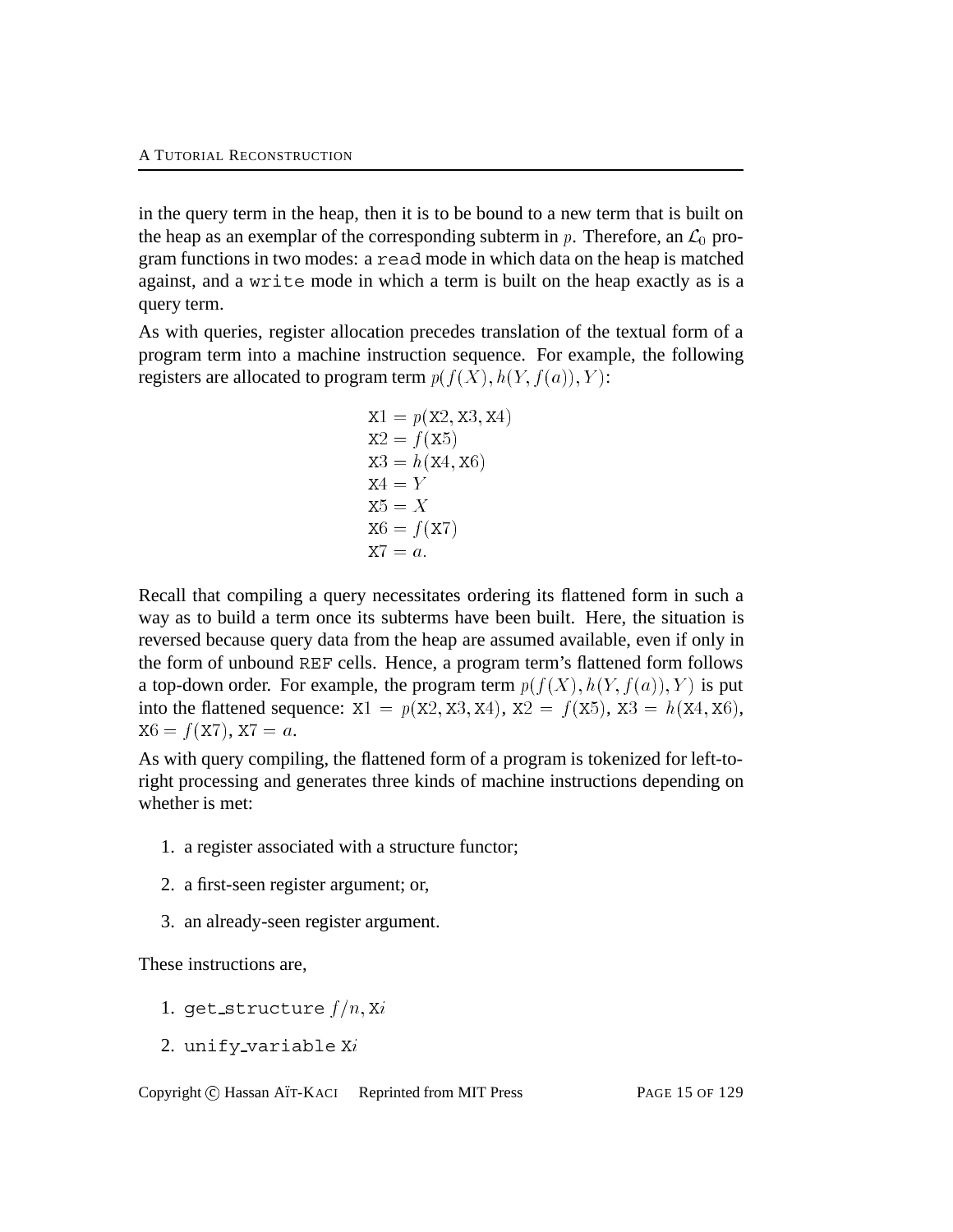```
get_structure p/3, \mathrm{X}1 % \mathrm{X}1 = punify_variable X2
                    \epsilon (X2,unify_variable X3 % X3,
unify variable X4 \bullet Y).
get_structure f/1, x2 % x2 = funify variable X5 \qquad \qquad (X),
get_structure h/2, X3 \, \, \, X3 = hunify value X4 \qquad \qquad (Y,
unify_variable X6 \qquad \qquad X6),
get_structure f/1, x6 % x6 = funify_variable X7 \approx (X7),
get_structure a/0, x7 % x7 = a.
```
Figure 2.4: Compiled code for  $\mathcal{L}_0$  program  $p(f(X), h(Y, f(a)), Y)$ .

3. unify value  $Xi$ 

respectively.

Taking for example the program term  $p(f(X), h(Y, f(a)), Y)$ , the  $\mathcal{M}_0$  machine instructions shown in Figure 2.4 are generated. Each of the two unify instructions functions in two modes depending on whether a term is to be matched from, or being built on, the heap. For building (write mode), the work to be done is exactly that of the two set query instructions of Figure 2.2. For matching (read mode), these instructions seek to recognize data from the heap as those of the term at corresponding positions, proceeding if successful and failing otherwise. In  $\mathcal{L}_0$ , failure aborts all further work. In read mode, these instructions set a global register S to contain at all times the heap address of the next subterm to be matched.

Variable binding creates the possibility that reference chains may be formed. Therefore, *dereferencing* is performed by a function *deref* which, when applied to a store address, follows a possible reference chain until it reaches either an unbound REF cell or a non-REF cell, the address of which it returns. The effect of dereferencing is none other than composing variable substitutions. Its definition is given in Figure 2.5. We shall use the generic notation STORE  $[a]$  to denote the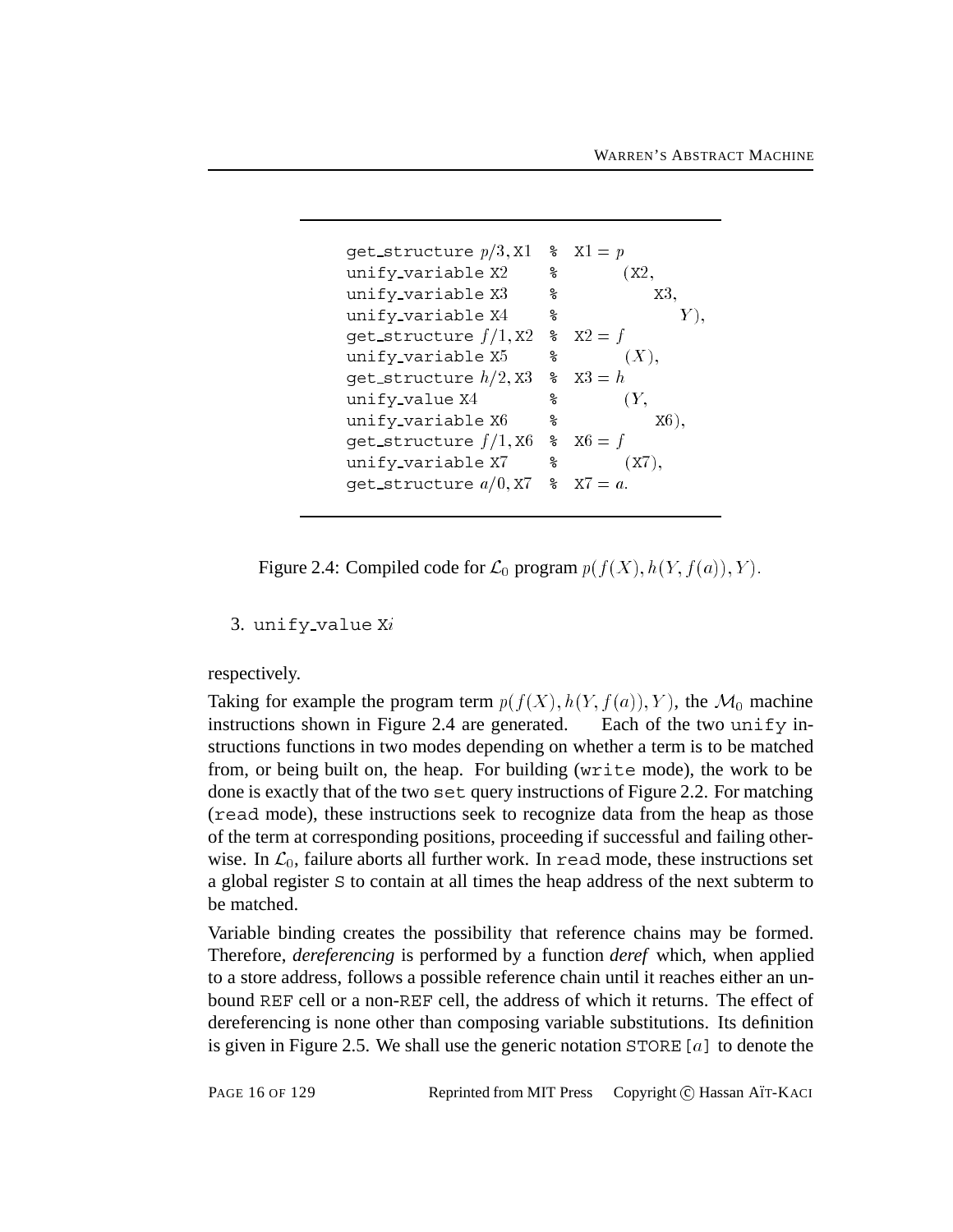```
function deref(a: address): addressbegin
     \langle tag \cdot value \rangle \leftarrow \text{STOP}[a];
     if (tag = REF) \wedge (value \neq a)then return deref value
       else return a
  end deref
```
Figure 2.5: The *deref* operation

contents of a term data cell at address <sup>a</sup> (whether heap, X register, or any other global structure, yet to be introduced, containing term data cells). We shall use specific area notation  $(e.g., \text{ HEAD } [a])$  whenever we want to emphasize that the address <sup>a</sup> must necessarily lie within that area.

Mode is set by <code>get\_structure</code>  $f/n$ ,  $Xi$  as follows: if the dereferenced value of Xi is an unbound REF cell, then it is bound to a new STR cell pointing to  $f/n$ pushed onto the heap and mode is set to write; otherwise, if it is an STR cell pointing to functor  $f/n$ , then register S is set to the heap address following that functor cell's and mode is set to read. If it is not an STR cell or if the functor is not  $f/n$ , the program fails. Similarly, in read mode, unify variable X $i$ sets register  $X_i$  to the contents of the heap at address  $S$ ; in write mode, a new unbound REF cell is pushed on the heap and copied into  $X_i$ . In both modes, S is then incremented by one. As for unify value  $X_i$ , in read mode, the value of  $Xi$  must be unified with the heap term at address  $S$ ; in write mode, a new cell is pushed onto the heap and set to the value of register  $X_i$ . Again, in either mode, S is incremented. All three instructions are expressed explicitly in Figure 2.6.

In the definition of get\_structure  $f/n, \mathrm{X}i$ , we write  $\mathit{bind}(\mathit{addr}, \mathrm{H})$  to effectuate the binding of the heap cell rather than HEAP  $[addr] \leftarrow \langle REF, H \rangle$  for reasons that will become clear later. The *bind* operation is performed on two store addresses, at least one of which is that of an unbound REF cell. Its effect, for now, is to bind the unbound one to the other—*i.e.*, change the data field of the unbound REF cell to contain the address of the other cell. In the case where both are unbound, the binding direction is chosen arbitrarily. Later, this will change

Copyright C Hassan AïT-KACI Reprinted from MIT Press PAGE 17 OF 129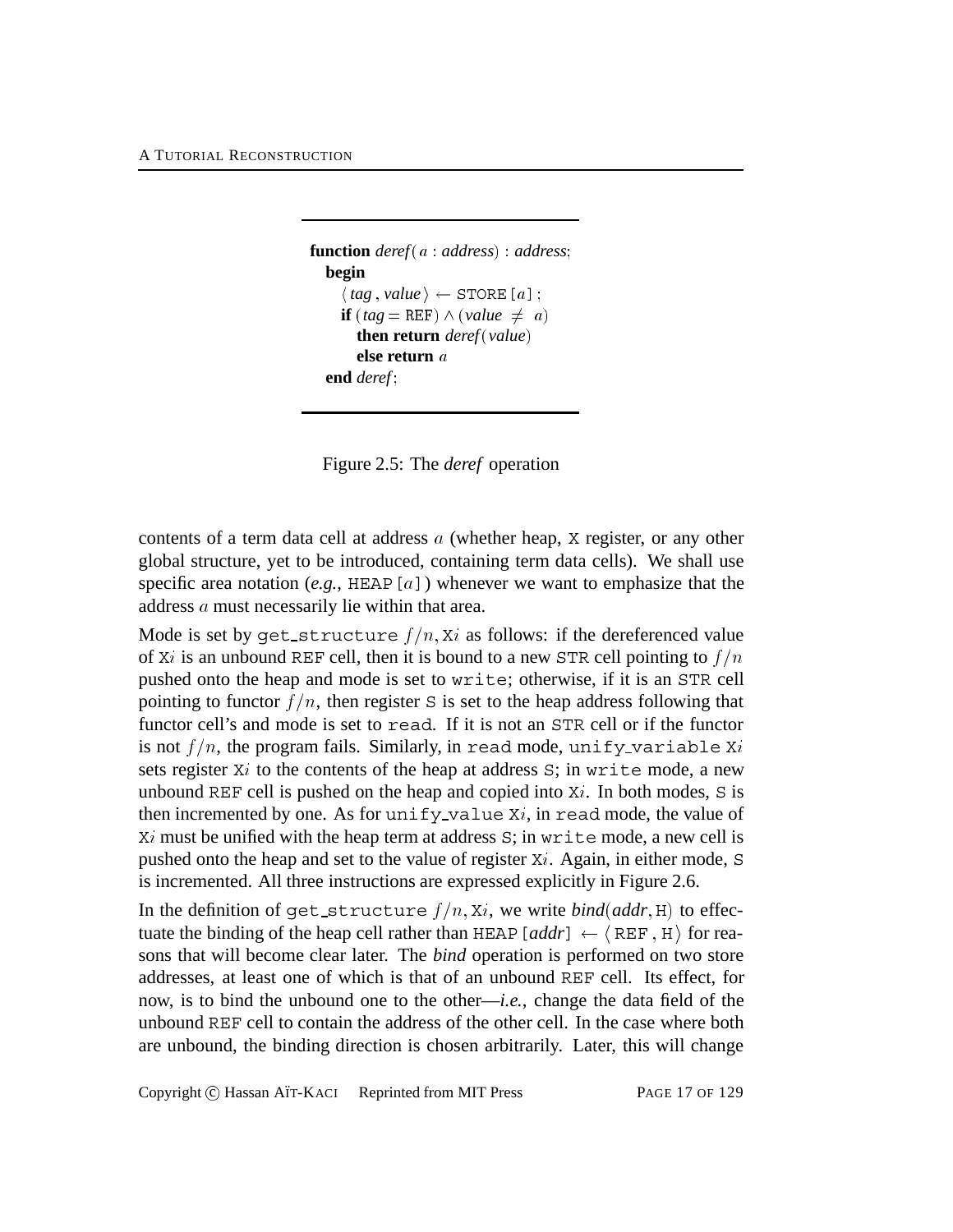```
get structure f/n, Xi \equiv addr \leftarrow deref(Xi);
                                     case STORE[addr] of
                                         \langle REF , \_ \rangle : HEAP [H] \leftarrow \langle STR , H + 1 \rangle;
                                                        HEAP [H + 1] \leftarrow f/n;bind(addr, H);H \leftarrow H + 2;mode \leftarrow \text{write};
                                          \langle STR ,a \rangle : \, if HEAP [a] \, \, = \,f/nthen
                                                              begin
                                                                S \leftarrow a + 1;
                                                                mode \leftarrow \texttt{read}end
                                                           else fail \leftarrow true;
                                         other : fail \leftarrow true;endcase
unify variable Xi case mode of
                                         read : Xi \leftarrow \text{HEAD}[S];
                                         write: HEAP[H] \leftarrow \langle REF, H \rangle;
                                                      Xi \leftarrow HEAP [H];
                                                      H \leftarrow H + 1;
                                     endcase
                                     S \leftarrow S + 1;
unify value Xi case mode of
                                         read : unify(Xi, S);write: HEAP[H] \leftarrow Xi;
                                                      H \leftarrow H + 1;
                                     endcase
                                     S \leftarrow S + 1;
```
Figure 2.6:  $\mathcal{M}_0$  machine instructions for programs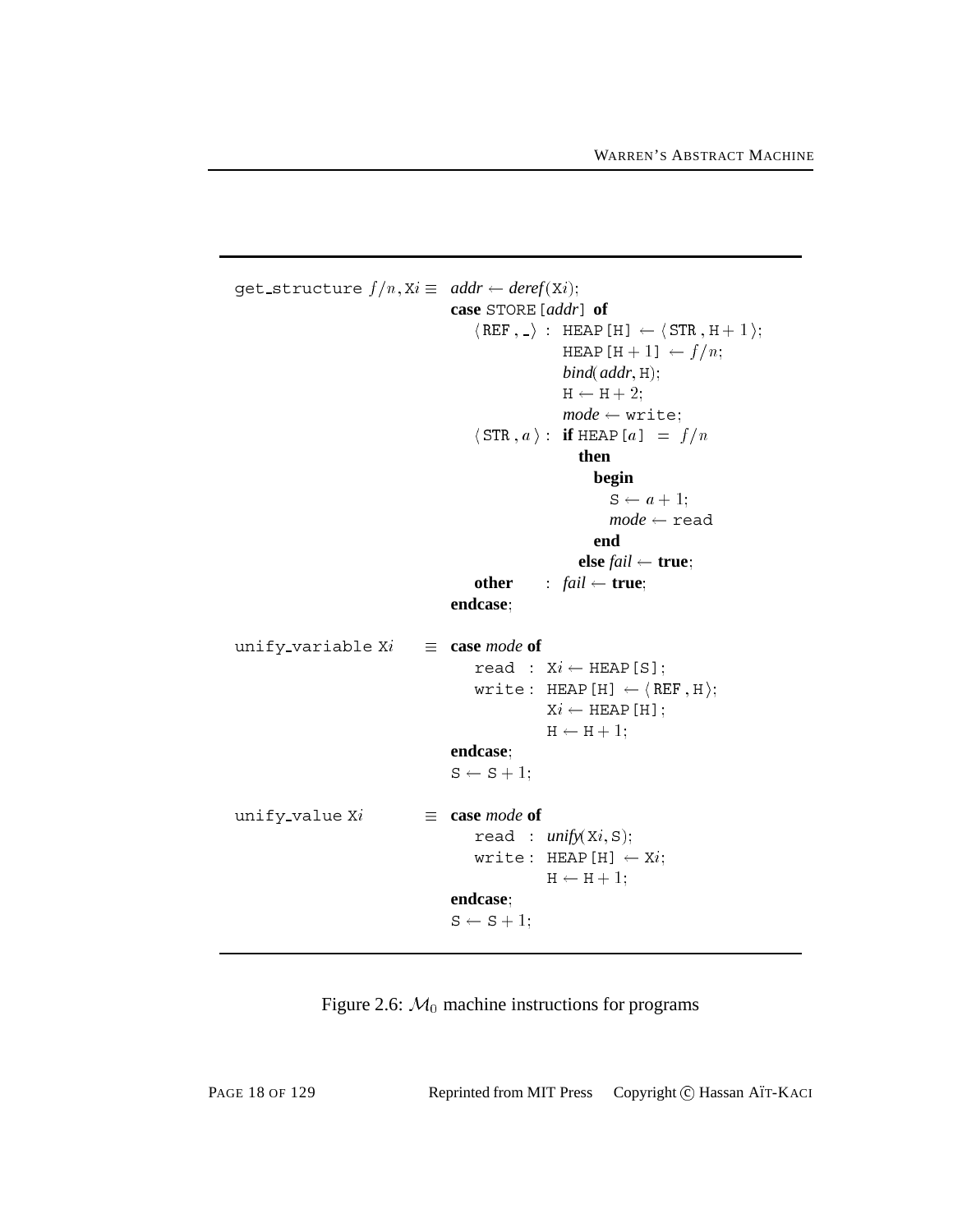as a correctness-preserving measure in order to accommodate an optimization. Also, we will see that *bind* is the logical place, when backtracking needs to be considered, for recording effects to be undone upon failure (see Chapter 4, and appendix Section B.2 on Page 113). If wished, *bind* may also be made to perform the *occurs-check* test in order to prevent formation of cyclic terms (by failing at that point). However, the occurs-check test is omitted in most actual Prolog implementations in order not to impede performance.

We must also explicate the *unify* operation used in the matching phase (in read mode). It is a unification algorithm based on the UNION/FIND method [AHU74], where variable substitutions are built, applied, and composed through *dereference* pointers. In  $\mathcal{M}_0$  (and in all later machines that will be considered here), this unification operation is performed on a pair of store addresses. It uses a global dynamic structure, an array of store addresses, as a unification stack (called PDL, for Push-Down List). The unification operation is defined as shown in Figure 2.7, where *empty*, *push*, and *pop* are the expected stack operations.

**Exercise 2.2** Give heap representations for the terms  $f(X, g(X, a))$  and  $f(b, Y)$ . Let  $a_1$  and  $a_2$  be their respective heap addresses, and let  $a<sub>X</sub>$  and  $a<sub>Y</sub>$  be the heap addresses corresponding to variables  $X$  and  $Y$ , respectively. Trace the effects of executing  $\text{unify}(a_1, a_2)$ , verifying that it terminates with the eventual dereferenced bindings from  $a_X$  and  $a_Y$  corresponding to  $X = b$  and  $Y = g(b, a)$ .

**Exercise 2.3** Verify that the effect of executing the sequence of instructions shown in Figure 2.4 right after that in Figure 2.3 produces the MGU of the terms  $p(Z, h(Z, W), f(W))$ and  $p(f(X), h(Y, f(a)), Y)$ . That is, the (dereferenced) bindings corresponding to  $W = f(a), X = f(a), Y = f(f(a)), Z = f(f(a)).$ 

**Exercise 2.4** What are the respective sequences of  $M_0$  instructions for  $\mathcal{L}_0$  query term ? -  $p(f(X), h(Y, f(a)), Y)$  and *program* term  $p(Z, h(Z, W), f(W))$ ?

**Exercise 2.5** After doing Exercise 2.4, verify that the effect of executing the sequence you produced yields the same solution as that of Exercise 2.3.

### **2.4 Argument registers**

Since we have in mind to use unification in Prolog for procedure invocation, we can introduce a distinction between atoms (terms whose functor is a predicate) and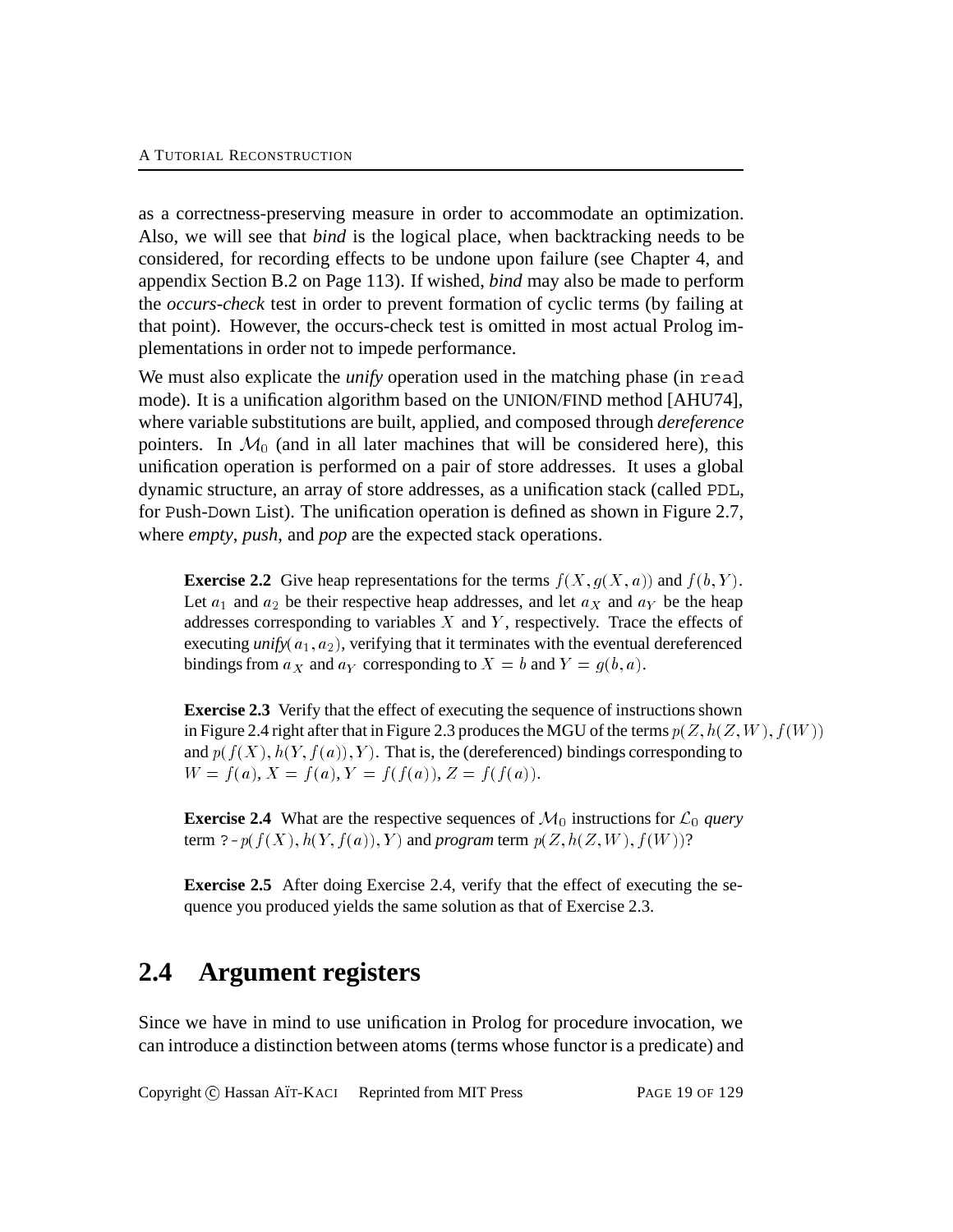```
procedure unify(a_1, a_2: address);push(a_1, \texttt{PDL}); \; push(a_2, \texttt{PDL});fail \leftarrow false;while \neg(empty(PDL) \lor fail) do
       begin
            d_1 \leftarrow \text{derf}(\text{pop}(\texttt{PDL})); d_2 \leftarrow \text{derf}(\text{pop}(\texttt{PDL}));if d_1 \neq d_2 then
               begin
                    \langle\, t_1\ , v_1\, \rangle \leftarrow \texttt{STORE}\left[d_1\,\right];\ \langle\, t_2\ , v_2\, \rangle \leftarrow \texttt{STORE}\left[d_2\,\right];\mathbf{if}\ (t_1=\textrm{REF}) \vee (t_2=\textrm{REF})then bind(d_1, d_2)else
                           begin
                                f_1/n_1 \leftarrow \texttt{STORE}\left[ \left. v_1 \right. \right] ; \; f_2/n_2 \leftarrow \texttt{STORE}\left[ \left. v_2 \right. \right] ;if (f_1 = f_2) \wedge (n_1 = n_2)then
                                       for i \leftarrow 1 to n_1 do
                                          begin
                                              push(v_1 + i, \texttt{PDL});\mathit{push}(v_2 + i, \texttt{PDL})end
                                   \textbf{else} \textit{fail} \leftarrow \textbf{true}end
               end
       end
end unify
```
Figure 2.7: The *unify* operation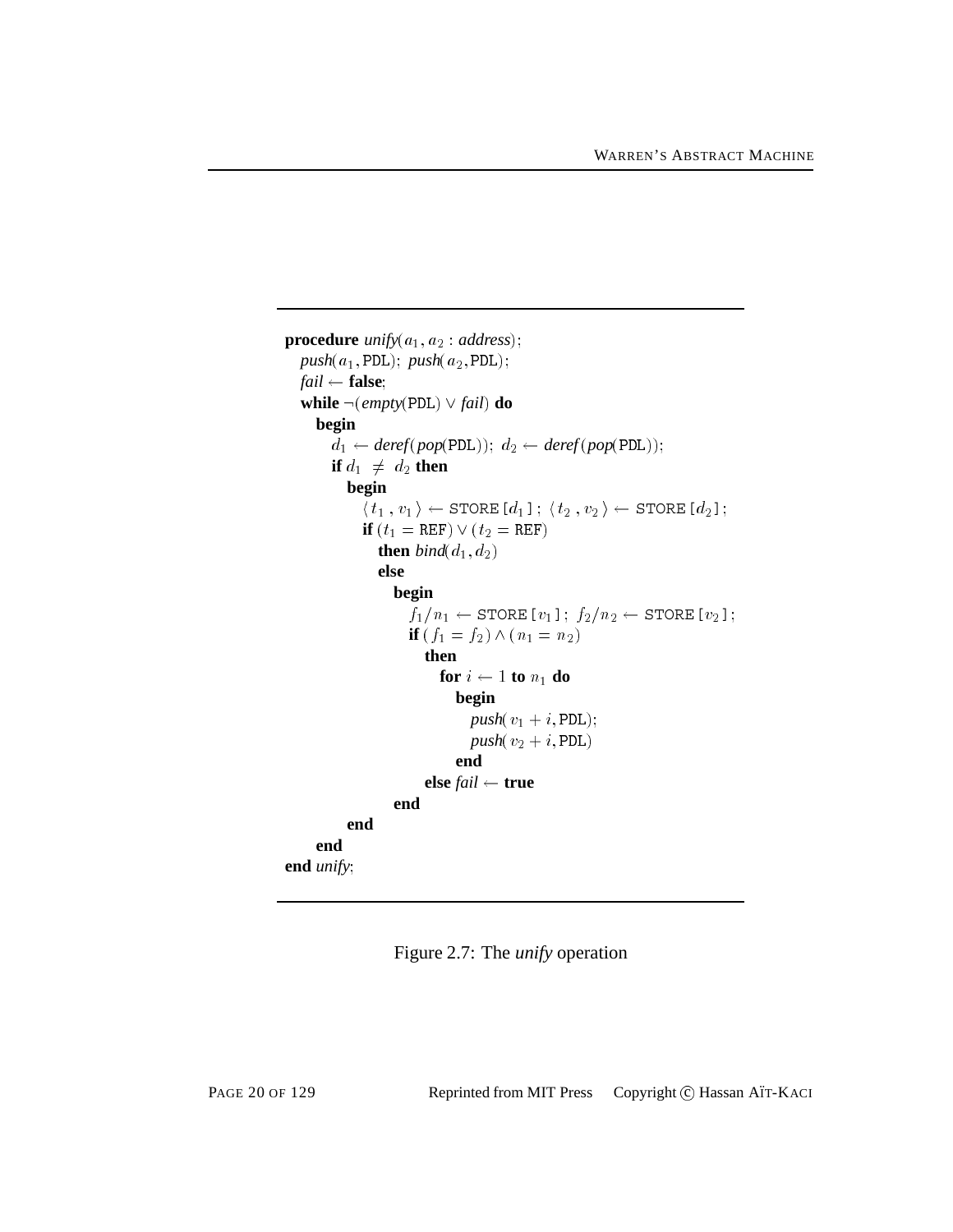terms (arguments to a predicate). We thus extend  $\mathcal{L}_0$  into a language  $\mathcal{L}_1$  similar to  $\mathcal{L}_0$  but where a program may be a set of first-order atoms each defining at most one *fact* per predicate name. Thus, in the context of such a program, execution of a query connects to the appropriate definition to use for solving a given unification equation, or fails if none exists for the predicate invoked.

The set of instructions  $\mathcal{I}_1$  contains all those in  $\mathcal{I}_0$ . In  $\mathcal{M}_1$ , compiled code is stored in a *code area* (CODE), an addressable array of data words, each containing a possibly labeled instruction over one or more memory words consisting of an opcode followed by operands. For convenience, the size of an instruction stored at address <sup>a</sup> (*i.e.*, CODE[a]) will be assumed given by the expression *instruc-* $\text{tion\_size}(a)$ . Labels are symbolic entry points into the code area that may be used as operands of instructions for transferring control to the code labeled accordingly. Therefore, there is no need to store a procedure name in the heap as it denotes a key into a compiled instruction sequence. Thus, a new instruction call  $p/n$  can be used to pass control over to the instruction labeled with  $p/n$ , or fail if none such exists.

A global register P is always set to contain the address of the next instruction to execute (an instruction counter). The standard execution order of instructions is sequential. Unless failure occurs, most machine instructions (like all those seen before) are implicitly assumed, to increment P by an appropriate offset in the code area as an ultimate action. This offset is the size of the instruction at address P. However, some instructions have for purpose to break the sequential order of execution or to connect to some other instruction at the end of a sequence. These instructions are called *control instructions* as they typically set P in a non-standard way. This is the case of call  $p/n$ , whose explicit effect, in the machine  $\mathcal{M}_1$ , is:

$$
\text{call } p/n \equiv \ \mathbf{P} \leftarrow \mathbf{Q}(p/n);
$$

where the notation  $\mathbb{Q}(p/n)$  stands for the address in the code area of instruction labeled  $p/n$  . If the procedure  $p/n$  is not defined (*i.e*., if that address is not allocated in the code area), a unification failure occurs and overall execution aborts.

We also introduce another control instruction, proceed, which indicates the end of a fact's instruction sequence. These two new control instructions' effects are trivial for now, and they will be elaborated later. For our present purposes, it is sufficient that proceed be construed as a no-op (*i.e.*, just a code terminator), and call  $p/n$  as an unconditional "jump" to the start address of the instruction sequence for program term with functor  $p/n$ .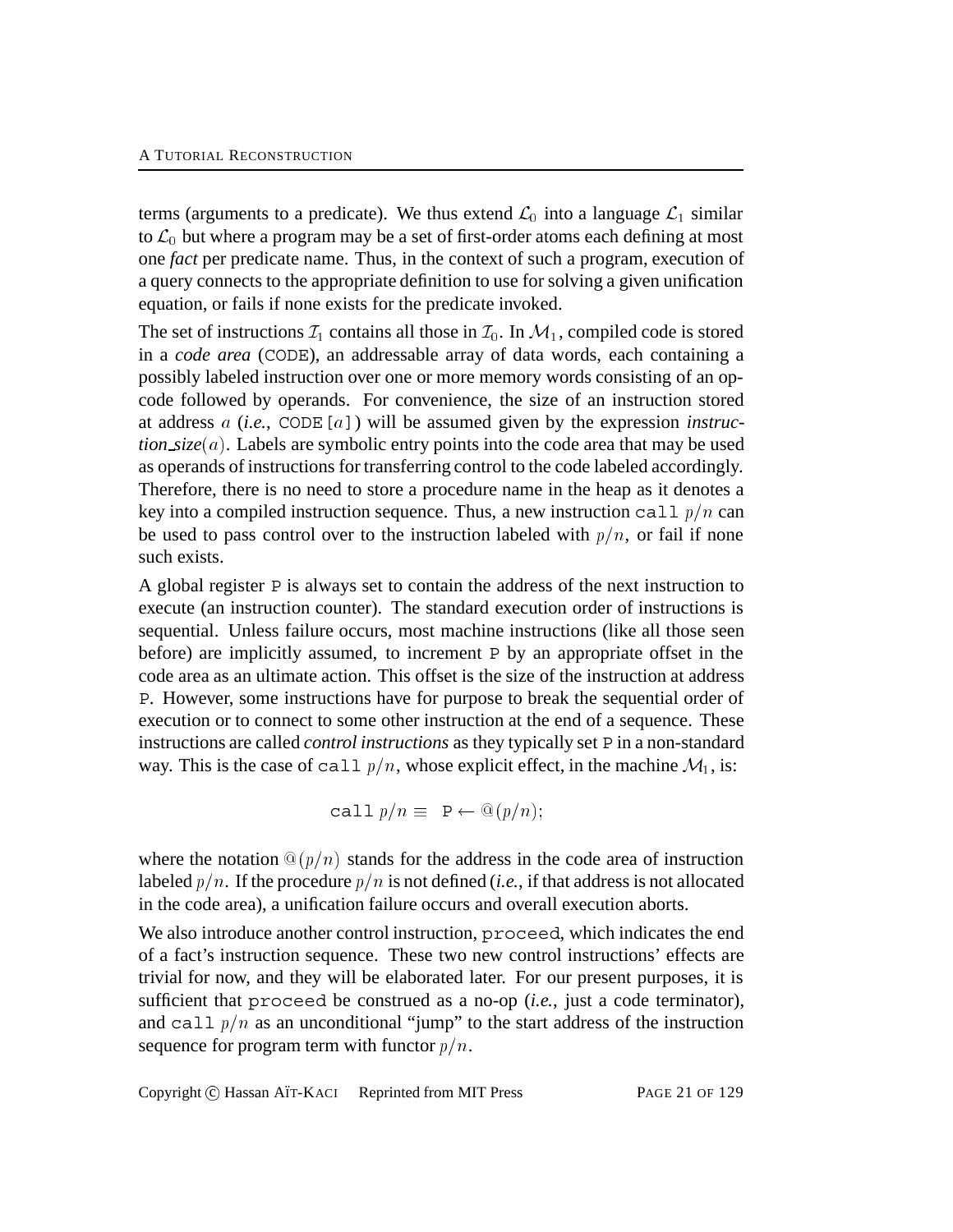Having eliminated predicate symbols from the heap, the unification problem between fact and query terms amounts to solving, not one, but many equations, simultaneously. Namely, there are as many term roots in a given fact or query as there are arguments to the corresponding predicate. Therefore, we must organize registers quite specifically so as to reflect this situation. As we privileged X before to denote the (single) term root, we generalize the convention to registers  $X1$ to  $X_n$  which will now always refer to the first to *n*-th arguments of a fact or query atom. In other words, registers  $X1, \ldots, Xn$  are systematically allocated to term roots of an <sup>n</sup>-ary predicate's arguments. To emphasize this, we use a conspicuous notation, writing a register  $A_i$  rather than  $X_i$  when it is being used as an argument of an atom. In that case, we refer to that register as an *argument* register. Otherwise, where register  $X_i$  is not used as an argument register, it is written  $X_i$ , as usual. Note that this is just notation as the  $A_i$ 's are not new registers but the same old  $Xi'$ 's used thus far. For example, registers are now allocated for the variables of the atom  $p(Z, h(Z, W), f(W))$  as follows:

$$
A1 = Z
$$
  
\n
$$
A2 = h(A1, X4)
$$
  
\n
$$
A3 = f(X4)
$$
  
\n
$$
X4 = W.
$$

Observe also that a new situation arises now as variables can be arguments and thus must be handled as roots. Therefore, provision must be made for variables to be loaded into, or extracted from, argument registers for queries and facts, respectively. As before, the necessary instructions correspond to when a variable argument is a first or later occurrence, either in a query or a fact. In a query,

- 1. the first occurrence of a variable in  $i$ -th argument position pushes a new unbound REF cell onto the heap and copies it into that variable's register as well as argument register A<sub>i</sub>; and,
- 2. a later occurrence copies its value into argument register  $A_i$ . Whereas, in a fact,
- 3. the first occurrence of a variable in  $\imath$ -th argument position sets it to the value of argument register  $A_i$ ; and,
- 4. a later occurrence unifies it with the value of Ai.

The corresponding instructions are, respectively:

PAGE 22 OF 129 Reprinted from MIT Press Copyright © Hassan AïT-KACI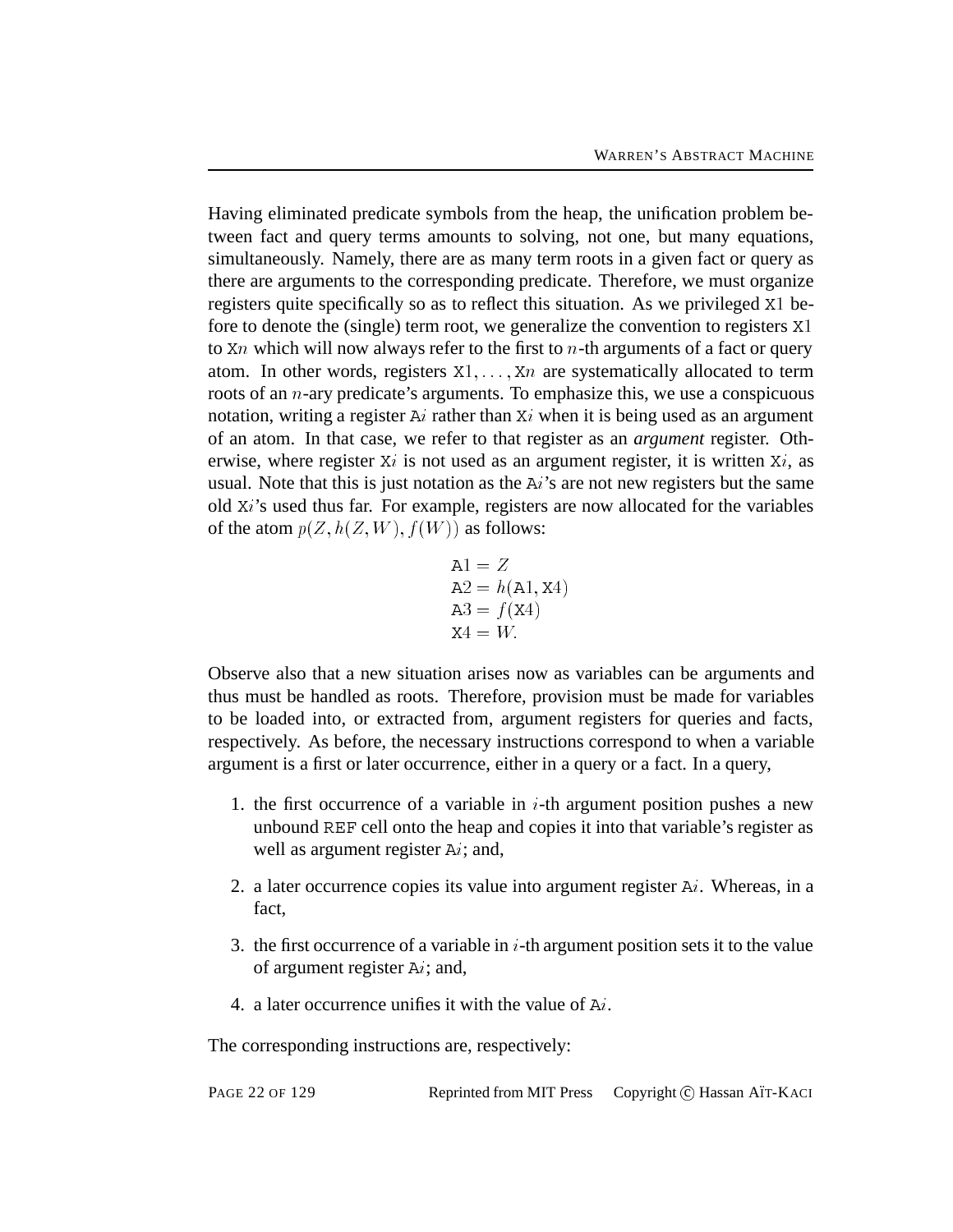```
put variable Xn, Ai \equiv HEAP[H] \leftarrow \langle REF, H \rangle;
                                   Xn \leftarrow \text{HEAD}[H];
                                   Ai \leftarrow \text{HEAD}[\text{H}]:H \leftarrow H + 1;
put value X_n. Ai = Ai \leftarrow X_nget variable X_n, Ai \equiv X_n \leftarrow Ai
get value X_n, Ai = \text{unify}(X_n, Ai)
```
Figure 2.8:  $M_1$  instructions for variable arguments

- 1. put variable  $X_n$ , A $i$
- 2. put value  $X_n$ , Ai
- 3. get variable  $X_n$ ,  $A_i$
- 4. get\_value  $X_n$ , Ai

and are given explicitly in Figure 2.8. For example, Figure 2.9 shows code generated for query ? -  $p(Z, h(Z, W), f(W))$ , and Figure 2.10 that for fact  $p(f(X), h(Y, f(a)), Y)$ .

**Exercise 2.6** Verify that the effect of executing the sequence of  $\mathcal{M}_1$  instructions shown in Figure 2.9 produces the same heap representation as that produced by the  $\mathcal{M}_0$  code of Figure 2.3 (see Exercise 2.1).

**Exercise 2.7** Verify that the effect of executing the sequence of  $M_1$  instructions shown in Figure 2.10 right after that in Figure 2.9 produces the MGU of the terms  $p(Z, h(Z, W), f(W))$  and  $p(f(X), h(Y, f(a)), Y)$ . That is, the binding  $W = f(a), X = f(a), Y = f(f(a)), Z = f(f(a)).$ 

**Exercise 2.8** What are the respective sequences of  $\mathcal{M}_1$  instructions for  $\mathcal{L}_1$  *query* term ? -  $p(f(X), h(Y, f(a)), Y)$  and  $\mathcal{L}_1$  *program* term  $p(Z, h(Z, W), f(W))$ ?

**Exercise 2.9** After doing Exercise 2.8, verify that the effect of executing the sequence you produced yields the same solution as that of Exercise 2.7.

Copyright C Hassan AïT-KACI Reprinted from MIT Press PAGE 23 OF 129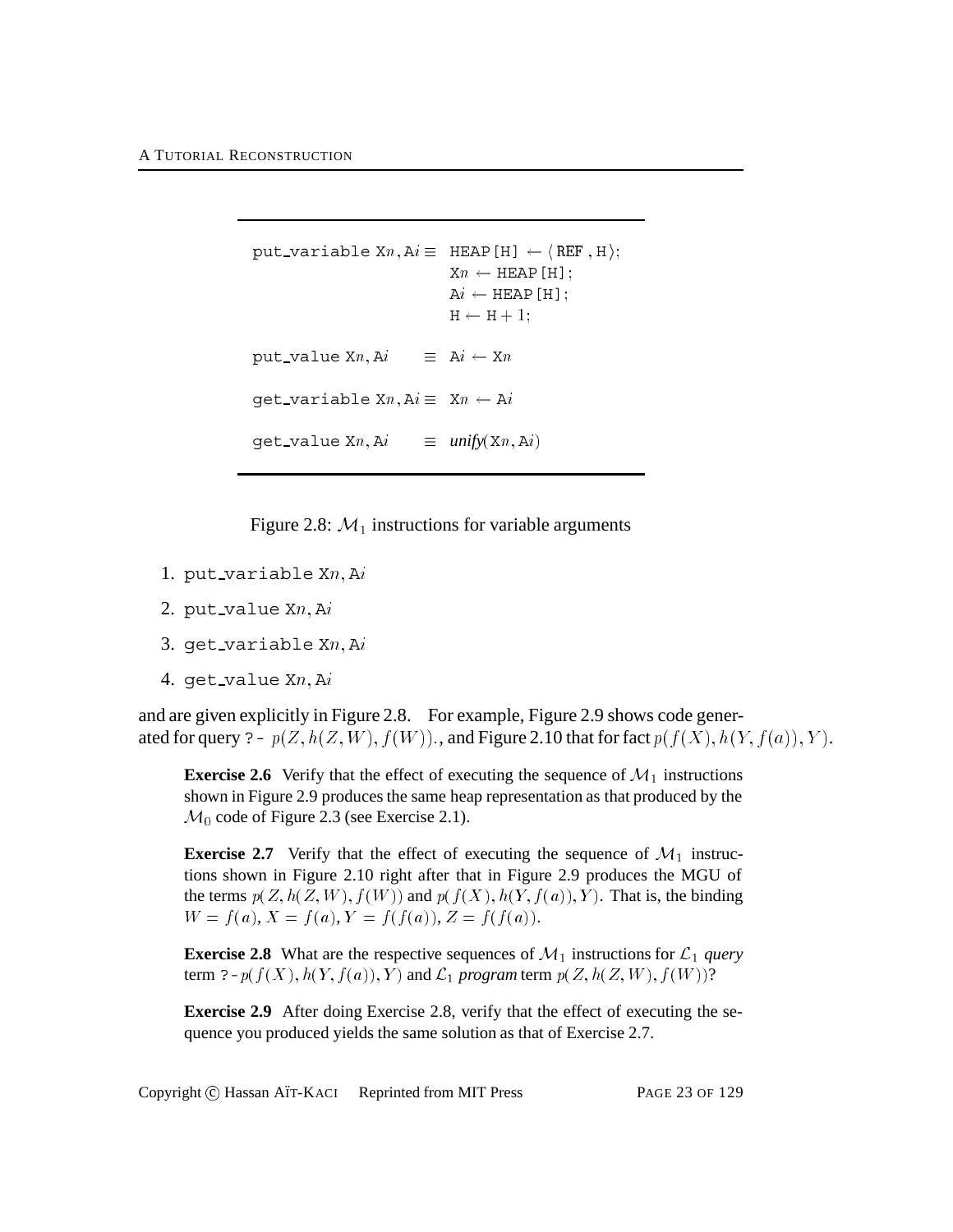| put_variable X4, A1      |    | $\epsilon$ ? - $p(Z,$ |
|--------------------------|----|-----------------------|
| put structure $h/2$ , A2 | ⊱  |                       |
| set_value X4             | °  |                       |
| set_variable X5          | °≈ |                       |
| put structure $f/1$ , A3 | °  |                       |
| set_value X5             | °  |                       |
| call $p/3$               | °  |                       |
|                          |    |                       |

Figure 2.9: Argument registers for  $\mathcal{L}_1$  query ? -  $p(Z, h(Z, W), f(W))$ .

| p/3 | : get_structure $f/1$ , Al $\textdegree$ |    |                                |
|-----|------------------------------------------|----|--------------------------------|
|     | unify_variable X4                        | ిశ | (X),                           |
|     | get structure $h/2$ , A2                 | °  | h.                             |
|     | unify_variable X5                        | ిన |                                |
|     | unify_variable X6                        | ిన | X6)                            |
|     | $qet_value X5, A3$                       | °  |                                |
|     | get_structure $f/1$ , X6                 |    | $\text{8} \quad \text{X6} = f$ |
|     | unify_variable X7                        | ిన | $\chi$ 7).                     |
|     | get_structure $a/0, x7$                  |    | $\sqrt{8}$ X7 = a              |
|     | proceed                                  | °  |                                |
|     |                                          |    |                                |

Figure 2.10: Argument registers for  $\mathcal{L}_1$  fact  $p(f(X), h(Y, f(a)), Y)$ .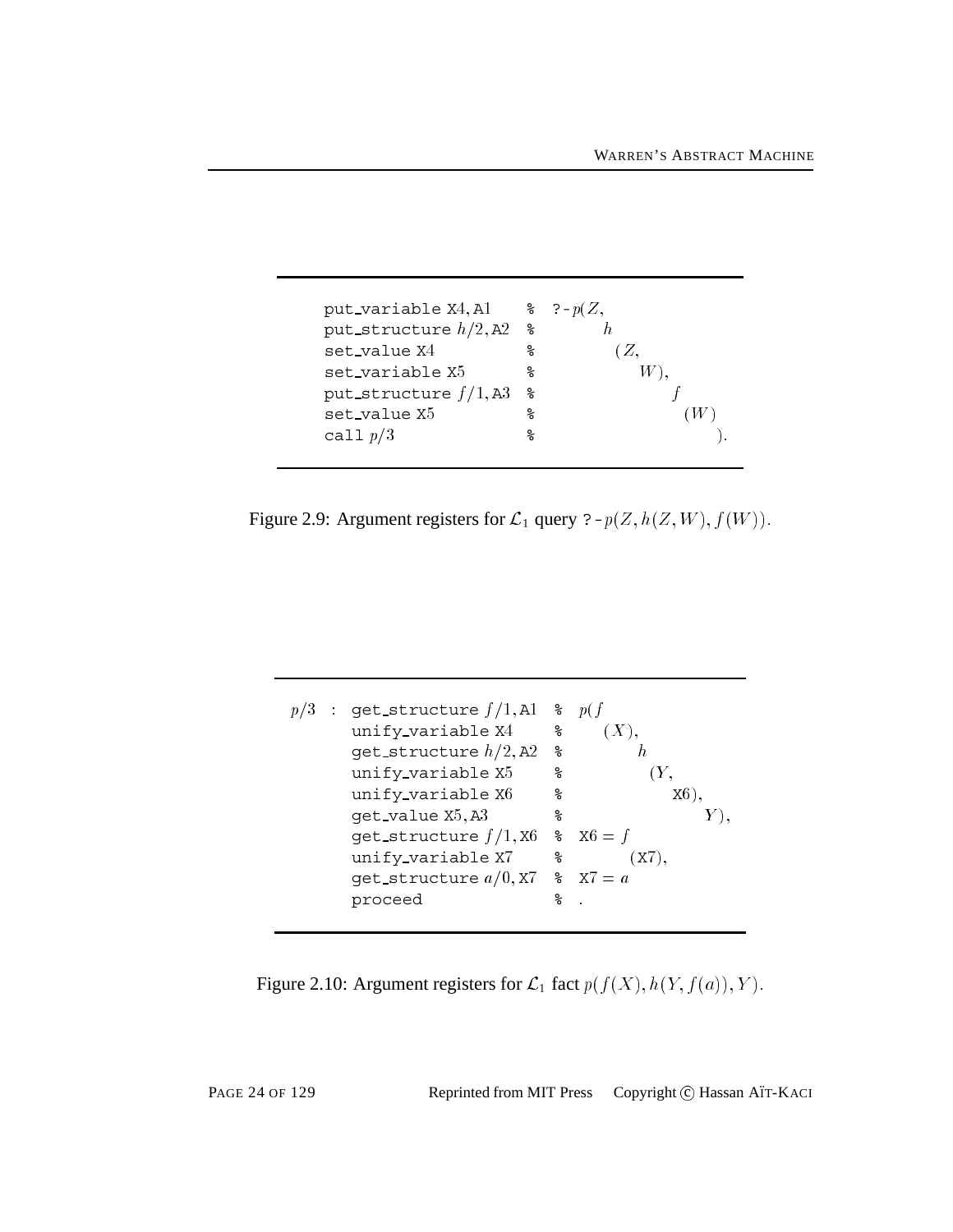# **Chapter 3**

# **Flat Resolution**

We now extend the language  $\mathcal{L}_1$  into a language  $\mathcal{L}_2$  where procedures are no longer reduced only to facts but may also have bodies. A body defines a procedure as a conjunctive sequence of atoms. Said otherwise,  $\mathcal{L}_2$  is Prolog without backtracking.

An  $\mathcal{L}_2$  program is a set of procedure definitions or (definite) *clauses*, at most one per predicate name, of the form ' $a_0 : -a_1, \ldots, a_n$ ' where  $n \geq 0$  and the  $a_i$ 's are atoms. As before, when  $n = 0$ , the clause is called a *fact* and written without the  $\cdot$ : -  $\cdot$  implication symbol. When  $n > 0$ , the clause is called a *rule*, the atom  $a_0$ is called its *head*, the sequence of atoms  $a_1, \ldots, a_n$  is called its *body* and atoms composing this body are called *goals*. A rule with exactly one body goal is called a *chain* (rule). Other rules are called *deep* rules.  $\mathcal{L}_2$  queries are sequences of goals, of the form '?- $g_1, \ldots, g_k$ ' where  $k \geq 0$ . When  $k = 0$ , the query is called the *empty* query. As in Prolog, the scope of variables is limited to the clause or query in which they appear.

Executing a query '? -  $g_1, \ldots, g_k$ .' in the context of a program made up of a set of procedure-defining clauses consists of repeated application of *leftmost resolution* until the empty query, or failure, is obtained. Leftmost resolution amounts to unifying the goal  $g_1$  with its definition's head (or failing if none exists) and, if this succeeds, executing the query resulting from replacing  $q_1$  by its definition body, variables in scope bearing the binding side-effects of unification. Thus, executing a query in  $\mathcal{L}_2$  either terminates with success (*i.e.*, it simplifies into the empty query), or terminates with failure, or never terminates. The "result" of an  $\mathcal{L}_2$  query whose execution terminates with success is the (dereferenced) binding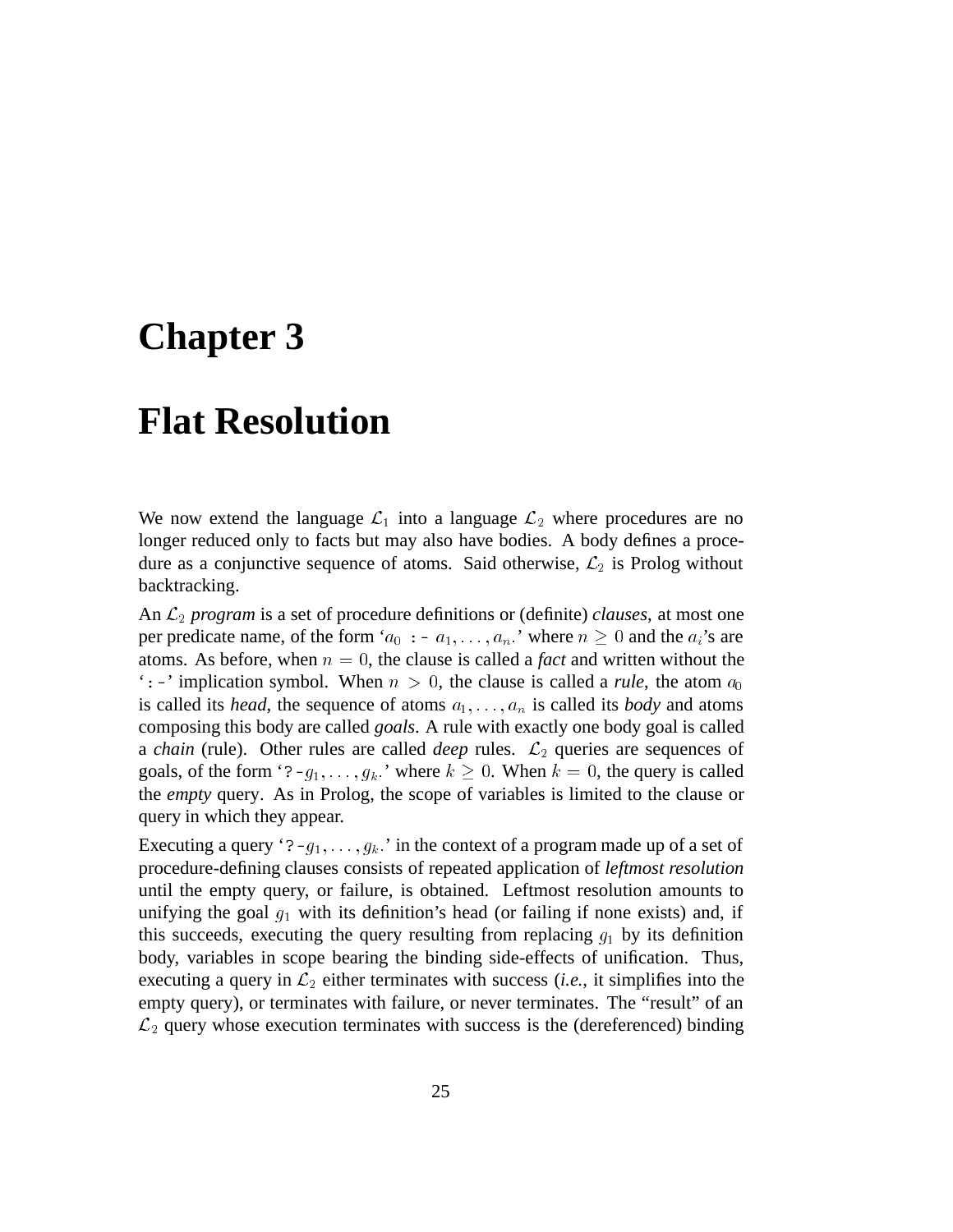of its original variables after termination.

Note that a clause with a non-empty body can be viewed in fact as a *conditional* query. That is, it behaves as a query provided that its head successfully unifies with a predicate definition. Facts merely verify this condition, adding nothing new to the query but a contingent binding constraint. Thus, as a first approximation, since an  $\mathcal{L}_2$  query (resp., clause body) is a conjunctive sequence of atoms interpreted as procedure calls with unification as argument passing, instructions for it may simply be the concatenation of the compiled code of each goal as an  $\mathcal{L}_1$  query making it up. As for a clause head, since the semantics requires that it retrieves arguments by unification as did facts in  $\mathcal{L}_1$ , instructions for  $\mathcal{L}_1$ 's fact unification are clearly sufficient.

Therefore,  $\mathcal{M}_1$  unification instructions can be used for  $\mathcal{L}_2$  clauses, but with two measures of caution: one concerning continuation of execution of a goal sequence, and one meant to avoid conflicting use of argument registers.

#### **3.1 Facts**

Let us first only consider  $\mathcal{L}_2$  facts. Note that  $\mathcal{L}_1$  is all contained in  $\mathcal{L}_2$ . Therefore, it is natural to expect that the exact same compilation scheme for facts carries over untouched from  $\mathcal{L}_1$  to  $\mathcal{L}_2$ . This is true up to a wee detail regarding the proceed instruction. It must be made to continue execution, after successfully returning from a call to a fact, back to the instruction in the goal sequence following the call. To do this correctly, we will use another global register CP, along with P, set to contain the address (in the code area) of the next instruction to follow up with upon successful return from a call (*i.e.*, set to  $P + instruction\_size(P)$  at procedure call time). Then, having exited the called procedure's code sequence, execution could thus be resumed as indicated by CP. Thus, for  $\mathcal{L}_2$ 's facts, we need to alter the effect of  $\mathcal{M}_1$ 's call  $p/n$  to:

$$
\text{call } p/n \equiv \text{CP} \leftarrow \text{P} + instruction\_size(\text{P});
$$

$$
\text{P} \leftarrow \text{Q}(p/n);
$$

and that of proceed to:

$$
\mathtt{proceed} \equiv \mathtt{P} \gets \mathtt{CP};
$$

As before, when the procedure  $p/n$  is not defined, execution fails.

PAGE 26 OF 129 Reprinted from MIT Press Copyright C Hassan AïT-KACI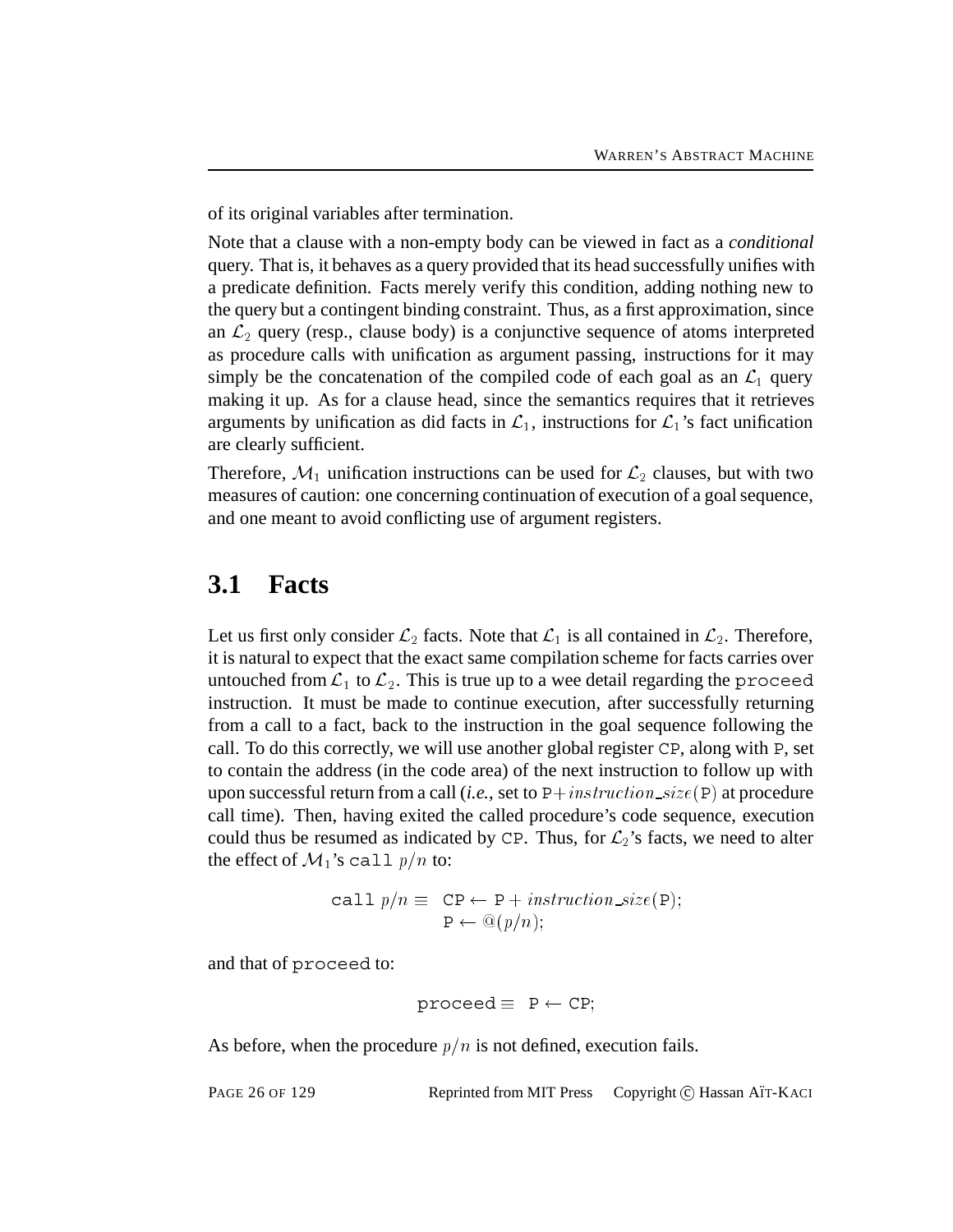In summary, with the simple foregoing adjustment,  $\mathcal{L}_2$  facts are translated exactly as were  $\mathcal{L}_1$  facts.

### **3.2 Rules and queries**

We now must think about translating rules. A query is a particular case of a rule in the sense that it is one with no head. It is translated exactly the same way, but without the instructions for the missing head. The idea is to use  $\mathcal{L}_1$ 's instructions, treating the head as a fact, and each goal in the body as an  $\mathcal{L}_1$  query term in sequence; that is, roughly translate a rule ' $p_0(\ldots)$ :  $p_n(\ldots)$ '',  $p_n(\ldots)$ '' following the pattern:

```
get arguments of p
put arguments of p
call p_1.
         .
         .
put arguments of p_ncall p_n
```
Here, in addition to ensuring correct continuation of execution, we must arrange for correct use of argument registers. Indeed, since the same registers are used by each goal in a query or body sequence to pass its arguments to the procedure it invokes, variables that occur in many different goals in the scope of the sequence need to be protected from the side effects of put instructions. For example, consider the rule ' $p(X, Y)$  : -  $q(X, Z), r(Z, Y)$ .' If the variables Y, Z were allowed to be accessible only from an argument register, no guarantee could be made that they still would be after performing the unifications required in executing the body of <sup>p</sup>.

Therefore, it is necessary that variables of this kind be saved in an *environment* associated with each activation of the procedure they appear in. Variables which occur in more than one body goal are dubbed *permanent* as they have to outlive the procedure call where they first appear. All other variables in a scope that are not permanent are called *temporary*. We shall denote a permanent variable as Yi, and use  $X_i$  as before for temporary variables. To determine whether a variable is permanent or temporary in a rule, the head atom is considered to be part of the first body goal. This is because get and unify instructions do not load registers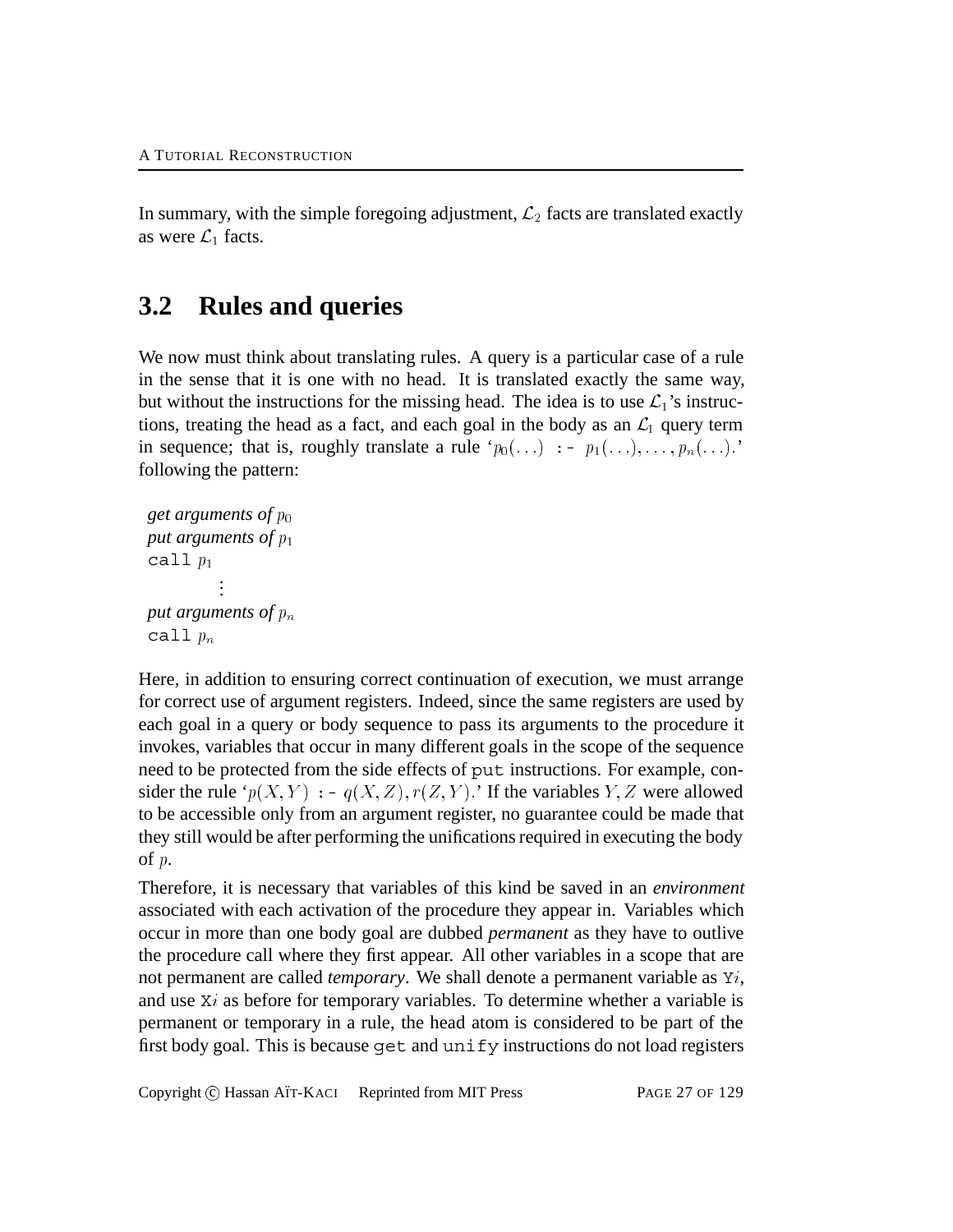for further processing. Thus, the variable  $X$  in the example above is temporary as it does not occur in more than one goal in the body (*i.e.*, it is not affected by more than one goal's put instructions).

Clearly, permanent variables behave like conventional local variables in a procedure. The situation is therefore quite familiar. As is customary in programming languages, we protect a procedure's local variables by maintaining a run-time stack of procedure activation frames in which to save information needed for the correct execution of what remains to be done after returning from a procedure call. We call such a frame an *environment frame*. We will keep the address of the latest environment on top of the stack in a global register  $E^1$ .

As for continuation of execution, the situation for rules is not as simple as that for facts. Indeed, since a rule serves to invoke further procedures in its body, the value of the program continuation register CP, which was saved at the point of its call, will be overwritten. Therefore, it is necessary to preserve continuation information by saving the value of CP along with permanent variables.

Let us recapitulate:  $\mathcal{M}_2$  is an augmentation of  $\mathcal{M}_1$  with the addition of a new data area, along with the *heap* (HEAP), the *code area* (CODE), and the *push-down list* (PDL). It is called the *stack* (STACK) and will contain procedure activation frames. Stack frames are called *environments*. An environment is pushed onto STACK upon a (non-fact) procedure entry call, and popped from STACK upon return. Thus, an allocate/deallocate pair of instructions must bracket the code generated for a rule in order to create and discard, respectively, such environment frames on the stack. In addition, deallocate being the ultimate instruction of the rule, it must connect to the appropriate next instruction as indicated by the continuation pointer that had been saved upon entry in the environment being discarded.

Since the size of an environment varies with each procedure in function of its number of permanent variables, the stack is organized as a linked list through a *continuation environment* slot; *i.e.*, a cell in each environment frame bearing the stack index of the environment previously pushed onto the stack.

To sum up, two new  $\mathcal{I}_2$  instructions for  $\mathcal{M}_2$  are added to the ones we defined for  $\mathcal{I}_1$ :

#### 1. allocate

<sup>1</sup> In [War83], this stack is called the *local stack* to distinguish it from the global stack (see Footnote 1 at the bottom of Page 13).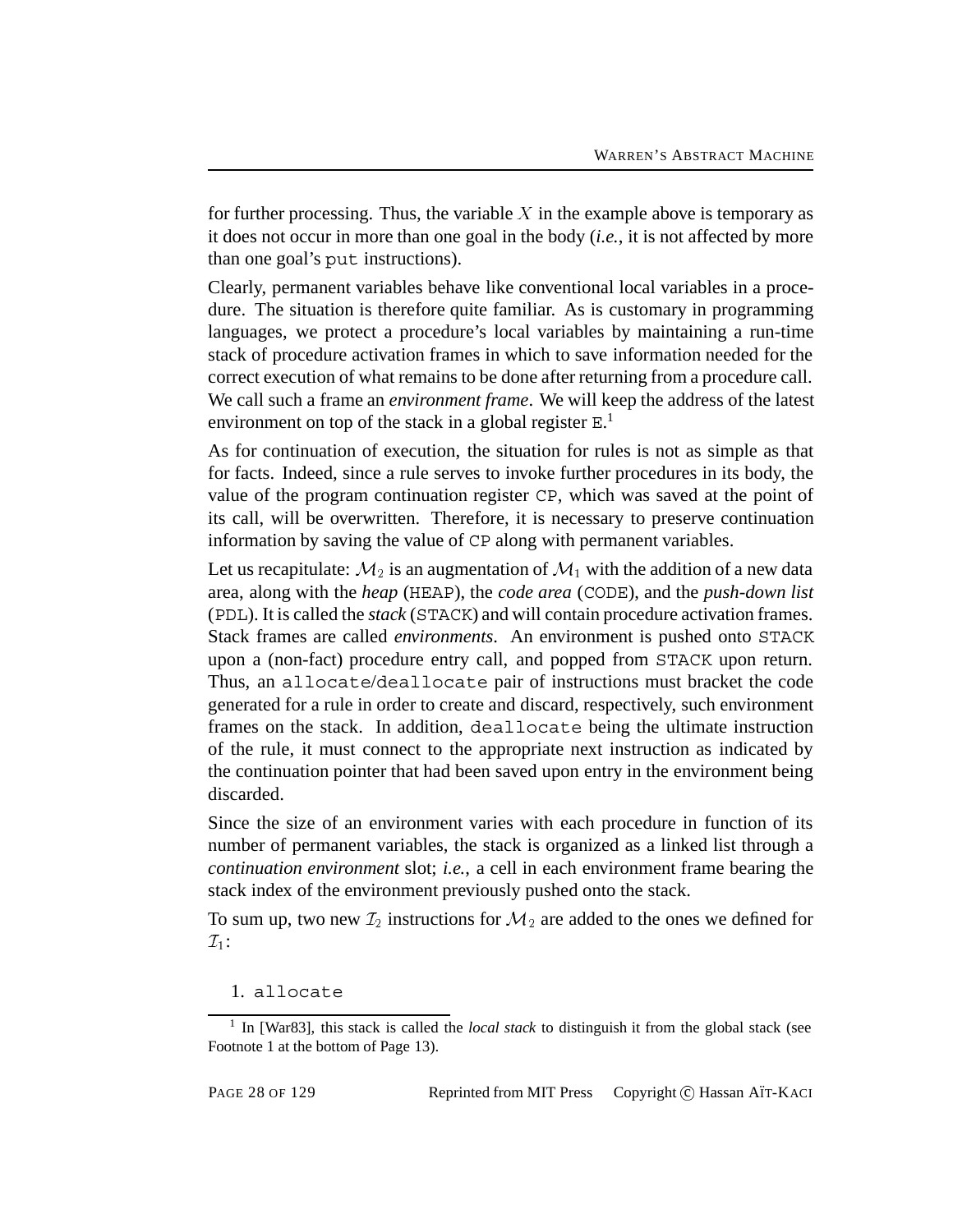#### 2. deallocate

with effect, respectively:

- 1. to allocate a new environment on the stack, setting its continuation environment field to the current value of E, and its continuation point field to that of CP; and,
- 2. to remove the environment frame at stack location E from the stack and proceed, resetting P to the value of its CP field and E to the value of its CE field.

To have proper effect, an allocate instruction needs to have access to the size of the current environment in order to increment the value of  $E$  by the right stack offset. The necessary piece of information is a function of the calling clause (*i.e.*, the number of permanent variables occurring in the calling clause). Therefore, it is easily statically available at the time the code for the calling clause is generated. Now, the problem is to transmit this information to the called procedure that, if defined as a rule (*i.e.*, starting with an allocate), will need it dynamically, depending on which clause calls it. A simple solution is to save this offset in the calling clause's environment frame from where it can be retrieved by a callee that needs it. Hence, in  $\mathcal{M}_2$ , an additional slot in an environment is set by allocate to contain the number of permanent variables in the clause in question.

Summing up again, an  $\mathcal{M}_2$  stack environment frame contains:

- 1. the address in the code area of the next instruction to execute upon (successful) return from the invoked procedure;
- 2. the stack address of the previous environment to reinstate upon return (*i.e.*, where to pop the stack to);
- 3. the offset of this frame on the stack (the number of permanent variables); and,
- 4. as many cells as there are permanent variables in the body of the invoked procedure (possibly none).

Such an  $\mathcal{M}_2$  environment frame pushed on top of the stack looks thus:

Copyright © Hassan AïT-KACI Reprinted from MIT Press PAGE 29 OF 129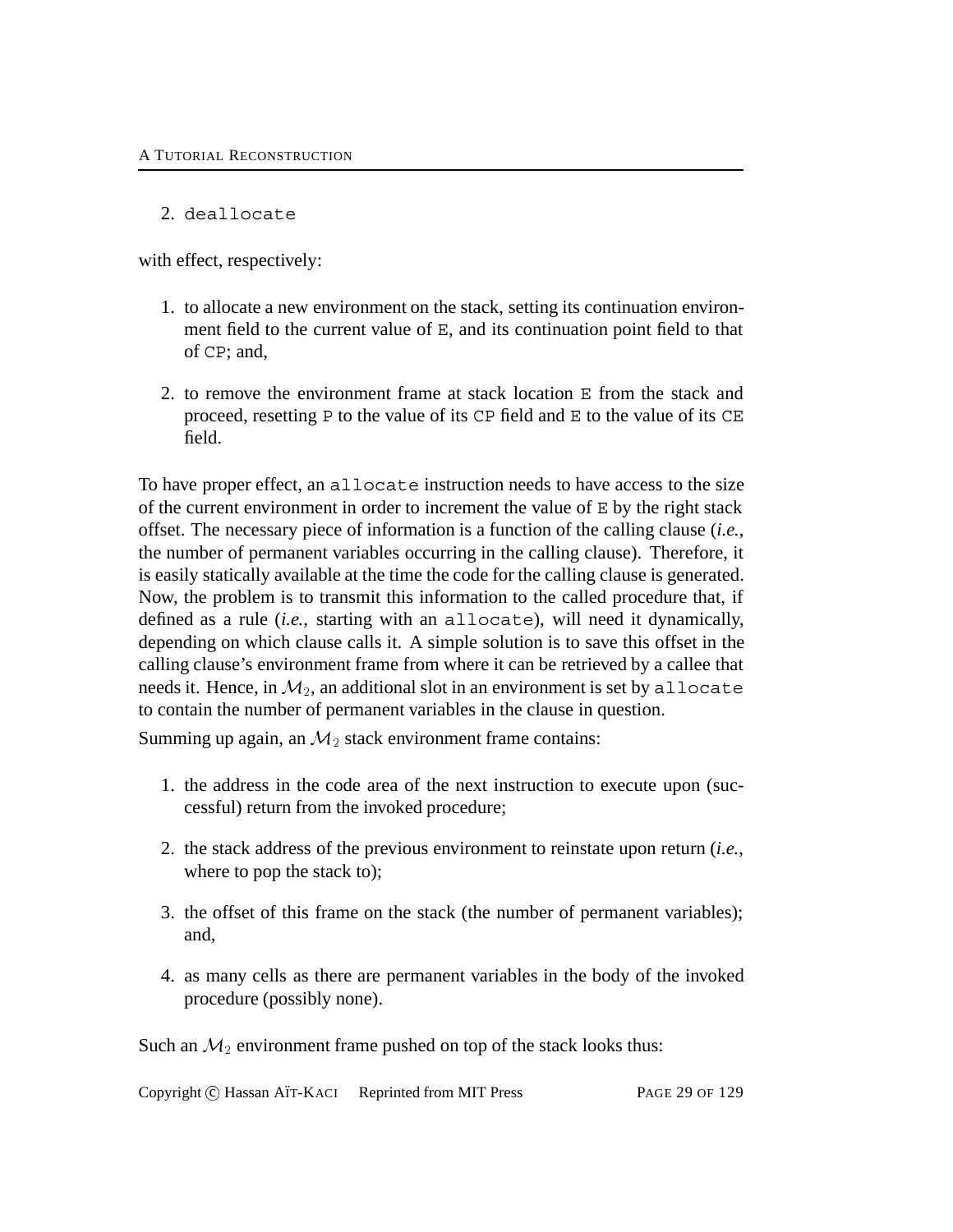| ΕI             | CE. | ( <i>continuation environment</i> )     |
|----------------|-----|-----------------------------------------|
| $E + 1$ CP     |     | <i>(continuation point)</i>             |
| $E + 2 \mid n$ |     | (number of permanent variables)         |
|                |     | $E + 3   Y1$ (permanent variable 1)     |
|                |     |                                         |
|                |     | $E + n + 2   Yn$ (permanent variable n) |

This necessitates giving allocate an explicit argument that is the number of permanent variables of the rule at hand, such that, in  $\mathcal{M}_2$ :

$$
\text{allocate } N \equiv \text{ } newE \leftarrow E + \text{STACK} [E + 2] + 3; \\
 \text{STACK} [\text{ } newE] \leftarrow E; \\
 \text{STACK} [\text{ } newE + 1] \leftarrow \text{CP}; \\
 \text{STACK} [\text{ } newE + 2] \leftarrow N; \\
 \text{ } E \leftarrow \text{ } newE; \\
 \text{ } P \leftarrow P + \text{ } instruction\_size(P);
$$

Similarly, the explicit definition of  $\mathcal{M}_2$ 's deallocate is:

$$
\texttt{deallocate} \equiv P \leftarrow \texttt{STACK}[E + 1];
$$
\n
$$
E \leftarrow \texttt{STACK}[E];
$$

With this being set up, the general translation scheme into  $\mathcal{M}_2$  instructions for an  $\mathcal{L}_2$  rule ' $p_0(\ldots)$  : -  $p_1(\ldots), \ldots, p_n(\ldots)$ ' with N permanent variables will follow the pattern:

```
p_0 : allocate N
      get arguments of p
      put arguments of p
      call p_1.
            .
            .
      put arguments of p_ncall p_ndeallocate
```
For example, for  $\mathcal{L}_2$  clause ' $p(X, Y)$  :-  $q(X, Z), r(Z, Y)$ .', the corresponding  $\mathcal{M}_2$  code is shown in Figure 3.1.

PAGE 30 OF 129 Reprinted from MIT Press Copyright © Hassan AÏT-KACI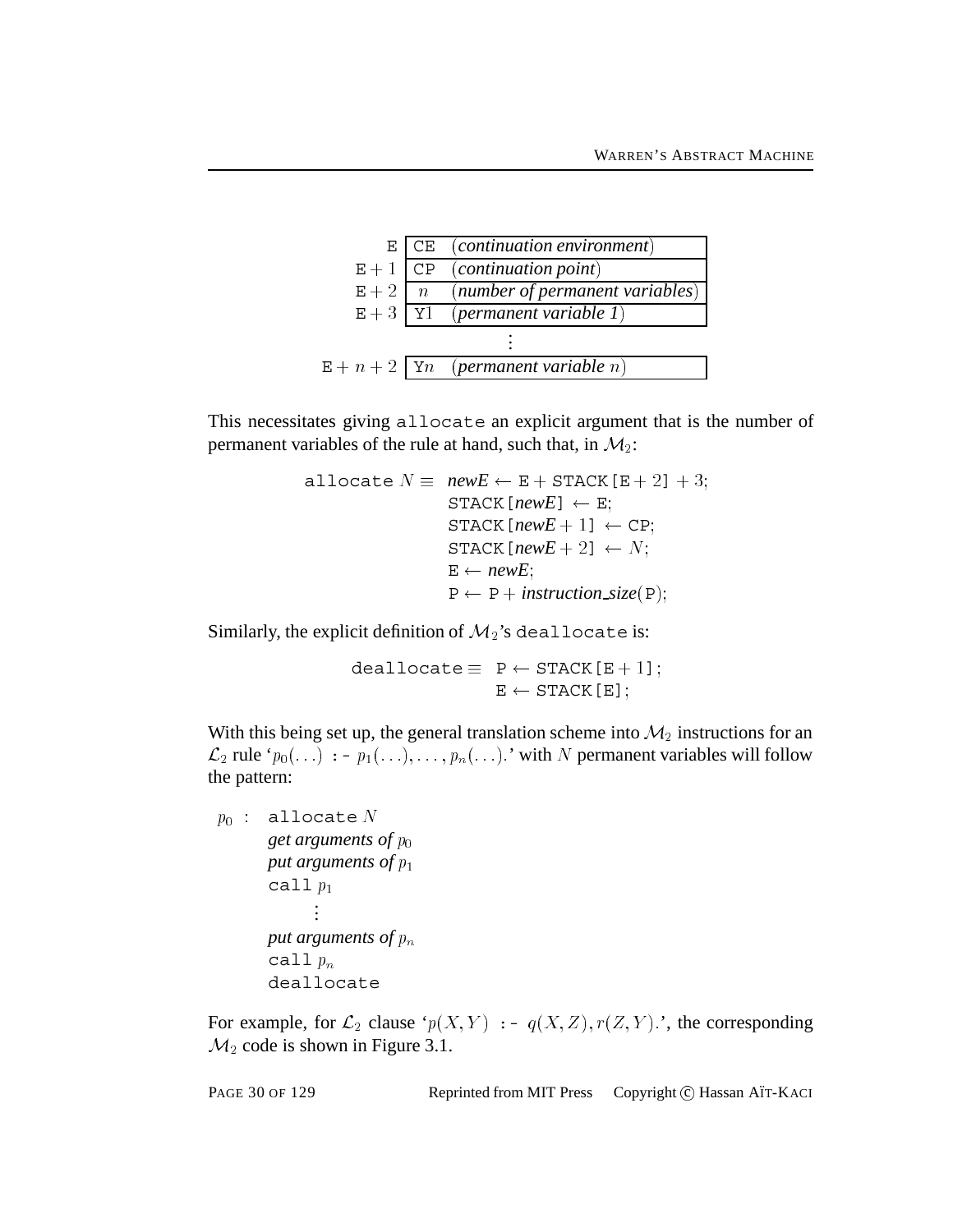$$
p/2: \text{ allocate 2} \qquad \text{* } p
$$
\n
$$
\text{get-variable X3, A1} \qquad \text{* } (X,
$$
\n
$$
\text{get-variable Y1, A2} \qquad \text{* } Y) :-
$$
\n
$$
\text{put_value X3, A1} \qquad \text{* } q(X,
$$
\n
$$
\text{put-variable Y2, A2} \qquad \text{* } Z
$$
\n
$$
\text{call } q/2 \qquad \text{* } z
$$
\n
$$
\text{put_value Y2, A1} \qquad \text{* } r(Z,
$$
\n
$$
\text{put_value Y1, A2} \qquad \text{* } Y
$$
\n
$$
\text{call } r/2 \qquad \text{* } z
$$
\n
$$
\text{calculate } \qquad \text{* } z
$$

Figure 3.1:  $\mathcal{M}_2$  machine code for rule  $p(X, Y)$  : -  $q(X, Z), r(Z, Y)$ .

**Exercise 3.1** Give  $\mathcal{M}_2$  code for  $\mathcal{L}_2$  facts  $q(a, b)$  and  $r(b, c)$  and  $\mathcal{L}_2$  query ?- $p(U, V)$ , then trace the code shown in Figure 3.1 and verify that the solution produced is  $U = a, V = c.$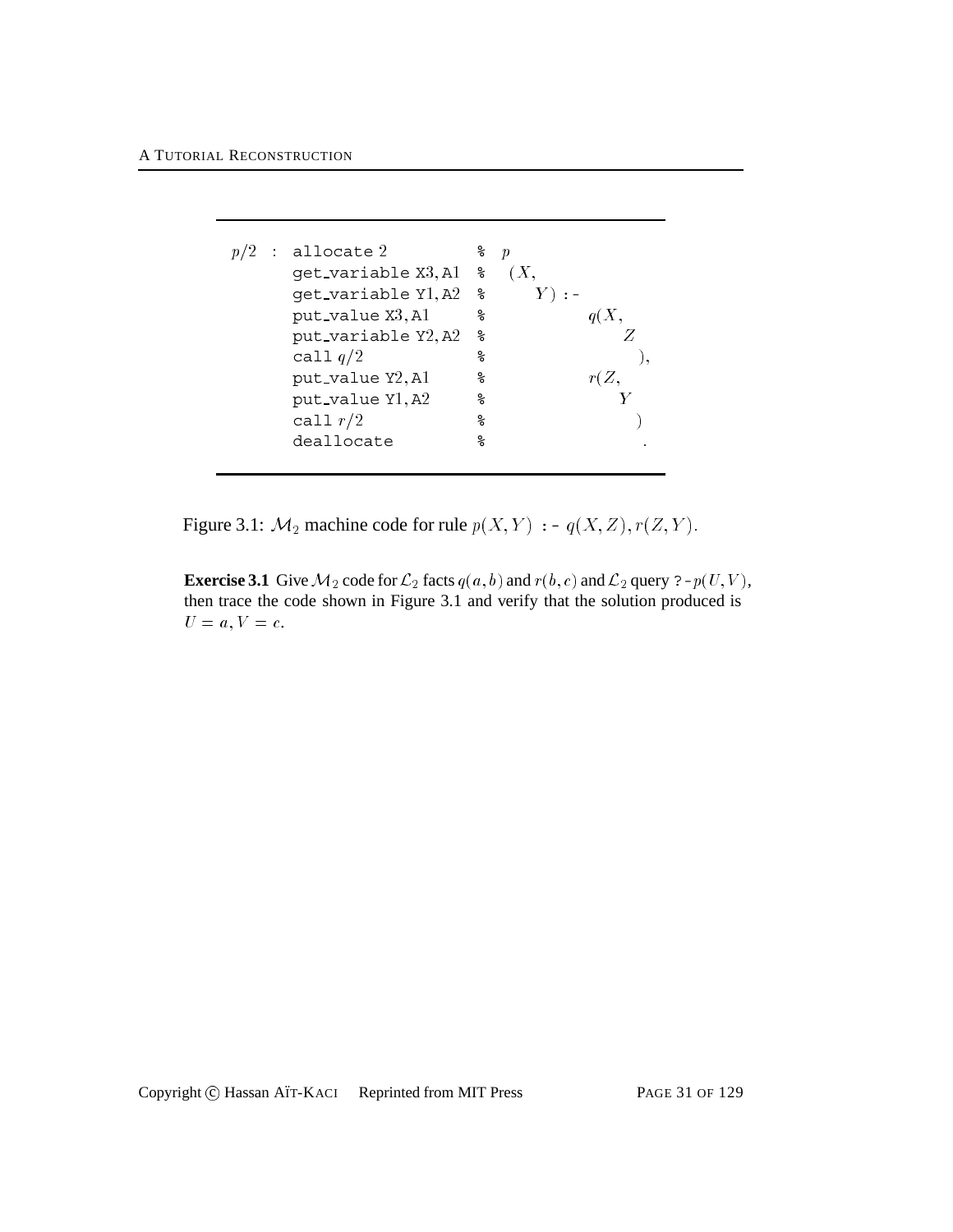WARREN'S ABSTRACT MACHINE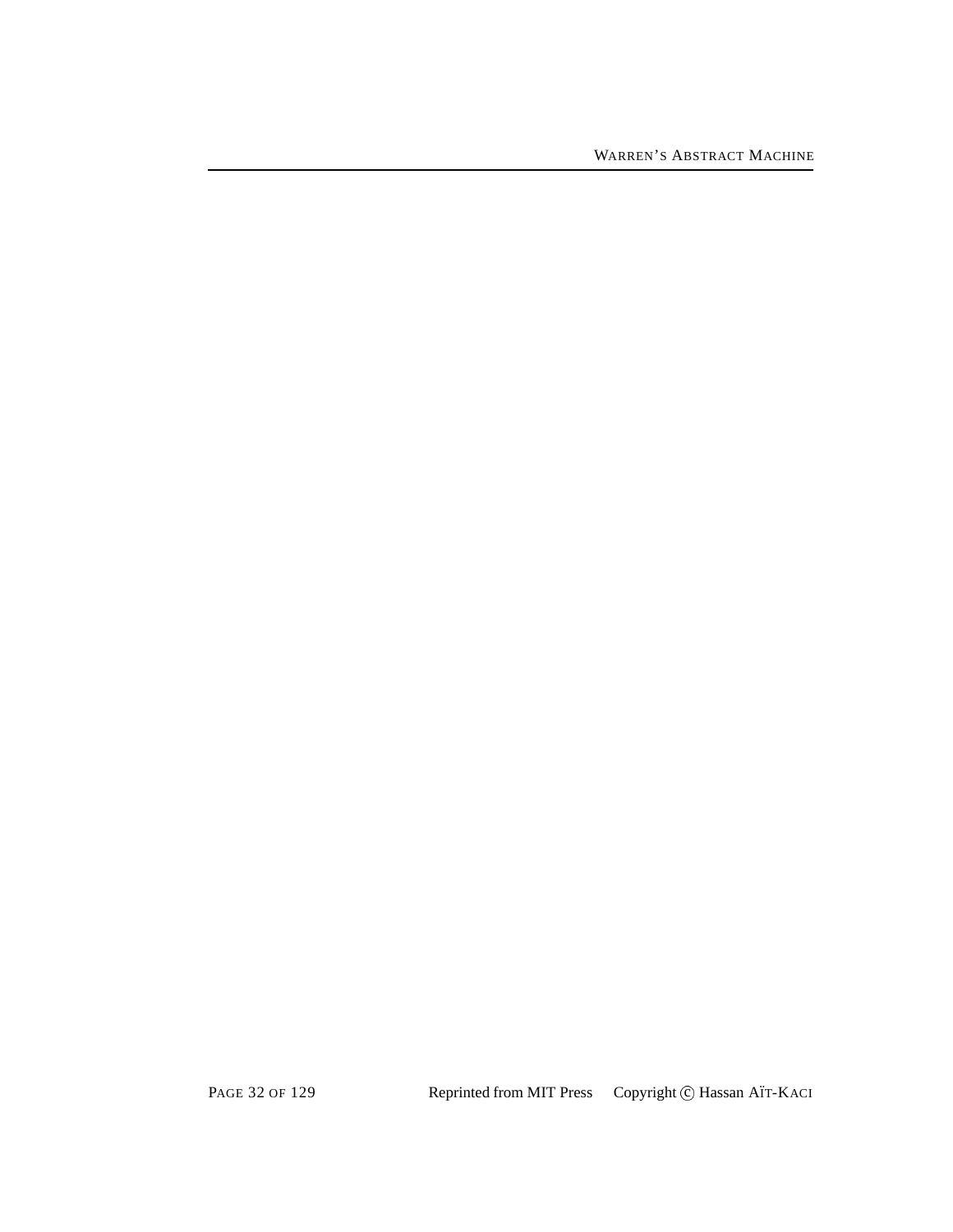# **Chapter 4**

# **Prolog**

The language  $\mathcal{L}_3$  (resp., the machine  $\mathcal{M}_3$ ) corresponds to pure Prolog, as it extends the language  $\mathcal{L}_2$  (resp., the machine  $\mathcal{M}_2$ ) to allow disjunctive definitions. As in  $\mathcal{L}_2$ , an  $\mathcal{L}_3$  program is a set of procedure definitions. In  $\mathcal{L}_3$ , a definition is an ordered sequence of clauses (*i.e.*, a sequence of facts or rules) consisting of all and only those whose head atoms share the same predicate name. That name is the name of the procedure specified by the definition.  $\mathcal{L}_3$  queries are the same as those of  $\mathcal{L}_2$ . The semantics of  $\mathcal{L}_3$  operates using top-down leftmost resolution, an approximation of SLD resolution. Thus, in  $\mathcal{L}_3$ , a failure of unification no longer yields irrevocable abortion of execution but considers alternative choices of clauses in the order in which they appear in definitions. This is done by chronological backtracking; *i.e.*, the latest choice at the moment of failure is reexamined first.

It is necessary to alter  $M_2$ 's design so as to save the state of computation at each procedure call offering alternatives to restore upon backtracking to this point of choice. We call such a state a *choice point*. We thus need to analyze what information must be saved as a choice point in order to create a record (a choice point frame) wherefrom a correct state of computation can be restored to offer another alternative, with all effects of the failed computation undone. Note that choice point frames must be organized as a stack (just like environments) in order to reflect the compounding of alternatives as each choice point spawns potentially more alternatives to try in sequence.

To distinguish the two stacks, let us call the environment stack the *AND-stack* and the choice point stack the *OR-stack*. As with the AND-stack, we organize the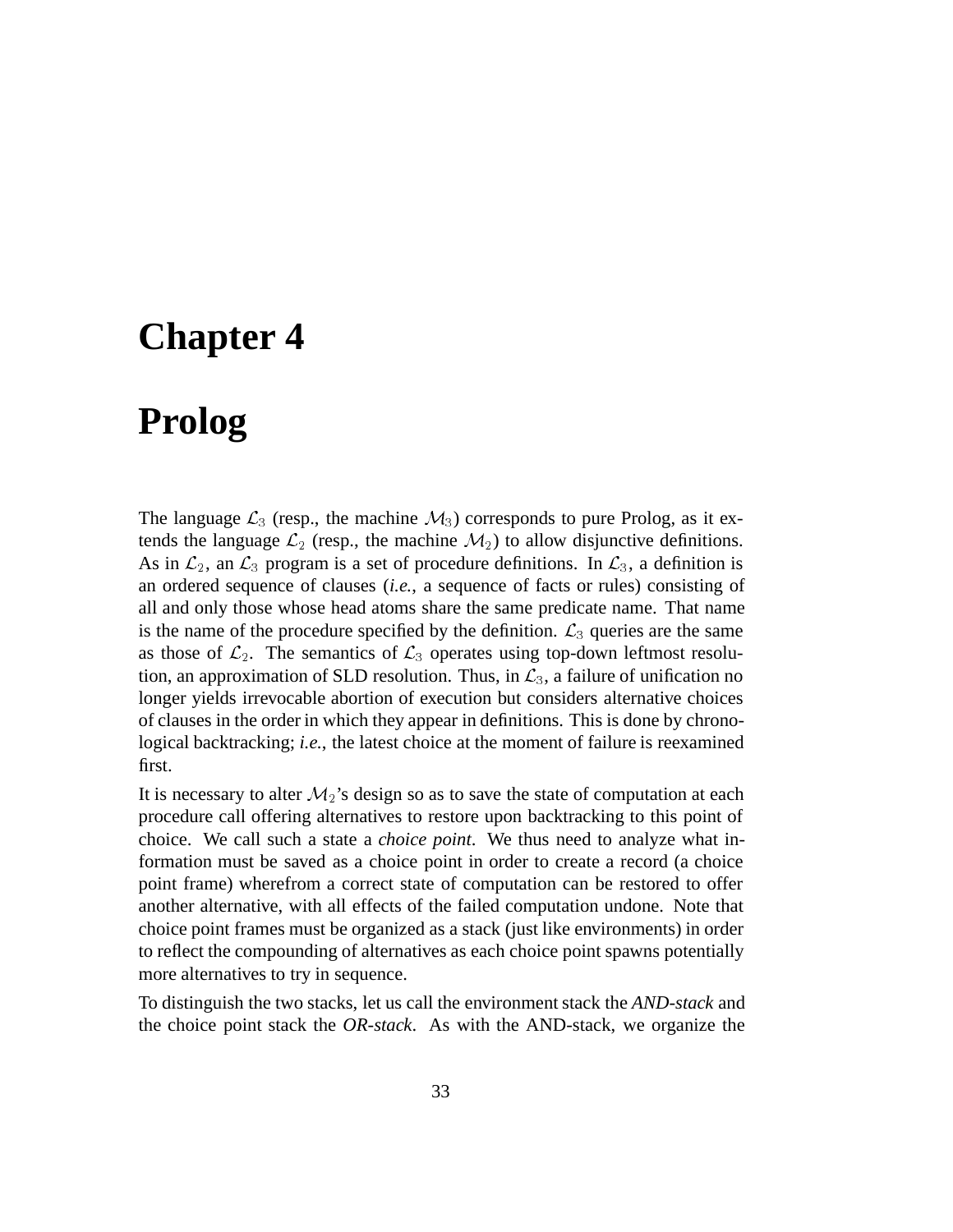OR-stack as a linked list. The head of this list always corresponds to the latest choice point, and will be kept in a new global register B, such that upon failure, computation is made to resume from the state recovered from the choice point frame indicated by B. When the latest frame offers no more alternatives, it is popped off the OR-stack by resetting B to its predecessor if one exists, otherwise computation fails terminally.

Clearly, if a definition contains only one clause, there is no need to create a choice point frame, exactly as was the case in  $\mathcal{M}_2$ . For definitions with more than one alternative, a choice point frame is created by the first alternative; then, it is updated (as far as which alternative to try next) by intermediate (but non ultimate) alternatives; finally, it is discarded by the last alternative.

### **4.1 Environment protection**

Before we go into the details of what exactly constitutes a choice frame, we must ponder carefully the interaction between the AND-stack and the OR-stack. As long as we considered (deterministic)  $\mathcal{L}_2$  program definitions, it was clearly safe to deallocate an environment frame allocated to a rule after successfully falling off the end of the rule. Now, the situation is not quite so straightforward as later failure may force reconsidering a choice from a computation state in the middle of a rule whose environment has long been deallocated. This case is illustrated by the following example program:

$$
a : = b(X), c(X).
$$
  
\n
$$
b(X) : = e(X).
$$
  
\n
$$
c(1).
$$
  
\n
$$
e(X) : = f(X).
$$
  
\n
$$
e(X) : = g(X).
$$
  
\n
$$
f(2).
$$
  
\n
$$
g(1).
$$

Executing '?-a.' allocates an environment for a, then calls b. Next, an environment for  $b$  is allocated, and  $e$  is called. This creates a choice point on the OR-stack, and an environment for  $e$  is pushed onto the AND-stack. At this point the two stacks look thus: $<sup>1</sup>$ </sup>

<sup>&</sup>lt;sup>1</sup>In these diagrams, the stacks grow downwards; *i.e.*, the stack top is the lower part.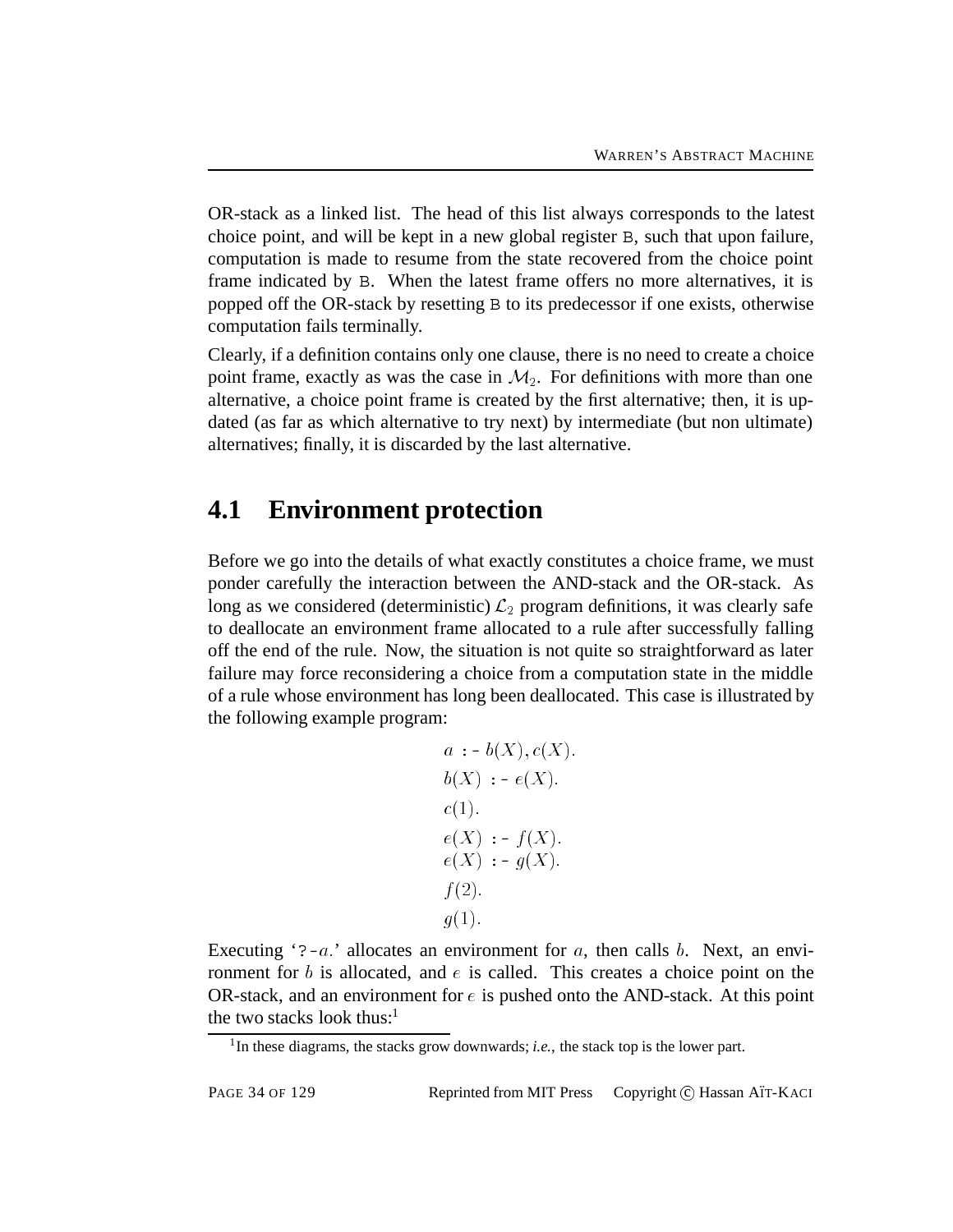| Environment for $a$ |                 |                      |  |
|---------------------|-----------------|----------------------|--|
| Environment for $b$ |                 |                      |  |
| Environment for $e$ | $B \rightarrow$ | Choice point for $e$ |  |

The following call to f succeeds binding X to 2. The environment for  $e$  is deallocated, then the environment for  $b$  is also deallocated. This leads to stacks looking thus:

$$
E \rightarrow \boxed{\text{Environment for } a}
$$
  

$$
B \rightarrow \boxed{\text{Choice point for } e}
$$

Next, the continuation follows up with execution of  $a$ 's body, calling c, which immediately hits failure. The choice point indicated by B shows an alternative clause for <sup>e</sup>, but at this point <sup>b</sup>*'s environment has been lost.* Indeed, in a more involved example where  $c$  proceeded deeper before failing, the old stack space for  $b$ 's environment would have been overwritten by further calls in  $c$ 's body.

Therefore, to avoid this kind of misfortune, a setup must be found to prevent unrecoverable deallocation of environment frames whose creation chronologically precedes that of any existing choice point. The idea is that every choice point must "protect" from deallocation all environment frames already existing before its creation. Now, since a stack reflects chronological order, it makes sense to use the same stack for *both* environments and choice points. A choice point now caps all older environments. In effect, as long as it is active, it forces allocation of further environments on top of it, preventing the older environments' stack space to be overwritten even though they may explicitly be deallocated. This allows their safe resurrection if needed by coming back to an alternative from this choice point. Moreover, this "protection" lasts just as long as it is needed since as soon as the choice point disappears, all explicitly deallocated environments can be safely overwritten.

Hence, there is no need to distinguish between the AND-stack from the OR-stack, calling the single one *the* stack. Choice point frames are stored in the stack along with environments, and thus B's value is an address in the stack.

Going back to our example above, the snapshot of the single stack at the same first instant looks thus: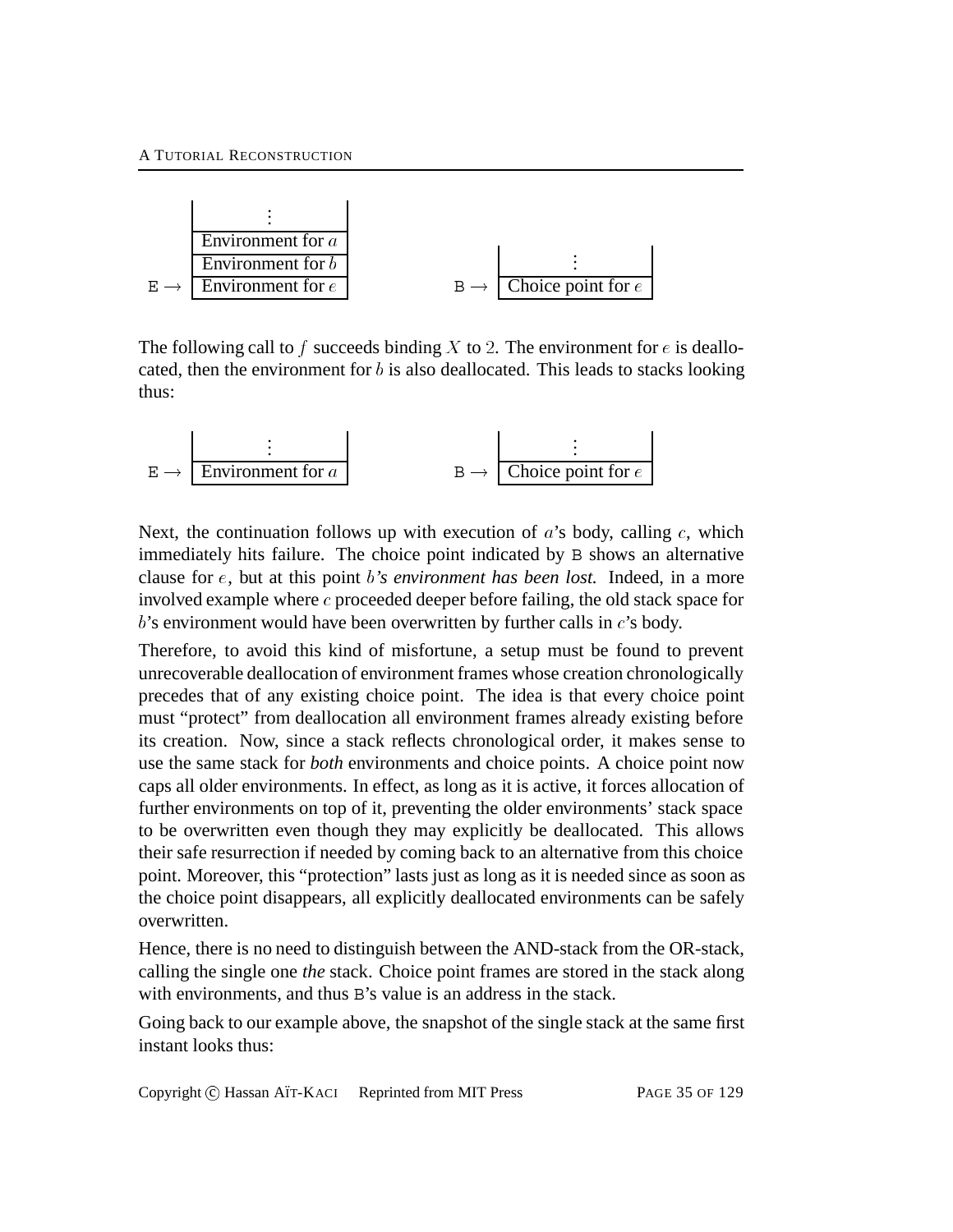| Environment for a    |  |
|----------------------|--|
| Environment for b    |  |
| Choice point for $e$ |  |
| Environment for $e$  |  |

and at the same second instant as before, the stack is such that having pushed on it the choice point for  $e$  protects  $b$ 's deallocated environment (which may still be needed by future alternatives given by  $e$ 's choice point), looking thus:

| Environment for a             |  |
|-------------------------------|--|
| Deallocated environment for b |  |
| Choice point for $e$          |  |

Now, the computation can safely recover the state from the choice point for  $\epsilon$ indicated by B, in which the saved environment to restore is the one current at the time of this choice point's creation—*i.e.*, that (still existing) of <sup>b</sup>. Having no more alternative for  $\epsilon$  after the second one, this choice point is discarded upon backtracking, (safely) ending the protection. Execution of the last alternative for  $e$  proceeds with a stack looking thus:

 $B \rightarrow$ . . . Environment for <sup>a</sup> Environment for <sup>b</sup>  $E \rightarrow$  Environment for e

## **4.2 What's in a choice point**

When a chosen clause is attempted among those of a definition, it will create side effects on the stack and the heap by binding variables residing there. These effects must be undone when reconsidering the choice. A record must be kept of those variables which need to be reset to 'unbound' upon backtracking. Hence, we provide, along with the heap, the stack, the code area, and the PDL, a new (and last!) data area called the *trail* (TRAIL). This trail is organized as an array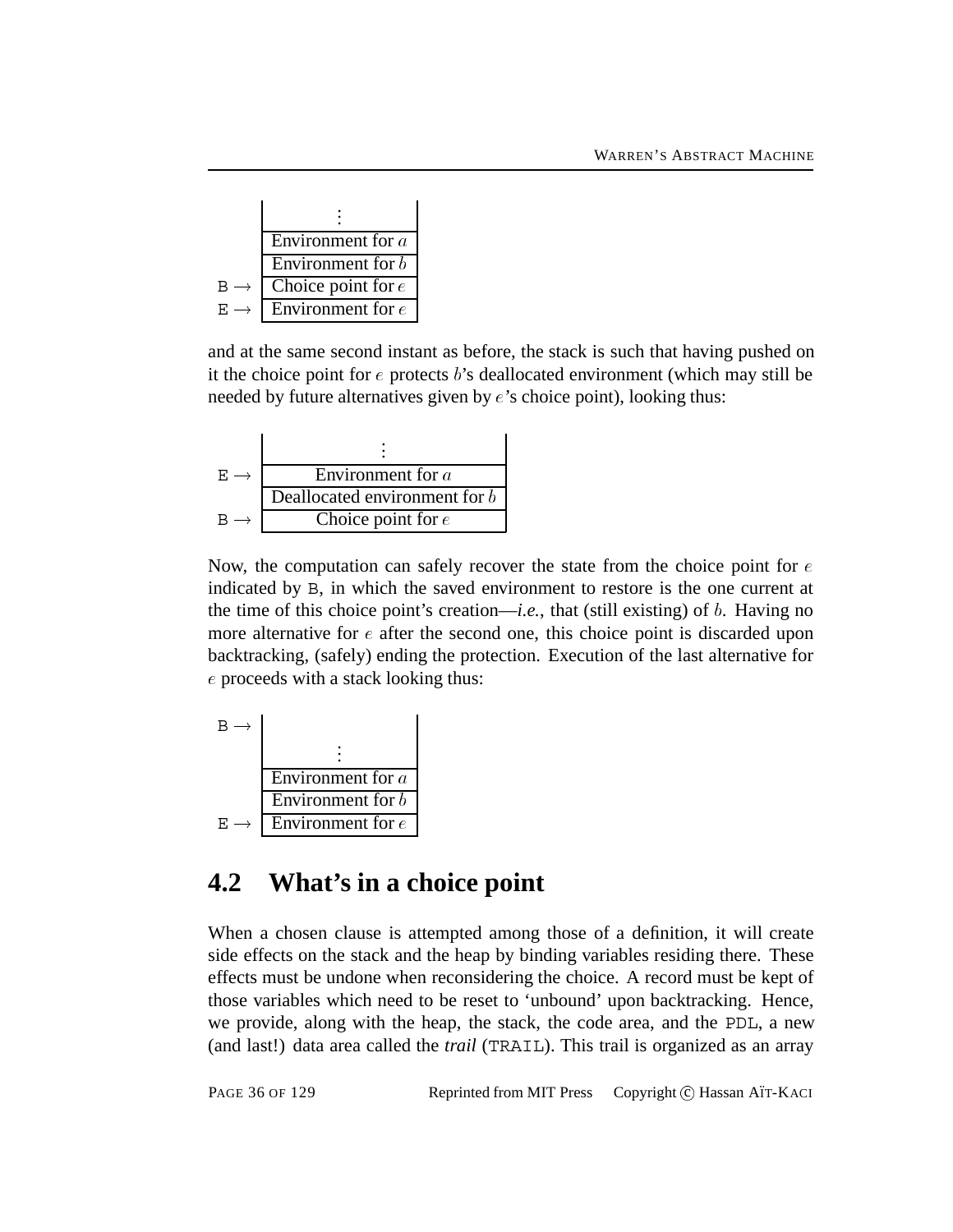of addresses of those (stack or heap) variables which must be reset to 'unbound' upon backtracking. Note that it also works as a stack, and we need a new global register TR always set to contain the top of the trail.

It is important to remark that not all bindings need to be remembered in the trail. Only *conditional* bindings do. A conditional binding is one affecting a variable existing before creation of the current choice point. To determine this, we will use a new global register HB set to contain the value of H at the time of the latest choice point.2 Hence only bindings of heap (resp., stack) variables whose addresses are *less* than HB (resp., B) need be recorded in the trail. We shall write *trail* $(a)$  when that this operation is performed on store address <sup>a</sup>. As mentioned before, it is done as part of the *bind* operation.

Let us now think about what constitutes a computation state to be saved in a choice point frame. Upon backtracking, the following information is needed:

 $\bullet$ *The argument registers* A1, ..., An, where n is the arity of the procedure offering alternative choices of definitions. This is clearly needed as the argument registers, loaded by put instructions with the values of arguments necessary for goal being attempted, are overwritten by executing the chosen clause.

*The current environment* (value of register E), to recover as a protected environment as explained above.

*The continuation pointer* (value of register CP), as the current choice will overwrite it.

*The latest choice point* (value of register B), where to backtrack in case all alternatives offered by the current choice point fail. This acts as the link connecting choice points as a list. It is reinstated as the value of the B register upon discarding the choice point.

*The next clause*, to try in this definition in case the currently chosen one fails. This slot is updated at each backtracking to this choice point if more alternatives exist.

*The current trail pointer* (value of register TR), which is needed as the boundary where to *unwind* the trail upon backtracking. If computation comes back to this choice point, this will be the address in the trail down to which all variables that must be reset have been recorded.

*The current top of heap* (value of register H), which is needed to recover (garbage) heap space of all the structures and variables constructed during the failed attempt

<sup>2</sup>Strictly speaking, register HB can in fact be dispensed with since, as we see next, its value is that of H which will have been saved in the latest choice point frame.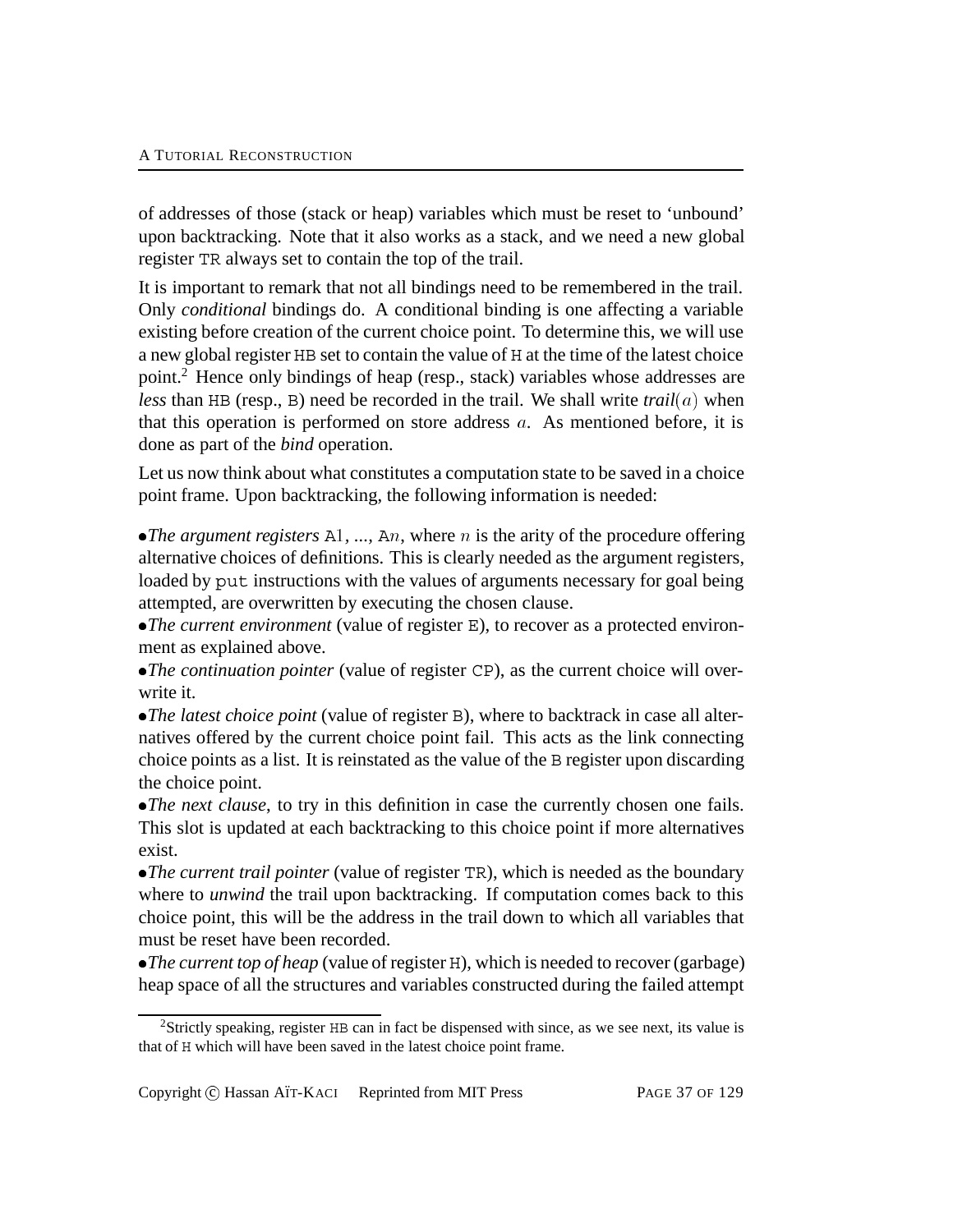which will have resulted in coming back to this choice point.

In summary, a choice point frame is allocated on the stack looking thus: $3$ 

| в       | $\boldsymbol{n}$ | (number of arguments)                |
|---------|------------------|--------------------------------------|
| $B + 1$ | A1               | $(\text{argument register 1})$       |
|         |                  |                                      |
| $B + n$ | An               | $(\textit{argument register } n)$    |
| $B+n+1$ | СE               | <i>(continuation environment)</i>    |
| $B+n+2$ | CP               | $\overline{(continuation\ pointer)}$ |
| $B+n+3$ | B.               | (previous choice point)              |
| $B+n+4$ | ΒP               | (next clause)                        |
| $B+n+5$ | TR               | $(train\,pointer)$                   |
| $B+n+6$ |                  | (heap pointer)                       |

Note in passing that  $\mathcal{M}_2$ 's explicit definition for <code>allocate</code>  $N$  must be altered in order to work for  $\mathcal{M}_3$ . This is because the top of stack is now computed differently depending on whether an environment or choice point is the latest frame on the stack. Namely, in  $\mathcal{M}_3$ :

```
allocate N \equiv \textbf{if } E > Bthen newE \leftarrow E + \text{STACK}[E + 2] + 3else newE \leftarrow B + \text{STACK}[B] + 7;\texttt{STACK}[newE] \leftarrow \texttt{E};\texttt{STACK}[newE + 1] \leftarrow \texttt{CP};\texttt{STACK}[newE + 2] \leftarrow N;E \leftarrow newE;P \leftarrow P + instruction\_size(P);
```
To work with the foregoing choice point format, three new  $\mathcal{I}_3$  instructions are added to those already in  $\mathcal{I}_2$ . They are to deal with the choice point manipulation

 $3$ In [War83], David Warren does not include the arity in a choice point, as we do here. He sets up things slightly differently so that this number can always be quickly computed. He can do this by making register B (and the pointers linking the choice point list) reference a choice point frame at its *end*, rather than its *start* as is the case for environment frames. In other words, register B contains the stack address immediately following the latest choice point frame, whereas register E contains the address of the first slot in the environment. Thus, the arity of the latest choice point predicate is always given by  $n = B - STACK[B - 4] - 6$ . For didactic reasons, we chose to handle E and B identically, judging that saving one stack slot is not really worth the entailed complication of the code implementing the instructions.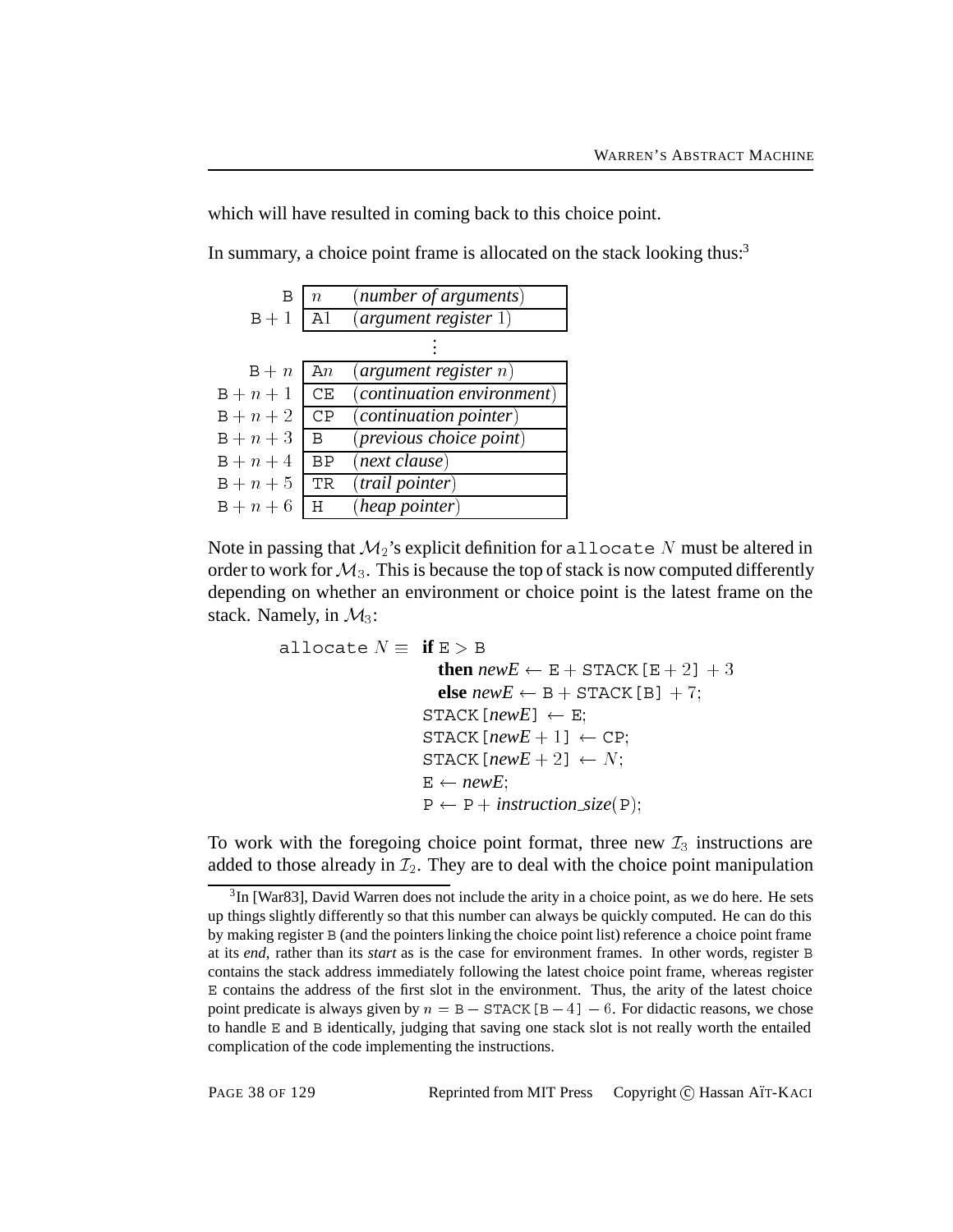needed for multiple clause definitions. As expected, these instructions correspond, respectively, to (1) a first, (2) an intermediate (but non ultimate), and (3) a last, clause of a definition. They are:

- 1. try me else  $L$
- 2. retry me else  $L$
- 3. trust me

where  $L$  is an instruction label *(i.e., an address in the code area)*. They have for effect, respectively:

- 1. to allocate a new choice point frame on the stack setting its next clause field to  $L$  and the other fields according to the current context, and set  $B$  to point to it;
- 2. having backtracked to the current choice point (indicated by the current value of the B register), to reset all the necessary information from it and update its next clause field to  $L$ ; and,
- 3. having backtracked to the current choice point, to reset all the necessary information from it, then discard it by resetting B to its predecessor (the value of the link slot).

With this setup, backtracking is effectively handled quite easily. All instructions in which failure may occur (*i.e.*, some unification instructions and all procedure calls) must ultimately test whether failure has indeed occurred. If such is the case, they must then set the instruction counter accordingly. That is, they perform the following operation:

 $\mathit{backtrack} \equiv \mathsf{P} \leftarrow \texttt{STACK}[\mathsf{B} + \texttt{STACK}[\mathsf{B}] + 4];$ 

as opposed to having P be unconditionally set to follow its normal (successful) course. Naturally, if no more choice point exists on the stack, this is a terminal failure and execution aborts. All the appropriate alterations of instructions regarding this precaution are given in Appendix B.

The three choice point instructions are defined explicitly in Figures 4.1, 4.2, and 4.3, respectively. In the definition of  $try-me\_else L$ , we use a global variable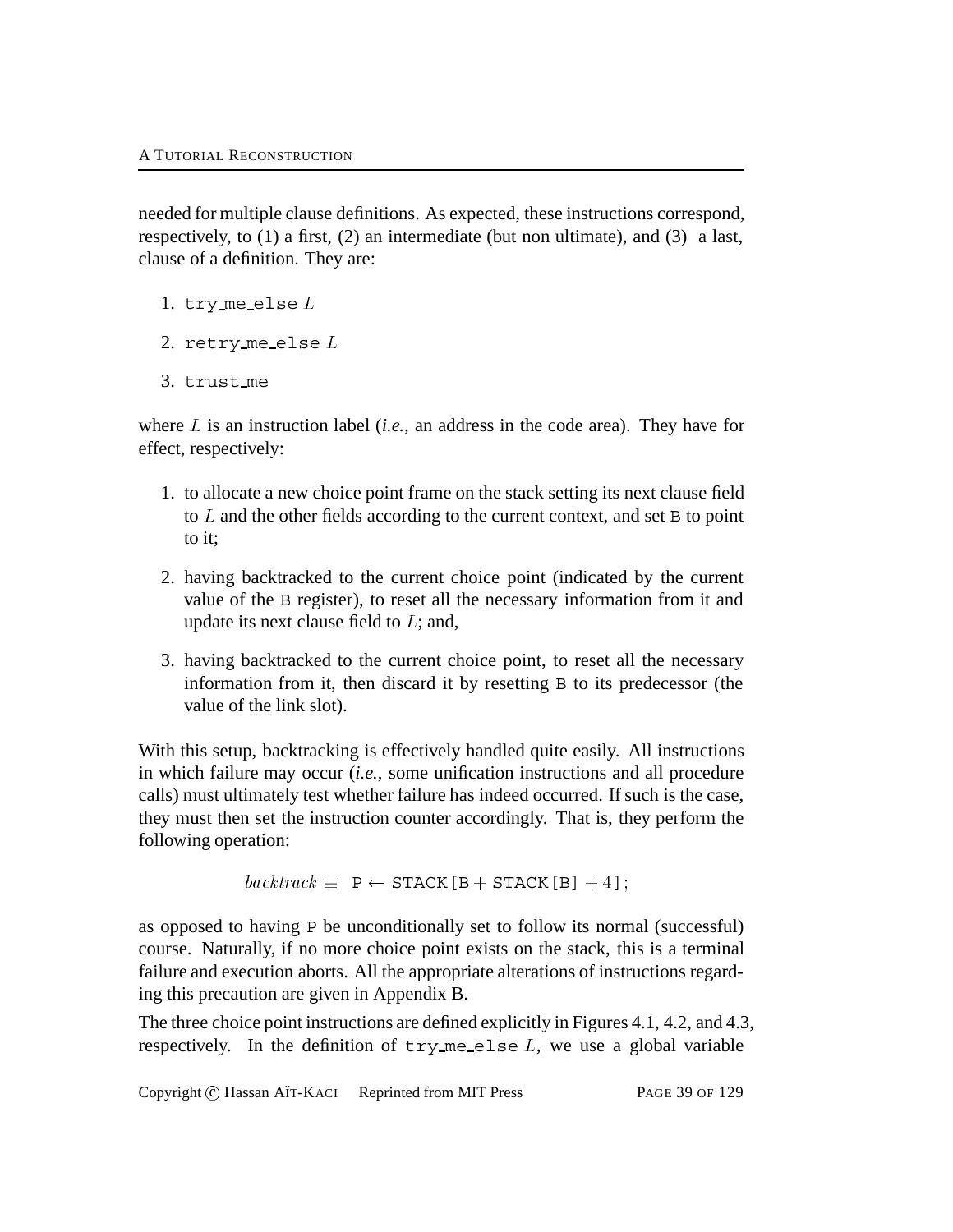*num of args* giving the arity of the current procedure. This variable is set by call that we must accordingly modify for  $\mathcal{M}_3$  from its  $\mathcal{M}_2$  form as follows:<sup>4</sup>

$$
\text{call } p/n \equiv \text{CP} \leftarrow P + instruction\_size(P);
$$
\n
$$
\text{num\_of\_args} \leftarrow n;
$$
\n
$$
P \leftarrow \textcircled{p}/n);
$$

As we just explained, we omit treating the case of failure (and therefore of backtracking) where  $p/n$  is not defined in this explicit definition of call  $p/n$ . Its obvious complete form is, as those of all instructions of the full WAM, given in Appendix B.

Finally, the definitions of retry me else  $L$  and trust me, use an ancillary operation, *unwind trail*, to reset all variables since the last choice point to an unbound state. Its explicit definition can be found in Appendix B.

In conclusion, there are three patterns of code translations for a procedure definition in  $\mathcal{L}_3$ , depending on whether it has one, two, or more than two clauses. The code generated in the first case is identical to what is generated for an  $\mathcal{L}_2$  program on  $\mathcal{M}_2$ . In the second case, the pattern for a procedure  $p/n$  is:

|     | $p/n$ : try_me_else L  |
|-----|------------------------|
|     | code for first clause  |
| -1, | : trust_me             |
|     | code for second clause |

and for the last case:

<sup>4</sup>As for *num of args*, it is legitimate to ask why this is not a global register like E, P, *etc.*, in the design. In fact, the exact manner in which the number of arguments is retrieved at choice point creation time is not at all explained in [War83, War88]. Moreover, upon private inquiry, David H. D. Warren could not remember whether that was an incidental omission. So we chose to introduce this global variable as opposed to a register as no such explicit register was specified for the original WAM.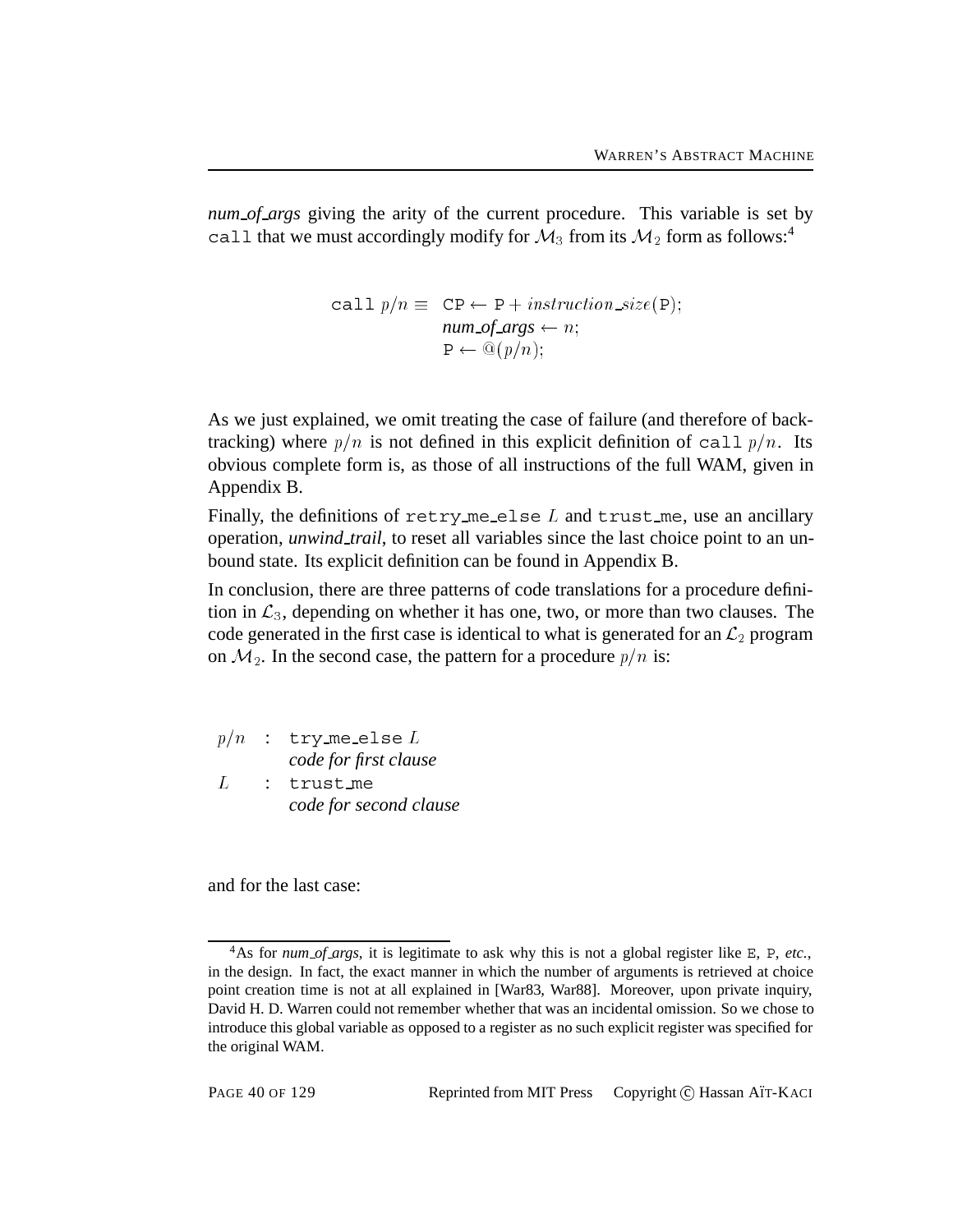```
try me else L \equiv \mathbf{if} E > Bthen newB \leftarrow E + \text{STACK}[E + 2] + 3else newB \leftarrow B + \text{STACK}[B] + 7;
                            STACK[newB] \leftarrow num_of(args;n \leftarrow \texttt{STACK}\left[\textit{newB}\right];for i \leftarrow 1 to n do STACK [newB + i] \leftarrow Ai;
                            STACK[newB + n + 1] \leftarrow E;\texttt{STACK}[newB + n + 2] \leftarrow \texttt{CP};\text{STACK}[newB + n + 3] \leftarrow B;\text{STACK}[newB + n + 4] \leftarrow L;\text{STACK}[newB + n + 5] \leftarrow \text{TR};STACK [newB + n + 6] \leftarrow H;
                            B \leftarrow newB;
                            HB \leftarrow HP \leftarrow P + instruction size(P);
```
Figure 4.1:  $M_3$  choice point instruction try me else

```
retry me else L \equiv n \leftarrow STACK[B];
                              for i \leftarrow 1 to n do Ai \leftarrow STACK[B + i];
                              E \leftarrow STACK [B + n + 1];
                              CP \leftarrow STACK [B + n + 2];
                              STACK [B + n + 4] \leftarrow L;unwind_trail(\text{STACK}[\text{B} + n + 5], \text{TR});
                              TR \leftarrow STACK [B + n + 5];
                              H \leftarrow STACK [B + n + 6];
                              HB \leftarrow H;P \leftarrow P + instruction_size(P);
```
Figure 4.2:  $M_3$  choice point instruction retry me else

Copyright © Hassan AïT-KACI Reprinted from MIT Press PAGE 41 OF 129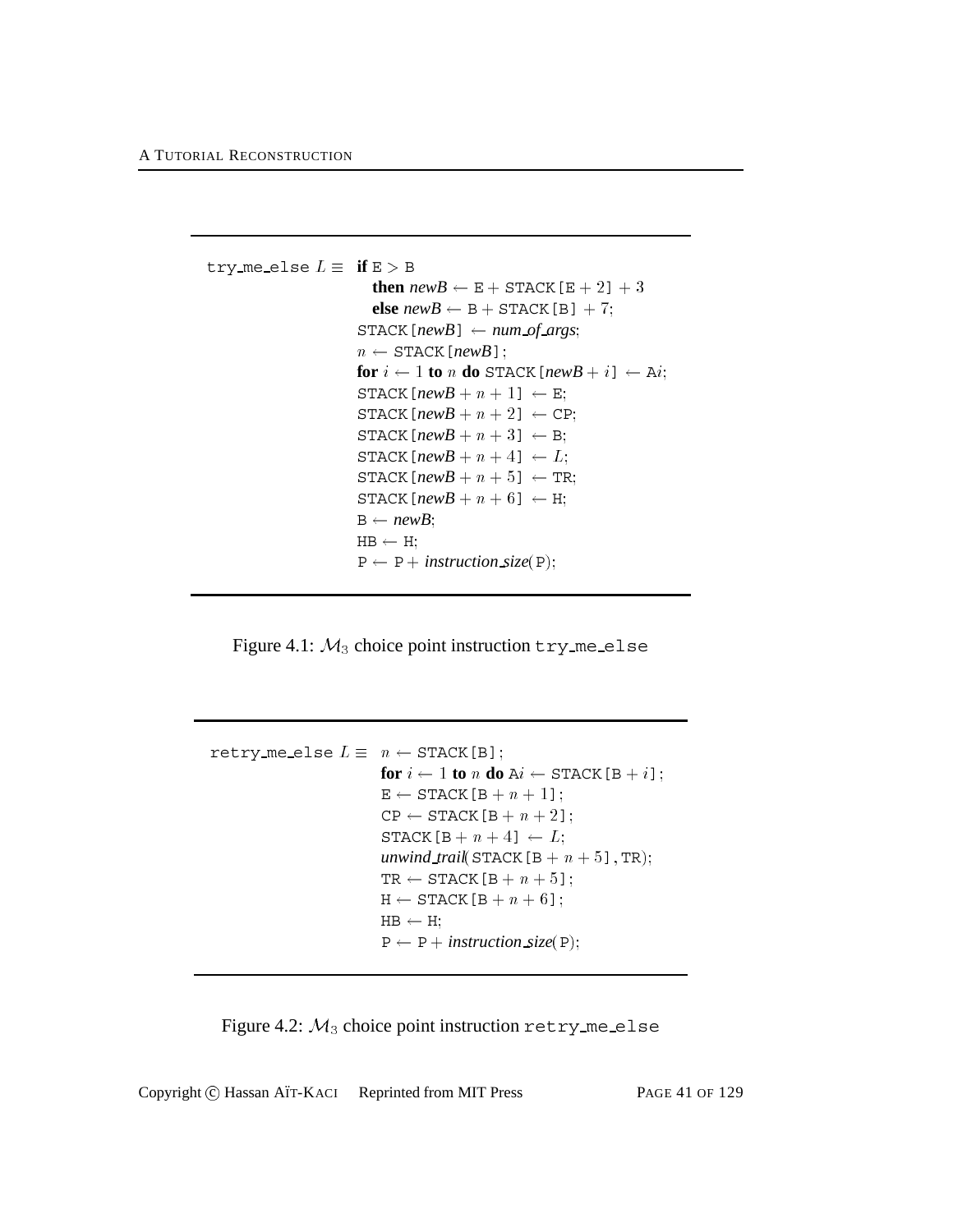```
trust me \equiv n \leftarrow STACK[B];
                   for i \leftarrow 1 to n do Ai \leftarrow STACK[B + i];
                    E \leftarrow STACK [B + n + 1];
                    \texttt{CP} \leftarrow \texttt{STACK} \left[ \texttt{B} + n + 2 \right];unwind trail(\text{STACK}[B + n + 5], TR);
                    TR \leftarrow STACK [B + n + 5];
                    H \leftarrow STACK [B + n + 6];
                    B \leftarrow STACK [B + n + 3];
                    HB \leftarrow STACK [B + n + 6];
                    P \leftarrow P + instruction size(P);
```
Figure 4.3:  $M_3$  choice point instruction trust me

| p/n       | $\mathcal{L}$ | try_me_else $L_1$           |
|-----------|---------------|-----------------------------|
|           |               | code for first clause       |
| $L_1$     |               | retry_me_else $L_2$         |
|           |               | code for second clause      |
|           |               |                             |
| $L_{k-1}$ | $\mathcal{L}$ | retry_me_else $L_k$         |
|           |               | code for penultimate clause |
| $L_k$     |               | trust_me                    |
|           |               | code for last clause        |

where each clause is translated as it would be as a single  $\mathcal{L}_2$  clause for  $\mathcal{M}_2$ . For example,  $\mathcal{M}_3$  code for the definition:

$$
p(X, a)
$$
.  
\n $p(b, X)$ .  
\n $p(X, Y) := p(X, a), p(b, Y)$ .

is given in Figure 4.4.

**Exercise 4.1** Trace the execution of  $\mathcal{L}_3$  query ?-p(c, d) with code in Figure 4.4, giving all the successive states of the stack, the heap, and the trail.

PAGE 42 OF 129 Reprinted from MIT Press Copyright © Hassan AïT-KACI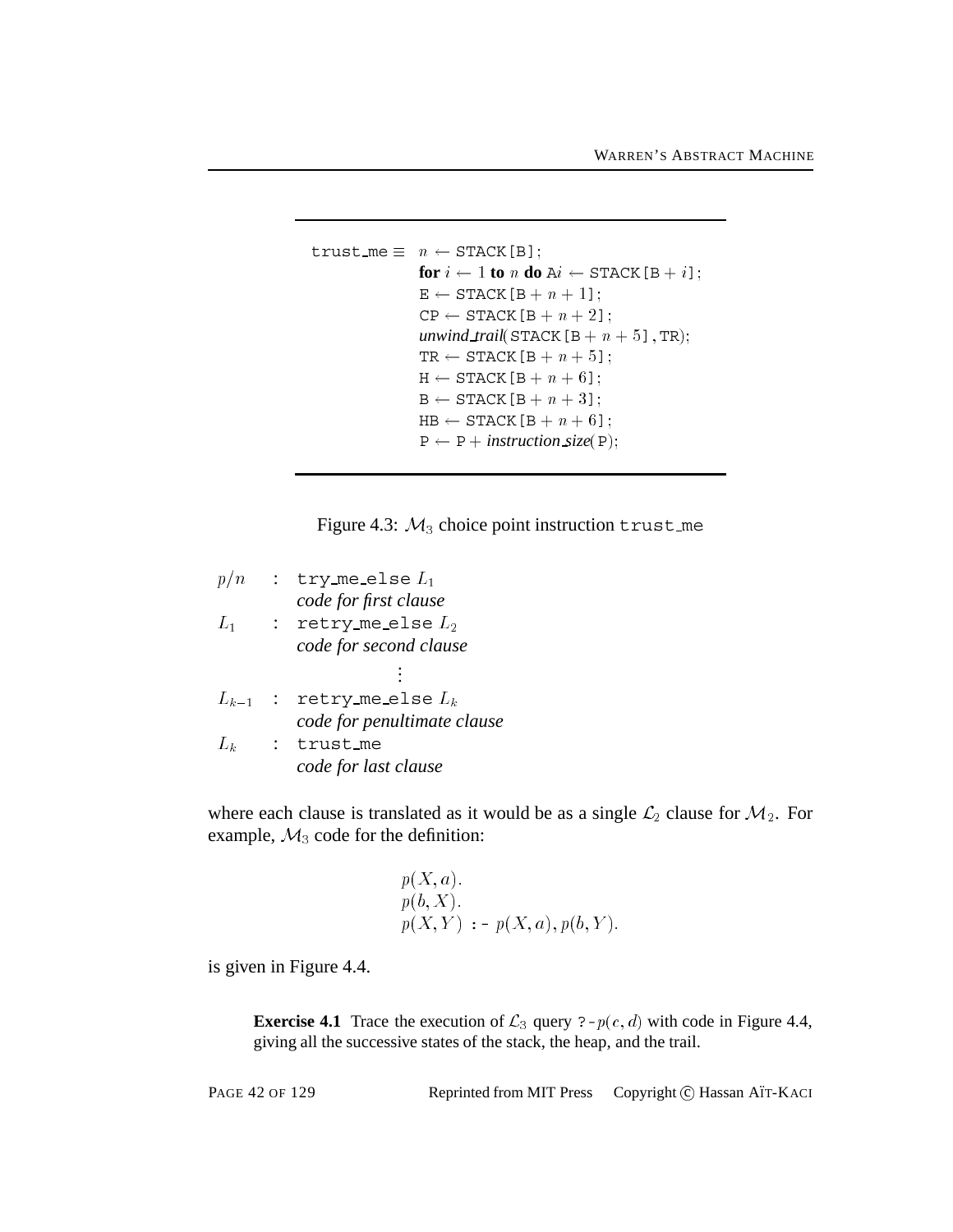| p/2            | : try_me_else $L_1$<br>get_variable X3, A1<br>get_structure $a/0, A2$<br>proceed                                                                                                                               | ႜ<br>နွ<br>%<br>ిన                                         | $\boldsymbol{p}$<br>(X,<br>a)                            |
|----------------|----------------------------------------------------------------------------------------------------------------------------------------------------------------------------------------------------------------|------------------------------------------------------------|----------------------------------------------------------|
| $L_1$          | : retry_me_else $\,L_2$<br>get_structure $b/0,$ Al<br>get variable X3, A2<br>proceed                                                                                                                           | ႜ<br>ႜၟ<br>%<br>ిశ                                         | $\boldsymbol{p}$<br>(b,<br>X)                            |
| L <sub>2</sub> | : trust me<br>allocate 1<br>get_variable X3, A1<br>get variable Y1, A2<br>put_value X3, A1<br>put_structure $a/0, A2$<br>call $p/2$<br>put_structure $b/0,$ Al<br>put_value Y1, A2<br>call $p/2$<br>deallocate | န္<br>%<br>နွ<br>%<br>ి<br>ిం<br>န္<br>န္<br>ి<br>န္<br>ిక | $\boldsymbol{p}$<br>(X,<br>$Y)$ : -<br>p(X,<br>a<br>p(b, |

Figure 4.4:  $\mathcal{M}_3$  code for a multiple clause definition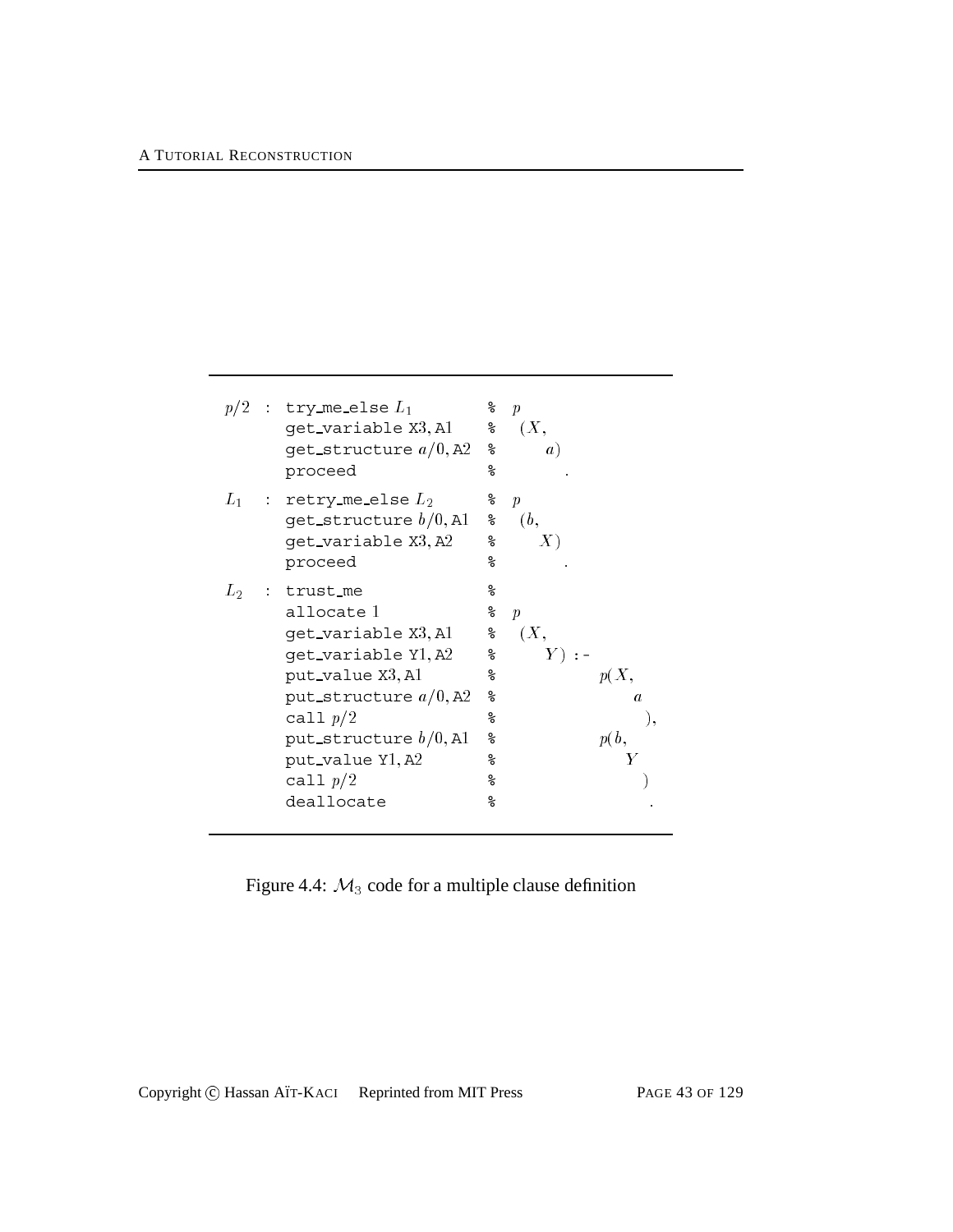**Exercise 4.2** It is possible to maintain separate AND-stack and OR-stack. Discuss the alterations that would be needed to the foregoing setup to do so, ensuring a correct management of environments and choice points.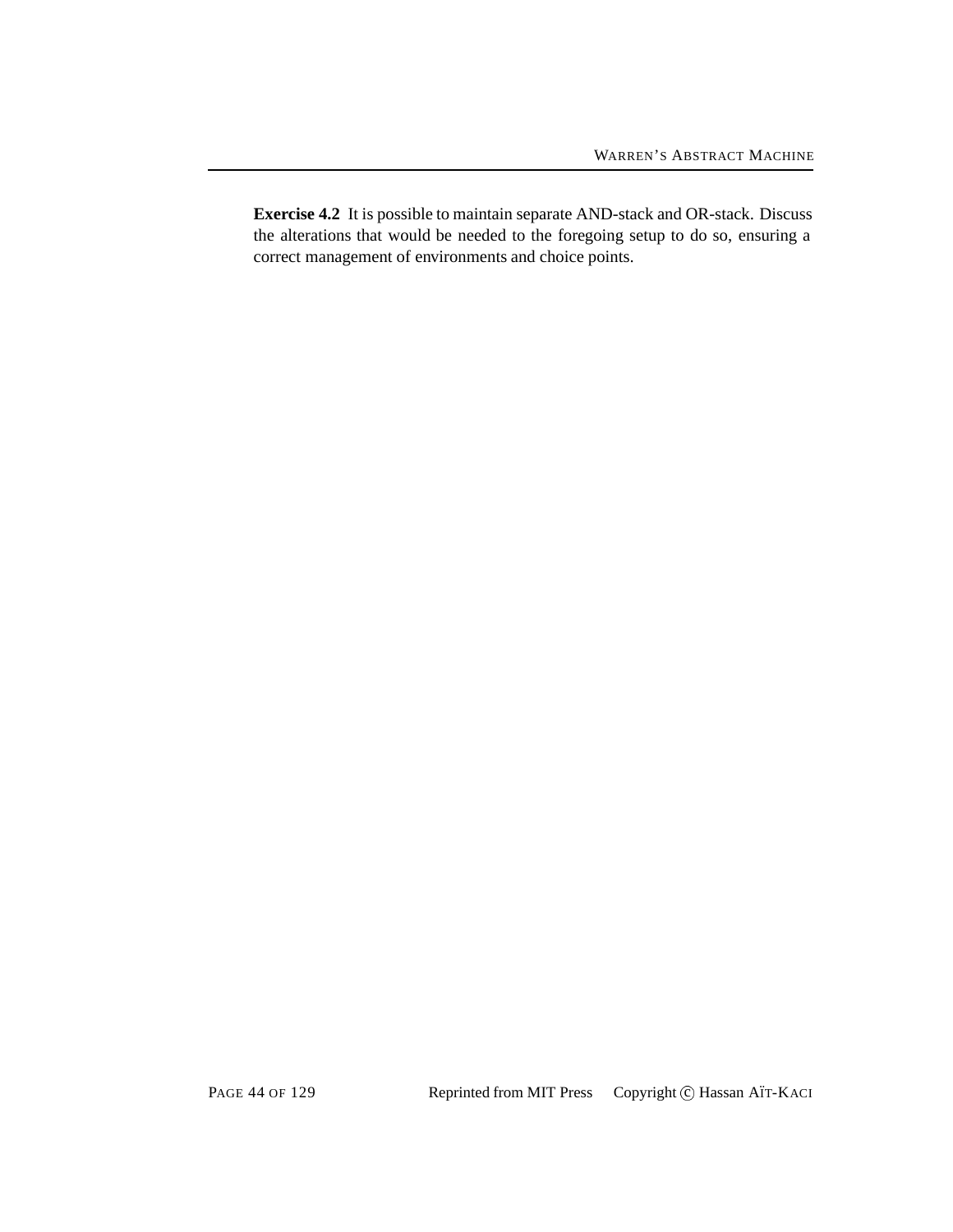# **Chapter 5**

# **Optimizing the Design**

Now that the reader is hopefully convinced that the design we have reached forms an adequate target language and architecture for compiling pure Prolog, we can begin transforming it in order to recover Warren's machine as an ultimate design. Therefore, since all optimizations considered here are part of the definitive design, we shall now refer to the abstract machine gradually being elaborated as the WAM. In the process, we shall abide by a few principles of design pervasively motivating all the conception features of the WAM. We will repeatedly invoke these principles in design decisions as we progress toward the full WAM engine, as more evidence justifying them accrues.

WAM PRINCIPLE 1 *Heap space is to be used as sparingly as possible, as terms built on the heap turn out to be relatively persistent.*

WAM PRINCIPLE 2 *Registers must be allocated in such a way as to avoid unnecessary data movement, and minimize code size as well.*

WAM PRINCIPLE 3 *Particular situations that occur very often, even though correctly handled by general-case instructions, are to be accommodated by special ones if space and/or time may be saved thanks to their specificity.*

In the light of WAM Principles 1, 2, and 3, we may now improve on  $\mathcal{M}_3$ .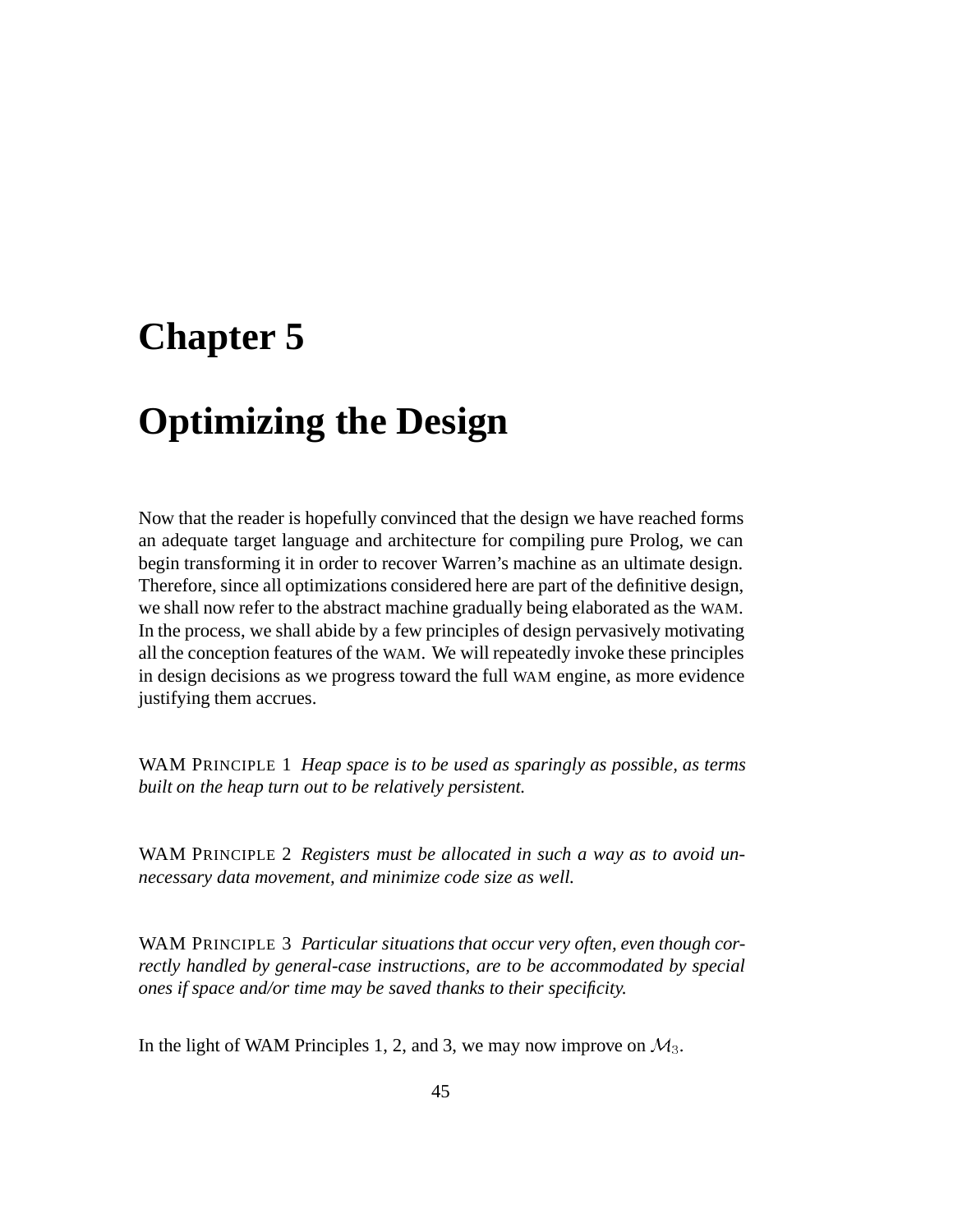| 0              | h/2    |    |  |
|----------------|--------|----|--|
| 1              | REF    | 1  |  |
| 2              | REF    | 2  |  |
| 3              | 1      |    |  |
| $\overline{4}$ | REF    | 2  |  |
| 5              | 3<br>р |    |  |
| 6              | REF    | 1  |  |
| 7              | STR    | IJ |  |
|                | STR    | 3  |  |

Figure 5.1: Better heap representation for term  $p(Z, h(Z, W), f(W))$ 

### **5.1 Heap representation**

As many readers of [AK90] did, this reader may have wondered about the necessity of the extra level of indirection systematically introduced in the heap by an STR cell for *each* functor symbol. In particular, Fernando Pereira [Per90] suggested that instead of that shown in Figure 2.1 on Page 11, a more economical heap representation for  $p(Z, h(Z, W), f(W))$  ought to be that of Figure 5.1, where reference to the term from elsewhere must be from a store (or register) cell of the form  $\langle$  STR,  $5 \rangle$ . In other words, there is actually no need to allot a systematic STR cell before each functor cell.

As it turns out, only one tiny modification of one instruction is needed in order to accommodate this more compact representation. Namely, the put\_structure instruction is simplified to:

put\_structure 
$$
f/n, Xi \equiv
$$
 HEAD [H]  $\leftarrow$   $f/n$ ;  
 $Xi \leftarrow \langle$  STR, H $\rangle$ ;  
 $H \leftarrow H + 1$ ;

Clearly, this is not only in complete congruence with WAM Principle 1, but it also eliminates unnecessary levels of indirection and hence speeds up dereferencing.

The main reason for our not having used this better heap representation in Section 2.1 was essentially didactic, wishing to avoid having to mention references from outside the heap (*e.g.*, from registers) before due time. In addition, we did not bother bringing up this optimization in [AK90] as we are doing here, as we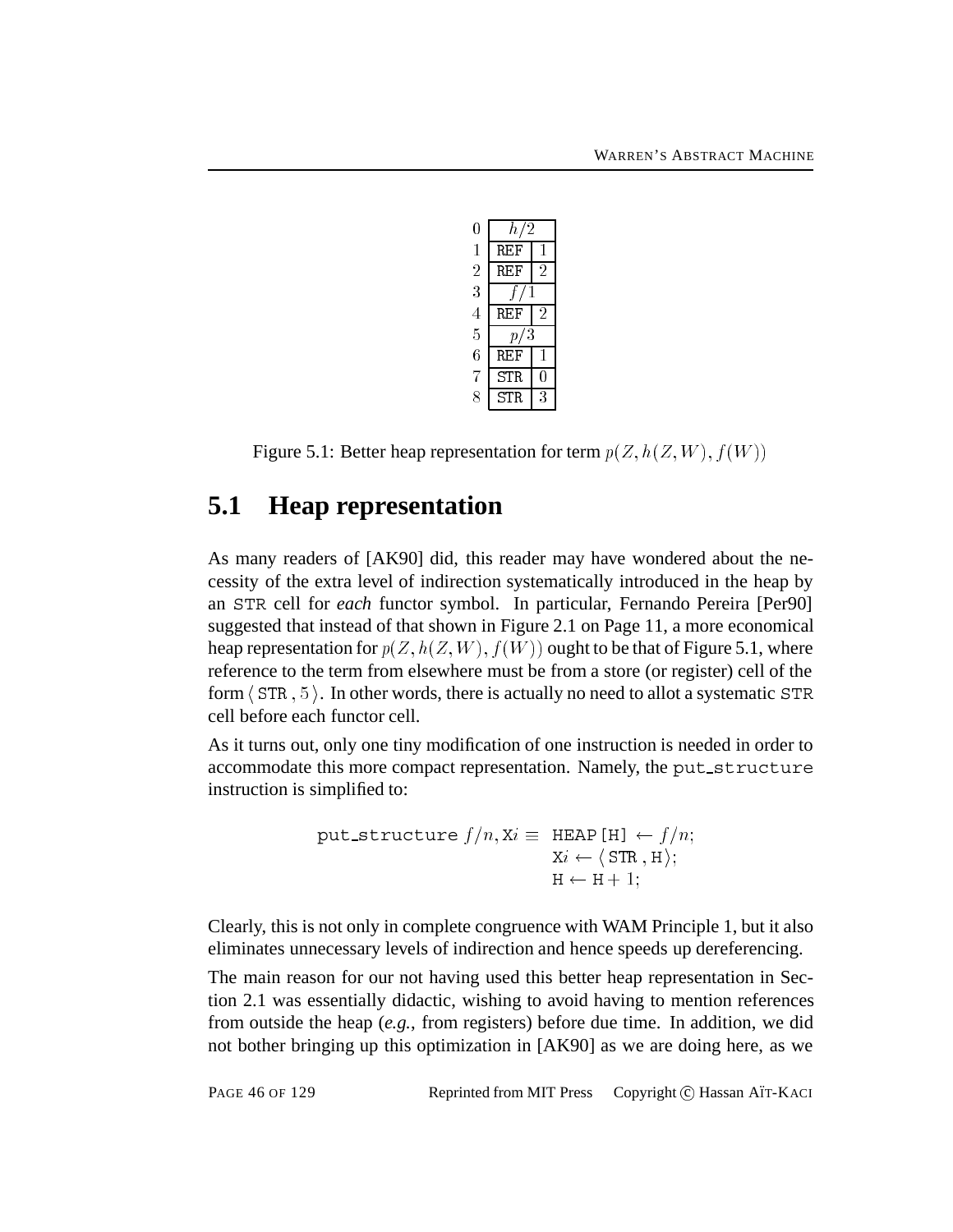had not realized that so little was in fact needed to incorporate it.<sup>1</sup>

### **5.2 Constants, lists, and anonymous variables**

To be fully consistent with the complete WAM unification instruction set and in accordance with WAM Principle 3, we introduce special instructions for the specific handling of 0-ary structures *(i.e., constants)*, lists, and variables which appear only once within a scope—so-called *anonymous* variables. These enhancements will also be in the spirit of WAM Principles 1 and 2 as savings in heap space, code size, and data movement will ensue.

Constants and lists are, of course, well handled by the structure oriented get, put, and unify instructions. However, work and space are wasted in the process, that need not really be. Consider the case of constants as, for instance, the code in Figure 2.10, on Page 24. There, the sequence of instructions:

> unify variable X get\_structure  $a/0, \mathrm{X}7$

simply binds a register and proceeds to check the presence of, or build, the constant <sup>a</sup> on the heap. Clearly, one register can be saved and data movement optimized with one specialized instruction:  $unify_{constant} a$ . The same situa-

- 1. If there aren't enough tags to distinguish functor cells from the other cells, garbage collection becomes trickier, because a pointed-to value does not in general identify its own type (only the pointer does).
- 2. If you want to use [the Huet-Fages] circular term unification algorithm, redirecting pointers becomes messy, for the [same] reason...

In fact, what [the term representation in Section 2.1 is] doing is enforcing a convention that makes every functor application tagged as such by the appearance of a STR cell just before the functor word."

<sup>&</sup>lt;sup>1</sup> After dire reflection seeded by discussions with Fernando Pereira, we eventually realized that this optimization was indeed cheap—a fact that had escaped our attention. We are grateful to him for pointing this out. However, he himself warns [Per90]:

<sup>&</sup>quot;Now, this representation (which, I believe, is the one used by Quintus, SICStus Prolog, *etc.*) has indeed some disadvantages: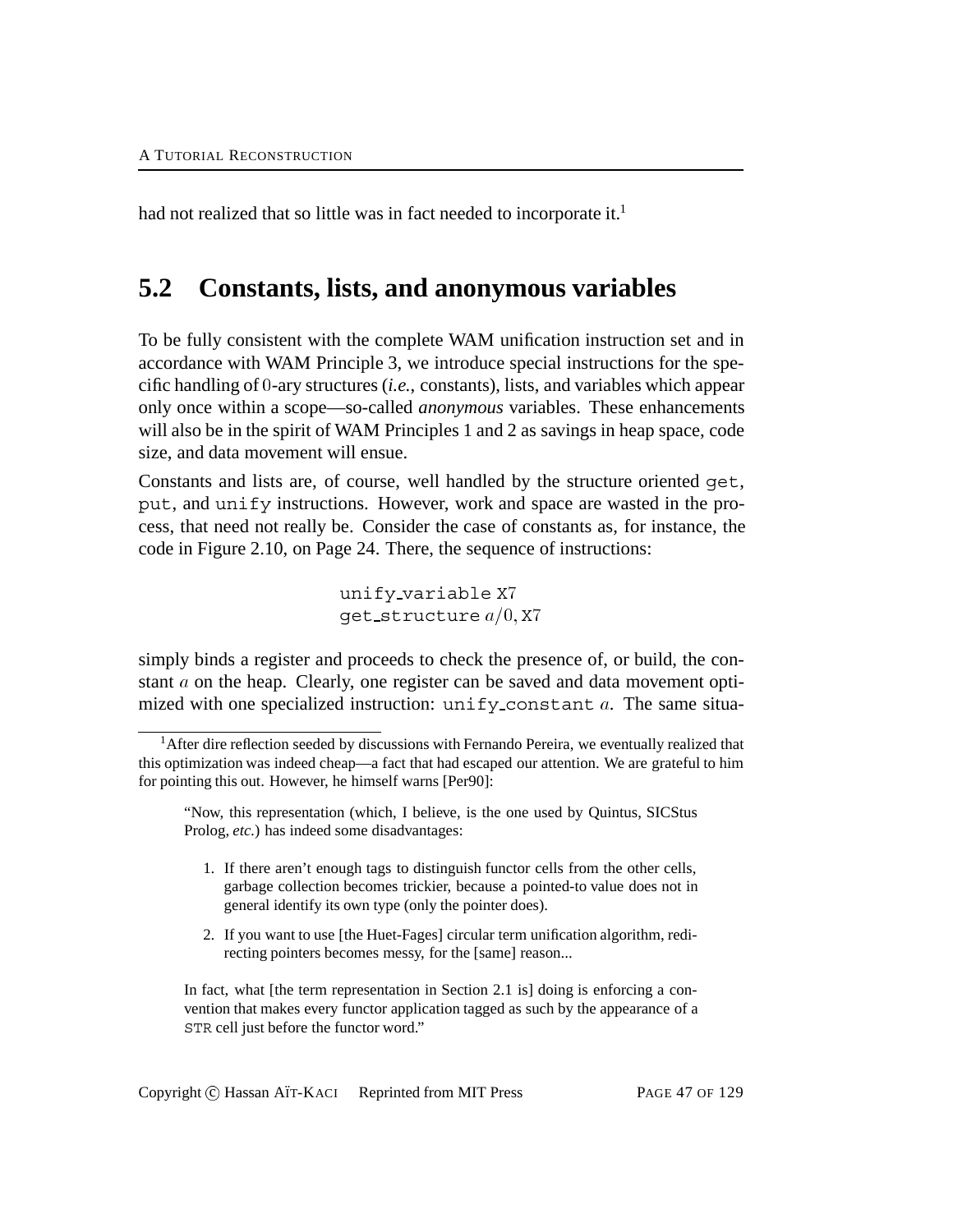tion in a query would simplify a sequence:

```
put_structure c/0, Xiset variable X_i
```
into one specialized instruction set constant  $c$ . Similarly, put and get instructions can thus be specialized from those of structures to deal specifically with constants. Thus, we define a new sort of data cells tagged CON, indicating that the cell's datum is a constant. For example, a heap representation starting at address 10 for the structure  $f(b, g(a))$  could be:

| 8  | $\mathfrak{g}$ |   |  |
|----|----------------|---|--|
| 9  | CON<br>а       |   |  |
| 10 |                |   |  |
| 11 | CON            | h |  |
| 12 | STR            |   |  |

**Exercise 5.1** Could the following (smaller) heap representation starting at address 10 be an alternative for the structure  $f(b, q(a))$ ? Why?

| 10      |                  |    |  |
|---------|------------------|----|--|
| $\perp$ | CON              |    |  |
| 12      | $\boldsymbol{q}$ |    |  |
| 13      | CO <sub>N</sub>  | a. |  |

Heap space for constants can also be saved when loading a register with, or binding a variable to, a constant. Rather than systematically occupying a heap cell to reference, a constant can be simply assigned as a literal value. The following instructions are thus added to  $\mathcal{I}_0$ :

- 1. put constant  $c$ ,  $Xi$
- 2. get constant  $c$ ,  $Xi$
- 3. set\_constant  $c$
- 4. unify constant  $c$

and are explicitly defined in Figure 5.2.

Programming with linear lists being so privileged in Prolog, it makes sense to tailor the design for this specific structure. In particular, non-empty list functors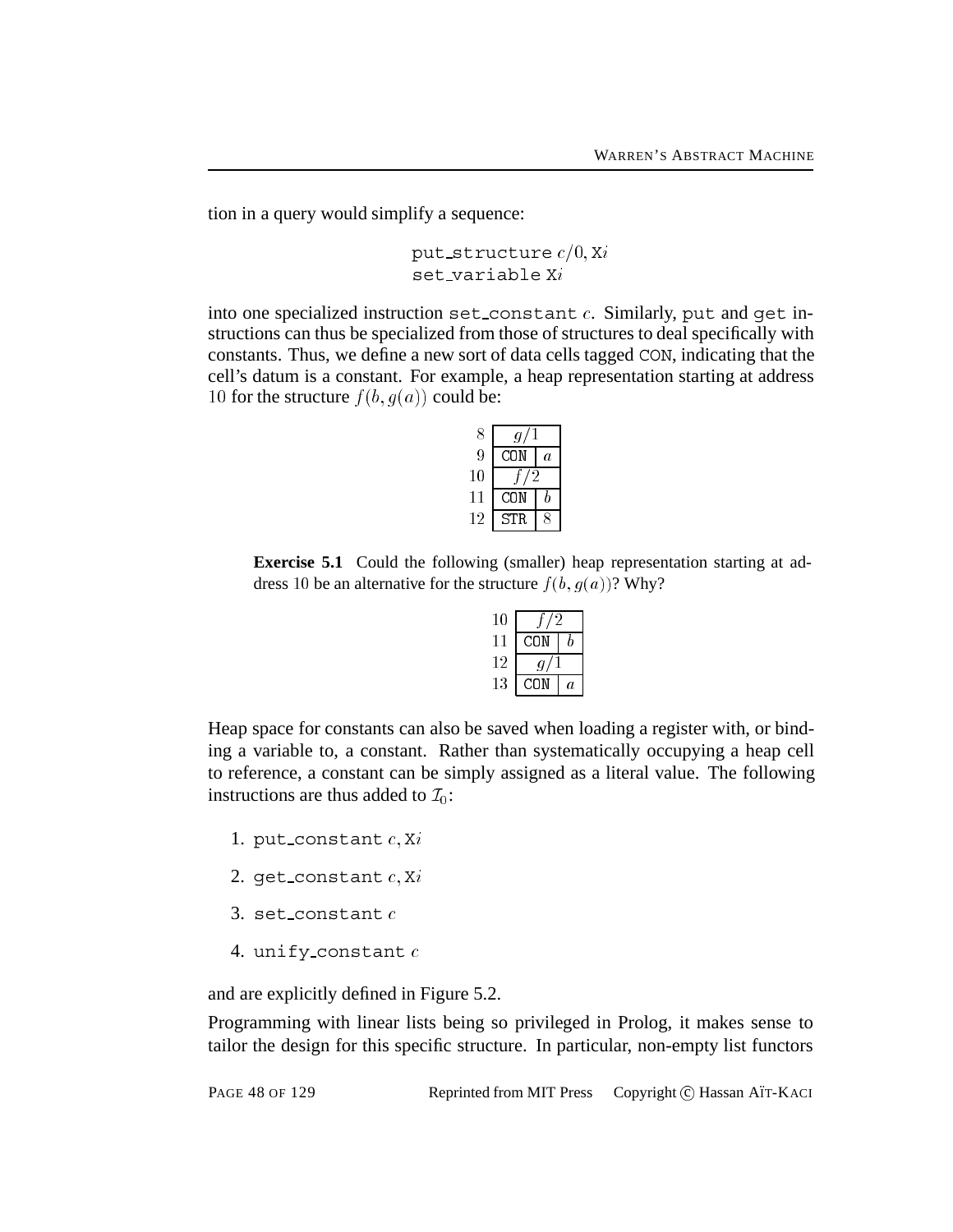```
put constant c, Xi \equiv Xi \leftarrow \langle CON, c \rangle;get_constant c, Xi \equiv addr \leftarrow deref(Xi);
                                 case STORE[addr] of
                                      \langle REF , \_ \rangle : STORE [addr] \leftarrow \langle CON , c \rangle;
                                                      trailaddr
                                      \langle CON ,c' \rangle : \mathit{fail} \leftarrow (c \; \neq \; c') ;other : fail \leftarrow true;endcase
set_{constant} c = HEAP[H] \leftarrow \langle CON , c \rangle;
                                 H \leftarrow H + 1;
unify_constant c \equiv \csc{case} \text{ mode of}read : addr \leftarrow deref(S);case STORE[addr] of
                                                   endcase
                                      write: HEAP[H] \leftarrow (CON, c);
                                                   H \leftarrow H + 1;
                                  endcase
```
Figure 5.2: Specialized instructions for constants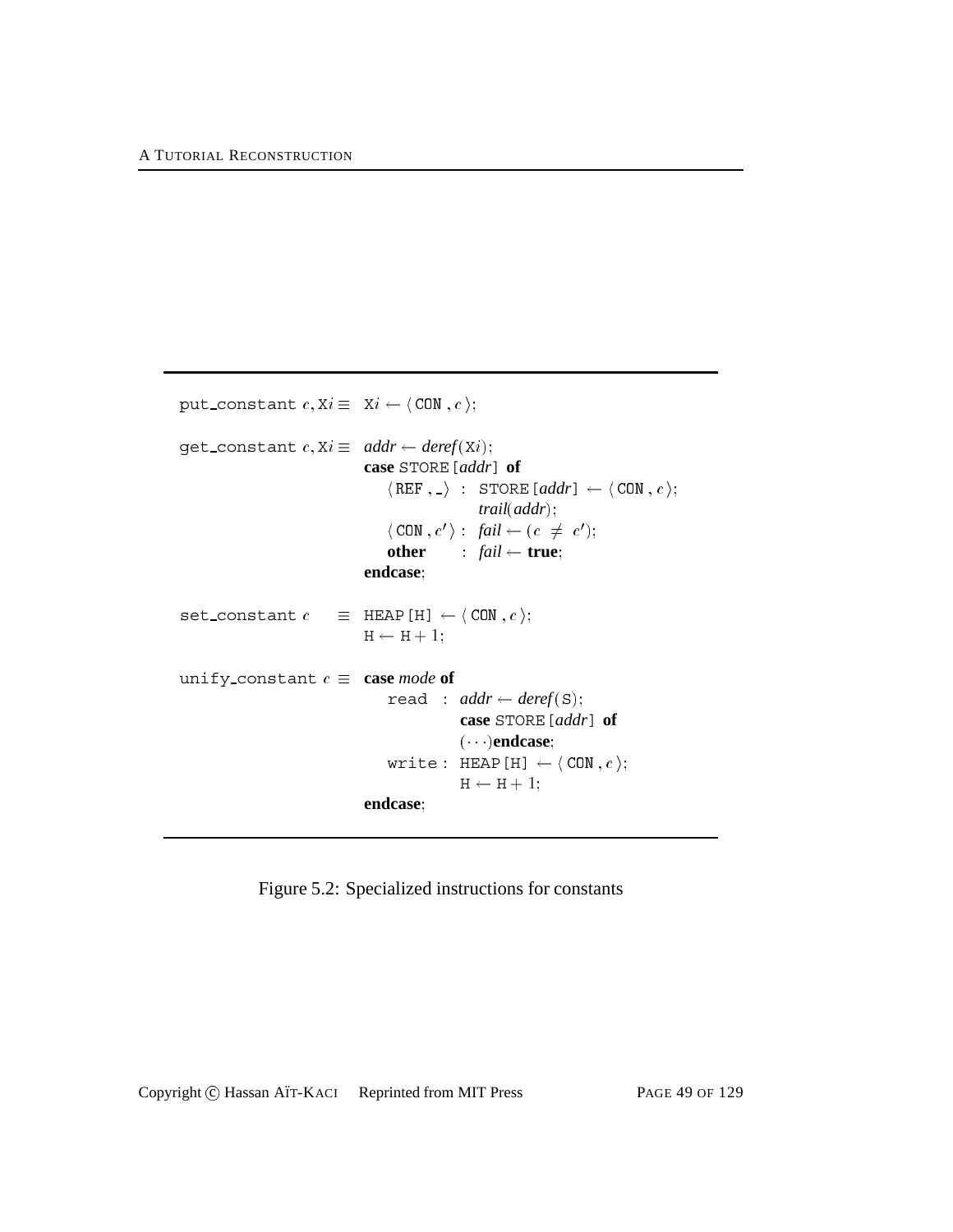```
put list Xi \equiv X_i \leftarrow \langle \text{LIS}, \text{H} \rangle;\text{get\_list } X_i \equiv \text{addr} \leftarrow \text{derf}(X_i);case STORE[addr] of
                                 \langle REF , \_ : HEAP [H] \leftarrow \langle LIS , H + 1 \rangle;
                                                   bind(addr, H);
                                                   H \leftarrow H + 1;
                                                   mode \leftarrow \text{write};
                                 \langle LIS , a \rangle : S \leftarrow a;
                                                   mode \leftarrow \text{read};
                                other 
                           endcase
```
Figure 5.3: Specialized instructions for lists

need not be represented explicitly on the heap. Thus again, we define a fourth sort for heap cells tagged LIS, indicating that the cell's datum is the heap address of the first element of a list pair. Clearly, to respect the subterm contiguity convention, the second of the pair is always at the address following that of the first. The following instructions (defined explicitly in Figure 5.3) are thus added to  $\mathcal{I}_0$ :

- 1. put list  $X_i$
- 2. get list X<sup>i</sup>

For example, the code generated for query ?  $-p(Z, [Z, W], f(W))$ ., using Prolog's notation for lists, is shown in Figure 5.4 and that for fact  $p(f(X), [Y, f(a)], Y)$ ., in Figure 5.5. Note the hidden presence of the atom  $[]$  as list terminator.

Of course, having introduced specially tagged data cells for constants and nonempty lists will require adapting accordingly the general-purpose unification algorithm given in Figure 2.7. The reader will find the complete algorithm in appendix Section B.2, on Page 117.

**Exercise 5.2** In [War83], Warren also uses special instructions put  $\text{nil } X_i$ , get  $\text{nil } X_i$ , and to handle the list terminator constant  $(||)$ . Define the effect of these instruc-

PAGE 50 OF 129 Reprinted from MIT Press Copyright © Hassan AïT-KACI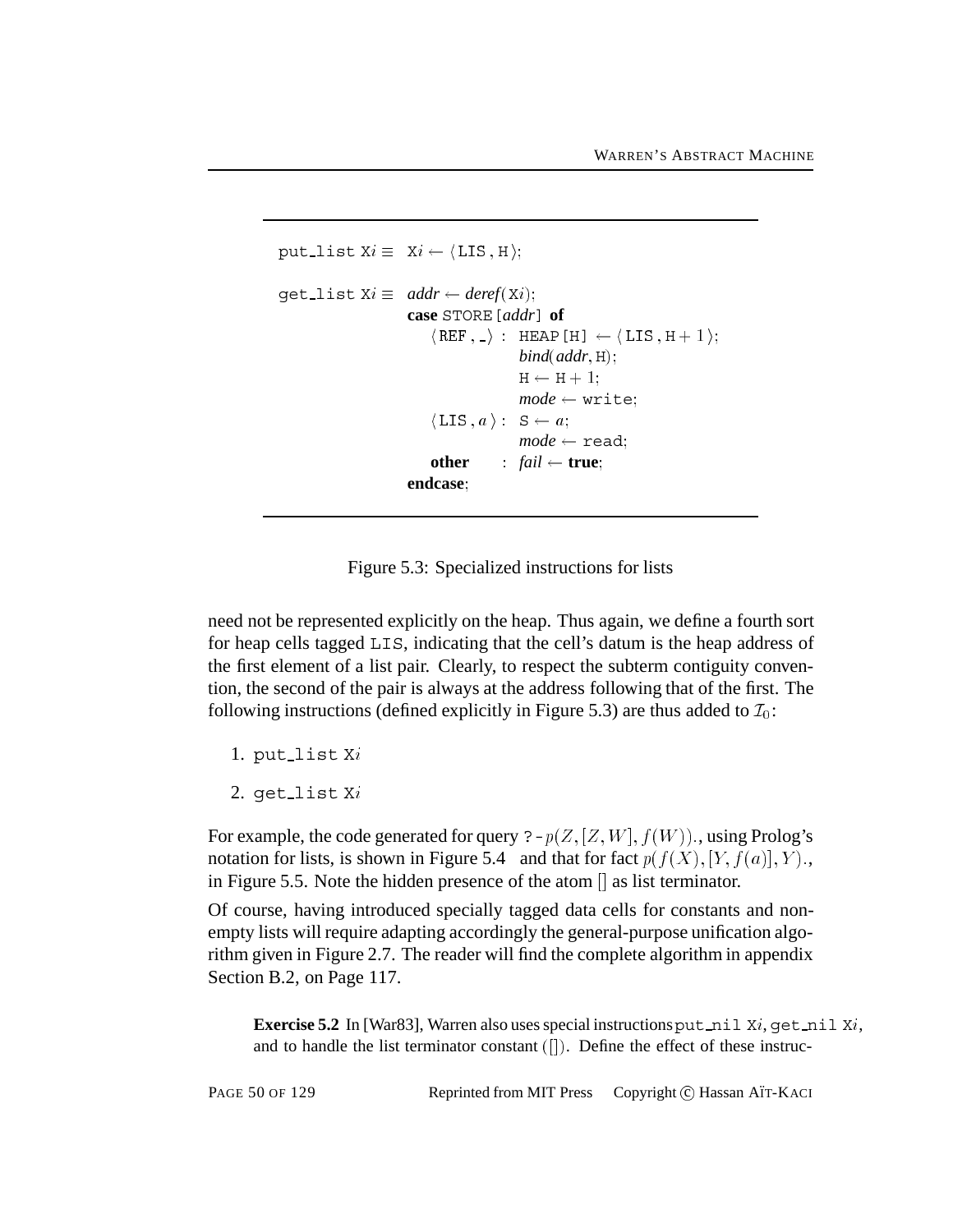

Figure 5.4: Specialized code for query ?  $-p(Z, [Z, W], f(W))$ .

```
p/3 : get_structure f/1, A1 % p(f)unify variable X4 \bullet (X),get list A-
                              % 
         unify_variable X5 \qquad \qquad \qquad \qquad \qquad \qquad \qquad \qquad \qquad \qquad \qquad \qquad \qquad \qquad \qquad \qquad \qquad \qquad \qquad \qquad \qquad \qquad \qquad \qquad \qquad \qquad \qquad \qquad \qquad \qquad \qquad \qquad \qquad \qunify_variable X6 % X6,
         get_value X5, A3 % 8 Y),
         get_list X6\text{X6} =unify variable X7 % X7
         unify_constant [] \quad \ [ ],
         get_structure f/1, X7\text{ }8 \text{ } X7 = funify_constant a & (a)proceed \frac{1}{8}
```
Figure 5.5: Specialized code for fact  $p(f(X), [Y, f(a)], Y)$ .

Copyright © Hassan AïT-KACI Reprinted from MIT Press PAGE 51 OF 129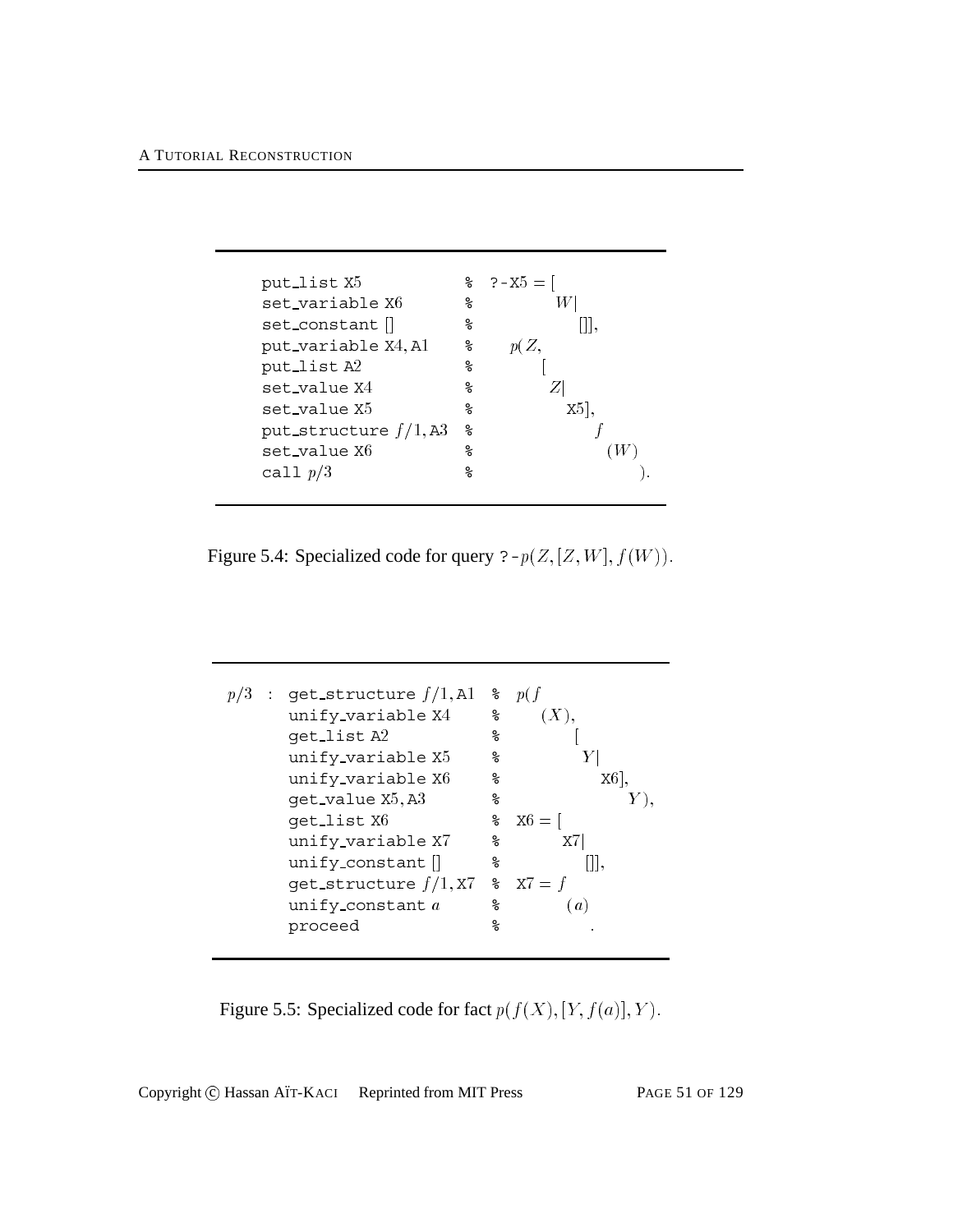tions, and give explicit pseudo-code implementing them. Discuss their worth being provided as opposed to using put constant  $\left[\right],Xi$ , get constant  $\left[\right],Xi$ , set\_constant  $[]$ , and unify\_constant  $[]$ .

Last in the rubric of specialized instructions is the case of single-occurrence variables in non-argument positions (*e.g.*, <sup>X</sup> in Figure 2.4 on Page 16, Figure 2.10 on Page 24, and Figure 5.5 on Page 51). This is worth giving specialized treatment insofar as no register need be allocated for these. In addition, if many occur in a row as in  $f(\underline{\hspace{1cm}},\underline{\hspace{1cm}},\underline{\hspace{1cm}})$ , say, they can be all be processed in one swoop, saving in generated code size and time. We introduce two new instructions:

- 1. set void  $n$
- 2. unify void  $n$

whose effect is, respectively:

- 1. to push *n* new unbound REF cells on the heap;
- 2. in write mode, to behave as set void n and, in read mode, to skip the next *n* heap cells starting at location S.

These are given explicitly in Figure 5.6.

Note finally, that an anonymous variable occurring as an argument of the head of a clause can be simply ignored. Then indeed, the corresponding instruction:

get variable Xi A<sup>i</sup>

is clearly vacuous. Thus, such instructions are simply eliminated. The code for fact  $p(\_, g(X), f(\_, Y, \_))$ , for example, shown in Figure 5.7, illustrates this point.

**Exercise 5.3** What is the machine code generated for the fact  $p(\underline{\hspace{1cm}},\underline{\hspace{1cm}},\underline{\hspace{1cm}})$ . What about the *query* ? -  $p($ , \_, \_).?

### **5.3 A note on** set **instructions**

Defining the simplistic language  $\mathcal{L}_0$  has allowed us to introduce, independently of other Prolog considerations, all WAM instructions dealing with unification.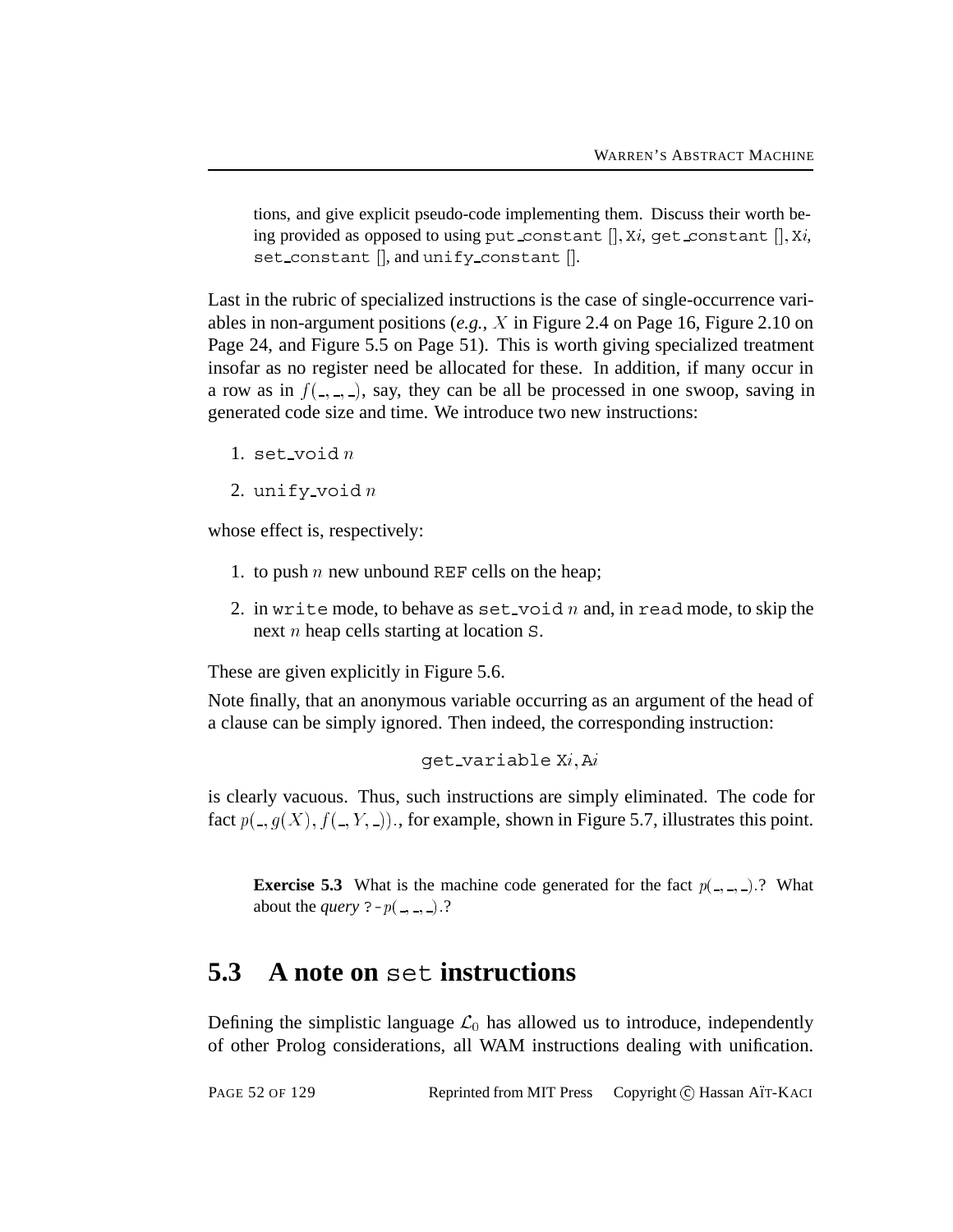```
set void n \equiv for i \leftarrow H to H + n - 1 do
                            HEAP [i] \leftarrow \langle REF, i \rangle;
                          H \leftarrow H + n;unify void n \equiv case mode of
                              read : S \leftarrow S + n;
                              write: for i \leftarrow H to H + n - 1 do
                                              HEAP [i] \leftarrow \langle REF, i \rangle;
                                           H \leftarrow H + n;
                          endcase
```
Figure 5.6: Anonymous variable instructions

|  | $p/3$ : get_structure $g/1,$ A $2$ % $p($ $,$ $g$ |   |            |
|--|---------------------------------------------------|---|------------|
|  | unify_void 1                                      |   | (X).       |
|  | get_structure $f/3$ , A3                          | ႜ |            |
|  | unify_void 3                                      |   | $(-, Y, )$ |
|  | proceed                                           |   |            |
|  |                                                   |   |            |

Figure 5.7: Instructions for fact  $p($ ,  $g(X), f($ ,  $Y,$ ,  $)$ ).

Copyright © Hassan AïT-KACI Reprinted from MIT Press PAGE 53 OF 129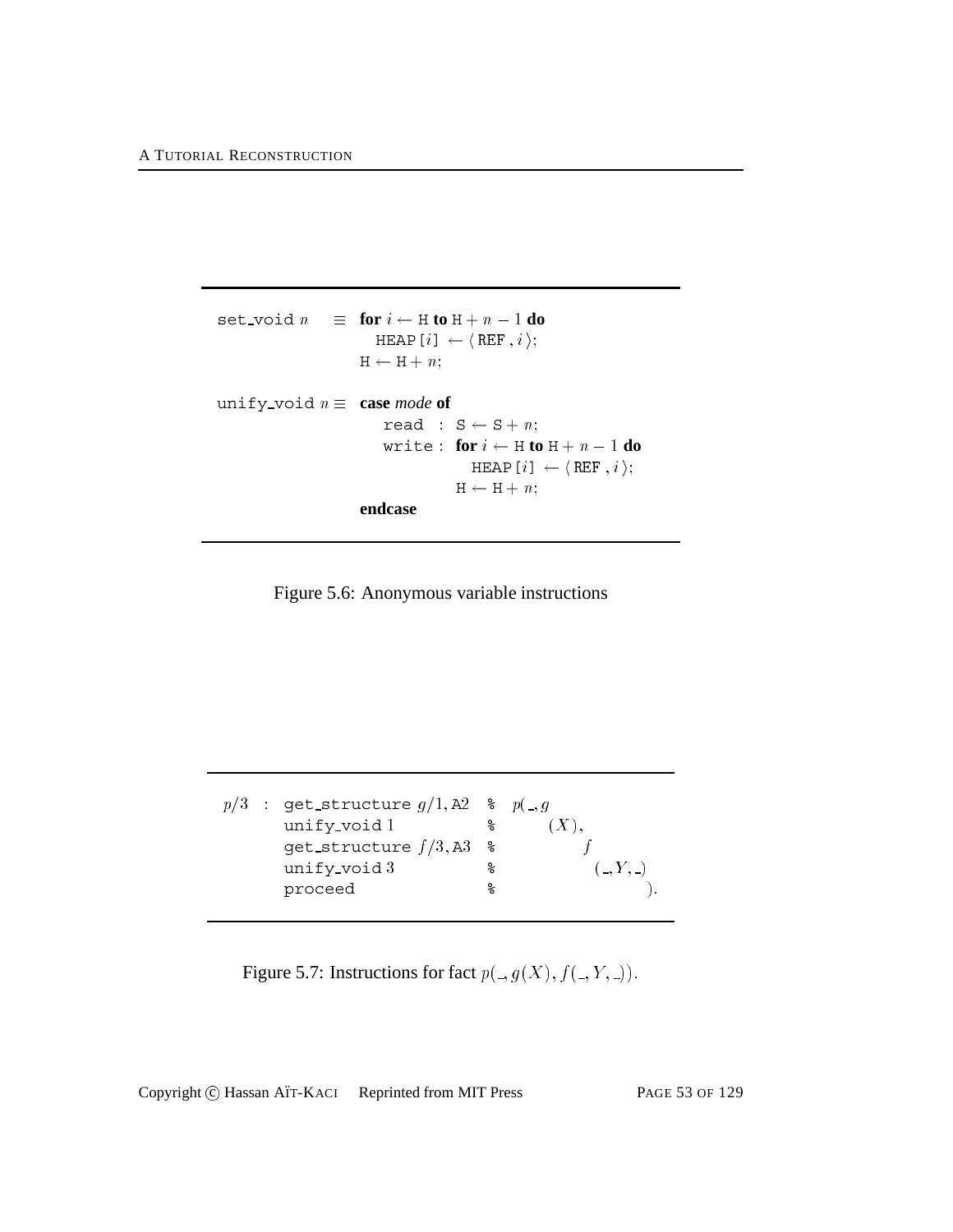Strictly speaking, the set instructions we have defined are not part of the WAM as described in [War83] or in [War88]. There, one will find that the corresponding unify instructions are systematically used where we use set instructions. The reason is, as the reader may have noticed, that indeed this is possible provided that the put structure and put list instructions set *mode* to write. Then, clearly, all set instructions are equivalent to unify instructions in write mode. We chose to keep these separate as using set instructions after put instructions is more efficient (it saves mode setting and testing) and makes the code more perspicuous. Moreover, these instructions are more natural, easier to explain and motivate as the data building phase of unification before matching work comes into play.

Incidentally, these instructions together with their unify homologues, make "onthe-fly" copying part of unification, resulting in improved space and time consumption, as opposed to the more *naïve* systematic copying of rules before using them.

## **5.4 Register allocation**

As in conventional compiler technology, the code generated from the source may give rise to obviously unnecessary data movements. Such can be simplified away by so-called "peep-hole" optimization. This applies to this design as well. Consider for example the *naïve* translation of the fact ' $conc($ [ $], L, L$ ).':

```
\mathit{conc}/3 : get_constant [], Al
                          % conc-

       get variable X4, A2 % L,
       qet_value X4, A3 % as L)
       proceed %
```
Now, there is clearly no need to allocate register  $X<sub>4</sub>$  for variable L since its only use is to serve as temporary repository—but so can  $A2$ . Thus, the  $q$ et\_variable becomes get\_variable  $A2$ ,  $A2$ , and can be eliminated altogether, yielding better code:

```
\mathit{conc}/3 : get_constant[],A1 % \mathit{conc}([],get_value A2, A3 % L, Lproceed %
```
More generally, since argument and temporary variable registers are the same, the

PAGE 54 OF 129 Reprinted from MIT Press Copyright © Hassan AïT-KACI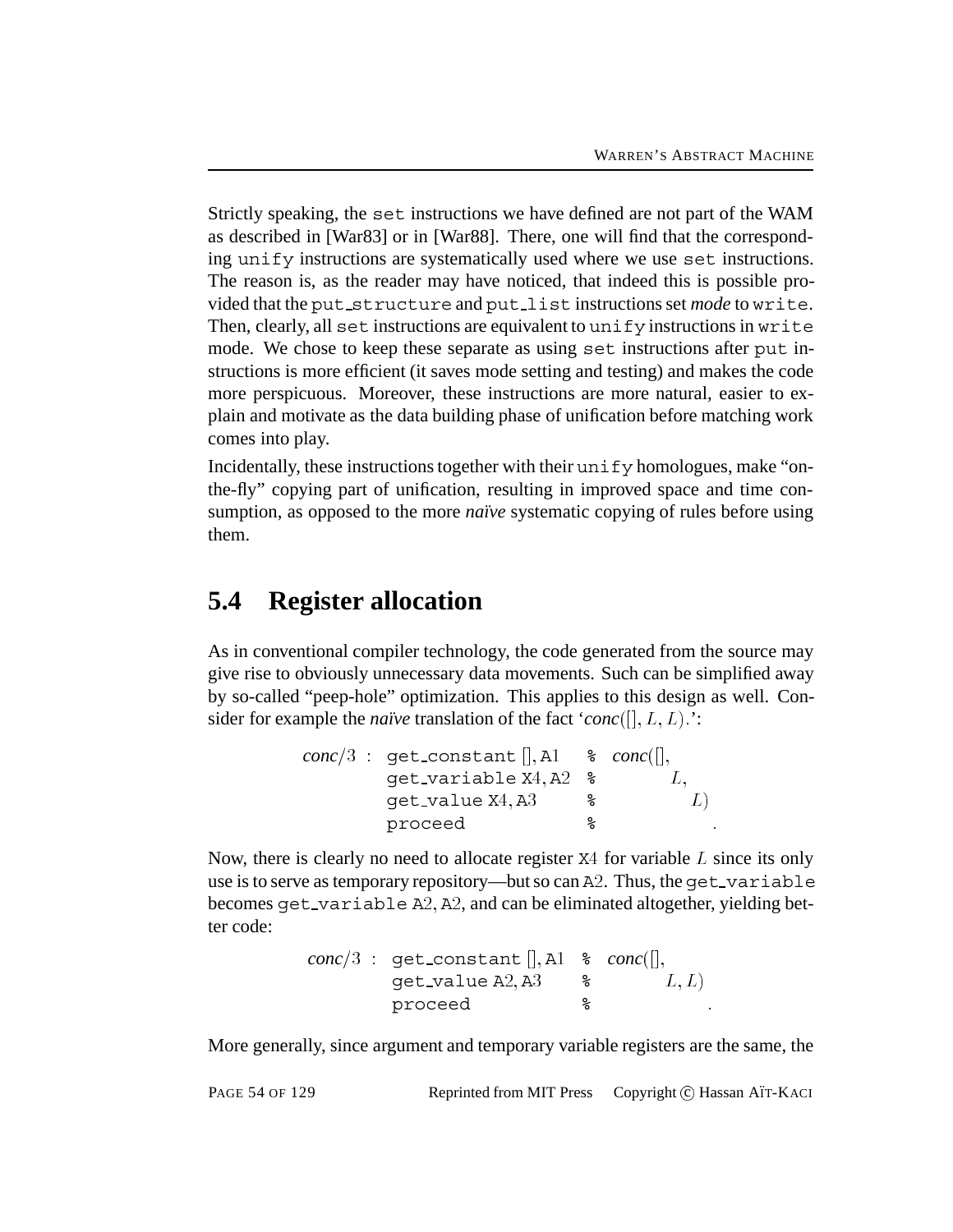| put_variable Y2, A2<br>call $q/2$<br>put_value Y2, A1<br>put_value Y1, A2<br>call $r/2$ | ిక<br>ႜ<br>°<br>ిన<br>°≈<br>ిన<br>°≈ | $\boldsymbol{v}$<br>$(X,Y)$ : -<br>q(X, Z)<br>r(Z, |
|-----------------------------------------------------------------------------------------|--------------------------------------|----------------------------------------------------|
| deallocate                                                                              | °                                    |                                                    |
|                                                                                         | $:$ allocate $2$                     | qet_variable Y1, A2                                |

Figure 5.8: Better register use for  $p(X, Y)$  : -  $q(X, Z), r(Z, Y)$ .

following instructions are vacuous operations:

 $get\_variable X_i, A_i$ put value  $Xi$ *i*. A*i* 

and can be eliminated. For example, looking back at the example shown in Figure 3.1 on Page 31, we realize that the temporary variable  $X$  is the first argument in the head as well as the first atom in the body. Therefore, allocating register X to the variable  $X$  is clearly silly as it has for consequence the useless movement of the contents of register A1 to  $X3$ , then back, as well as two more instructions increasing the code size. Thus, with this observation, it makes sense to allocate register A1 to  $X$  and apply the above vacuous operation elimination, resulting in the obviously better instruction sequence shown in Figure 5.8.

Register allocation must try to take advantage of this fact by recognizing situations when appropriate argument registers may also safely be used as temporary variables. Algorithms that do this well can be quite involved. A general method due to Debray [Deb86] works well in reasonable time. A more sophisticated but more (compile-time) expensive technique using Debray's method combined with a reordering of unification instructions can be found in [JDM88]. Register allocation is really auxiliary to the WAM design and can be performed by an independent module in the compiler.

In the sequel, we shall implicitly use this optimization whenever better than *naïve* register allocation can be obviously inferred by the reader.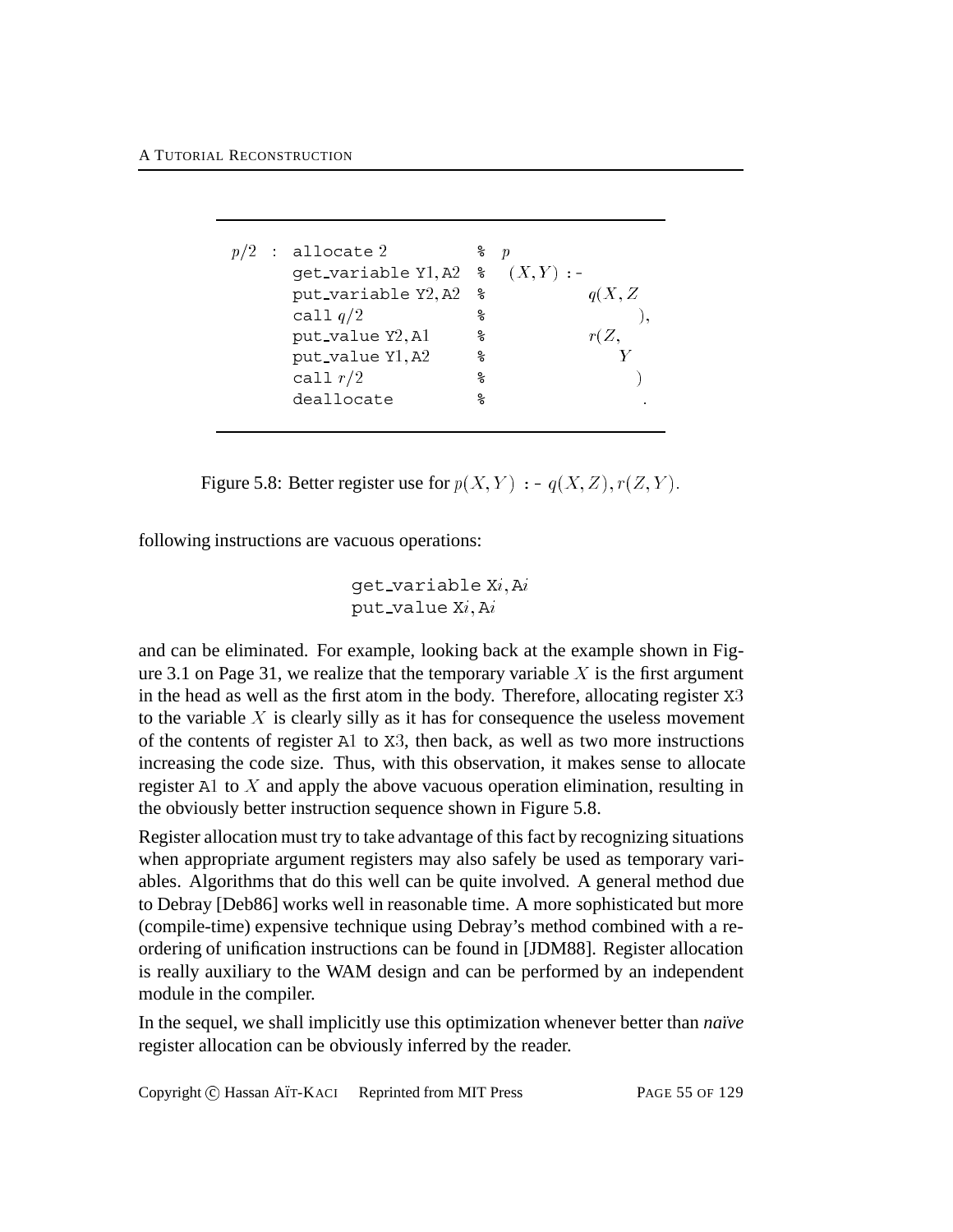## **5.5 Last call optimization**

The refinement that we introduce next is a generalization of tail-recursion optimization, the effect of which is to turn some recursive procedures into equivalent iterative forms. It is called here *last call optimization* (LCO), as it is applied systematically with or without recursion. If the last procedure call happens to be recursive, then it does amount to tail recursion optimization. However, it is more general as a stack frame recovery process.

The essence of LCO resides in the fact that permanent variables allocated to a rule should no longer be needed by the time all the put instructions preceding the last call in the body are passed. Hence, it is safe to discard the current environment *before* calling the last procedure of the rule's body. This could be achieved quite simply by swapping the call, deallocate sequence that always conclude a rule's instruction sequence (*i.e.*, into deallocate, call).

A consequence of this is that deallocate is never the last instruction in a rule's instruction sequence as it used to be for  $\mathcal{M}_2$  and  $\mathcal{M}_3$ . Therefore, it must be modified accordingly. Namely, it must reset CP, rather than P, to the value of the continuation slot of the current environment being discarded, and set P to continue in sequence. Thus,

$$
\begin{aligned} \mathtt{deadlocate} &\equiv \phantom{0} \mathtt{CP} \leftarrow \mathtt{STACK}\left[\mathtt{E}+1\right];\\ &\mathtt{E} \leftarrow \mathtt{STACK}\left[\mathtt{E}\right];\\ &\mathtt{P} \leftarrow \mathtt{P} + \textit{instruction\_size}(\mathtt{P}) \end{aligned}
$$

But then, call being now the last instruction, there is no need for it to set CP. As a matter of fact, it would be wrong if it did since the right continuation will now have been set *a priori* by deallocate. A simple setting of P to the callee's address is all that is needed. We shall not modify call, since it works correctly for non-ultimate procedure calls. Rather, we introduce execute  $p/n$ , defined as:

$$
\text{execute } p/n \equiv \text{ num\_of\text{args}} \leftarrow n; \\ \text{P} \leftarrow \text{Q}(p/n);
$$

to be used systematically for the last call in a rule instead of call . To see an example, consider the rule ' $p(X, Y)$  :-  $q(X, Z), r(Z, Y)$ ' whose "last call optimized" code is shown in Figure 5.9.

The effect of LCO is subtler than it first appears due to the interleaving of environment and choice point frames on the same stack. Thus, if the topmost frame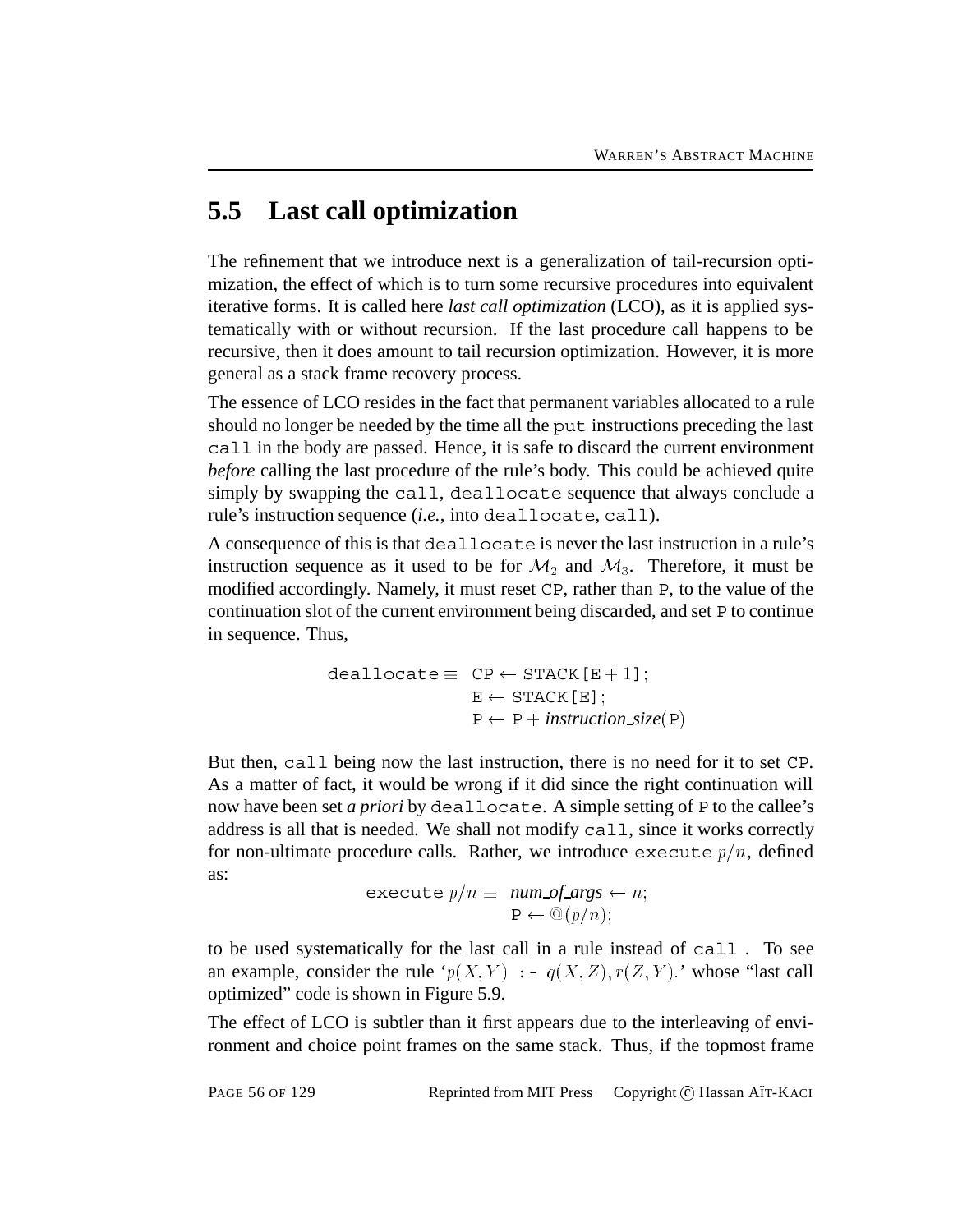|  | $:$ allocate $2$    | ిశ |             |
|--|---------------------|----|-------------|
|  | get_variable Y1, A2 | ႜૢ | $(X,Y)$ : - |
|  | put_variable Y2, A2 | °  | q(X, Z)     |
|  | call $q/2$          | ిన |             |
|  | put_value Y2, A1    | ిన | r(Z,        |
|  | put_value Y1, A2    | °≈ |             |
|  | deallocate          | ిన |             |
|  | execute $r/2$       | °  |             |
|  |                     |    |             |

Figure 5.9:  $\mathcal{M}_2$  code for  $p(X, Y) \, : -q(X, Z), r(Z, Y)$ ., with LCO

on the stack is the current environment and not the current choice point (*i.e.*, if  $E > B$ ), its space can then be re-used in the next stack allocation (*e.g.*, allocate or try me else). This slows downs growth of the stack considerably. On the other hand, if the top of the stack is a choice point, LCO does not have immediate effect on the stack due to environment protection. In the case where the last call of the last rule is a recursive call, the stack does not grow at all, re-using over and over the exact same space for successive activation frames of the same procedure, resulting in an iterative loop.2

### **5.6 Chain rules**

A consequence of LCO is that the generated code translating chain rules can be greatly simplified. Indeed, the generic translation of a chain rule of the form  $\mathbf{p}(\ldots) := q(\ldots)$ :

<sup>&</sup>lt;sup>2</sup>In pure  $\mathcal{L}_2$ , this would of course be of little interest since any recursive program would always either fail or loop indefinitely anyway—albeit with a small stack! At any rate, LCO is nonetheless an interesting optimization of execution of (non-recursive)  $\mathcal{L}_2$  programs as it keeps stack space well utilized.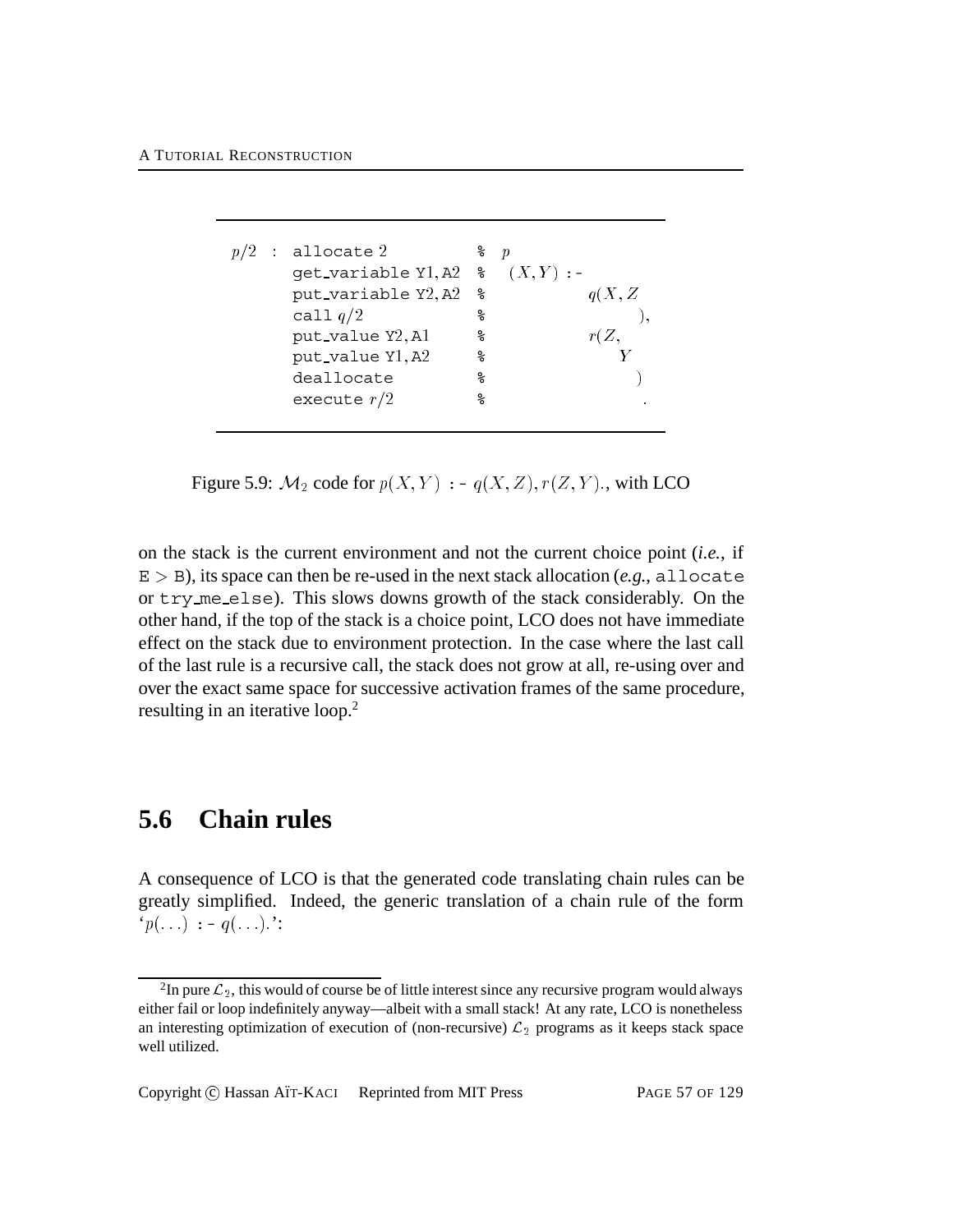$p$  : allocate  $N$ *get arguments of* <sup>p</sup> *put arguments of* <sup>q</sup> call  $q$ deallocate

is transformed by LCO into:

 $p$  : allocate  $N$ *get arguments of* <sup>p</sup> *put arguments of* <sup>q</sup> deallocate execute  $q$ 

Now, note that all variables in a chain rule are necessarily temporary. Hence, the only information which is saved on the stack by an initial allocate is the continuation register CP. But this effect of allocate is undone before execute by deallocate. Therefore, this is totally wasted work, and both allocate and deallocate can be eliminated. Thus, LCO allows translation of the chain rule ' $p(\ldots)$  : -  $q(\ldots)$ ' simply into:

p *get arguments of* <sup>p</sup> *put arguments of* <sup>q</sup> execute <sup>q</sup>

That is, chain rules need no run-time activation frame on the stack at all!

## **5.7 Environment trimming**

The correctness of LCO hinges on having observed that permanent variables in the current environment are needed only as long as all the put instructions for the last call's arguments are not yet done. This observation can be sharpened by noticing that a permanent variable is in fact no longer needed after the arguments of its ultimate occurrence's goal have all been loaded by put instructions. This entails a natural generalization of LCO to allow maximal reuse of stack space at each (*i.e.*, not only the last) call in the body of the rule. More specifically, each permanent variable in the environment can be associated with the goal in which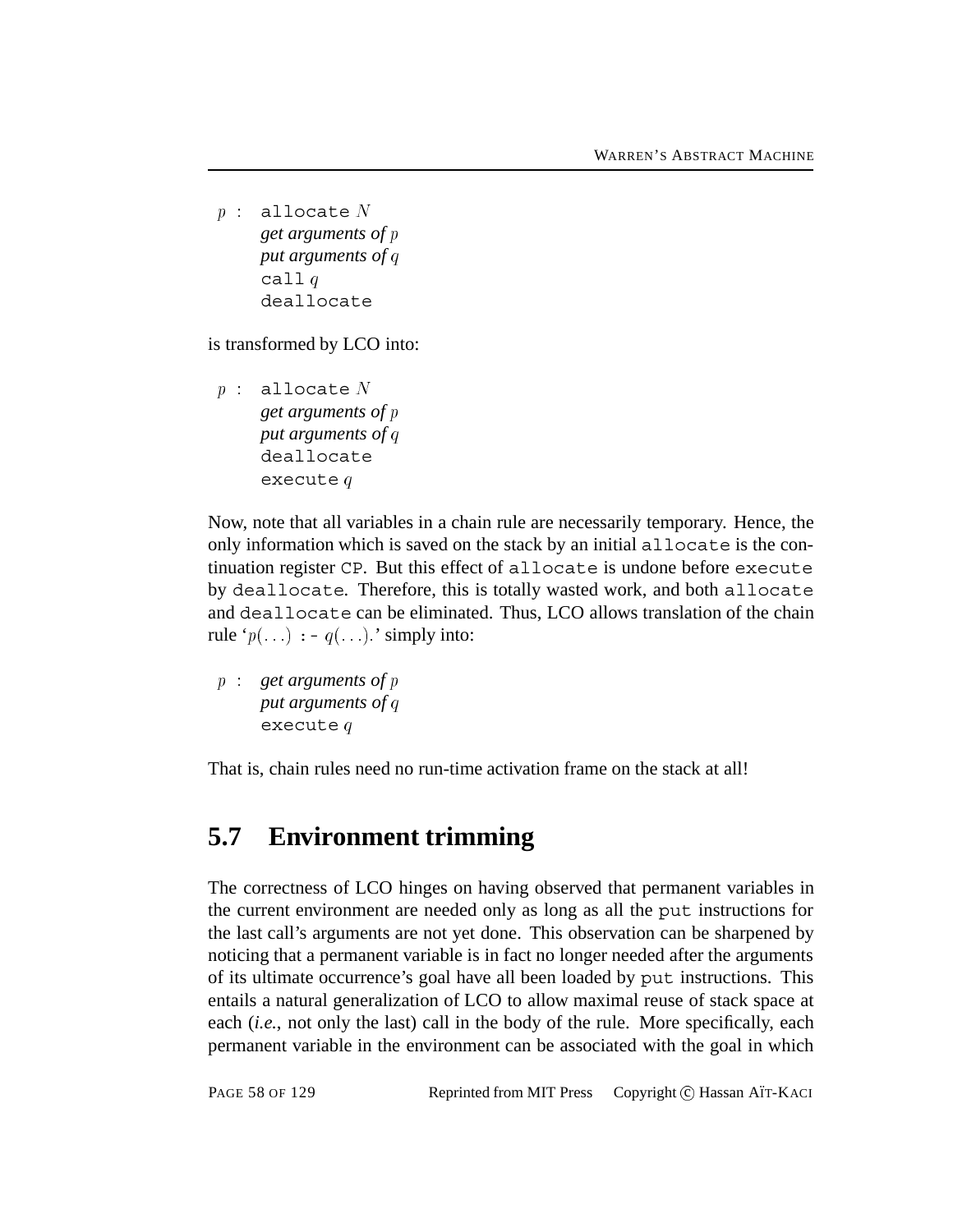it is used last, and therefore can safely be disposed of before performing the call. The intended effect of such a process is to make the current environment frame's size on the stack shrink gradually, until it eventually vanishes altogether by LCO, this latter optimization being simply the special case of the last goal.

This gradual environment trimming can be made to work automatically by carefully ordering the variables in their environment so as to reflect the ordering of their associated last occurrence goals. Namely, the later a permanent variable's last occurrence's goal is in the body, the lower its offset in the current environment frame is. Thus, the call instruction is given a second argument counting the number of variables still needed in the environment after the point of call. This count allows later stack allocating instructions to compute a lower top of stack, if possible. Namely, if the topmost frame on the stack is the current environment  $(i.e., if E > B).$ 

Note that the explicit definition of allocate again needs to be changed from what it was for  $\mathcal{M}_3$ . In order to reflect a correct value at all times, the offset that it gets from the preceding environment must be updated by each trimming call. In fact, such updates are not needed. Since a more precise environment stack offset is now explicitly passed as an argument to call's, the argument of allocate becomes superfluous. Indeed, the offset can be dynamically retrieved by allocate (and try me else) as a consequence of the following fact: *the continuation slot of the latest environment frame,* STACK[E ]*, always contains the address of the instruction immediately following the appropriate* call P, N *instruction where* <sup>N</sup> *is precisely the desired offset.* Hence, allocate no longer takes an argument, and an environment frame no longer needs an offset slot. Instead, the right offset is calculated by <code>allocate</code> as <code>CODE[STACK[E+1]  $-1$ ]. $^3$ </sup></code>

With this simplification, an environment frame on top of the stack now looks thus:

|  | $E \mid CE \quad (continuation \ environment)$ |
|--|------------------------------------------------|
|  | $E + 1$ CP (continuation point)                |
|  | $E + 2$   Y1 (permanent variable 1)            |
|  |                                                |

<sup>&</sup>lt;sup>3</sup>Recall that by CODE [i], we mean the contents of STORE [i] in the code area at address i. This works under the (reasonable) assumption that an integer occupies one memory word.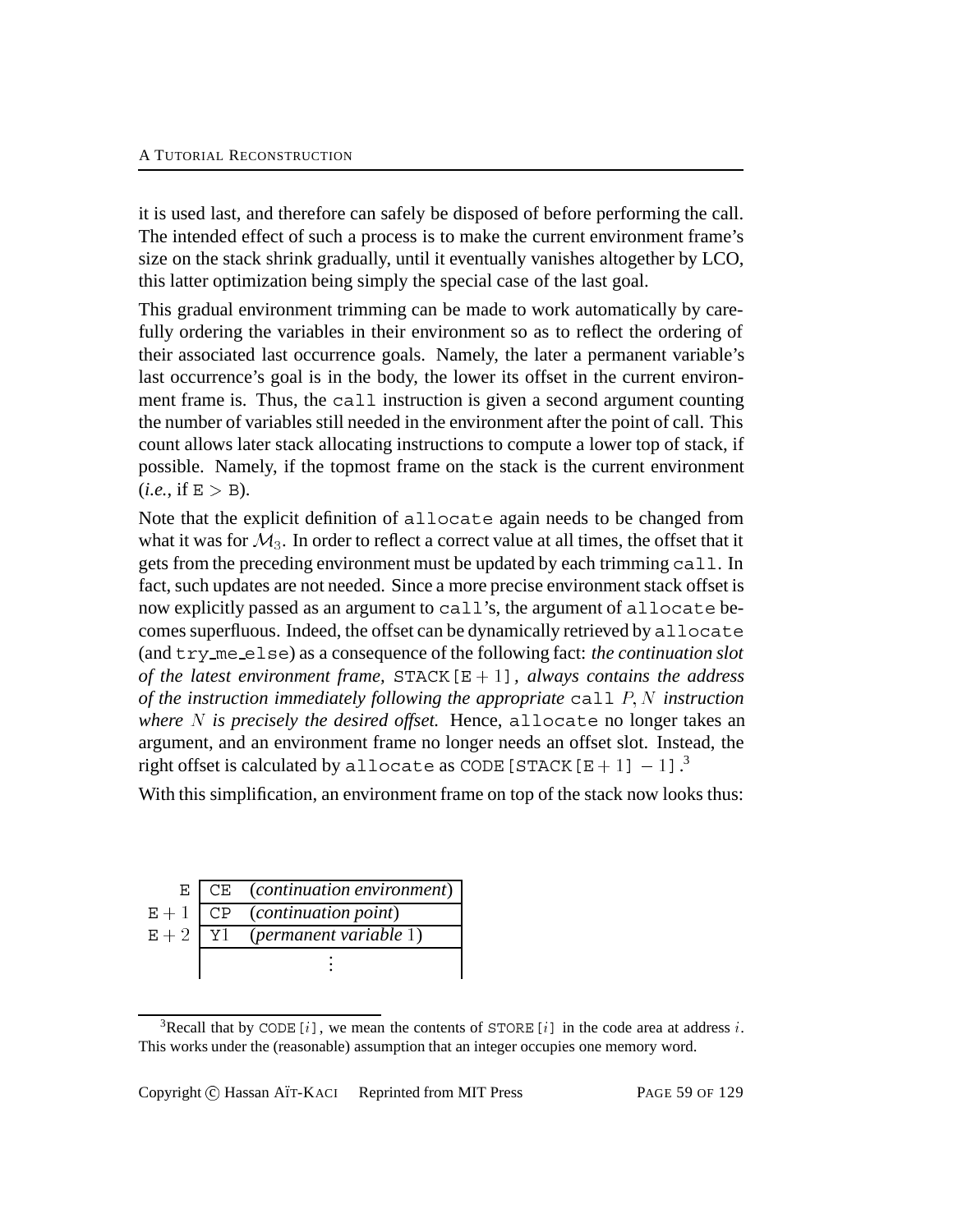and the (now definitive) definition of allocate is:<sup>4</sup>

```
allocate \equiv \textbf{if}~\text{E} > \text{B}then newE \leftarrow E + \text{CODE}[\text{STACK}[E + 1] - 1] + 2\textbf{else} newE \leftarrow B + STACK[B] + 7;
                     \texttt{STACK}[newE] \leftarrow E;\texttt{STACK}[newE + 1] \leftarrow \texttt{CP};E \leftarrow newE;P \leftarrow P + instruction\_size(P);
```
The rule ' $p(X, Y, Z)$ :  $-q(U, V, W), r(Y, Z, U), s(U, W), t(X, V)$ ', for example, is one in which all variables are permanent. The last occurrence's goal of each variable is given in the following table, along with a consistent ordering assigning to each a  $Y_i$  indexed by its offset in the environment frame:

| Variable | Last goal $\bigcup_{s}$ Offset |                |
|----------|--------------------------------|----------------|
| X        |                                | Y <sup>1</sup> |
|          |                                | Y5             |
| Z        |                                | Y6             |
|          | .S                             | Y3             |
|          |                                | Y2             |
|          | s                              | Y4             |

That is, after the CE and CP slots,  $X, V, U, W, Y, Z$  come in this order in the environment. Environment trimming code for this rule is shown in Figure 5.10.

### **5.8 Stack variables**

Recall that, according to WAM Principle 1, allocation of heap space is to be avoided whenever possible. Thus, we may go even farther in optimizing austerity in the case of a permanent variable which first occurs in the body of a rule as a goal argument. From what we have seen, such a variable  $Y_n$  is initialized with a put variable Yn, Ai which sets both the environment slot Yn and argument register  $A_i$  to point to a newly allocated unbound REF heap cell (see Figure 2.8, on Page 23). Now, since  $Y_n$  is to be treated as a local variable, it has been allocated

 $4$ Note incidentally, that a similar alteration must be done for  $try$  me else. The definitive version for that instruction is given in Appendix B.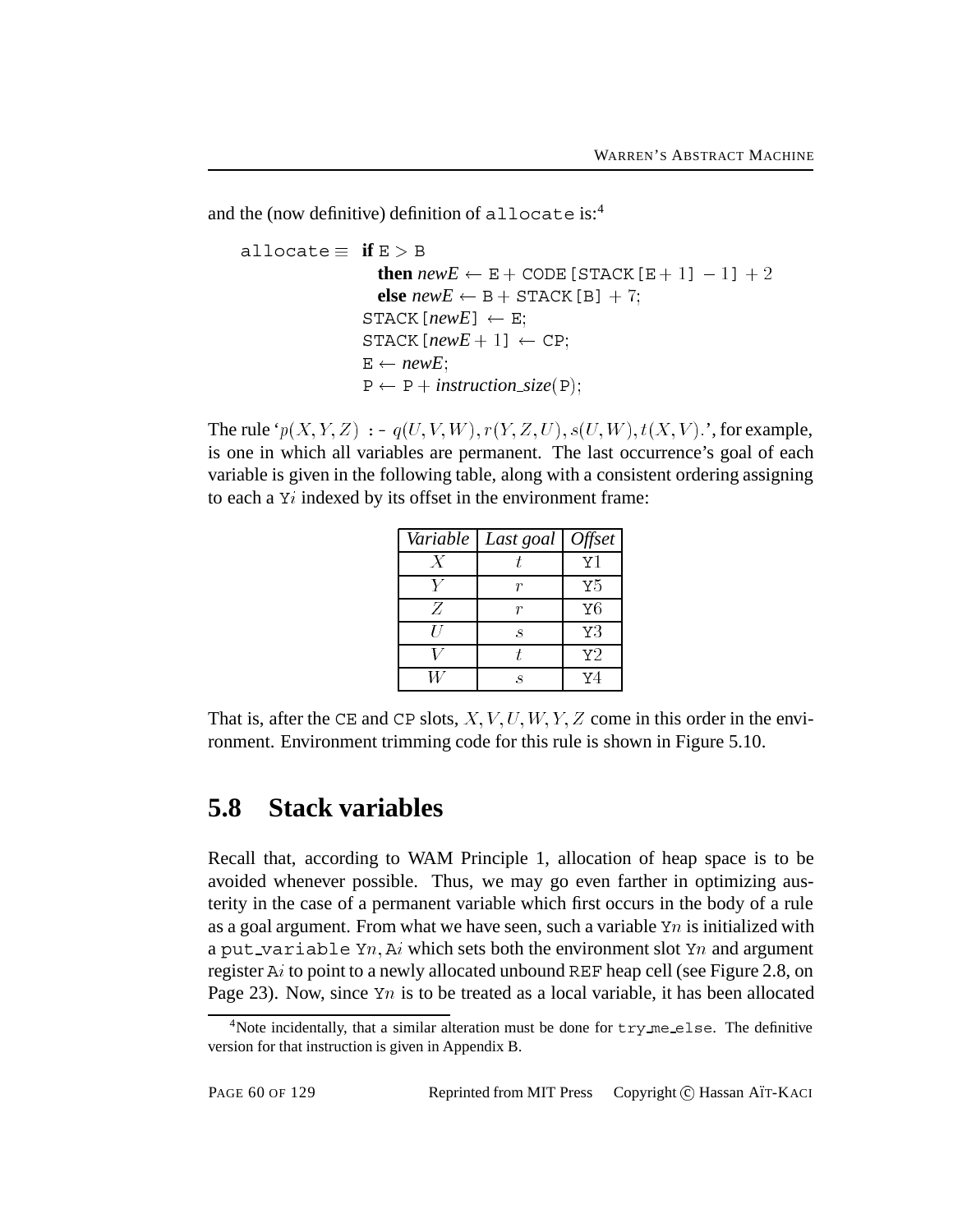| p/3 | allocate            | ిశ | $\boldsymbol{p}$ |
|-----|---------------------|----|------------------|
|     | get_variable Y1, A1 | ిశ | (X,              |
|     | get_variable Y5, A2 | ిశ | Υ,               |
|     | get_variable Y6, A3 | ిశ | Z).              |
|     | put_variable Y3, A1 | န္ | q(U,             |
|     | put_variable Y2, A2 | န္ | V.               |
|     | put variable Y4, A3 | ిన | W                |
|     | call $q/3, 6$       | ిన |                  |
|     | put_value Y5, Al    | ిశ | r(Y,             |
|     | put value Y6, A2    | ిన | Ζ,               |
|     | put_value Y3, A3    | ిన |                  |
|     | call $r/3, 4$       | န္ |                  |
|     | put value Y3, A1    | ిన | s(U,             |
|     | put_value Y4, A2    | ిన | W                |
|     | call $s/2, 2$       | ٩, |                  |
|     | put value Y1, A1    | ిన | t(X,             |
|     | put value Y2, A2    | ిన |                  |
|     | deallocate          | ిన |                  |
|     | execute $t/2$       | ిన |                  |
|     |                     |    |                  |

Figure 5.10: Environment trimming code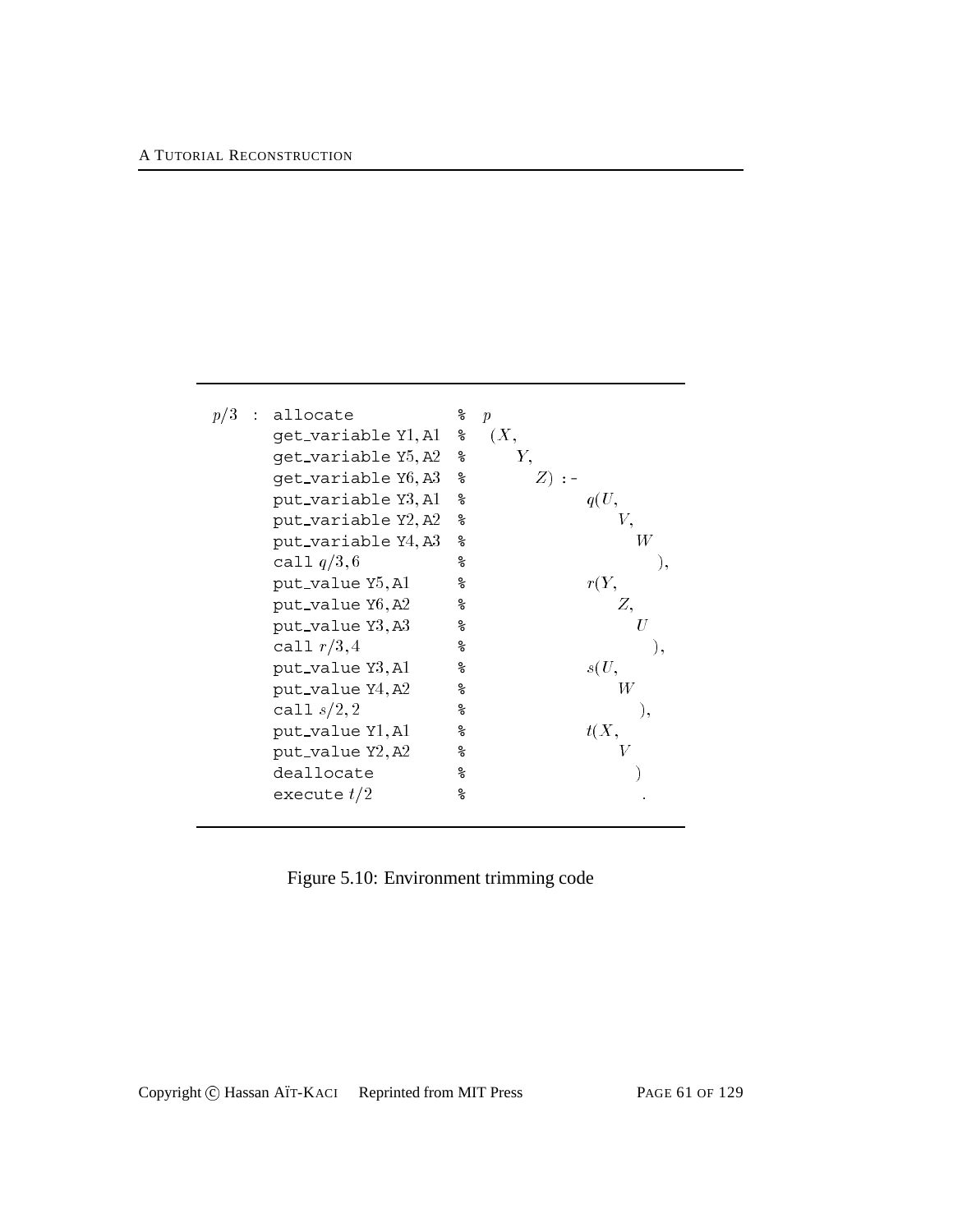a cell in the environment which is to exist during this rule's body execution assuming, for the time being, that environment trimming or LCO are not performed. So why not save, rather than systematically waste, that (global) heap cell? More specifically, a more appropriate semantics for the put\_variable instruction, when used on a permanent variable, ought to be:

> put\_variable Y*n*,  $Ai \equiv addr \leftarrow E + n + 1$ ;  $\texttt{STACK}\left[\textit{addr}\right] \leftarrow \langle \text{REF}\,,\textit{addr}\rangle;$ A $i \leftarrow \texttt{STACK[} \textit{addr{\text{]}} \; ;$

That is, it should not allocate a heap cell as done for a temporary register.

Unfortunately, there are rather insidious consequences to this apparently innocuous change as it interferes with environment trimming and LCO. The trouble then is that environment variables may be disposed of while still unbound. Therefore, any reference to an unbound stack variable runs the risk of potential catastrophe, becoming a dangling reference upon careless discarding of the variable. As a result, it is no longer correct to let the *bind* operation set an arbitrary direction when establishing a reference between two unbound variables. More pathologically, the following instructions have now become incorrect if used blindly in some situations: put value and set value (thus also unify value in write mode).

The following three subsections treat each problem by (1) first giving a correct binding convention, then  $(2)$  analyzing what may go wrong with put value, and (3) with set value and unify value, explaining how to repair the trouble.

### **5.8.1 Variable binding and memory layout**

Three cases of variable-variable bindings are possible: (1) heap-heap, (2) stackstack, and (3) heap-stack. In Case (1), as alluded to before on Page 17, when the *bind* operation is performed on two unbound (heap) addresses, which of the two is made to reference the other does not affect correctness. However, making an arbitrary choice does affect performance as it may lead to much more work than necessary by causing more variable trailing and resetting than may be needed. Consider for example two heap variables, one before HB and the other after HB. Making the first reference the second requires trailing it (and its potential subsequent resetting) while the contrary is unconditional and requires none.

In Cases (2) and (3), the symptoms are quite more serious as which direction the binding occurs can be incorrect due to potential discarding of stack variables.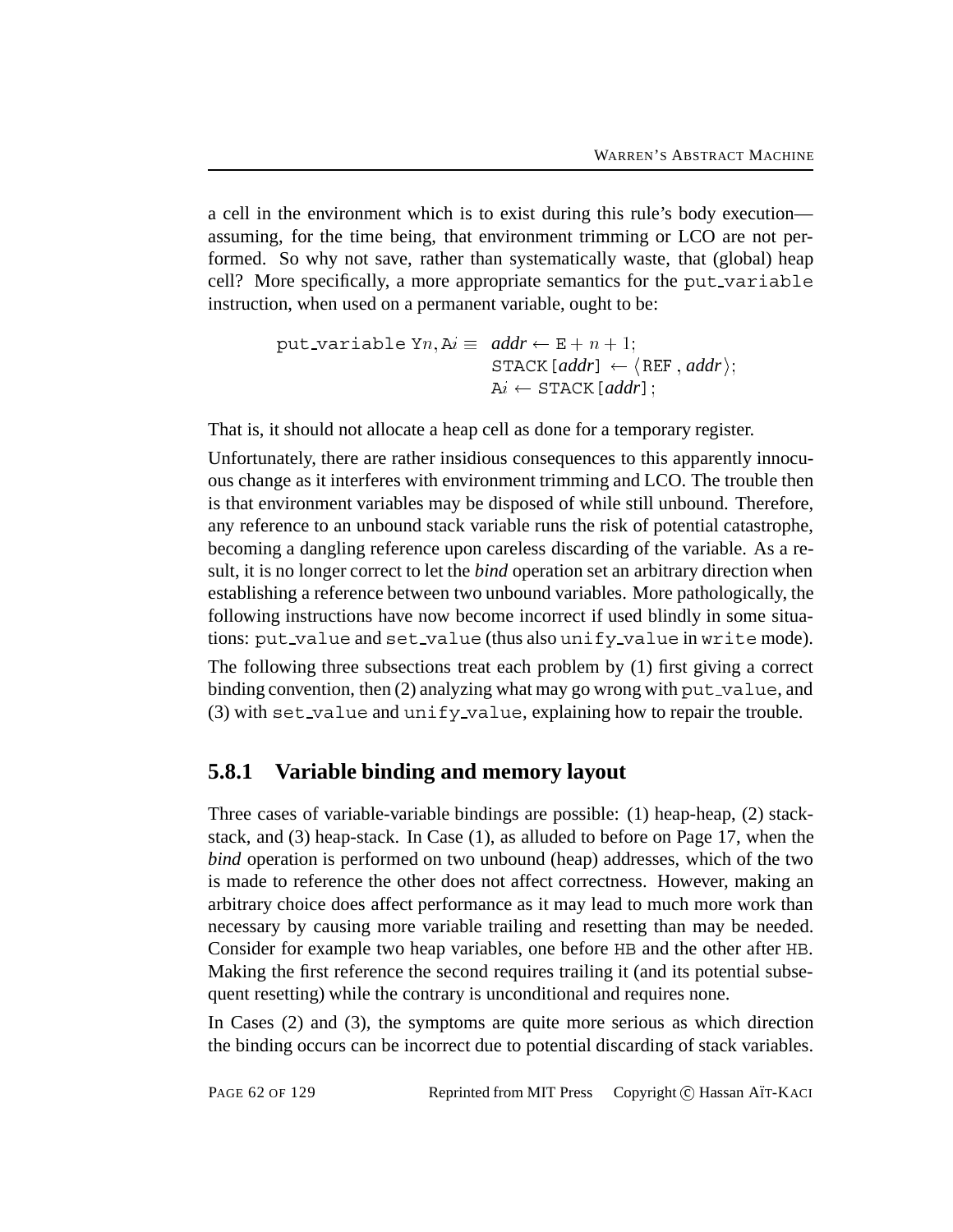For example, the rule ' $p(X, X)$  : -  $q(X), r(X)$ ' invoked with '?-p(Y, Z)' will not work correctly if Y is bound to X since  $q/1$  may leave the stack variable X unbound. The other direction is the only correct one. As it turns out, most correct bindings can be ensured following a simple chronological reference rule:

WAM BINDING RULE 1 *Always make the variable of higher address reference that of lower address.*

In other words, an older (less recently created) variable cannot reference a younger (more recently created) variable.

Let us examine what is gained. In Case  $(1)$ , as explained above, unconditional bindings are thus favored over conditional ones, avoiding unnecessary trailing and resulting in swift heap space recovery upon backtracking.

In Case (2), WAM Binding Rule 1 rule is also clearly beneficial for the same reasons as for Case (1). It happens to be also consistent with the ordering among variables within a single environment set up to allow environment trimming. This is all the better. Unfortunately, this rule is not sufficient to prevent dangling references in a stack-stack binding as will be seen in the next subsection.

In Case (3), the problem (as exposed in the next two subsections) is that stack space is volatile while heap space is persistent, making references to the stack potentially dangerous. Clearly, it would be a source of complication ever to establish a binding from the heap toward the stack, whereas the contrary presents no problem. Therefore, the WAM enforces the following:

WAM BINDING RULE 2 *Heap variables must never be set to a reference into the stack.*

To suit this, the WAM organizes its memory layout specifically so that WAM Binding Rule 1 is naturally consistent with:

WAM BINDING RULE 3 *The stack must be allocated at higher addresses than the heap, in the same global address space.*

This must be done, of course, allowing sufficient slack for growth of the heap. This rule entails forbidding the participation of stack variables in a reference chain in any way other than grouped as a subchain prefix. That is, a reference chain containing any stack variables at all will have them all appear contiguously and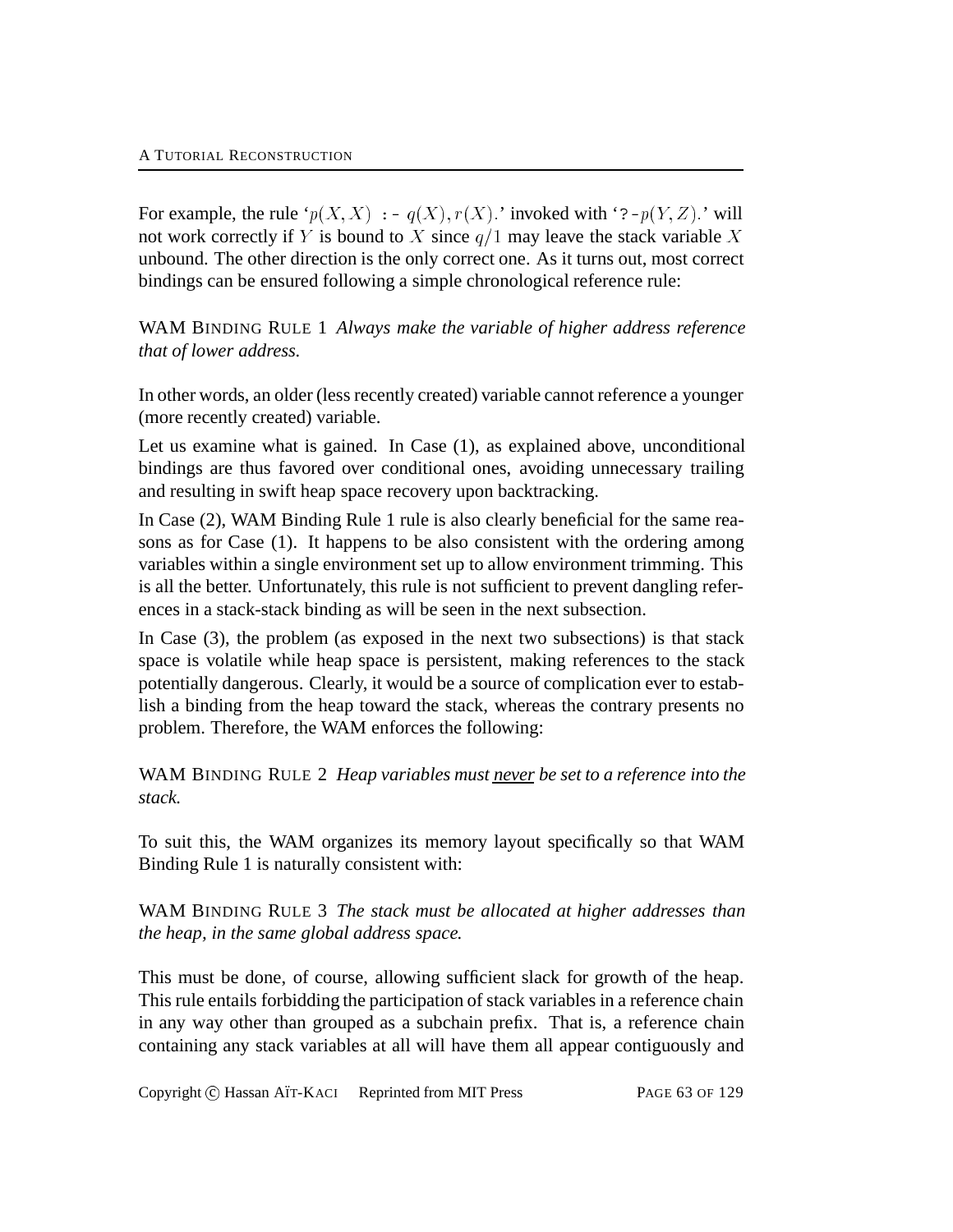| (0)                 | : allocate          | ႜ  | р    |
|---------------------|---------------------|----|------|
|                     | qet_variable Y1, A1 | ిశ |      |
| $\langle 2 \rangle$ | put_variable Y2.A1  | ిన |      |
| $\langle 3 \rangle$ | put_value Y1, A2    | ిన |      |
| $\cdot$ 4 $\prime$  | call $q/2, 2$       | ిన |      |
| (5.                 | put_value Y2, Al    | ిన | r(Y, |
| 6 <sup>1</sup>      | put_value Y1, A2    | ిన |      |
|                     | deallocate          | ిన |      |
|                     | execute $r/2$       | ిన |      |
|                     |                     |    |      |

Figure 5.11: Unsafe code for  $p(X)$  : -  $q(Y, X), r(Y, X)$ .

early in the chain. Then, discarding a stack variable cannot break a chain. (This is guaranteed in the subchain prefix of stack variables by WAM Binding Rule 1.)

However, we see next that this rule is violated by some instructions (put\_value, set value, and unify value). We presently examine this and adapt the design so that no incorrect binding may ever occur.

#### **5.8.2 Unsafe variables**

A stack variable is discarded before calling the goal in which it last occurs although it may still be unbound or bound to another unbound permanent variable in the same (current) environment (*i.e.*, one which is to be also disposed of). Clearly, the danger is then that the call may refer to the discarded variables. For this reason, a permanent variable which is initialized by a put\_variable (*i.e.*, which first occurs as the argument of a body goal) is called an *unsafe* variable.

Let us take an example with the rule ' $p(X)$  : -  $q(Y, X)$ ,  $r(Y, X)$ .' in which both X and Y are permanent variables, but only Y is unsafe. This is because Y is initialized with a put\_variable (since its first occurrence is in a body goal) while  $X$ , first occurring in the head, is initialized with a get\_variable. Figure 5.11 shows the (incorrect) translation as it is done in our current setting. Let us trace what happens when put\_value Y2, A1 is used on Line 5. Let us assume that  $p$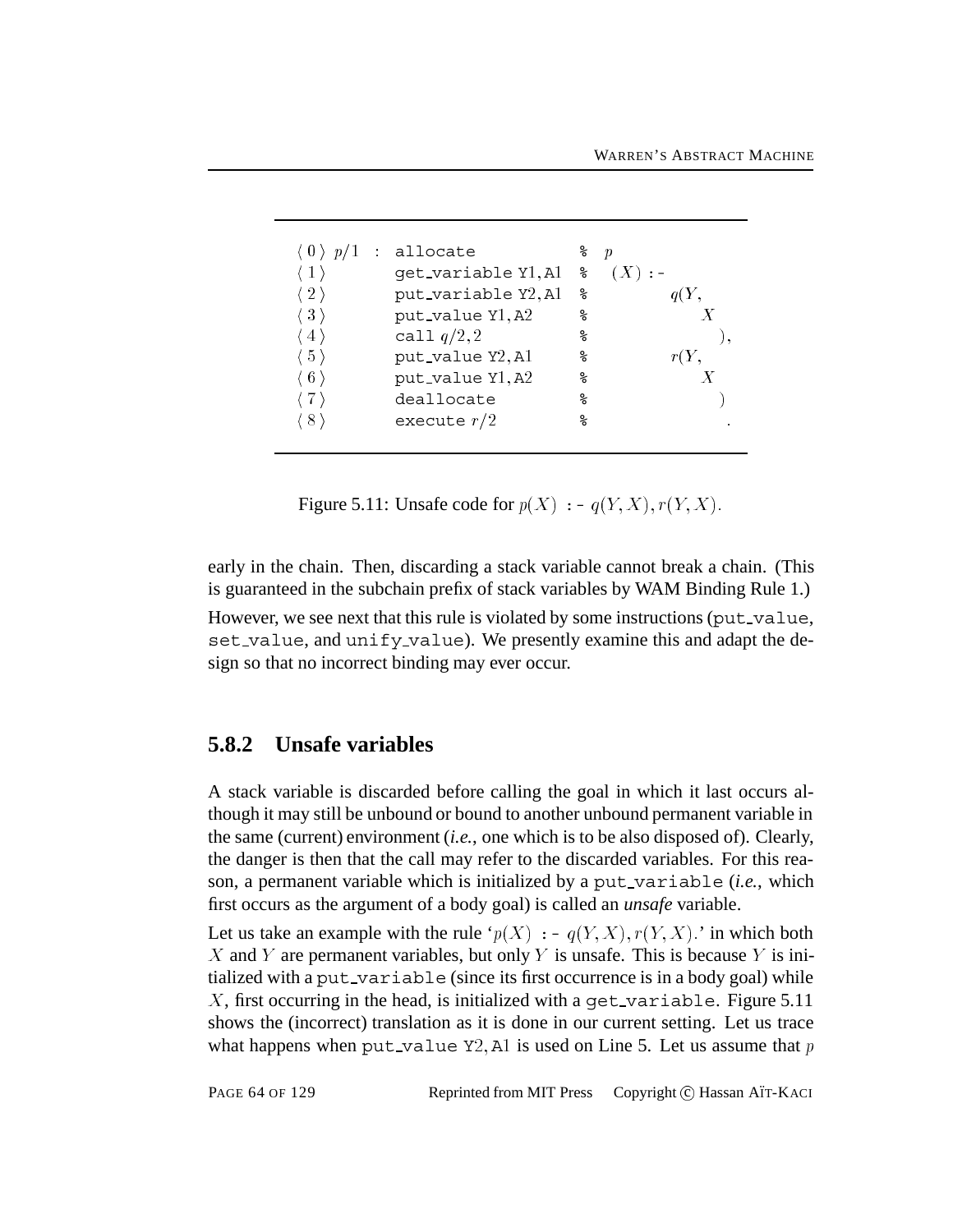is called with an unbound variable; that is, with the sequence of the form:

```
put variable Xi, Al
execute p\!/1
```
Thus, at the point right before Line 0, A points to the heap address (say, 36) of an unbound REF cell at the top of the heap. Then, allocate creates an environment on the stack (where, say,  $Y1$  is at address 77 and  $Y2$  at address 78 in the stack). Line 1 sets STACK [77] to  $\langle$  REF, 36 $\rangle$ , and Line 2 sets A1 (and STACK $[78]$ ) to  $\langle$  REF, 78 $\rangle$ . Line 3 sets A2 to the value of STACK $[77]$ ; that is,  $\langle$  REF, 36  $\rangle$ . Let us assume that the call to q on Line 4 does not affect these settings at all (*e.g.*, the fact  $q(\_, \_)$ ) is defined). Then, (the wrong) Line 5 would set Al to  $\langle$  REF  $, 78$   $\rangle$ , and Line 6 sets A2 to  $\langle$  REF  $, 36$   $\rangle$ . Next, deallocate throws away STACK [77] and STACK [78]. Suppose now that the code for r starts with an allocate re-using stack space 77 and 78 then, lo!, the get instructions of  $r$ will find nonsensical data in A .

Note however that an unsafe variable's binding can easily be checked at run-time so that trouble may be averted on the fly by taking appropriate measures only if needed. Let us reflect on the possible situations of a given unsafe variable  $Y_n$  in the last goal where it occurs. There are two cases that will need attention: (1) when Yn appears only as an argument of its last goal; and, (2) when Yn appears in that goal nested in a structure, whether or not it is also an argument. We will treat later the second case, as it interacts with a more general source of unsafety that we shall analyze after treating the first case.

So let us consider for now the case where all occurrences of unsafe  $Y_n$  are arguments of the last goal where  $Y_n$  appears. That is, all these correspond to put value  $Y_n$ , A<sub>i</sub> instructions. As explained, it is desirable to ensure that a run-time check be carried out verifying that no reference chain leading to  $Y_n$ eventually points to an unbound slot in the environment. The solution is to use a modification of the effect of put\_value  $Y_n$ ,  $A_i$  to ascertain this. More specifically, let us call this modified instruction put unsafe value  $Y_n$ ,  $Ai$ . It behaves exactly like put value  $Y_n$ ,  $A_i$  if the reference chain from  $Y_n$  does not lead to an unbound variable in the current environment. Otherwise, this altered instruction binds the referenced stack variable to a new unbound REF cell pushed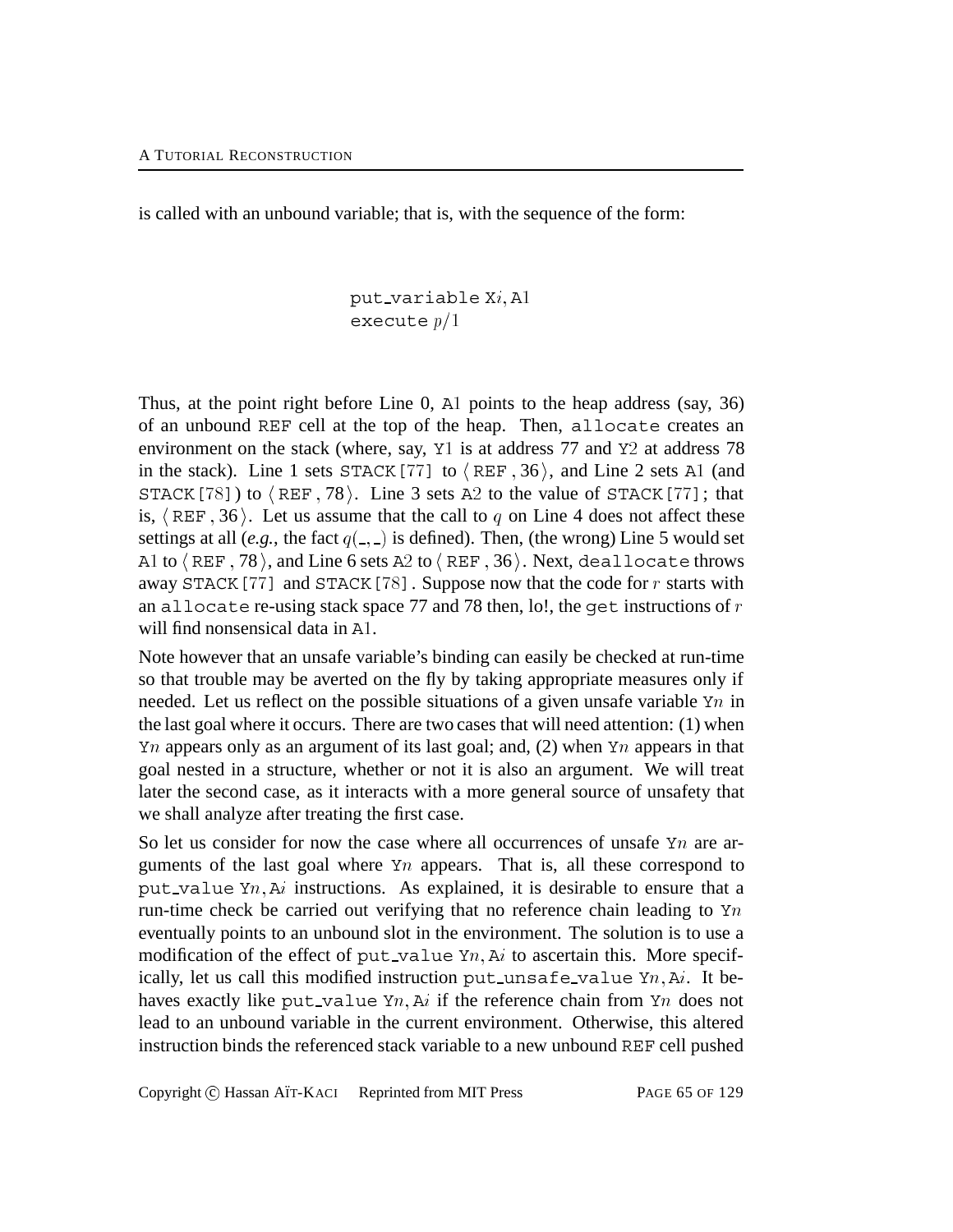on the heap, and sets  $A_i$  to point to that cell. Explicitly,<sup>5</sup>

```
put unsafe value Yn, Ai \equiv addr \leftarrow deref(E + n+1);if addr < Ethen Ai \leftarrow STORE [addr]
                                                      else
                                                         begin
                                                             \texttt{HEAP}{}~[\texttt{H}] \; \leftarrow \langle~\texttt{REF}{}~, \texttt{H}~\rangle ;bind(addr, H);
                                                             \mathrm{A}i \leftarrow \mathrm{HEAD}\ [\mathrm{H}]\ ,H \leftarrow H + 1end
```
Looking back at the example of Figure 5.11, if Line 5 is not as shown but replaced with put\_unsafe\_value  $Y2$ , Al, then HEAP [37] is created and set to  $\langle$  REF, 37 $\rangle$ , STACK[78] and A1 are set to  $\langle$  REF, 37 $\rangle$ , then A2 is set to  $\langle$  REF, 36  $\rangle$  (the value of STACK [77]) on the following line. Discarding STACK [77] and STACK [78] is now quite safe as executing r will get correct values from A1 and  $A2$ .

The question still remaining is to decide which among several occurrences of put value  $Y_n$ ,  $A_i$  must be replaced with the safety check modification for a given unsafe Yn. In fact, it is sufficient to replace only *one* of them, although not an arbitrary one but, quite importantly, the *first occurrence in this last goal*. To

 $5$ Note incidentally that having a global address space with the relative memory layout of the stack being allocated at higher addresses than the heap has as a nice consequence to make it quite easy to test whether  $Y_n$ 's value is an unbound variable in the current environment with a mere comparison of memory addresses. Strictly speaking, this test is not quite correct because *deref* may actually yield the address of an X register containing a literal constant. To prevent this trivial point from complicating matters unnecessarily, we may assume that X registers conveniently reside at the highest end of the global store.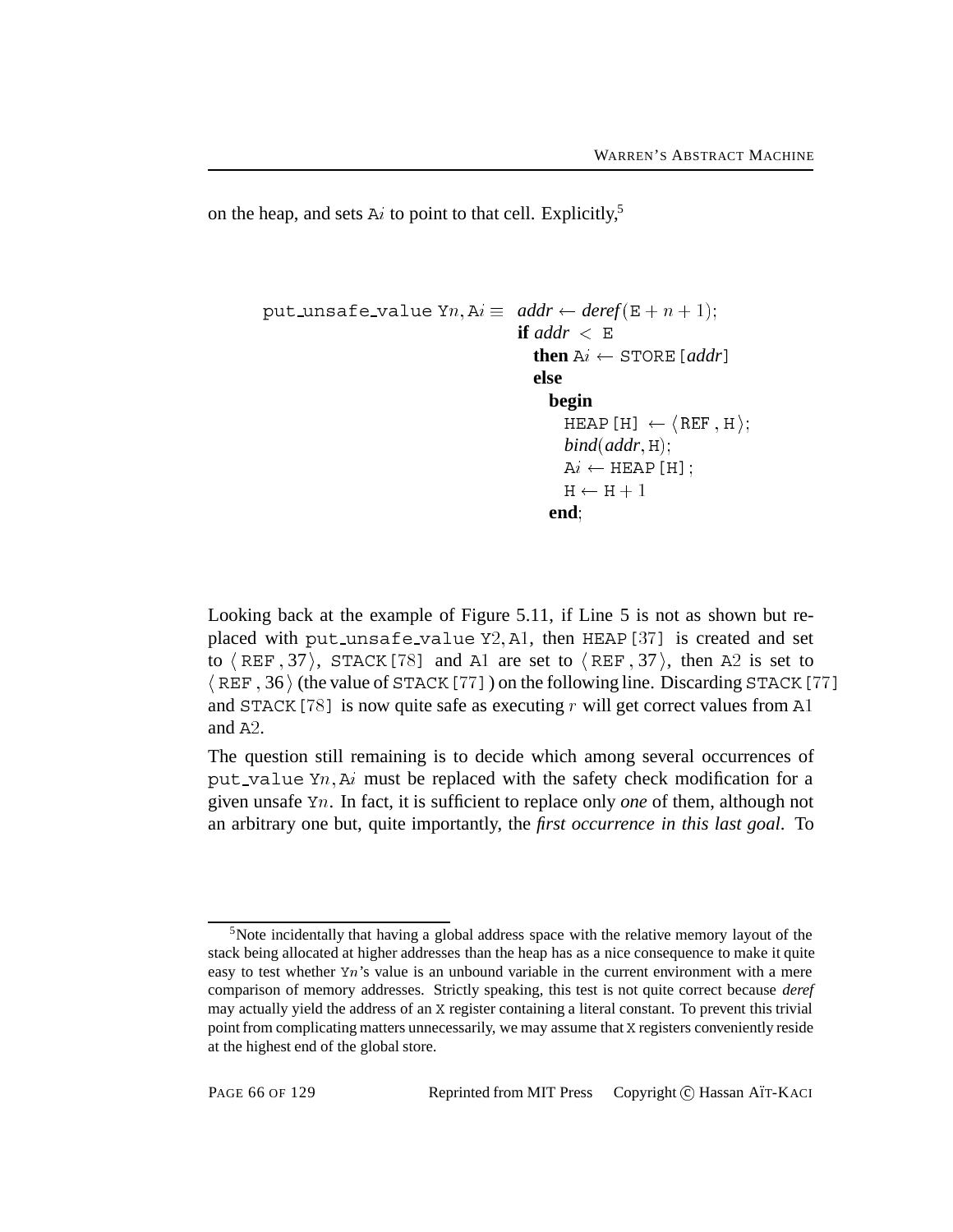see this on an example, consider the clause:<sup>6</sup>

 $p : -q(X), r(X, X).$ 

If the safety check is done last, as in:

 $\displaystyle{p/0:}$  allocate put\_variable Y1, Al call  $q/1,1$ put\_value Y1, A1 put\_unsafe\_value Y $1,$  A $2$ deallocate execute  $r/2$ 

then argument register will still contain a reference to the discarded environment when  $r/2$  is called. Therefore, the following is the only possible correct code:

> $\displaystyle{p/0:}$  allocate put\_variable Y1, Al call  $q/1,1$ put\_unsafe\_value Y1, Al  ${\tt put\_value}$  Y $1,$  A $2$ deallocate execute  $r/2$

It has the effect of "globalizing" the value of  $Y1$  so as to guarantee that it may be discarded without leaving a nonsensical reference in A .

### **5.8.3 Nested stack references**

When an unsafe variable occurs in its last goal nested in a structure (*i.e.*, with a corresponding  $set_value$  or a unify-value), the situation pertains to a more

<sup>&</sup>lt;sup>6</sup>This example is due to Michael Hanus [Han90] and, independently, to Pascal van Hentenryck [vH90]. Both pointed out to this author the incorrect replacement rule described (as that of the *last* occurrence of an unsafe variable) in [AK90]. In fact, the incorrect rule in [AK90] had been simply inherited verbatim from Warren's original report [War83] (Page 14, Line 3), and later explained by him as follows [War90]:

<sup>&</sup>quot;I agree that this is ambiguous or misleading. I think it may be partly explained by the fact that the memo (tacitly?) assumes that goal arguments are compiled in reverse order and therefore the last arguments will be compiled first!"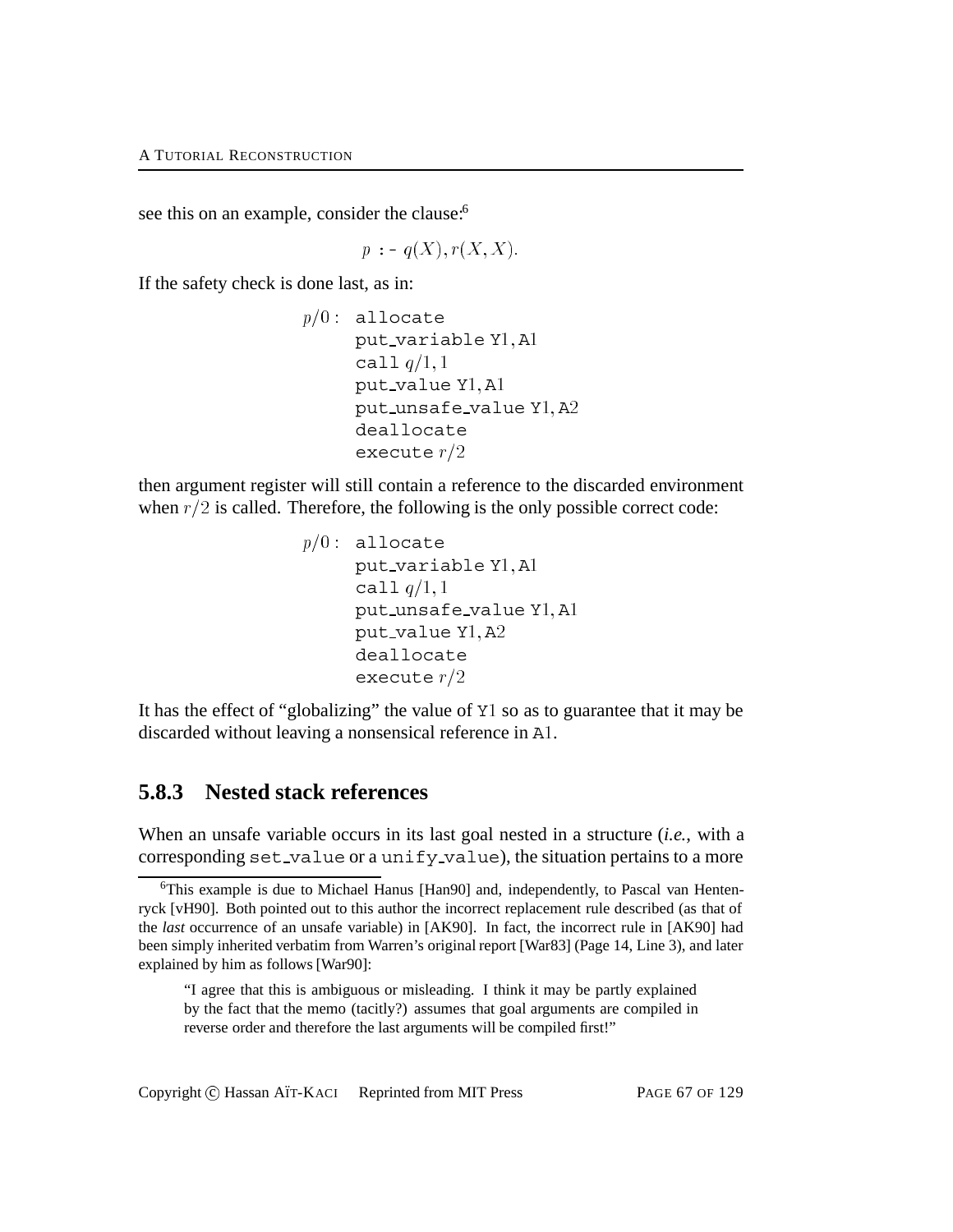general pathology which may affect temporary variables as well. Consider the rule ' $a(X)$ : -  $b(f(X))$ .' for example. As we have it, this is translated thus:

```
a/1 : get_variable X2,Al
      put_structure f/1,Al
      set value X	
      execute b/1
```
Let us consider now the query '?-a(X),  $c(X)$ .' being translated as:

```
allocate
put_variable Y1, Al
call a/1,1.
          .
          .
```
and let us examine in detail what happens during execution. Before the call to  $a/1$ , a stack frame containing the variable Y is allocated and initialized to unbound by put variable Y1, A1. The code of  $a/1$  begins by setting X2 to reference that stack slot (the value of A1), and pushes the functor  $f/1$  on the heap. Then, behold!, set\_value  $X2$  pushes the value of  $X2$  onto the heap, establishing a reference from the heap to the stack. This violates WAM Binding Rule 2 and creates a source of disaster when Y is eventually discarded.

Of course, the same ill-fated behavior plagues unify-value as its write mode semantics is identical to set value's. Then, the question is: When can it be statically guaranteed that set\_value (resp., unify\_value) will not create an unwanted heap-to-stack reference? The answer is: Any time its argument has not been explicitly initialized to be on the heap in the given clause. Then indeed, the first set\_value (resp., unify\_value) performed on it may cause potential havoc. Specifically, set value Vn (resp., unify value Vn) is unsafe whenever the variable  $\nabla n$  has *not* been initialized in this clause with set\_variable or unify variable, nor, if  $\nabla n$  is temporary, with put variable.

Again, the cure amounts to performing appropriate run-time checks which can trigger dynamic globalizing of a guilty stack variable whenever needed. Namely, the *first* set\_value (resp., unify\_value) instruction of the clause to be performed on a variable which is not guaranteed to lead to the heap (*i.e.*, meeting the explicit conditions described in the previous paragraph), must be replaced with a new one, set local value (resp., unify local value, behaving like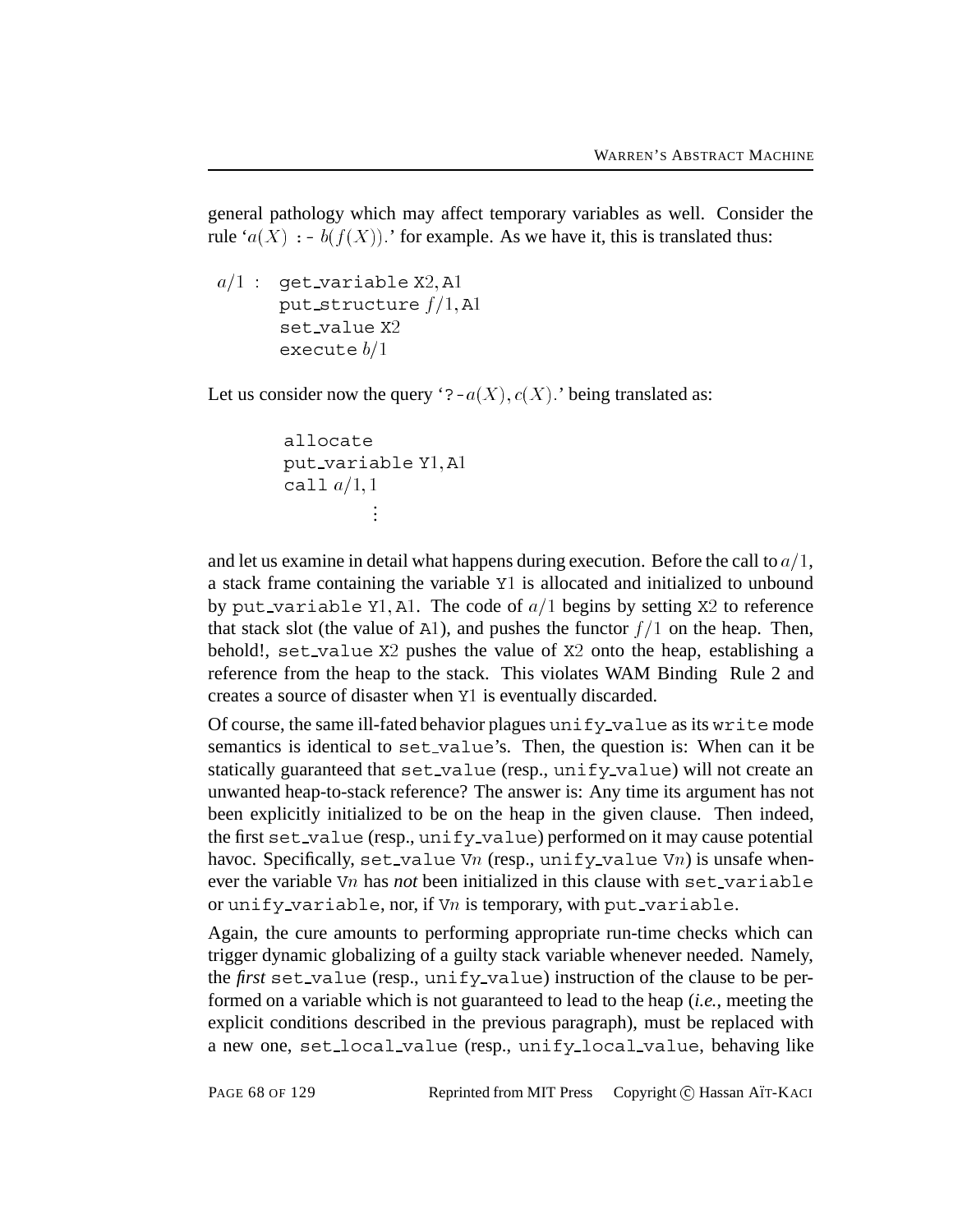unify value in read mode), which tests whether the dereferenced value resides in the heap or in the stack. If the dereferenced value is an unbound heap address, it behaves as set-value (resp., as unify-value in write mode); *i.e.*, it pushes it on the heap. If the dereferenced value is an unbound stack address, it pushes a new unbound heap cell and binds the stack variable to it. Explicitly, $\frac{7}{7}$ 

```
setlocal_value Vn \equiv addr \leftarrow deref (Vn);
                                               if addr < Hthen \,\, \text{HEAD} \,\, [H] \,\, \leftarrow \,\, \text{HEAD} \,\, [addr]else
                                                      begin
                                                          \texttt{HEAP}{}~[\texttt{H}] \; \leftarrow \langle~\texttt{REF}{}~, \texttt{H}{}~\rangle ;bind(addr, H)end
                                               H \leftarrow H + 1;
```
An explicit expression for unify local value is readily derived from the definition of unify value (given in Figure 2.6, on Page 18) by replacing the body of the write mode case with the above code.

If set local value  $X2$  replaces set value  $X2$  in the example above, it will realize that the value of  $X2$  is a stack address and then bind it to a new unbound cell on the heap. This maintains a stack-to-heap reference, and WAM Binding Rule 2 is respected.

As a final observation, let us consider the particular case where an unsafe variable  $Y_n$  occurs both as an argument of its last goal and also nested in a structure somewhere in the same clause. Then, it is only necessary to make the appropriate change to whichever instruction comes first between the last goal's put value  $Y_n$ , Ai's and the clause's set value Yn's (resp., unify value Yn's). This is because changing the first such instruction will ensure that the variable is safely globalized for the other, making the run-time check unnecessary at that later point.

## **5.9 Variable classification revisited**

At this point, the time is ripe for setting things right about the definition of temporary and permanent variables. In our opinion, the way the WAM classifies

<sup>&</sup>lt;sup>7</sup>See Footnote 5 at the bottom of Page 66.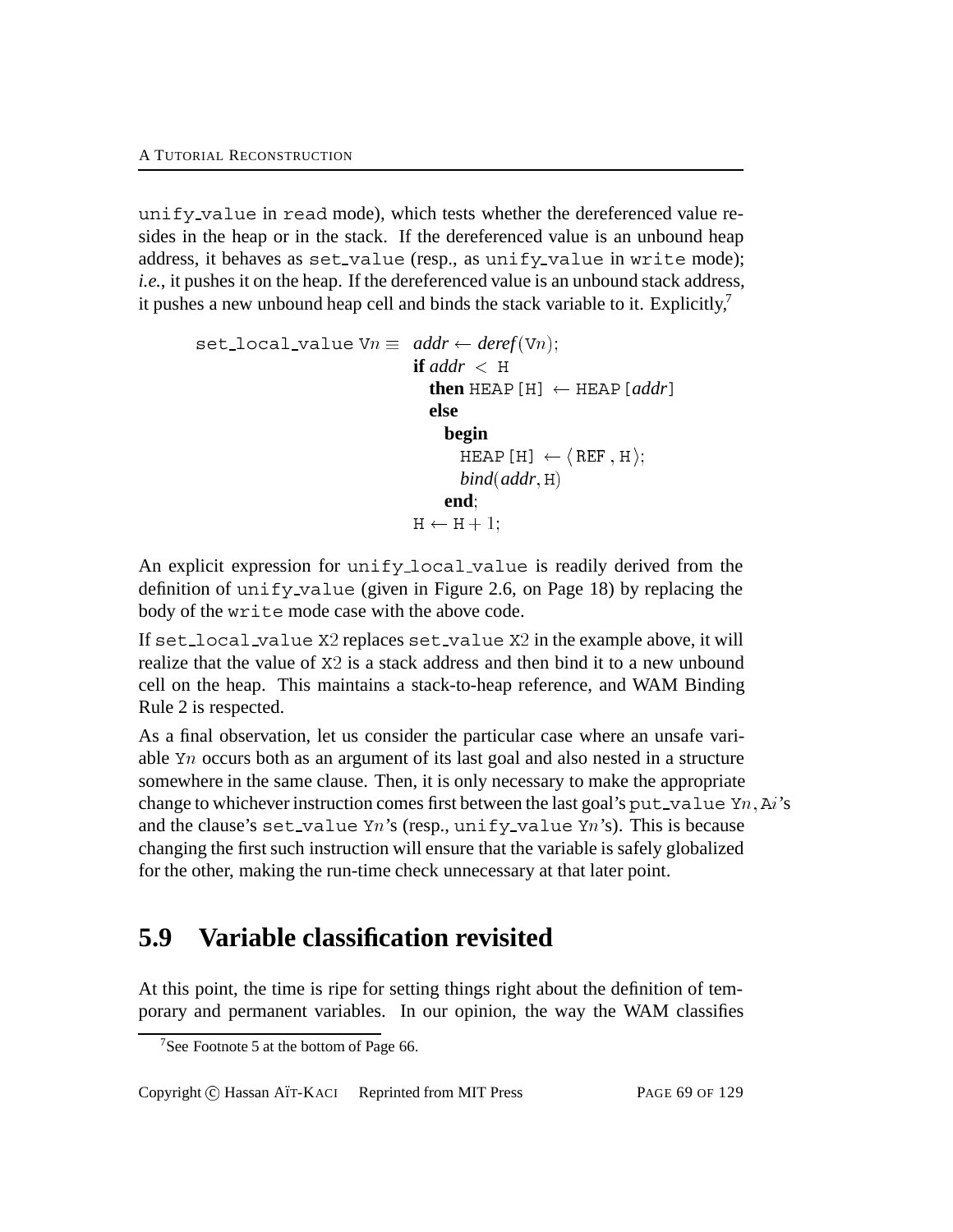variables is perhaps the most puzzling item to justify for the learning reader. Indeed, although the definition we have used thus far is correct as given, it is not exactly that given and used in [War83] or [War88]. We presently analyze this discrepancy and discuss in particular the motivation, as well as some rather subtle consequences, of the original WAM designer's definition.

In fact, our definition and justification of variable classification take David H. D. Warren's actual conception back to front. In his view, a permanent variable is simply a conventional local variable. Therefore, *all* variables appearing in a clause are *a priori* permanent variables; *i.e.*, local variables to be allocated on the stack. This is because a local variable's lifetime ought to be that of the activation of the clause in which it occurs. On the other hand, allocating a variable on the heap would entail making it a global variable insofar as computation does not backtrack to a previous choice point. However, some variables in a clause need not be allocated on the stack, either because they are initialized with previously existing data or because they must be part of a structure on the heap. Obviously, these considerations call for a careful reformulation of variable classification.

Warren's original definition is as follows:

**Warren's variable classification** *A* temporary variable *is one which does not occur in more than one body goal (counting the head as part of the first body goal)* and *first occurs in the head, or in a structure, or in the last goal. A* permanent variable *is one which is not temporary.*

First of all, let us observe that both our and Warren's classification consider permanent any variable occurring in more than one body goal. However, whereas this criterion is a necessary and sufficient characterization of permanent variables by our definition, it is only a sufficient one for Warren's. Now, from our presentation, let us try to recover and justify Warren's variable classification.

The point is to restrict our definition of temporary variables (and thus broaden that of permanent variables) to minimize heap allocation, and consequently the size of global data. As we saw, local variables are quite thriftily managed by environment trimming and LCO, and therefore offer a preferable alternative to X registers whenever possible. Therefore, in order to abide by Warren's view, we must completely change our perspective and consider that *a variable is permanent by default unless it is required to be explicitly allocated on the heap.*

The question now, is: When does a non-void variable originally deemed temporary in our definition (*i.e.*, occurring in no more than one body goal) *really* require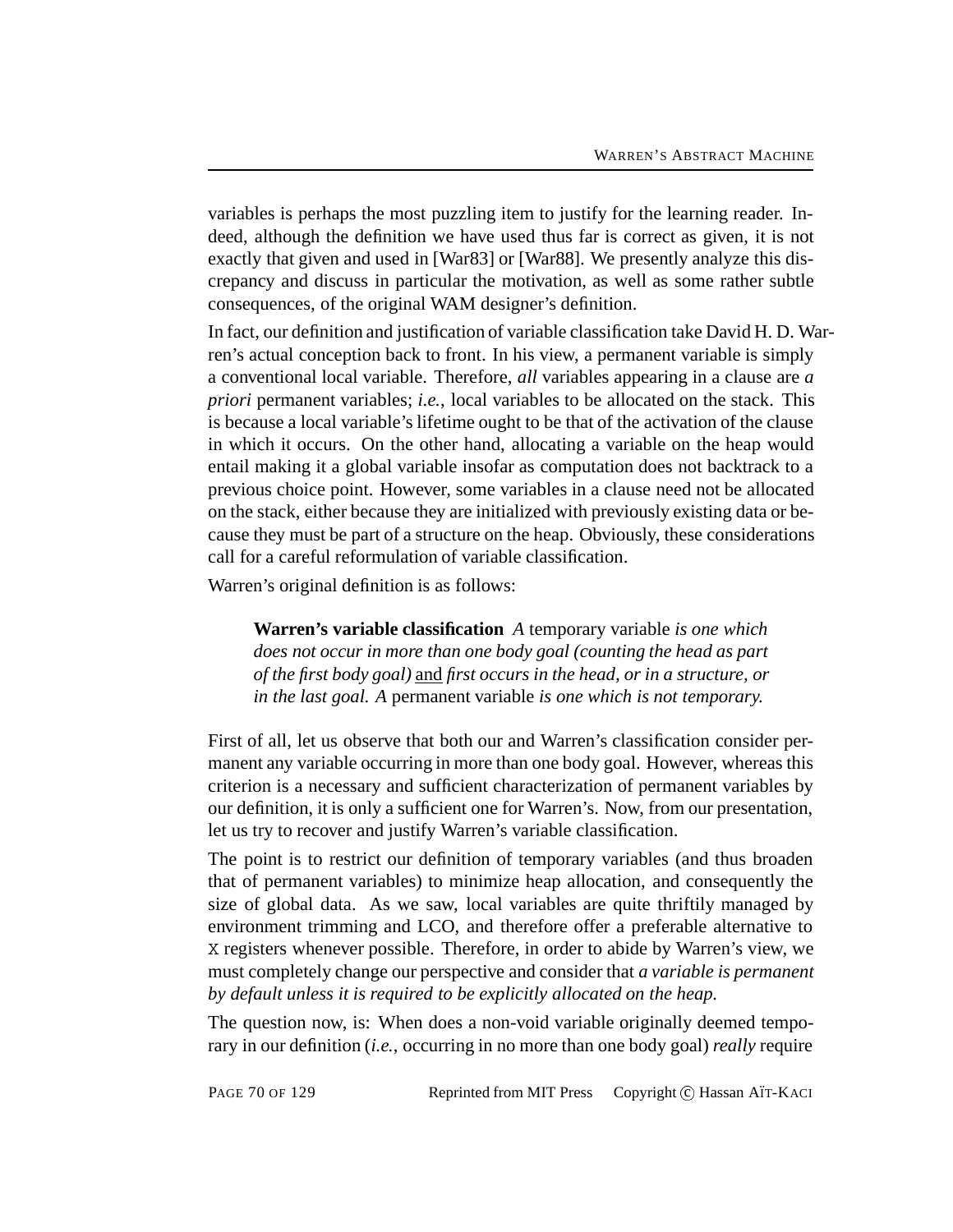to be systematically allocated in the heap? Memory allocation for a variable happens, if at all, at its first occurrence in the clause. Let us now analyze all possible situations of first occurrence.

If the first occurrence is in the head of the rule, then the variable is either an argument, and therefore bound to an already existing cell on the heap, or deeper in the stack; or, it is nested in a structure and hence will necessarily be allocated on the heap by the unification instructions. This is the case because the convention is that a functor cell on the heap must be followed by as many cells as its arity dictates. As a result, a head variable never requires stack space allocation. Therefore, it is sufficient to manipulate it through an X register; *i.e.*, treat it as a temporary variable.

For the same reasons, if the first occurrence is nested inside a structure in the body, then a heap cell will necessarily be allocated for it by the unification instructions. So it might as well be treated as a temporary variable, saving a stack slot.

Another clear case is when the first occurrence of the variable is as an argument in the *last* body goal. Then indeed, since performing LCO will require systematically globalizing it anyway, it makes more sense to treat it as a temporary variable.

The foregoing situations cover all those in Warren's definition of a *temporary* variable. Therefore, the criteria for that part of the definition which characterizes a temporary variable are justifiably sound. But is this true for Warren's definition of a *permanent* variable? Indeed, there is one last situation not covered by our foregoing analysis; namely, the case of a variable occurring only in one body goal which is neither the first nor the last goal. As it turns out, unfortunately, *Warren's variable classification is inconsistent with environment trimming, even with the setup of run-time checks that we have explained in the previous sections.*

Let us argue with a specific example.<sup>8</sup> Consider the rule 'a :-  $b(X, X), c$ '. According to our definition,  $X$  is treated as a temporary variable. This results in the compiled code shown as Figure 5.12, where  $X$  is correctly handled as a temporary variable, admittedly at the expense of systematically allocating a heap slot for it.

On the other hand, according to Warren's variable classification, the variable  $X$  is a *permanent variable*. Therefore, following the compilation rules described in the previous sections, the generated code would be that shown in Figure 5.13. Now, observe what happens when calling  $\alpha$  with the instruction sequence of Figure 5.13.

<sup>&</sup>lt;sup>8</sup>The lame behavior of this example was pointed out to the author by Damian Chu [Chu90] and Michael Hanus [Han90].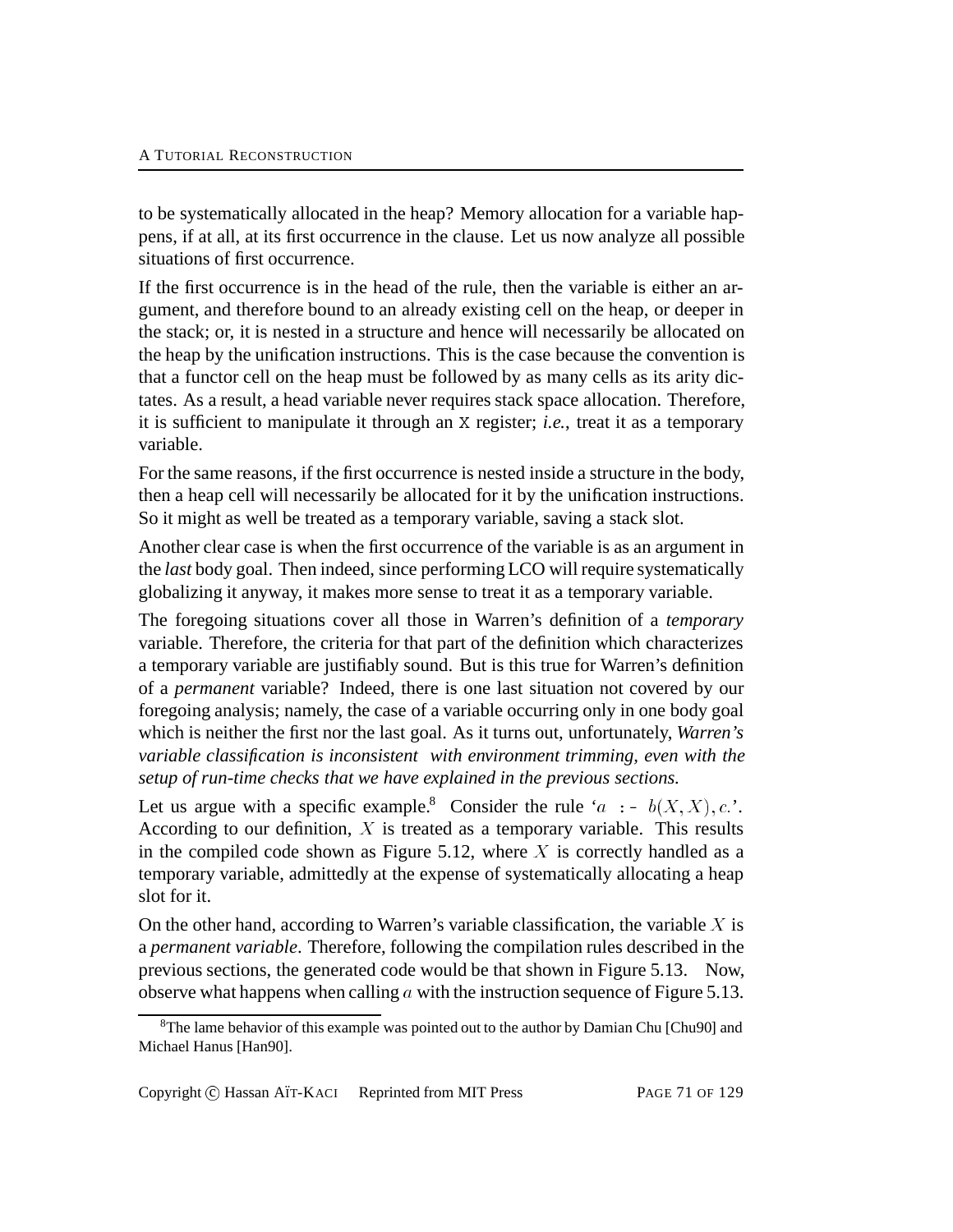| a/0 | : allocate<br>put_variable A1, A2<br>call $b/2, 0$<br>deallocate<br>execute $c/0$ | ႜ<br>ిన<br>°<br>° | $\frac{1}{6}$ $a :=$<br>b(X, X)<br>r<br>٠ |
|-----|-----------------------------------------------------------------------------------|-------------------|-------------------------------------------|
|     |                                                                                   |                   |                                           |

Figure 5.12: Code for  $a : -b(X, X), c$ , by our classification

|  | $a/0$ : allocate<br>put_variable Y1, A1<br>put_unsafe_value Y1, A2<br>call $b/2,0$<br>deallocate<br>execute $c/0$ | °≈<br>ిక<br>ిక<br>°≈<br>°<br>° | a:<br>b(X,<br>r |
|--|-------------------------------------------------------------------------------------------------------------------|--------------------------------|-----------------|
|  |                                                                                                                   |                                |                 |

Figure 5.13: Code for  $a : = b(X, X), c$ , by Warren's classification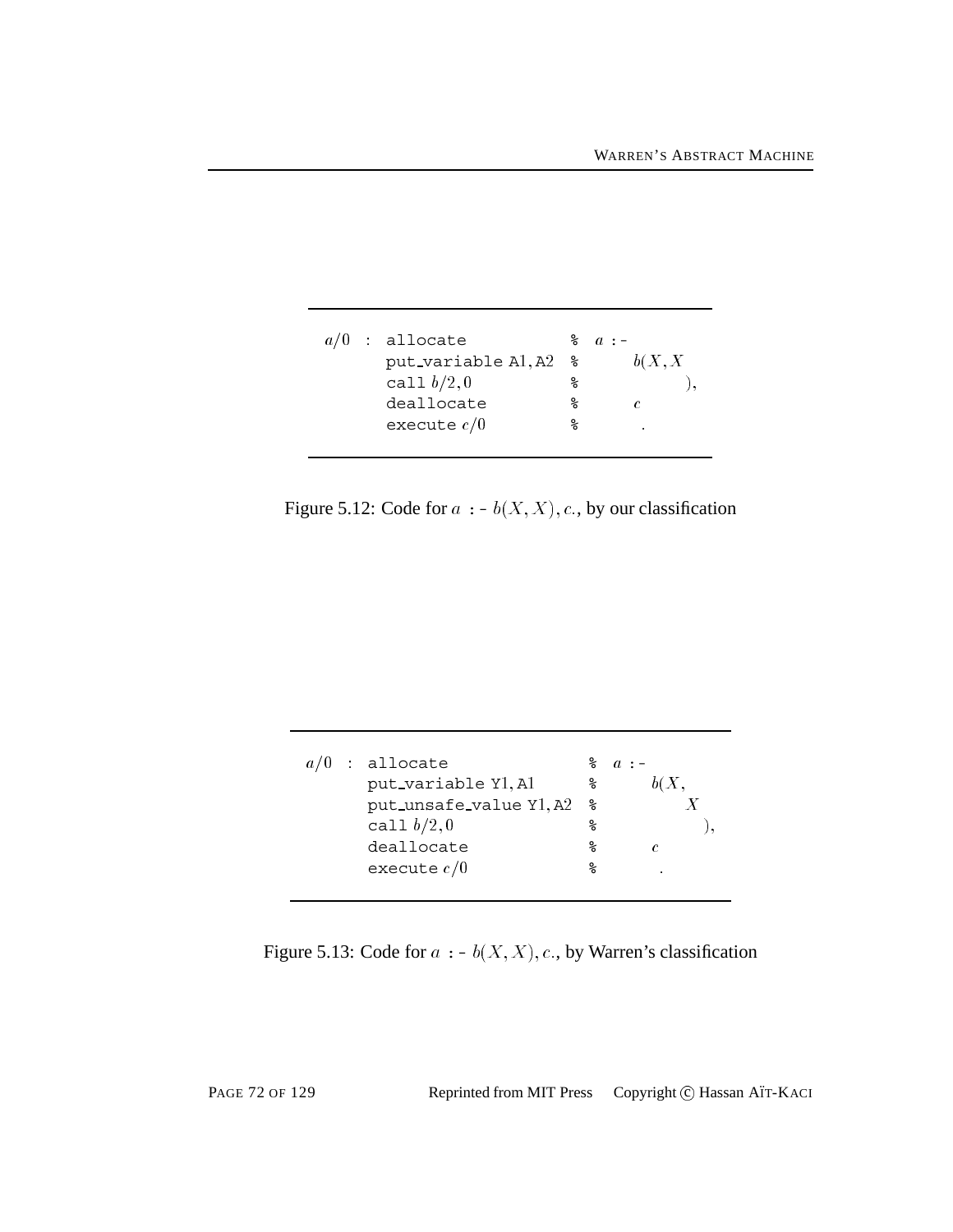|  | $a/0$ : allocate    | °≈ | $a : -$ |
|--|---------------------|----|---------|
|  | put_variable Y1, A1 | ిన | b(X,    |
|  | put_value Y1, A2    | ిక |         |
|  | call $b/2, 1$       | ిన |         |
|  | deallocate          | °≈ | r       |
|  | execute $c/0$       | °  |         |
|  |                     |    |         |

Figure 5.14: Delayed trimming for  $a : = b(X, X), c$ .

A stack slot is allocated for Y1, then register A1 is made to point to that slot. Then, a run-time check is carried out because  $Y1$  is unsafe and it is found that  $Y1$  must be globalized. This is done, making both  $Y1$  and  $A2$  point to a new heap cell. Then, b/2 is called after trimming Y1 out of the environment. However, *register* A1 *still points to the discarded slot!* It is therefore clear that for Warren's classification to be correct, something must be done to prevent this particular ailment.

As far as this author could read, it has not been explained anywhere (including in [War83, War88]) how to prevent incorrect code as that of Figure 5.13 to be generated because of Warren's classification, let alone what correct code to produce with that classification. Upon private inquiry, this is what Warren proposes [War90]:

"The general principle is that one should make variables permanent if at all possible, and use put variable  $X_n$ ,  $A_i$  only as a last resort. The problem is what to do about variables which occur in only one goal. If it is the last call, one has no (real) option but to globalise the variable using put variable  $X_n$ ,  $A_i$ . If it is other than the last call, then one can either globalise the variable in the same way, *or* avoid trimming the variable at the immediately following call, but rather trim it at the next call, by which time it is certainly safe to do so (provided variable-variable bindings always point to the 'last-to-die' variable and the variable to be trimmed is allocated as the 'first to die' in the next call)."

Warren goes on to illustrate how, for our specific example, delayed trimming would repair the code of Figure 5.13 to that of Figure 5.14 where Y is kept in the environment until the time when execution returns from  $b/2$ , at which point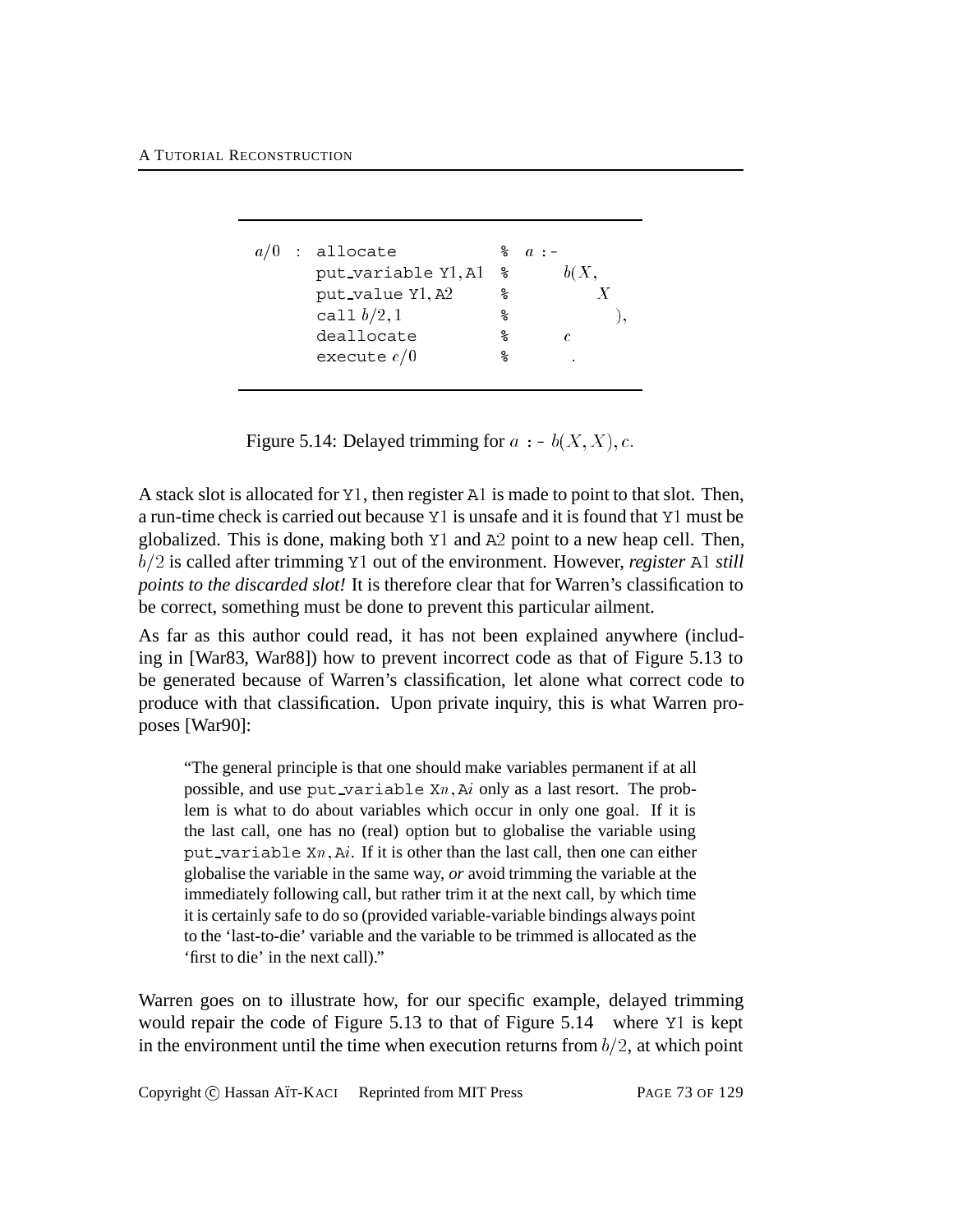| a/0 | : allocate              | °≈ | a:   |
|-----|-------------------------|----|------|
|     | put_variable Y1, A1     | ႜ  | b(X) |
|     | put_unsafe_value Y1, A2 | ిన |      |
|     | call $b/2, 1$           | °≈ |      |
|     | deallocate              | °≈ | r    |
|     | execute $c/0$           | °  |      |
|     |                         |    |      |

Figure 5.15: Useless delayed trimming for  $a : -b(X, X), c$ .

it is discarded.9

Some comments are in order regarding this fix. First, Warren's last (cryptic) parenthetical comment simply recalls the proviso that is already ensured by our variable-variable binding convention from higher to lower addresses (WAM Binding Rule 1) and the convention set up for environment trimming allocating permanent variables in the environment so as to put the "last-to-die" first (*i.e.*, at smaller addresses)—as explained in Section 5.7.

Second, one must convince one's self that delayed trimming is indeed safe so as to warrant the simpler put\_value Y1, A2 instead of the expected put\_unsafe\_value Y1, A2, as prescribed for unsafe variables. For clearly, if rather than the code of Figure 5.14, we had to generate that shown in Figure 5.15, then the whole complication would be useless. Indeed, Y1 would still be globalized on the heap, with the additional penalty of the untrimmed stack slot—not to mention the run-time check. The simpler code of Figure 5.12 would thus be clearly superior. Therefore, for the code in Figure 5.14 to be of any value, it must be guaranteed that delaying trimming Y makes it no longer unsafe, even though it has been initialized with put\_variable  $Y1$ , Al. Such is the case, of course, as the unsafety of  $Y1$ would only be caused precisely by trimming it by the call to its last goal. That it is safe to trim it at the following call is clear under the proviso of our binding and stack-allocation conventions.

In view of the foregoing considerations, the reader may now understand why

<sup>&</sup>lt;sup>9</sup>This solution using delayed trimming was also pointed out to this author by Michael Hanus [Han90] who apparently figured it out for himself, probably like many others who worked out a WAM implementation.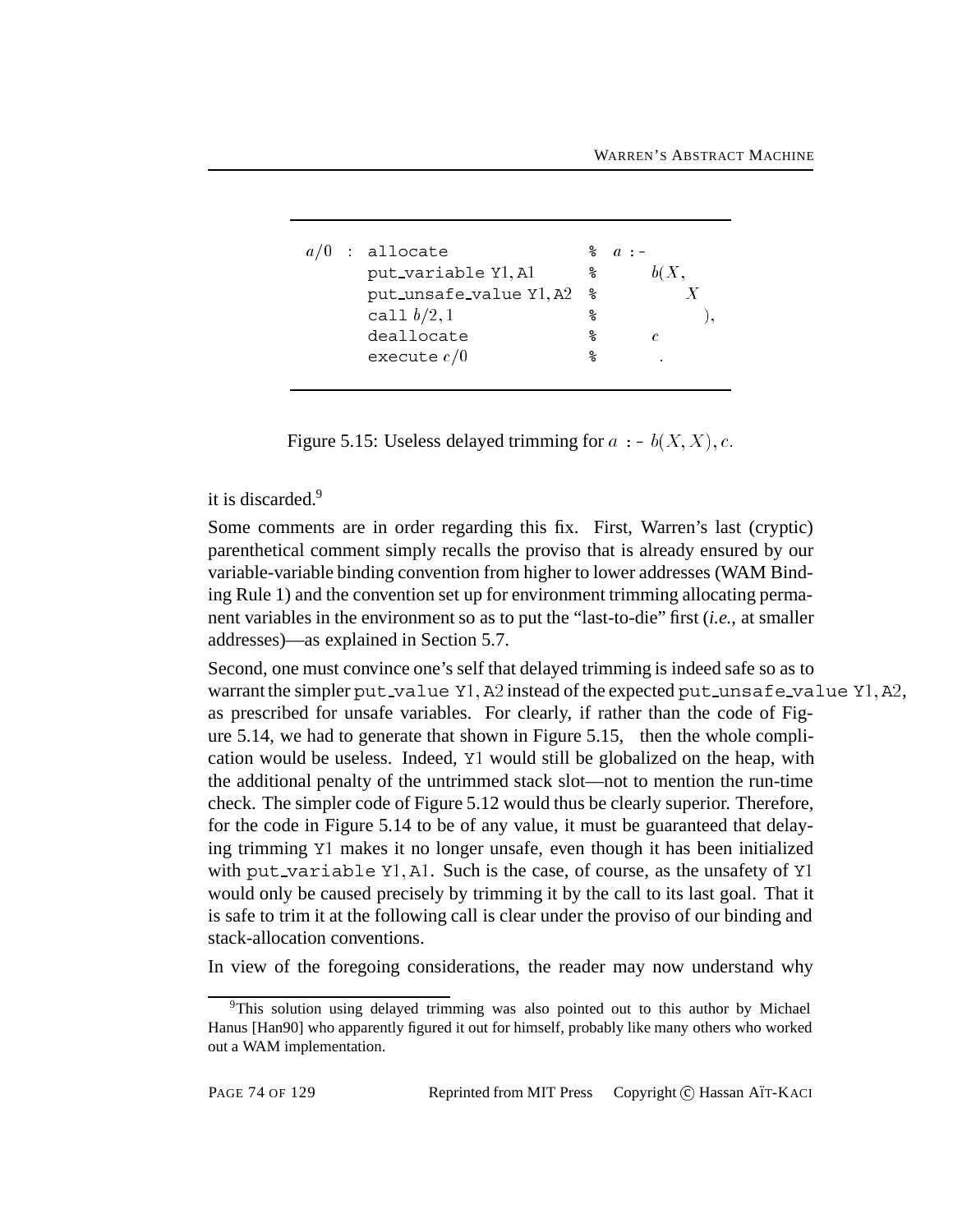we did not start out with Warren's definition for variable classification. Our reasons are quite deliberate. Firstly, in the gradual construction of our partial machines, Warren's definition is unjustifiable before the environment stack or LCO are considered. Secondly, although historically, David H. D. Warren made put variable  $X_n$ , Ai systematically allocate a heap cell as a patch to accommodate  $LCO<sub>10</sub>$ , this instruction can be justified otherwise, as we have indeed shown, as evolved from the simple unification machine  $\mathcal{M}_0$ . Lastly, we favor our *a posteriori* approach rather than Warren's since starting with a suboptimal, but simpler to understand, variable classification constitutes a greater tutorial value as it focuses the reader's attention on mechanisms that are not affected by the fine points of this issue.

In conclusion, although Warren's variable classification is historically the original definition used in the WAM as it was conceived, and can be explained as an optimization—with the need of delayed environment trimming to be correct—this author finds his own variable classification somewhat less contrived and surely much easier to justify.

## **5.10 Indexing**

The three choice point manipulation instructions impose a strictly sequential search over the list of clauses making up a definition. If all the arguments of a calling predicate are unbound variables, then there is clearly no better manner to proceed. On the other hand, when some of the arguments are at least partially instantiated, that information can be used to access unifiable clause heads more directly. In the cases where the number of clauses constituting a definition is large (as is not so

<sup>10</sup>He states [War89]:

<sup>&</sup>quot;The put\_variable  $X_n$ , Ai instruction is a kind of hack which exists only to take care of the problems of a variable that is bound to be unsafe at LCO, namely a variable which has its first occurrence in the last call and isn't otherwise bound. This special instruction should NOT be used for any other purpose.

Variables occurring only as arguments to the last goal cannot be treated as [permanent variables] since they are bound to be unsafe, and would necessarily be globalised by the put unsafe value  $Y_n$ . A<sub>i</sub> instruction if they were treated this way. To avoid this round-about approach of creating a permanent variable only to then globalise it, the put\_variable  $X_n$ ,  $Ai$  instruction is introduced, and these variables are instead treated as [temporary variables]."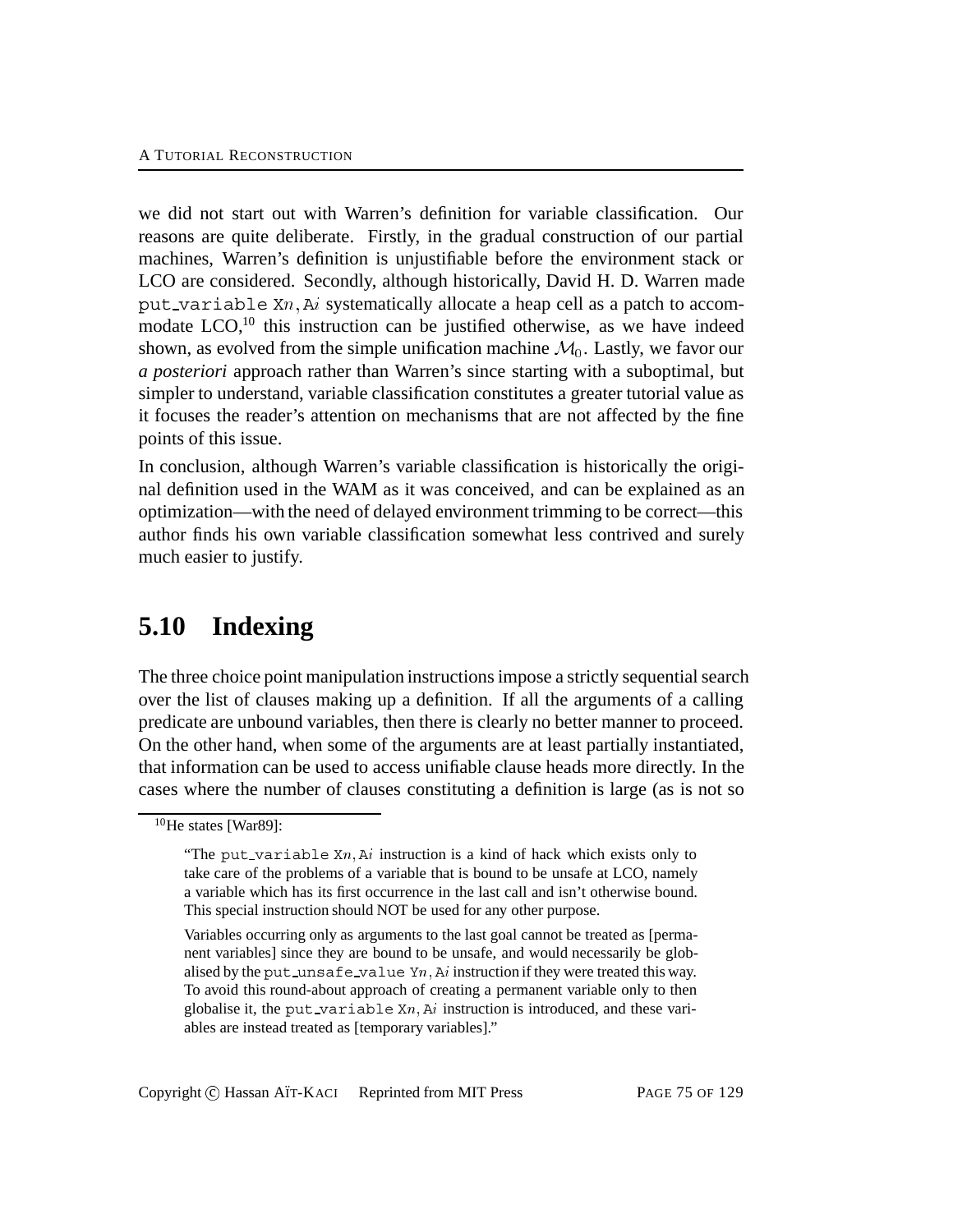rarely the case for facts), this is clearly desirable. Ideally, this requires a technique for partially interleaving unification with search. Indeed, if it can be decided at the outset that a clause head will unify exclusively with a category of data, all the more selective the search code will be. On the other hand, it may be impossible in general, or very costly at best, to generate an optimal discrimination filter based on the patterns of all arguments. Fortunately, a suboptimal compromise turns out to be quite reasonable in practice. Since Prolog programmers have a natural tendency to write code in a data structure-directed manner using discriminating patterns as first argument, it is quite acceptable to limit indexing to key on the first argument only. The WAM uses this idea as a basis for optimizing clause selection. Naturally, this applies only to procedure definitions that contain more than one clauses. In what follows, we refer to a clause head's first argument as its (indexing) key.

First, note that any clause head whose key is a variable creates a search bottleneck in a procedure definition in which it appears. Indeed, that key will unify with anything and thus its clause must be explored in all cases. For this reason, a procedure p defined by the sequence of clauses  $C_1, \ldots, C_n$  is partitioned as a sequence of subsequences  $S_1, \ldots, S_m$ , where each  $S_i$  is either a *single* clause with a variable key, or a *maximal* subsequence of contiguous clauses whose keys are not variables. For example, the following definition is partitioned into the four subsequences  $S_1$ ,  $S_2$ ,  $S_3$ , and  $S_4$ , as shown:<sup>11</sup>

$$
S_1 \begin{cases} call(XorY) :- call(X). \\ call(\n trace) :- trace. \\ call(XorY) :- call(Y). \\ call(notrace) :- notrace. \\ call(n) :- n. \end{cases}
$$
  

$$
S_2 \begin{cases} call(X) :- builtin(X). \\ call(X) :- extent(X). \\ call(\n value(0.1)) :- call(X). \end{cases}
$$
  

$$
S_3 \begin{cases} call(Call(X)) :- call(X). \\ call(repeat). \\ call(repeat). \end{cases}
$$
  

$$
S_4 \begin{cases} call(repeat) :- call(repeat). \\ call(repeat). \end{cases}
$$

As expected, the general translating scheme for a procedure  $p$  with a definition thus partitioned into subsequences  $S_1, \ldots, S_m$ , where  $m > 1$ , is:

<sup>&</sup>lt;sup>11</sup>This example is a slight modification of that given in [War83]. The (admittedly silly) splitting of the two  $\sigma r/2$  clauses is only to illustrate that this will not affect performance thanks to indexing.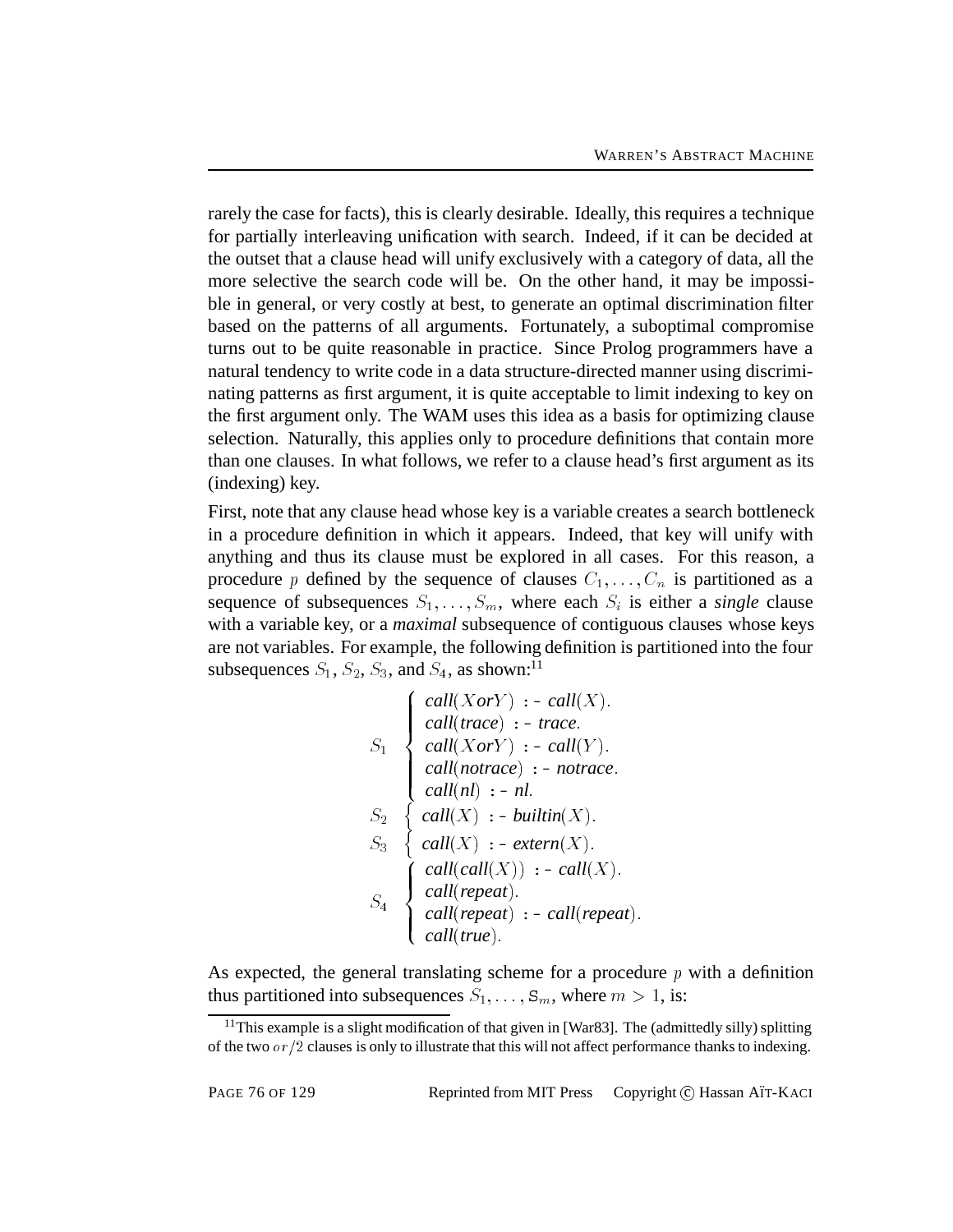$\overline{p}$ : try\_me\_else  $S_2$ *code for subsequence* S  $S_2$  : retry\_me\_else $S_3$ *code for subsequence*  $S_2$ . . .  $S_m$  : trust\_me *code for subsequence*  $S_m$ 

where retry me else is necessary only if  $m > 2$ . If  $m = 1$ , none of the above is needed and the translation boils down only to the code necessary for the single subsequence chunk. Furthermore, the simpler case where the subsequence is reduced to a single variable-key clause degenerates into the expected simpler translation pattern requiring nothing more than we had before. Thus, the code for  $call/1$  above looks like:

| call/1 | : try_me_else $S_2$               | ႜ   |                            |
|--------|-----------------------------------|-----|----------------------------|
|        | indexed code for $S_1$            | ిన  |                            |
| $S_2$  | : retry_me_else $S_3$ % $call(X)$ |     |                            |
|        | execute <i>builtin</i> /1         | ್ಠಿ | $: - \text{building}(X)$ . |
| $S_3$  | : retry_me_else $S_4$ % $call(X)$ |     |                            |
|        | execute $extern/1$                | ႜ   | $: - \text{extern}(X)$ .   |
| $S_4$  | : trust_me                        | ిక  |                            |
|        | indexed code for $S_4$            | ిన  |                            |

Let us then focus on indexing within a non variable-key subsequence.

The technique of clause indexing for a subsequence uses one or two levels of dispatching according to the run-time sort of the calling procedure's first argument, and possibly a third level consisting of sequential threading together some preselected clauses. A first level of dispatching is performed depending on whether the dereferenced value of A is a variable, a constant, a (non-empty) list, or a general structure. In each case, control is to jump to a (possibly void) bucket of clauses. Respectively, the code bucket of a variable corresponds to full sequential search through the subsequence (thus, it is never void), that of a constant (resp., of a structure) corresponds to a further dispatching level discriminating among different constants (resp., different structures), and that of a list corresponds either to the single clause with a list key or to a linked list of all those clauses in the subsequence whose keys are lists. For those constants (or structures) having multiple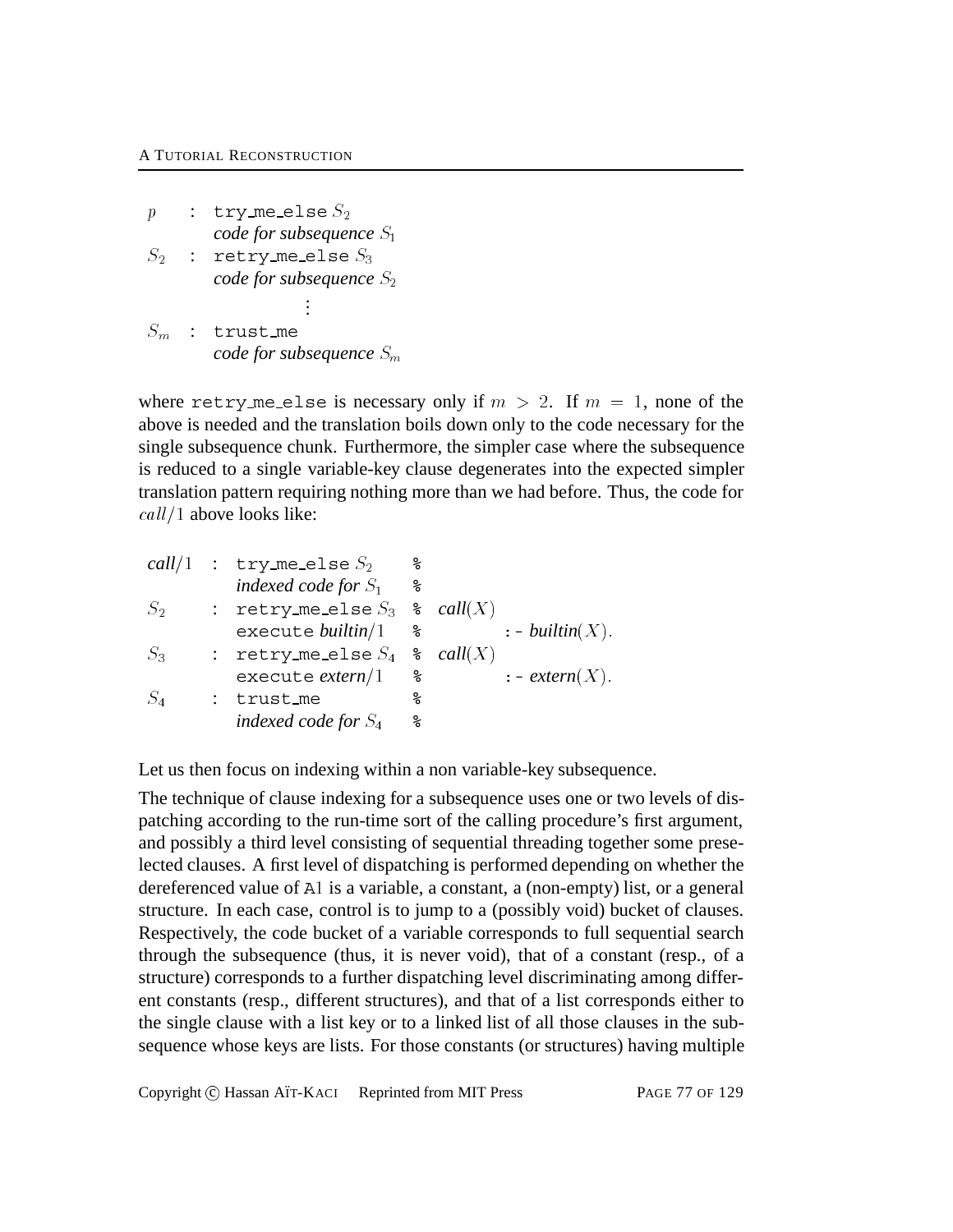clauses, a possible third level bucket corresponds to the linked list of these clauses (just like the possible second level for lists).

Hence, the general indexing code pattern for a subsequence is of the form:

*first level indexing; second level indexing; third level indexing; code of clauses in subsequence order;*

where second and third levels are only necessary as dictated by what sort of keys are present in the subsequence and in what number. In particular, they may be altogether eliminated as appropriate in the degenerate cases. The last part following the dispatching code is simply the regular sequential choice control construction. For example, the subsequence  $S_1$  of *call*/1 is translated thus:

|  | first level indexing for $S_1$         |
|--|----------------------------------------|
|  | second level indexing for $S_1$        |
|  | third level indexing for $S_1$         |
|  | $S_{11}$ : try_me_else $S_{12}$        |
|  | code for 'call(XorY) : - call(X).'     |
|  | $S_{12}$ : retry_me_else $S_{13}$      |
|  | $code for 'call (trace) :- trace'.$    |
|  | $S_{13}$ : retry_me_else $S_{14}$      |
|  | code for 'call( $XorY$ ) : - call(Y).' |
|  | $S_{14}$ : retry_me_else $S_{15}$      |
|  | code for 'call(notrace) : - notrace.'  |
|  | $S_{15}$ : trust_me                    |
|  | code for 'call(nl) $: -nl$ .           |
|  |                                        |

Therefore, we need instructions for each dispatching level in the general case.

First level dispatching is done with the switch on term  $V, C, L, S$  instruction whose effect is to make control jump to the instruction labeled, respectively,  $V$ ,  $C$ ,  $L$ , or  $S$ , depending on whether the dereferenced value of A1 is a variable, a constant, a non-empty list, or a structure, respectively.

Second level dispatching for  $N$  distinct constants (having realized that A1 dereferences to one) is done with switch on constant  $N, T$ , where  $T$  is a hash-table of size N of the form  ${c_i : L_{c_i}}_{i=1}^N$  associating to each distinct constant  $c_i$  used as a key in the subsequence a label  $L_{c_i}$  where control must jump when  $c_i$  is passed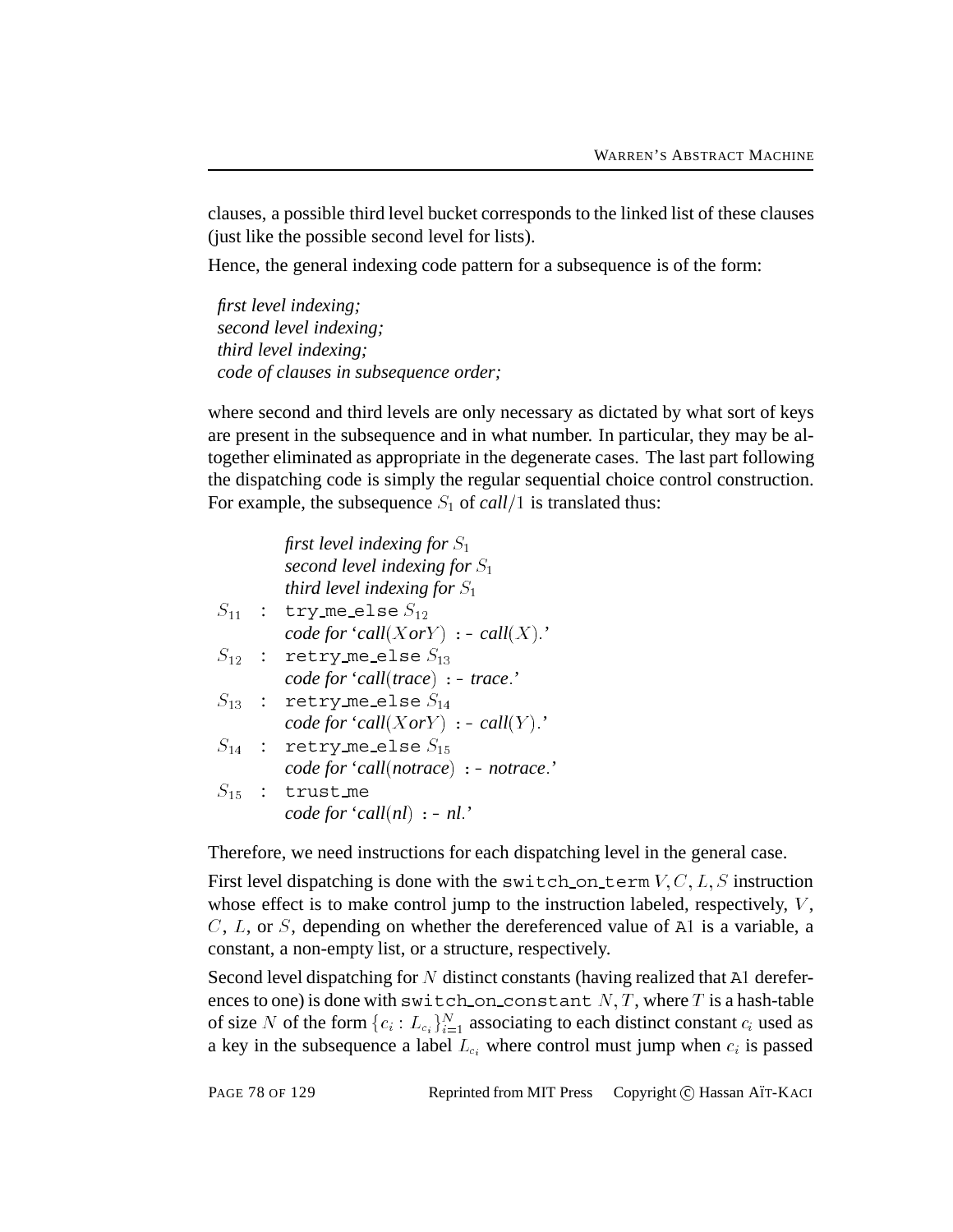as first argument. If the constant found in A is not one in the table, backtracking occurs. The similar instruction switch on structure  $N, T$  does the same for all distinct (non-constant non-list) functors in the subsequence. Second level list indexing is really third level indexing on list structures, the second level being skipped by special handling of lists in the spirit of WAM Principle 3.

Third level indexing corresponds to threading together multiple (but not necessarily contiguous) clauses whose keys are lists, or a same constant or structure. Since the code of all clauses in the subsequence are already so-threaded by a try me else, (retry me else) trust me choice control construction, its clause code subsequence relevant only to the recognized key at hand (be it list, constant, or structure) must be accessed explicitly with an alternative choice control construction. This is achieved by using three instructions,  $\text{try } L$ ,  $\text{return } L$ , trust  $L$ . These are almost identical to try me else  $L$ , retry me else  $L$ , and trust me, respectively. The only difference is that they use the specified label  $L$  for the instruction to jump to, saving the next one in sequence as the next clause alternative in the choice point (except for trust, of course).

The complete indexing code for subsequence  $S_1$  of the *call*/1 example is given in Figure 5.16, and that for subsequence  $S_4$  is given in Figure 5.17. The complete indexing code for *call*/1 can thus be patched together from these and the partitioned scheme for  $S_1$ ,  $S_2$ ,  $S_3$ , and  $S_4$  given earlier. An illustration of a degenerate case where all three levels of indexing are not necessary is given in Figure 5.18 for the familiar *conc* definition for concatenating two lists:

$$
conc([], L, L).
$$
  
conc([H|T], L, [H|R]) :- conc(T, L, R).

It is interesting to observe that when the  $conc/3$  procedure is called with an instantiated first argument, no choice point frame for it is ever needed. As a matter of fact, using indexing has a major incidental benefit as it substantially reduces the creation and manipulation of choice point frames on the stack. This has as corollary that it also reduces the effects of environment protection, and thus magnifies the gain of LCO and environment trimming. For example, let us assume that a list processing procedure *lp* is defined as:

$$
lp([H|T]) :- process(H), lp(T).
$$
  

$$
lp([[).
$$

Some programmers have indeed taken the habit of specifying the []-clause last using Prolog interpreters. They reason that since there are many more  $\lfloor \_ \rfloor$ 's in a list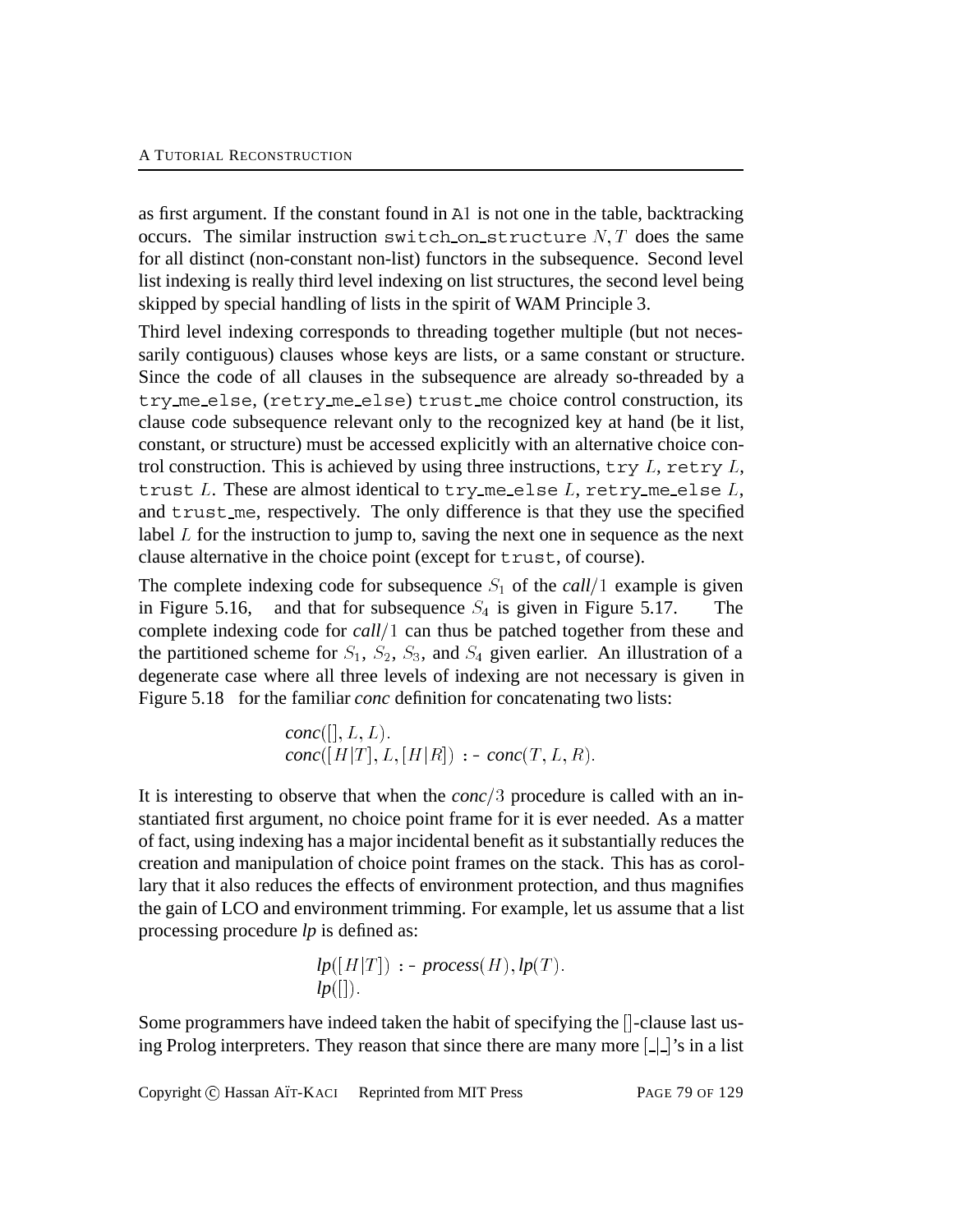|          | switch on term $S_{11}$ , $C_1$ , fail, $F_1$                                                                               | ႜ                           | 1st level dispatch for $S_1$                                    |
|----------|-----------------------------------------------------------------------------------------------------------------------------|-----------------------------|-----------------------------------------------------------------|
|          | $C_1$ : switch on constant 3, { trace : $S_{1b}$ ,<br>notrace : $S_{1d}$ ,<br>$nl \t : S_{1e}$                              |                             | % 2nd level for constants                                       |
|          | $F_1$ : switch_on_structure 1, { $or/2: F_{11}$ }                                                                           | ್ಯ<br>ನ                     | 2nd level for structures                                        |
|          | $F_{11}$ : try $S_{1a}$<br>trust $S_{1c}$                                                                                   | ್ಯ<br>್ದ<br>ಕ               | 3rd level for or/2                                              |
|          | $S_{11}$ : try_me_else $S_{12}$<br>$S_{1a}$ : get_structure or/2, A1<br>unify_variable Al<br>unify_void 1<br>execute call/1 | ್ಯ<br>್ಯ<br>್ಯ<br>နွ        | call<br>(<br>(X,<br>(Y)<br>$\therefore$ - call(X).<br><u> န</u> |
|          | $S_{12}$ : retry_me_else $S_{13}$<br>$S_{1b}$ : get_constant trace, A1<br>execute $trace/0$                                 | နွ<br>ಿ<br>್ಯ               | call<br>(true)<br>$: - trace.$                                  |
| $S_{1c}$ | $S_{13}$ : retry_me_else $S_{14}$<br>: get_structure $or/2,$ Al<br>unify_void 1<br>unify_variable Al<br>execute $call/1$    | ႜ<br>್ಯ<br>$\%$<br>နွ<br>နွ | call<br>(<br>(X,<br>(Y)<br>: <i>call</i> (Y).                   |
|          | $S_{14}$ : retry me else $S_{15}$<br>$S_{1d}$ : get_constant <i>notrace</i> , Al<br>execute <i>notrace</i> / $0$            | နွ<br>ಿ<br>್ಯ               | call<br>(notrace)<br>$: -\n$ notrace.                           |
|          | $S_{15}$ : trust_me<br>$S_{1e}$ : get_constant $nl$ , A1<br>execute $nl/0$                                                  | ႜ<br>್ಯ<br>శి               | call<br>(nl)<br>$: -nl.$                                        |

Figure 5.16: Indexing code for subsequence  $S_1$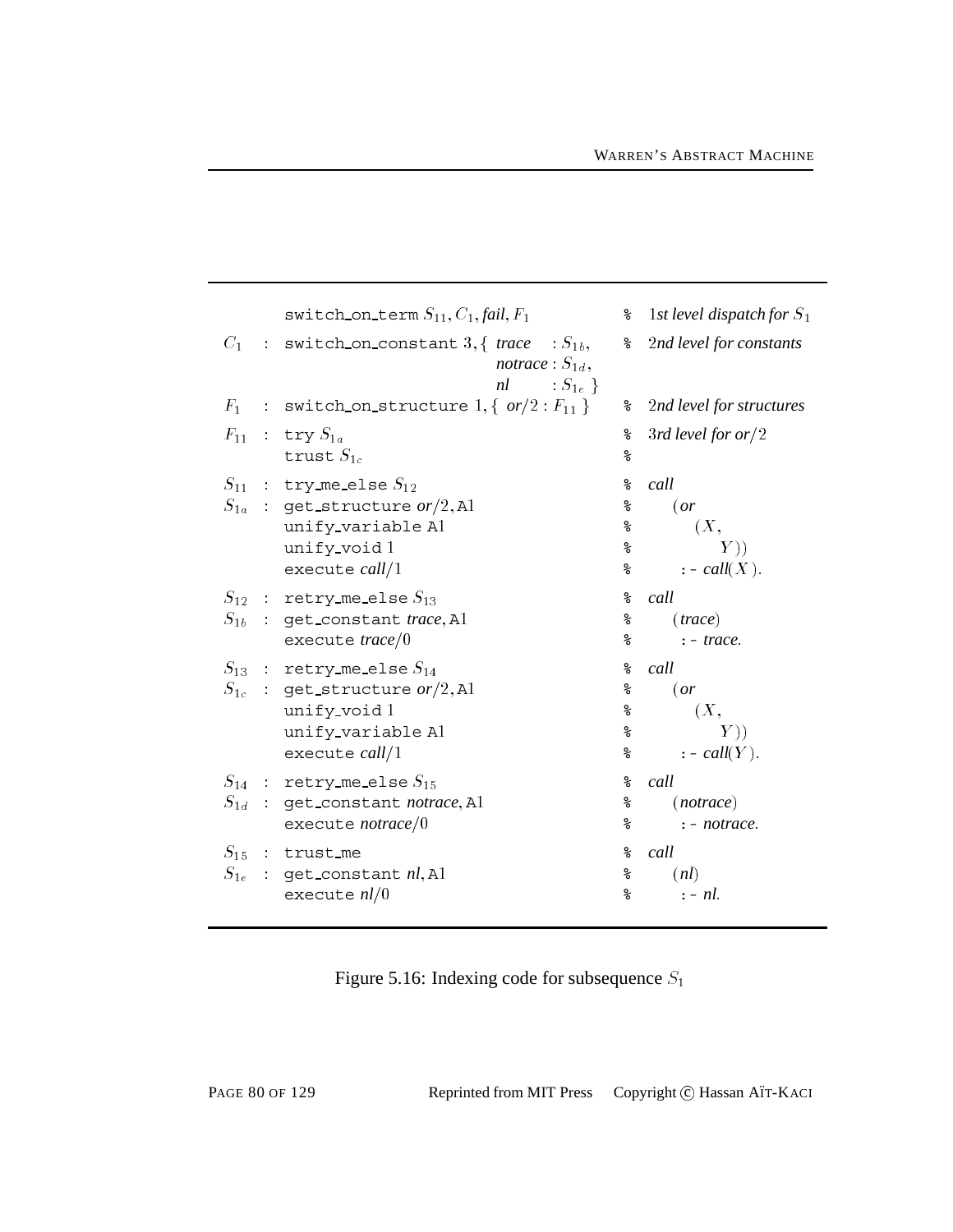| $S_4$ | switch on term $S_{41}$ , $C_4$ , fail, $F_4$                                                                          | ႜ                  | 1st level dispatch for $S_4$                     |
|-------|------------------------------------------------------------------------------------------------------------------------|--------------------|--------------------------------------------------|
|       | $C_4$ : switch_on_constant 3, { repeat : $C_{41}$ ,<br>true $S_{4d}$                                                   | ್ಯ<br>ನ            | 2nd level for constants                          |
| $F_4$ | : switch_on_structure $1, \{ \text{ call}/1 : S_{41} \}$                                                               | ႜ                  | 2nd level for structures                         |
|       | $C_{41}$ : try $S_{4b}$<br>trust $S_{4c}$                                                                              | ి<br>နွ            | 3rd level for 'repeat'                           |
|       | $S_{41}$ : try_me_else $S_{42}$<br>$S_{4a}$ : get_structure call/1, A1<br>unify_variable Al<br>execute $call/1$        | ⊱<br>ಿ<br>န္<br>နွ | call<br>(call<br>(X))<br>$\therefore$ - call(X). |
|       | $S_{42}$ : retry me else $S_{43}$<br>$S_{4b}$ : get_constant repeat, A1<br>proceed                                     | ႜ<br>್ಯ<br>٥ř      | call<br>(repeat)                                 |
|       | $S_{43}$ : retry_me_else $S_{44}$<br>$S_{4c}$ : get constant repeat, Al<br>put_constant repeat, Al<br>execute $call/1$ | ⊱<br>ಿ<br>နွ<br>್ಯ | call<br>(repeat)<br>$\therefore$ call(repeat)    |
|       | $S_{44}$ : trust me<br>$S_{4d}$ : get_constant true, Al<br>proceed                                                     | ್ಯ<br>್ಯ<br>٩,     | call<br>(true)                                   |

Figure 5.17: Indexing code for subsequence  $S_4$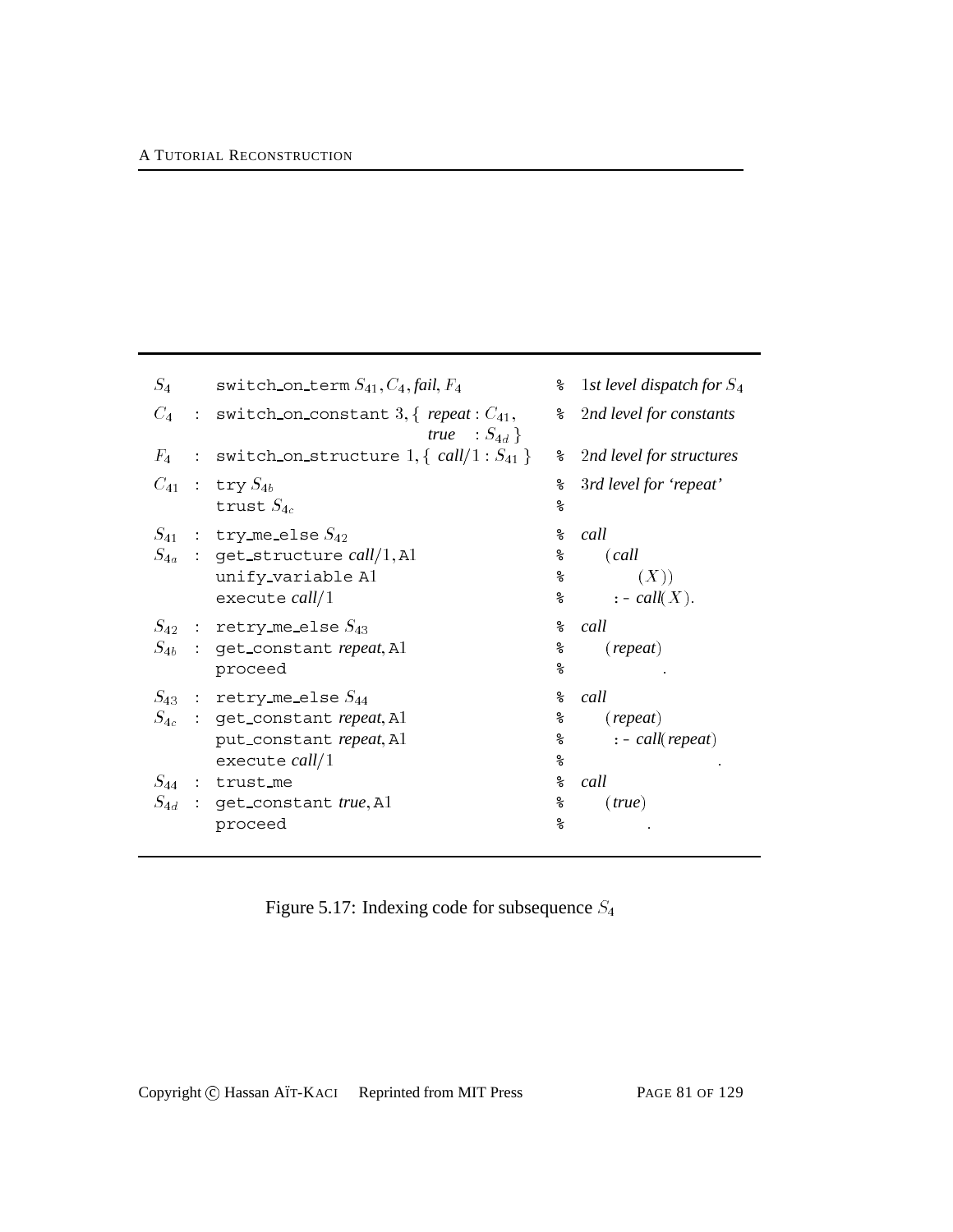| conc/3   |                      | : switch on term $C_{1a}$ , $C_1$ , $C_2$ , fail | °≈ |                                           |
|----------|----------------------|--------------------------------------------------|----|-------------------------------------------|
| $C_{1a}$ | $\ddot{\phantom{a}}$ | try_me_else $C_{2a}$                             | ిన | conc                                      |
| $C_{1}$  |                      | : $qet_{constant}$ [], A1                        | ిన |                                           |
|          |                      | get value A2, A3                                 | ႜ  | L, L)                                     |
|          |                      | proceed                                          | ిన |                                           |
| $C_{2a}$ |                      | : trust me                                       | ిన | conc                                      |
| $C_2$    | $\ddot{\phantom{a}}$ | qet_list Al                                      | ిన |                                           |
|          |                      | unify_variable X4                                | ిన | H                                         |
|          |                      | unify_variable Al                                | ిన | T, L,                                     |
|          |                      | qet_list A3                                      | ిశ |                                           |
|          |                      | $unify_value X4$                                 | ిశ | Н                                         |
|          |                      | unify variable A3                                | ిశ | R                                         |
|          |                      | execute $conc/3$                                 | ిన | : <conc(t, l,="" r).<="" td=""></conc(t,> |

Figure 5.18: Encoding of *conc*/3

than the single final [], this procedure, when invoked with an instantiated first argument, will backtrack only once at the end of list before reaching initial success. However, with a compiler using LCO but no clause indexing, this will annihilate all effects of LCO because a choice point will systematically cover every recursive call's environment to *lp* with a non-empty list in the key position. Whereas, for such calls clause indexing will eliminate all choice points and transform either ordering of the two clauses into fast iterative code.

All explicit definitions for the indexing instructions are given in Appendix B.

**Exercise 5.4** The effect of the switch on constant instruction described above is that given originally by Warren in [War83]. However, it does useless work as it eventually leads to a get\_constant instruction that redundantly tests whether register A1 contains that very same constant that was seen in A1 by switch\_on\_constant. Can you propose a simple optimization to avoid this redundancy? [*Hint: Beware of intermediate levels of indexing.*]

**Exercise 5.5** If you could figure out a solution for Exercise 5.4, can it also work or be adapted to avoid a redundant A1 check by get\_structure after switch\_on\_structure? [*Hint: Beware of the setting of the* S *register and that of* read*/*write *mode.*]

PAGE 82 OF 129 Reprinted from MIT Press Copyright C Hassan AÏT-KACI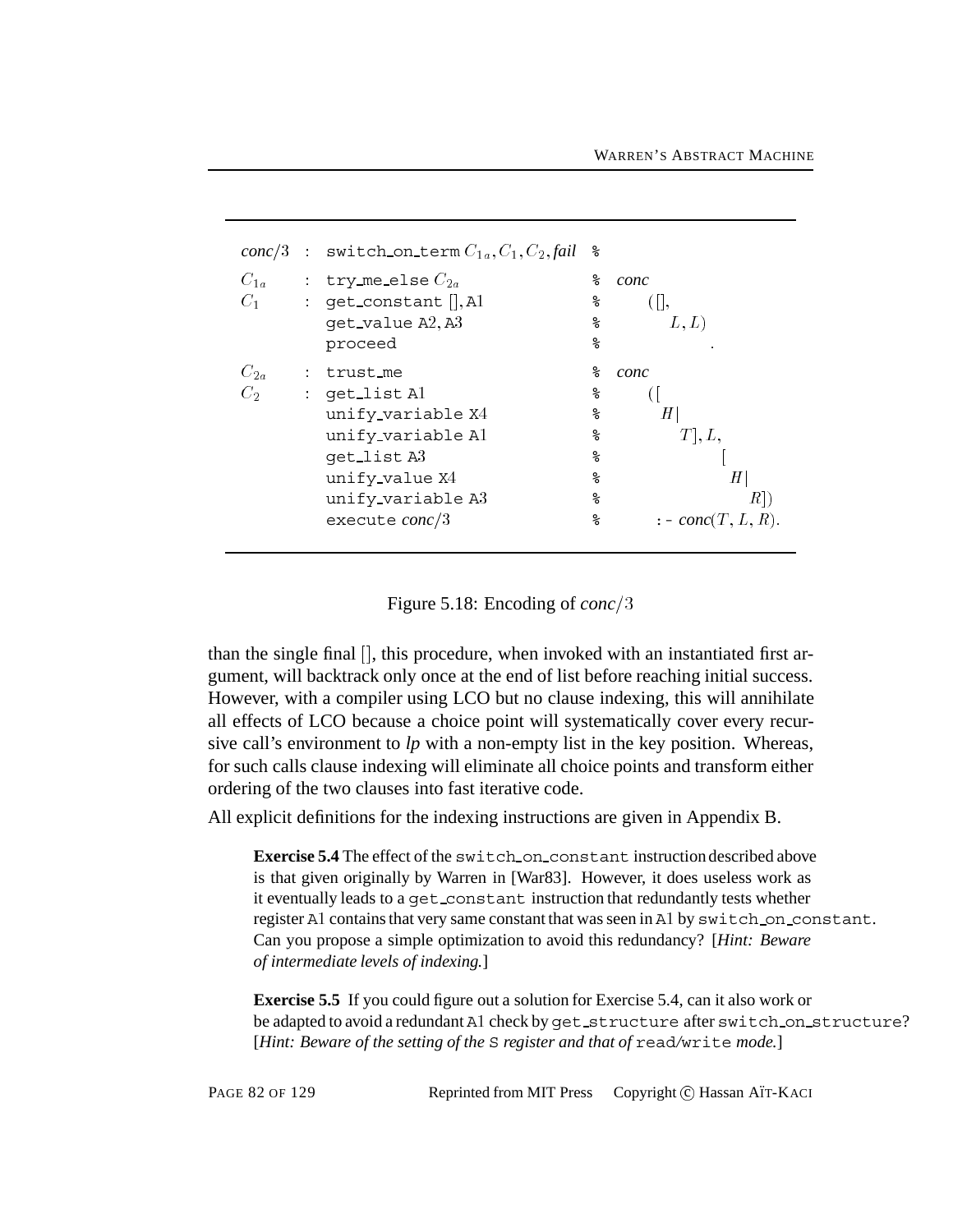# **5.11 Cut**

In this last section, we explain how the design obtained after the compounding of all the foregoing optimizations can be augmented to accommodate implementation of the Prolog cut. The treatment of cut was not part of the original WAM report [War83]. The material we present here is extrapolated from what was sketched in [War88] and suggestions from Dean Rosenzweig [Ros91].

As is well-known, the cut predicate (noted '') is an extra-logical control annotation that helps the Prolog programmer trim the search space. The operational semantics of '!' is simply to succeed with a side effect on backtracking information; namely, once passed, it makes control forget any other potential alternative for the procedure in whose clause it appears as well as any other arising from preceding body goals.

In terms of the machine architecture at hand, this effect is obtained by discarding all choice point frames that were created after the choice point frame that was current right before the call of the procedure containing the cut. Let us assume that the appropriate choice point where to return upon backtracking over a cut is maintained in a global register called the *cut register* and noted B0. Clearly, the value of B0 must be set to the address of the choice point that is current at the time a procedure call is made. This is achieved by altering the call and execute instructions to set B0 to the value of the current value of B. In this way, executing a cut amounts essentially to resetting B to the value of B0.

There are really two sorts of cuts to consider: *shallow* and *deep* cuts. A shallow cut is one located between the head and the body of the rule immediately after the ':-' symbol (thus also called *neck cut*—somewhat euphemistically), as in:

$$
h \; : -1, b_1, \ldots, b_n.
$$

while a deep cut is any other, of the form:

$$
h : \ldots, b_i, !, \ldots, b_n. \quad (1 \leq i \leq n).
$$

Before looking at each case in detail, let us first make an important observation regarding the creation of choice points. While it is easy to see that clause indexing may bypass creating a choice point for a multiple-clause procedure, it is perhaps less immediate to realize that indexing may also cause creating *an additional choice point* for such a procedure. For instance, refer to the  $\alpha$  *call*  $/1$  procedure given

Copyright © Hassan AïT-KACI Reprinted from MIT Press PAGE 83 OF 129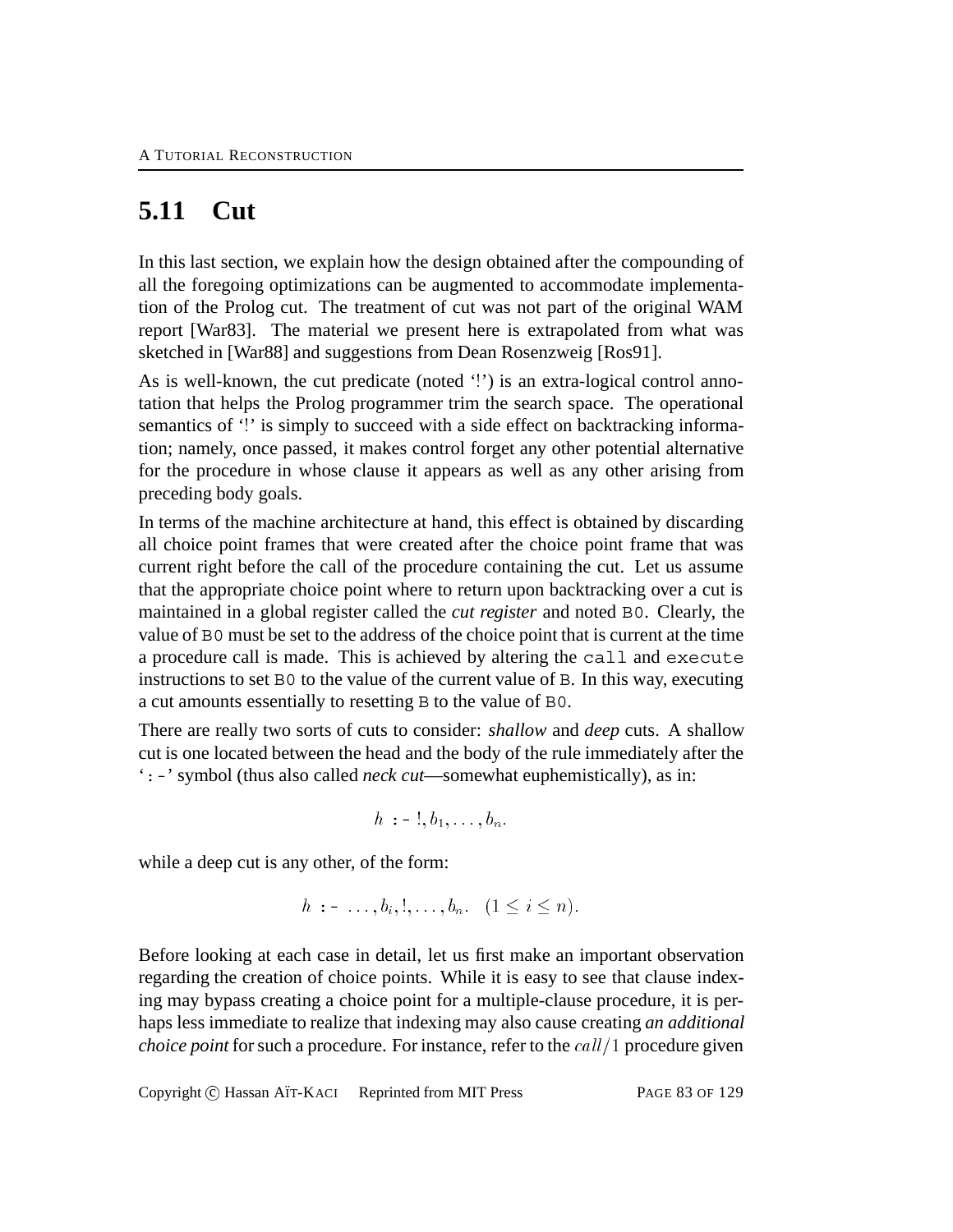on Page 76. Its instruction sequence (Page 77) starts with:

$$
call/1 : try\_me\_else S_2
$$

which creates one choice point for  $call/1$ . Further down in that procedure's instruction sequence, what constitutes subsequence  $S_1$  (given as Figure 5.16 on Page 80) contains the instruction:

$$
F_{11} \div \texttt{try} S_{1a}
$$

that will create a second choice point for  $\frac{call}{1}$  if executed.<sup>12</sup>

Let us first consider the simpler case where the clause containing the cut, be it shallow or deep, is the first (not necessarily in sequence thanks to indexing) among those of the called procedure's to be executed upon entering the procedure with call or execute. We shall see later what to do in the other case where backtracking occurred since the original call.

Upon starting executing the instruction sequence of the clause containing a shallow cut, B0 is either equal to B (since indexing could have bypassed creating a choice point for the procedure containing the rule), or equal to one of the two previous choice points preceding B. If B0 and B are equal, there is no action to be taken by the cut since this call does not have alternatives anyway. Otherwise  $(B > B0)$ , the shallow cut must discard any (one or two) choice points following B. This action is the same in either case  $(i.e., B \leftarrow B0, HB \leftarrow B.H)$ . This is the main effect of the new instruction  $\text{neck}\_\text{cut}$  into which a shallow cut occurrence is translated. For instance, the body of:

$$
a\;:\text{-}~!,b.
$$

is compiled into:

neck cut execute  $b/0$ 

The resetting of B and HB is not quite all that may be done upon a cut. Indeed, discarding a choice point may change the status of some bindings recorded as conditional in the trail which will have become unconditional for those heap (resp.,

<sup>&</sup>lt;sup>12</sup>This fact was brought to our attention by Dean Rosenzweig [Ros91] who noticed that the scheme given in [AK90] was erroneous. We gratefully acknowledge his suggesting the corrected scheme we describe next.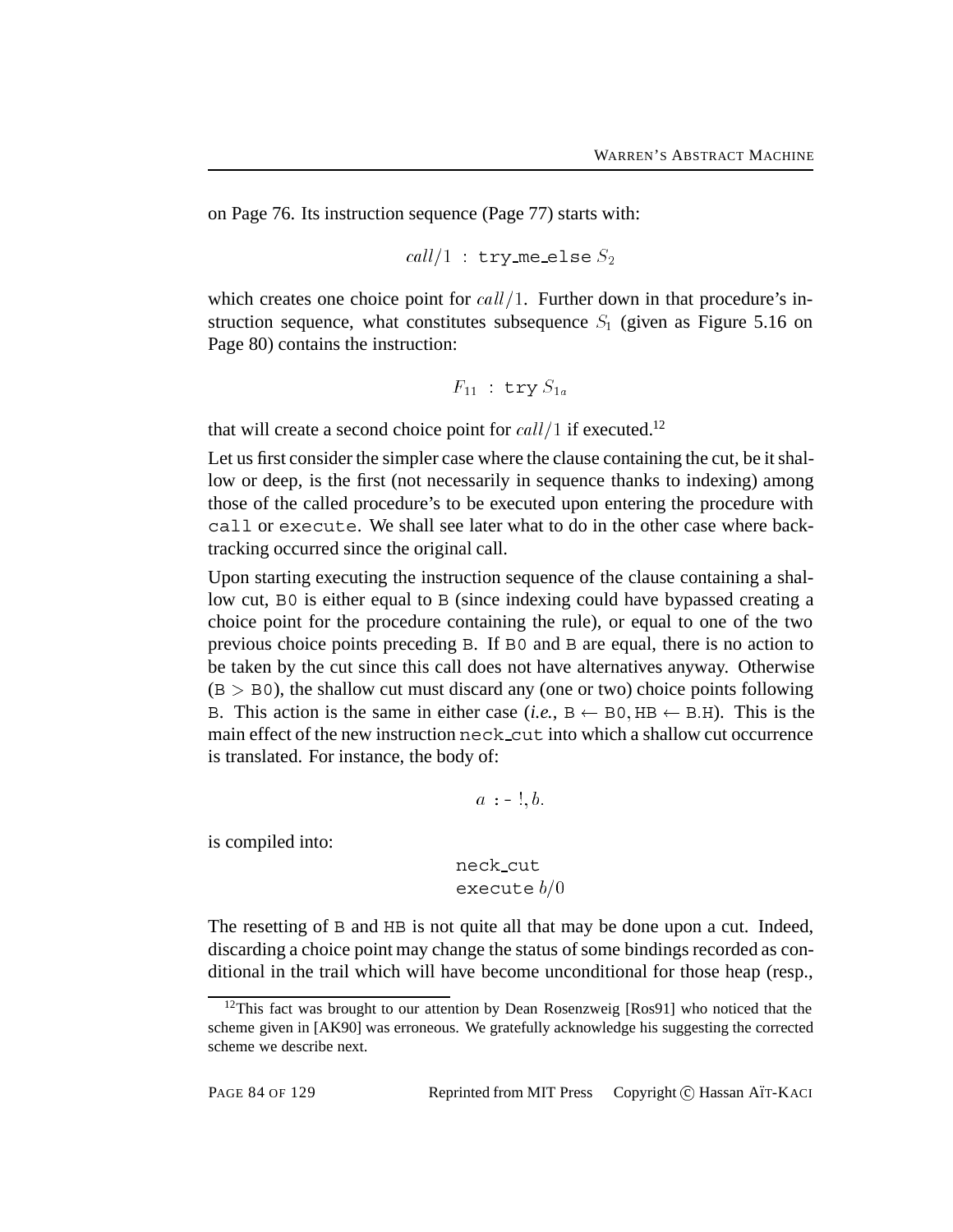stack) variables whose addresses will now be greater than HB (resp., B). Therefore, this calls for a clean-up of the trail up to the trail address indicated by the reinstated choice point frame. This amounts to removing the appropriate addresses from the trail and tamping it down to eliminate the holes this may have created in it. (This operation is given as an ancillary operation called *tidy\_trail* in Appendix B.)

Regarding deep cuts, the complication is that the calls to intervening body goals will overwrite the cut register B0 between the time the clause containing the cut is entered and the time the cut is executed. However, all choice points created between the setting of B0 upon calling this clause's procedure and this deep cut must be discarded. Therefore, in exactly the same way as for CP, it will be necessary to save B0 further as part of the cut clause's environment. Fortunately, it is not necessary to do so systematically for all clauses since most do not contain deep cuts. Thus, rather than extending the format of an environment frame with a special slot for B0 as we did for CP, it is preferable to save it as a pseudo permanent variable. The situation then is to assimilate a deep cut occurrence as  $\{Y\}$ , where Y is a permanent variable distinct from all other variables in the clause. This variable is allocated in the current environment to accommodate environment trimming just like the other real permanent variables (*i.e.*, its offset is greater than the subsequent goal's and less that the preceding goal's). With this, we only need two new instructions:

\n- (1) get-level 
$$
Y_n
$$
\n- (2) cut  $Y_n$
\n

such that  $(1)$  get level Yn always appear immediately after allocate in the clause, having for effect to set  $Y_n$  to contain the current value of B0; whereas, (2) cut  $Y_n$  discards all (if any) choice points after that indicated by  $Y_n$ , and cleans up new unconditional bindings from the trail up to that point. For example,

$$
a\ :\text{-}\ b, !, c.
$$

is compiled into:

allocate get level Y call  $b/0,1$ cut Y deallocate execute  $c/0$ 

Copyright © Hassan AïT-KACI Reprinted from MIT Press PAGE 85 OF 129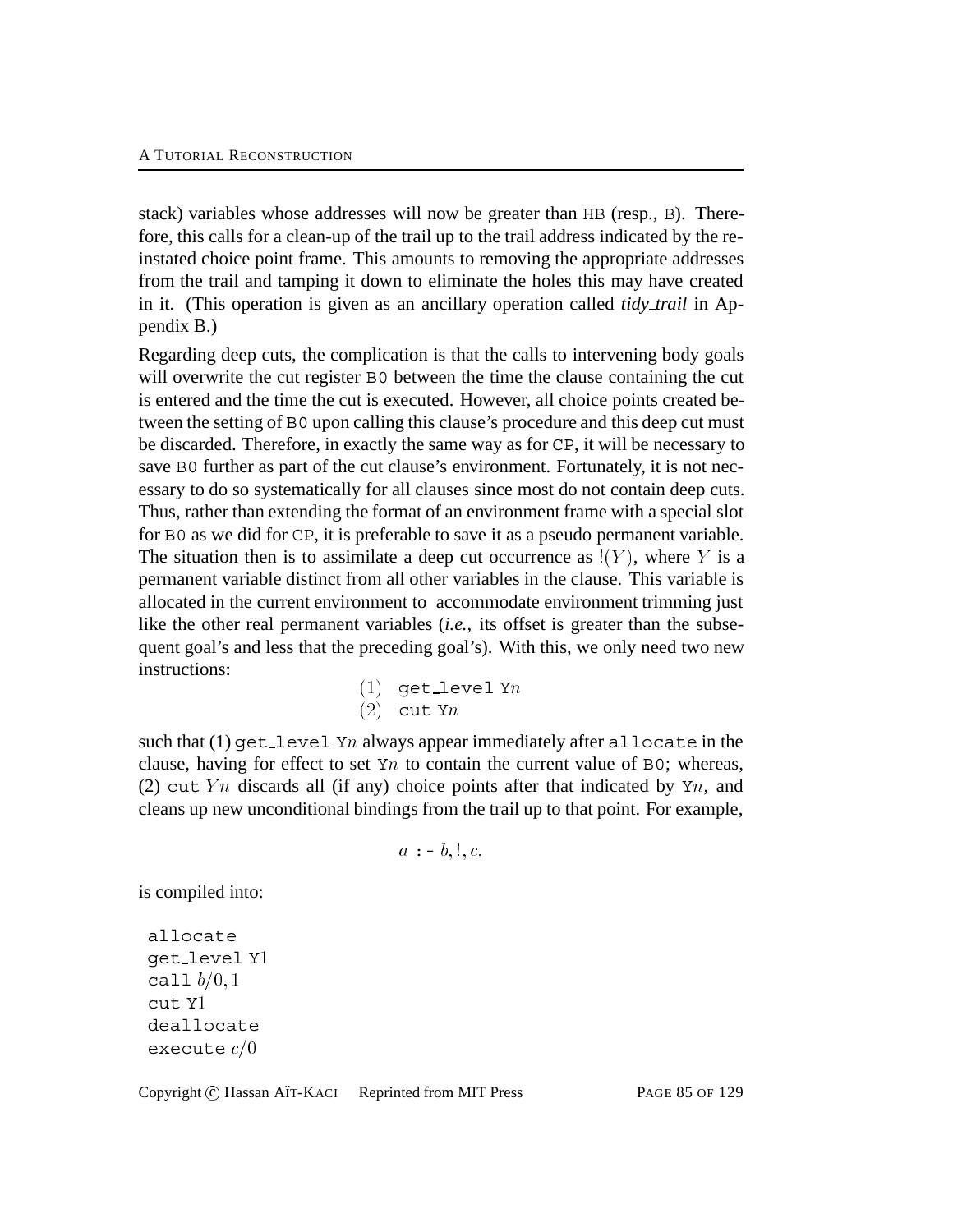Note now that the presence of a deep cut in a rule that would otherwise be a chain rule  $(e.g., a : -b, !.)$  makes it a deep rule requiring environment allocation. However, this not the case when a shallow cut occurs in rule that would otherwise be a chain rule. A neck cut does not make such a rule a deep rule, even though it might be construed as having two body goals.

The scheme just described deals correctly with cuts in the case where the clause in question is the first executed among those of the called procedure. However, it is not quite complete as given to be correct if the clause is executed after backtracking within the same procedure. Then, there is yet the problem of restoring a correct value for B0. For example, consider the following pattern:

$$
a := b, c.
$$
  
\n
$$
a := 1, d.
$$
  
\n
$$
a := \dots
$$

At the time  $\alpha$  is called, BO is set to the current choice point. When the clause  $a : -b, c$  is executed, the call to b overwrites B0. Now, if the call to b fails, backtracking to the following clause will execute the shallow cut and reset B to the spurious value left in B0 by the failed call to  $b$ .

This simple example illustrates the need for restoring B0 to a correct value upon backtracking. But what (and where) is this correct value? It would *not* be correct to reset B0 to the choice point preceding the current B since, as observed before, indexing may have created two choice points for the procedure and there is no simple way to detect this. The solution that we adopt here is simple. (More efficient but more complicated alternatives can be devised—*e.g.*, see Exercise 5.6.) Namely, the value of the cut register B0 is systematically saved as part of a choice point at its creation and restored upon backtracking from that information saved in the current choice point. Accordingly, the format of a choice point frame given on Page 38 is extended with an additional slot for this purpose (as shown in the complete layout on Page 117) and the try me else and try instructions are modified appropriately. (So is allocate since it must account for this additional slot space when B is the top of the stack.)

We now have a complete and correct scheme for handling cut. All the machinery we just presented is taken into account in the explicit definitions of the complete WAM instructions given in Appendix B.

**Exercise 5.6** The following is suggested by [Ros91]. The problem of knowing to which value B0 must be restored upon backtracking may be solved in a better way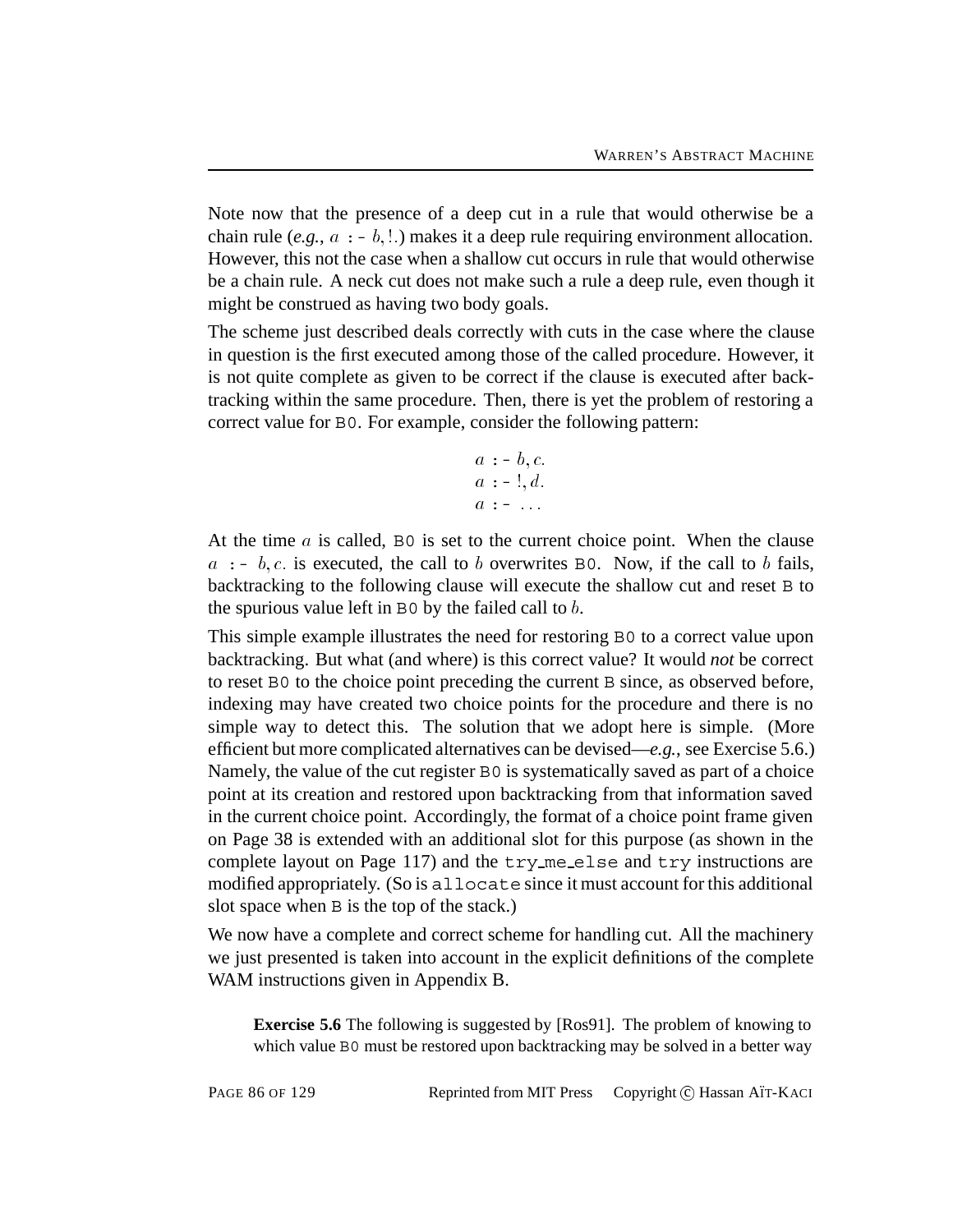than systematically saving it as part of a choice point. It is possible to use two slightly different versions for retry me else (resp., retry) depending on the level of indexing they are used for. An "outer" version, say retry\_me\_else\_1 (resp., retry 1) would reset B0 to the previous choice point, and an inner version , say retry me else 2 (resp., retry 2) would reset B0 to the choice point preceding the previous one. Give a correct translation scheme and all appropriate modifications needed in the explicit definitions of Appendix B to implement this solution.

**Exercise 5.7** Refer to the remark made in Footnote 3 on Page 38. Give all appropriate modifications needed in the pseudo-code given in Appendix B defining the WAM instructions and ancillary operations in order to eliminate the arity slot from choice point frames.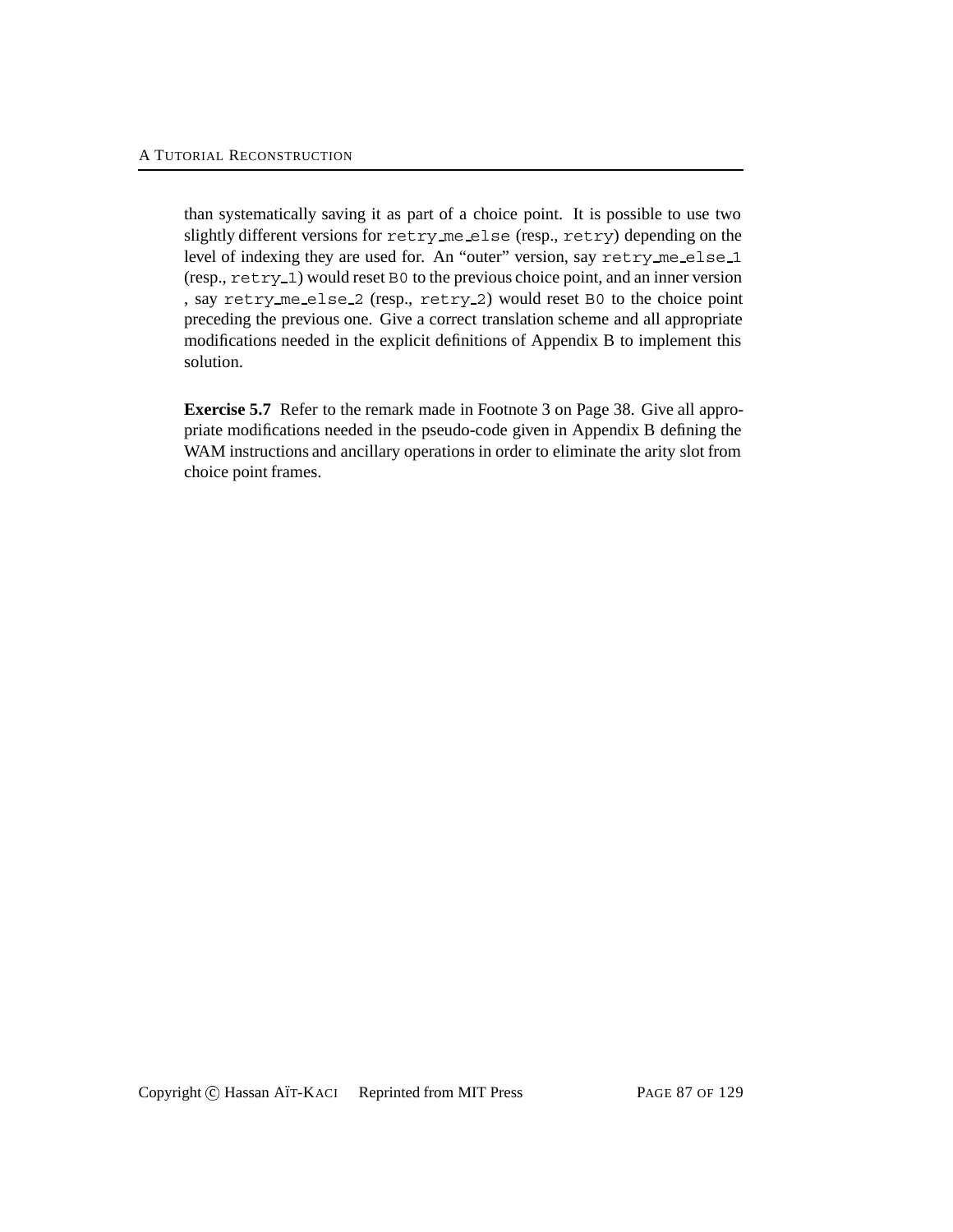WARREN'S ABSTRACT MACHINE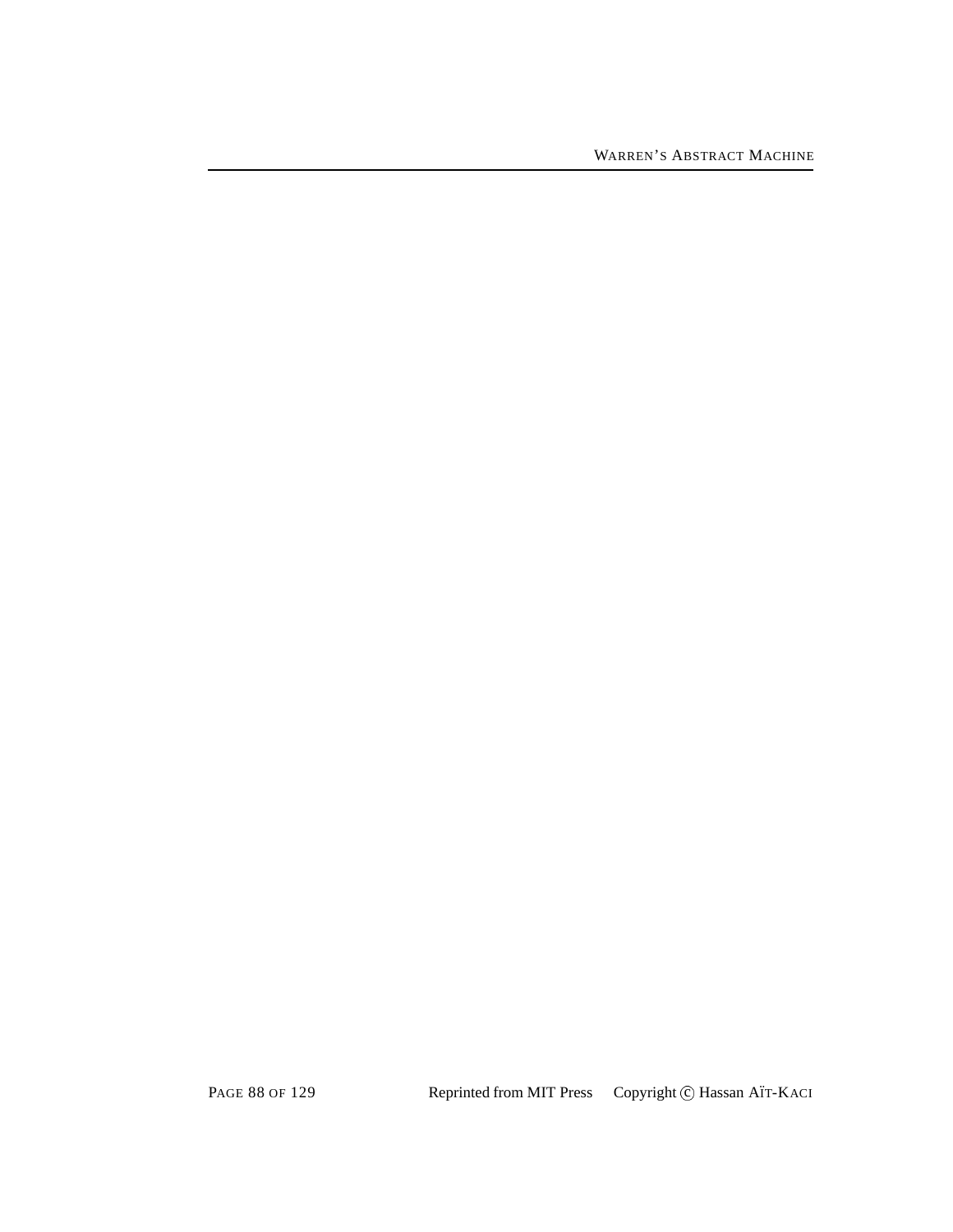# **Chapter 6**

# **Conclusion**

In this tutorial, we have conducted an exhaustive reconstruction of an abstract machine architecture for Prolog as completely as it has been conceived by David H. D. Warren. Starting from a mere first-order term unification machine, we have elaborated its design gradually, introducing each needed concept as didactically as we thought possible. Doing so, we have striven to justify every single design decision, explicating often subtle interplays as they arose.

Obviously, the design that we have attained necessarily does not contain all the tools needed for constructing a complete Prolog compiler and run-time environment. Namely, many details regarding other interesting Prolog control constructs (*e.g.*, conditional, freeze, *etc.*), extra-logical and built-in procedures (*e.g.*, assert/retract, setof, *etc.*), input/output facilities, *etc.*, are yet to be spelled out. However, all this is clearly beyond the scope of this tutorial. These additional features, as well as any other operationally well-defined interesting extensions, can be integrated into the pure WAM design we have presented without excessive labor.

For those interested in more advanced material using WAM ideas, some works are worth mentioning for further reading. In particular, the manner in which the WAM regards unification has a strong relation with partial evaluation techniques as explained in particular in [Kur87]. Also, since compilation as done by the WAM treats each procedure independently of the rest of the program, global analysis techniques can therefore be considered as in [Mel85, DW86a, DW86b, Deb89, DW89, vR90, vRD90]. Finally, one will find copious material about improving backtracking in Prolog in [PP82, BP84, Cox84, CCF88, ZTU90, Zho90].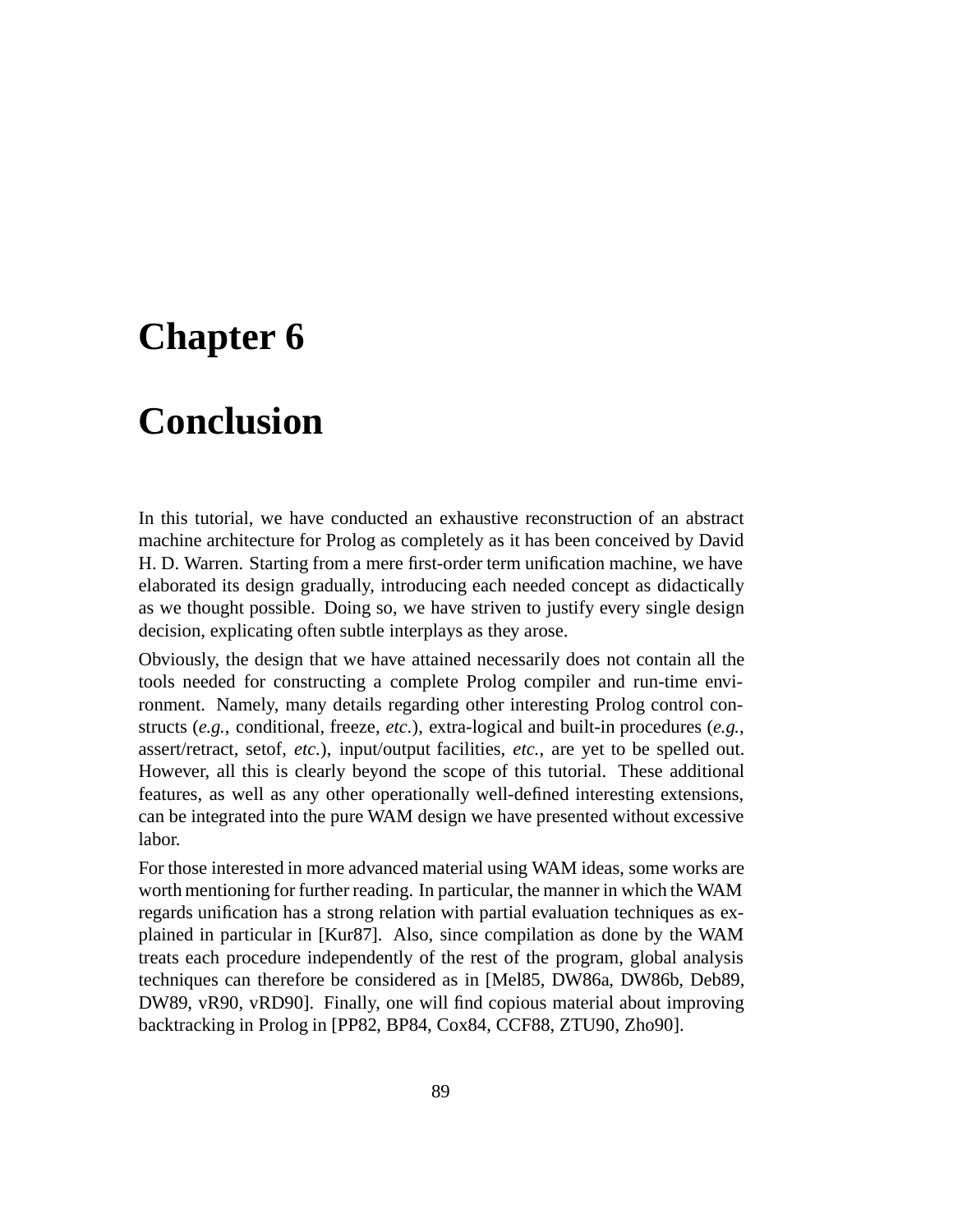At any rate, we hope to have contributed to give the reader a rapid and clear understanding with thorough, if not formal, justification of all the details of the essential abstract machine. Our aim has been to leave as little unexplained as possible, opening up Warren's original design. Seen thus decomposed and reconstructed from its logical components, the WAM's organization and workings lose all mystery. Yet, far from lessening its designer's credit, understanding the WAM can make one appreciate all the more David H. D. Warren's feat, as he conceived this architecture in his mind as one whole. We are pleased to have shared with the reader our admiration for his contribution's adequacy and elegance.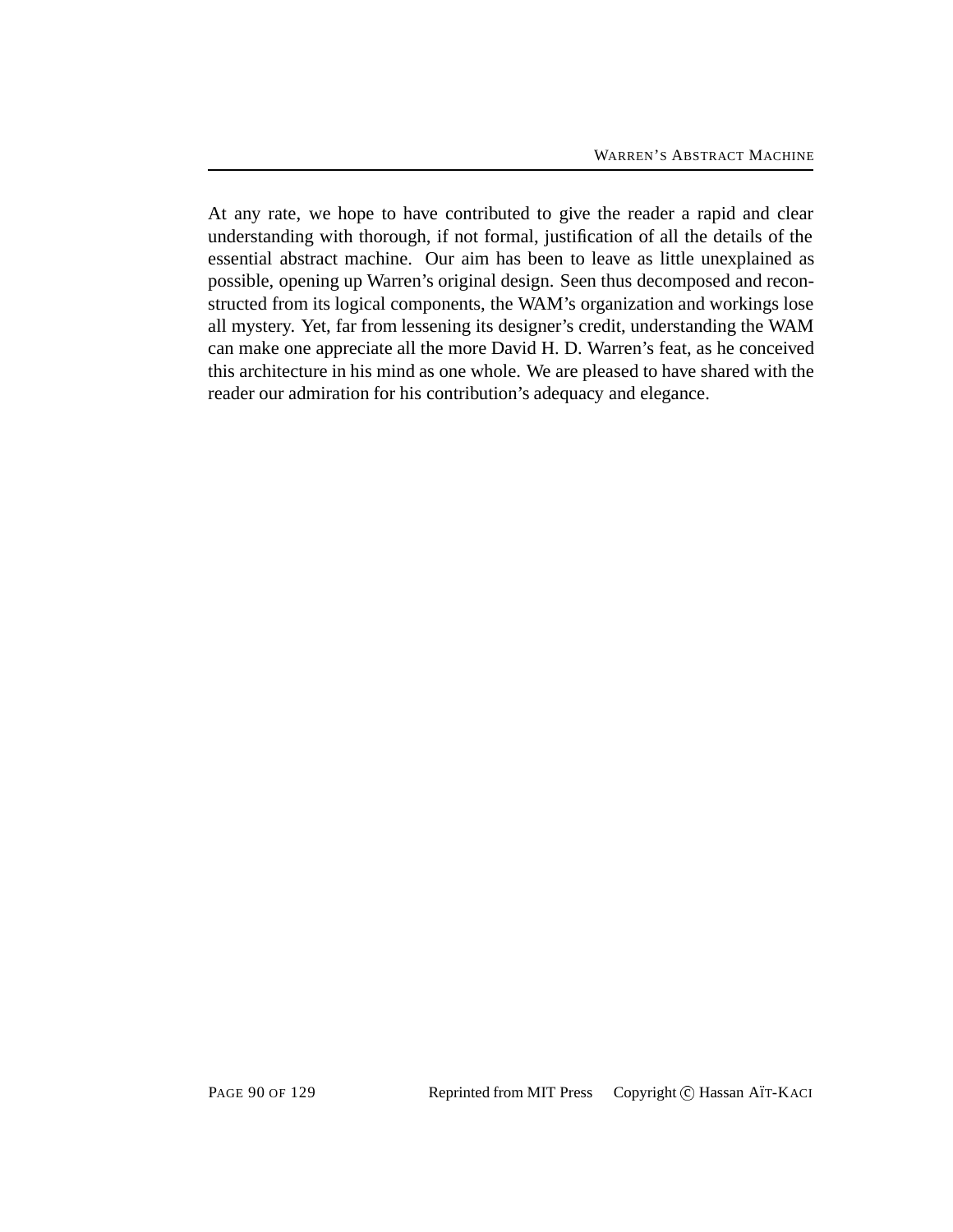# **Appendix A**

# **Prolog in a Nutshell**

We first present basic notions for first-order terms and substitutions. Then, we describe a non-deterministic unification algorithm as a set of solution-preserving transformations on a set of equations due to Herbrand [Her71] (*cf.*, Page 148) and rediscovered by Martelli-Montanari [MM82]. Then, we summarize the essence of Prolog's operational semantics.

## **Terms and substitutions**

Let  $\{\sum_{n}\}_{n>0}$  be an indexed family of mutually disjoint sets of (function) symbols of arity n. Let  $\Sigma = \bigcup_{n>0} \Sigma_n$  be the set of all function symbols. Let V be a countably infinite set of *variables*. By convention, variables will be capitalized not to confuse them with constants in  $\Sigma_0$ .

Let T be the set of (first-order) *terms* defined as the smallest set such that:

 $\bullet$  if  $X \in \mathcal{V}$  then  $X \in \mathcal{T}$ ; •if  $a \in \Sigma_0$  then  $a \in \mathcal{T}$ ;  $\bullet$  if  $f \in \Sigma_n$ ,  $(n \ge 1)$ , and  $t_i \in \mathcal{T}$ ,  $(1 \le i \le n)$ , then  $f(t_1, \ldots, t_n) \in \mathcal{T}$ .

For example, given the signature  $\Sigma$  such that  $p \in \Sigma_3$ ,  $h \in \Sigma_2$ ,  $f \in \Sigma_1$ , and  $a \in \Sigma_0$ , and given that  $W, X, Y$ , and Z are variables in V, the terms  $p(Z, h(Z, W), f(W))$  and  $p(f(X), h(Y, f(a)), Y)$  are in T.

A *substitution* is a finitely non-identical assignment of terms to variables; *i.e.*, a function  $\sigma$  from V to T such that the set  $\{X \in \mathcal{V} \mid X \neq \sigma(X)\}\$ is finite. This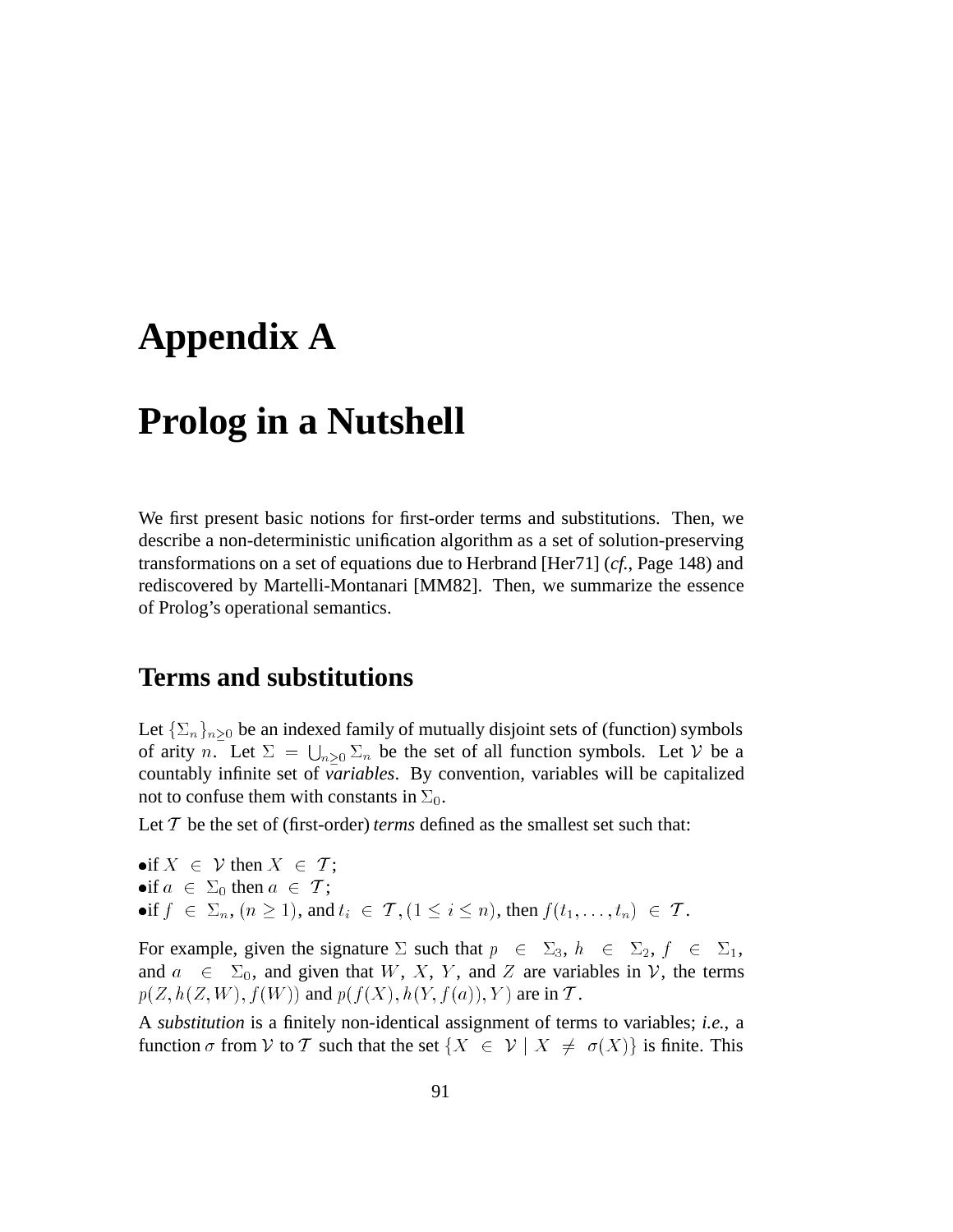set is called the *domain* of  $\sigma$  and denoted by **dom** $(\sigma)$ . Such a substitution is also written as a set such as  $\sigma = \{t_i/X_i\}_{i=1}^n$  where **dom** $(\sigma) = \{X_i\}_{i=1}^n$  and  $\sigma(X_i) = t_i$ for  $i=1$  to n.

A substitution  $\sigma$  is uniquely extended to a function  $\overline{\sigma}$  from T to T as follows:

$$
\begin{array}{l}\n\bullet \overline{\sigma}(X) = \sigma(X), \text{if } X \in \mathcal{V}; \\
\bullet \overline{\sigma}(a) = a, \text{if } a \in \Sigma_0; \\
\bullet \overline{\sigma}(f(t_1, \ldots, t_n)) = f(\overline{\sigma}(t_1), \ldots, \overline{\sigma}(t_n)), \text{if } f \in \Sigma_n, t_i \in \mathcal{T}, (1 \leq i \leq n).\n\end{array}
$$

Since they coincide on  $\mathcal V$ , and for notation convenience, we deliberately confuse a substitution  $\sigma$  and its extension  $\bar{\sigma}$ . Also, rather than writing  $\sigma(t)$ , we shall write  $t\sigma$ . Given two substitutions  $\sigma = \{t_i/X_i\}_{i=1}^n$  and  $\theta = \{s_j/Y_j\}_{j=1}^m$ , their composition  $\sigma\theta$  is the substitution which yields the same result on all terms as first applying  $\sigma$ then applying  $\theta$  on the result. One computes such a composition as the set:

$$
\sigma \theta = \left( \{ t\theta / X \mid t / X \in \sigma \} - \{ X / X \mid X \in \mathbf{dom}(\sigma) \} \right)
$$
  
 
$$
\cup \left( \theta - \{ s / Y \mid Y \in \mathbf{dom}(\sigma) \} \right).
$$

For example, if  $\sigma = \{f(Y)/X, U/V\}$  and  $\theta = \{b/X, f(a)/Y, V/U\}$ , then composing  $\sigma$  and  $\theta$  yields  $\sigma\theta = \{f(f(a))/X, f(a)/Y, V/U\}$ , while composing  $\theta$  and  $\sigma$  gives  $\theta \sigma = \{b/X, f(a)/Y, U/V\}.$ 

Composition defines a preorder (*i.e.*, a reflexive and transitive relation) on substitutions. A substitution  $\sigma$  is *more general* than a substitution  $\theta$  iff there exists a substitution  $\rho$  such that  $\theta = \sigma \rho$ . For example,  $\{f(Y)/X\}$  is more general than  ${f(f(a))/X, f(a)/Y}.$ 

### **Unification algorithm**

An *equation* is a pair of terms, written  $s = t$ . A substitution  $\sigma$  is a *solution* (or a *unifier*) of a set of equations  $\{s_i = t_i\}_{i=1}^n$  iff  $s_i \sigma = t_i \sigma$  for all  $i = 1, \ldots, n$ . Two sets of equations are *equivalent* iff they both admit *all* and *only* the same solutions. Following [MM82], we define two transformations on sets of equations—*term decomposition* and *variable elimination*. They both preserve solutions of sets of equations.

**Term Decomposition** *If a set* <sup>E</sup> *of equations contains an equation of the form*  $f(s_1, \ldots, s_n) = f(t_1, \ldots, t_n)$ , where  $f \in \Sigma_n, (n \geq 0)$ , then the set  $E' =$ 

PAGE 92 OF 129 Reprinted from MIT Press Copyright © Hassan AïT-KACI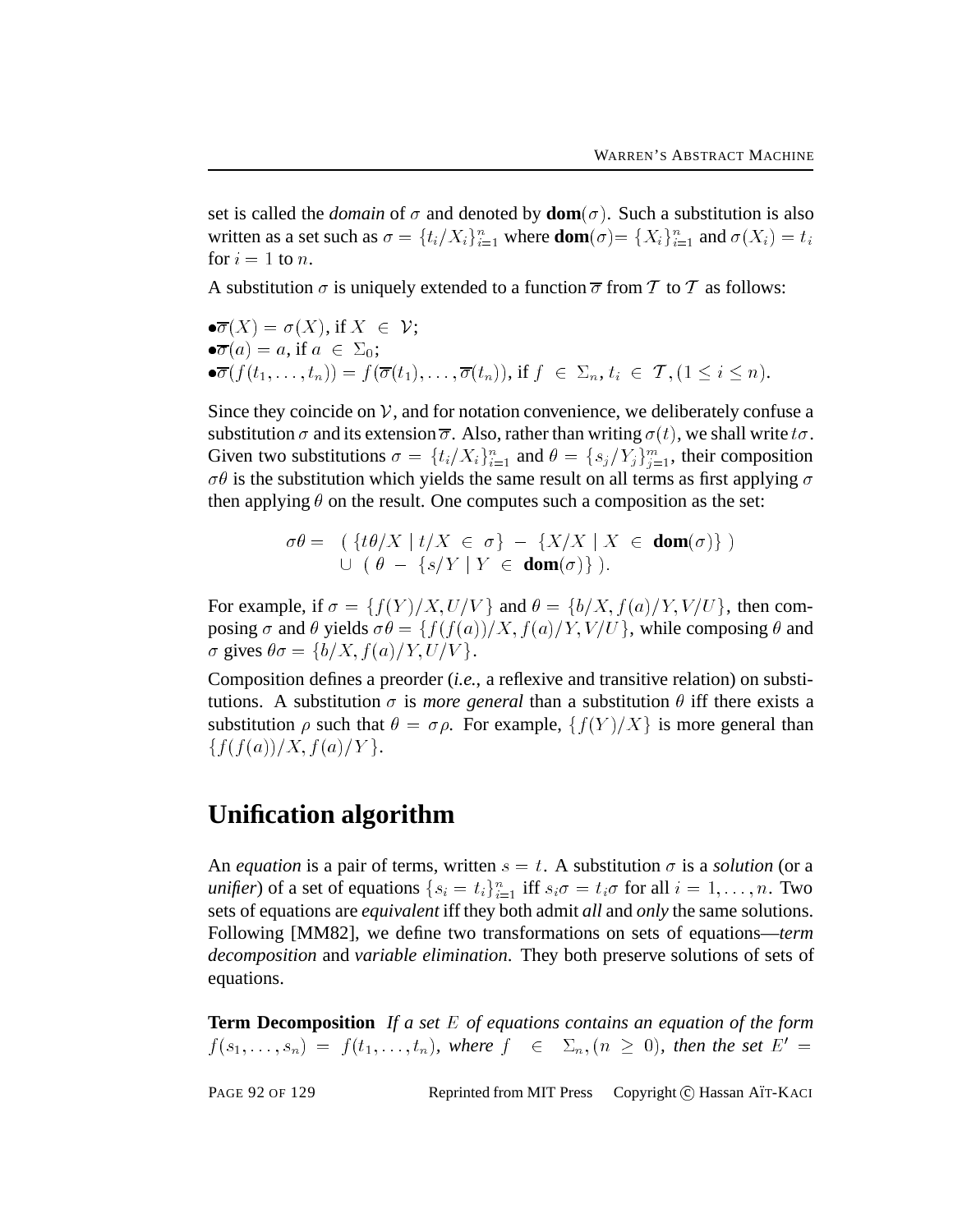$E - \{f(s_1, \ldots, s_n) = f(t_1, \ldots, t_n)\} \cup \{s_i = t_i\}_{i=1}^n$  is equivalent to  $E^1$ .

**Variable Elimination** *If a set* <sup>E</sup> *of equations contains an equation of the form*  $X = t$  where  $t \neq X$ , then the set  $E' = (E - \{X = t\})\sigma \cup \{X = t\}$  where  $\sigma = \{t/X\}$ , is equivalent to E.

A set of equations <sup>E</sup> is partitioned into two subsets: its *solved* part and its *unsolved* part. The solved part is its maximal subset of equations of the form  $X = t$  such that <sup>X</sup> occurs nowhere in the full set of equations except as the left-hand side of this equation alone. The unsolved part is the complement of the solved part. A set of equations is said to be *fully solved* iff its unsolved part is empty.

Following is a unification algorithm. It is a non-deterministic normalization procedure for a given set  $E$  of equations which repeatedly chooses and performs one of the following transformations until none applies or failure is encountered.

- $(u.1)$  Select any equation of the form  $t = X$  where t is not a variable, and rewrite it as  $X = t$ .
- $(u.2)$  Select any equation of the form  $X = X$  and erase it.
- $(u.3)$  Select any equation of the form  $f(s_1, \ldots, s_n) = g(t_1, \ldots, t_m)$  where  $f \in \Sigma_n$  and  $g \in \Sigma_m$ ,  $(n,m \ge 0)$ ; if  $f \ne g$  or  $n \ne m$ , stop with failure; otherwise, if  $n = 0$  erase the equation, else  $(n \ge 1)$  replace it with *n* equations  $s_i = t_i$ ,  $(i = 1, ..., n)$ .
- $(u.4)$  Select any equation of the form  $X = t$  where X is a variable which occurs somewhere else in the set of equations and such that  $t \neq X$ . If t is of the form  $f(t_1, \ldots, t_n)$ , where  $f \in \Sigma_n$ , and if X occurs in t, then stop with failure; otherwise, let  $\sigma = \{t/X\}$  and replace every other equation  $l = r$  by  $l\sigma = r\sigma$ .

If this procedure terminates with success, the set of equations which emerges as the outcome is fully solved. Its solved part defines a substitution called the *most general unifier* (MGU) of all the terms participating as sides of equations in <sup>E</sup>. If it terminates with failure, the set of equations  $E$  is unsatisfiable and no unifier for it exists.

The set  $E = \{p(Z, h(Z, W), f(W)) = p(f(X), h(Y, f(a)), Y)\}\$ , for example, is normalized as follows:

Copyright C Hassan AïT-KACI Reprinted from MIT Press PAGE 93 OF 129

<sup>&</sup>lt;sup>1</sup>If  $n = 0$ , the equation is simply deleted.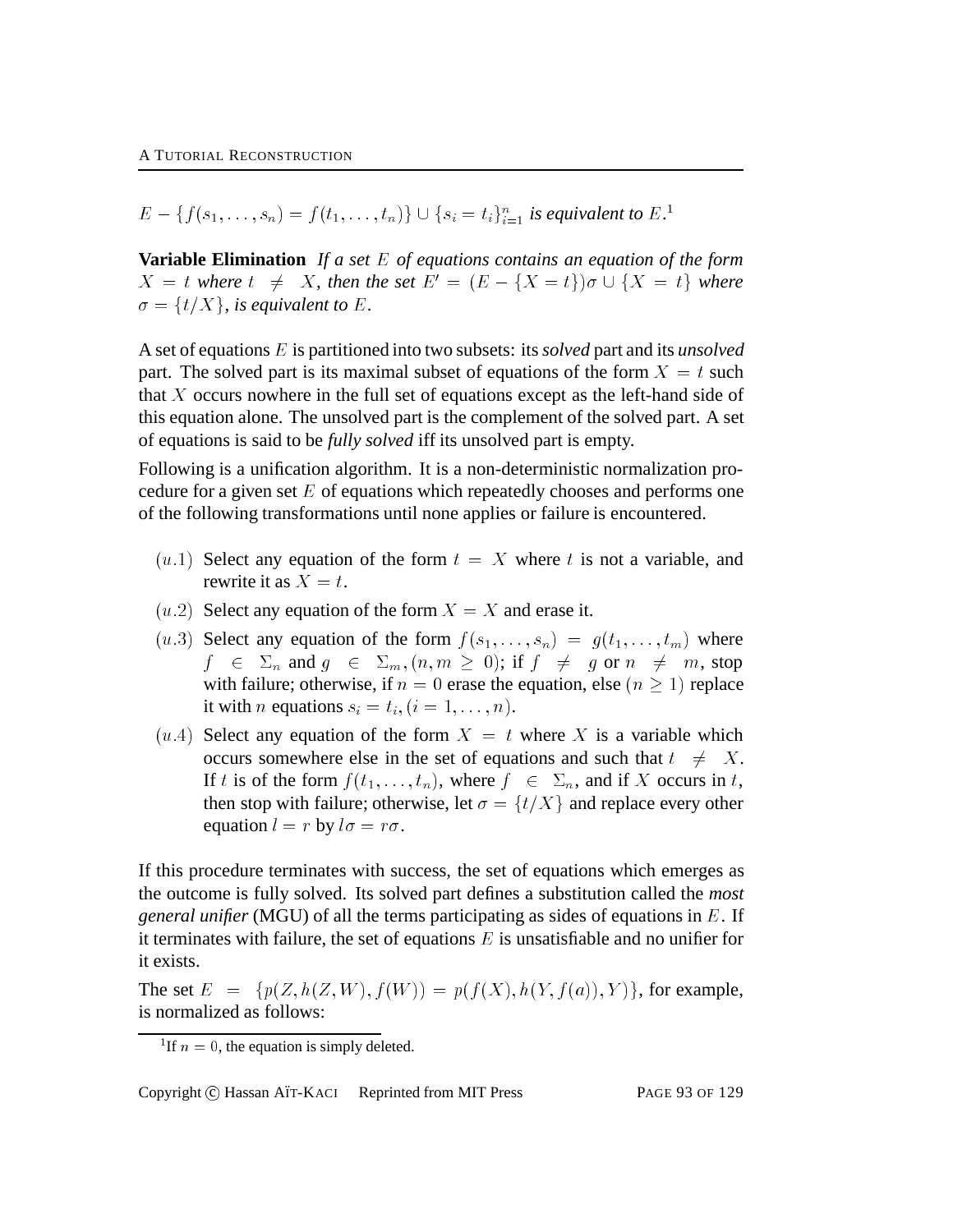$$
\{Z = f(X), h(Z, W) = h(Y, f(a)), f(W) = Y\}
$$
 [by (u.3)]  

$$
\{Z = f(X), h(f(X), W) = h(Y, f(a)), f(W) = Y\}
$$
 [by (u.4)]

fZ <sup>f</sup> X <sup>f</sup> X <sup>Y</sup> W <sup>f</sup> a <sup>f</sup> W <sup>Y</sup> <sup>g</sup> [by u]

$$
\{Z = f(X), f(X) = Y, W = f(a), f(W) = Y\}
$$
 [by (u.3)]

 ${Z = f(X), Y = f(X), W = f(a), f(W) = Y}$ [by  $(u.1)$ ]

$$
\{Z = f(X), Y = f(X), W = f(a), f(W) = f(X)\}
$$
 [by (u.4)]

$$
\{Z = f(X), Y = f(X), W = f(a), f(f(a)) = f(X)\}
$$
 [by (u.4)]

$$
\{Z = f(X), Y = f(X), W = f(a), f(a) = X\}
$$
 [by (u.3)]

$$
\{Z = f(X), Y = f(X), W = f(a), X = f(a)\}\
$$
[by (u.1)]

$$
\{Z = f(f(a)) , Y = f(f(a)) , W = f(a) , X = f(a)\}
$$
 [by (u.4)]

producing the substitution  $\sigma = \{f(f(a))/Z, f(a)/W, f(f(a))/Y, f(a)/X\}$  which is the MGU of  $p(Z, h(Z, W), f(W))$  and  $p(f(X), h(Y, f(a)), Y)$  and both yield the same term  $p(f(f(a)), h(f(f(a)), f(a)), f(f(a)))$  when applied the substitution  $\sigma$ .

## **Prolog**

Logic programming, of which Prolog is *the* canonical language, expresses programs as relational rules of the form:

$$
r_0(\vec{t}_0)\,:=\,r_1(\vec{t}_1),\ldots,r_n(\vec{t}_n).
$$

where the  $r_i$ 's are relationals symbols and the  $\vec{t}_i$ 's are tuples of first-order terms. One reads such a rule as: "*For all bindings of their variables, the terms*  $\vec{t}_0$  are *in relation*  $r_0$  *if the terms*  $\vec{t_1}$  *are in relation*  $r_1$  *and* ... the terms  $\vec{t_n}$  *are in relation*  $r_n$ ." In the case where  $n = 0$ , the rule reduces to the simple unconditional assertion, or *fact*,  $r_0(\vec{t}_0)$  that the terms  $\vec{t}_0$  are in relation  $r_0$ . A fact will be written omitting the : - symbol. These rules are called *definite clauses*; expressions such as  $r_i(\vec{t}_i)$ are called *atoms*; the *head* of a definite clause is the atom on the left of the : symbol, and its *body* is the conjunction of atoms on its right.

For example, the following are two definite clauses, the first one being a fact:

```
conc([[, L, L).conc(H.T, L, H.R) : - conc(T, L, R).
```
PAGE 94 OF 129 Reprinted from MIT Press Copyright © Hassan AïT-KACI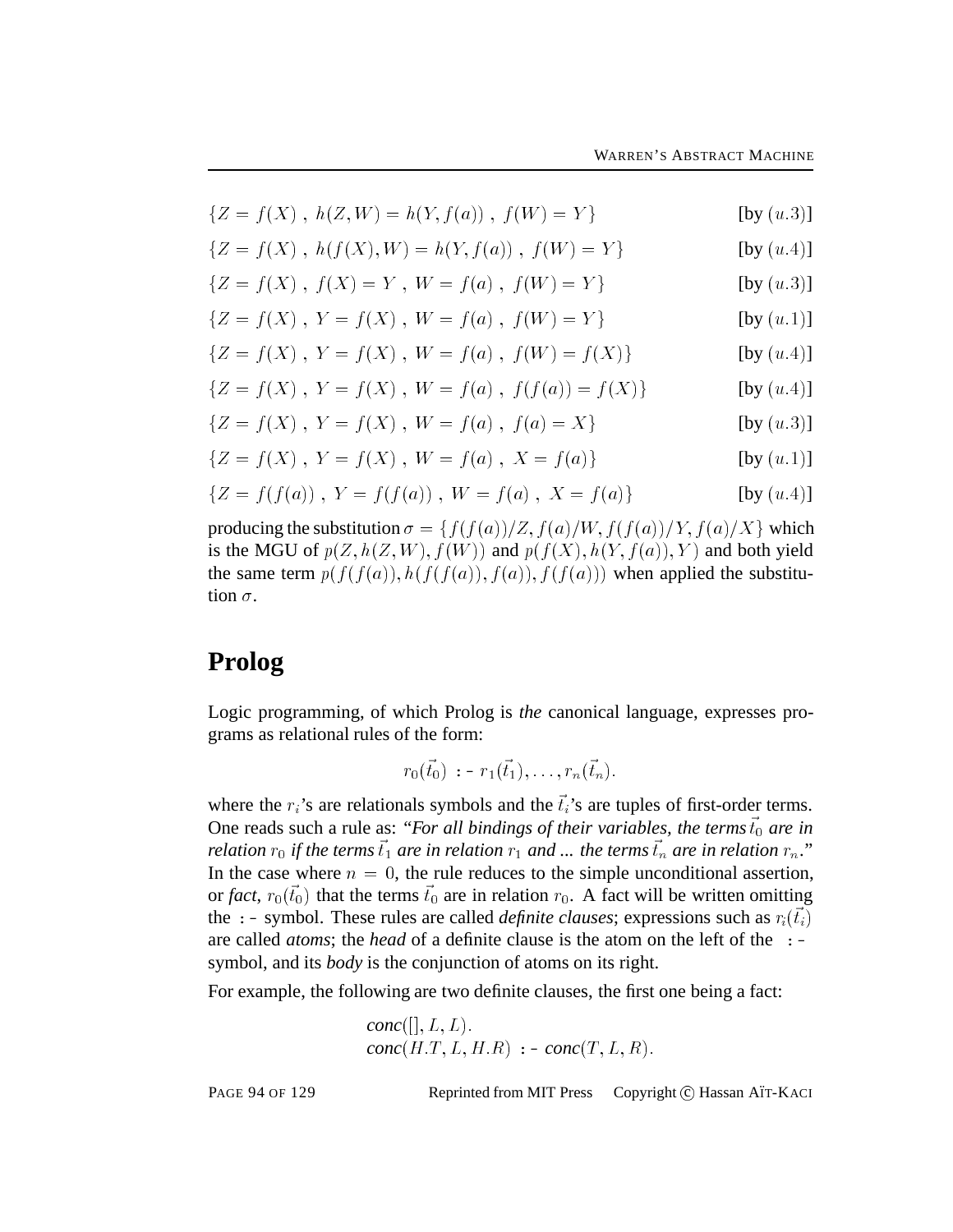where ' $[] \in \Sigma_0$  is a constant and the function symbol '.'  $\in \Sigma_2$  is written in infix notation. This may be used as a program to concatenate two lists where  $[]$  is used as a list terminator.2

A *query* is a clause of the form:

:- qsqmsm

A query as shown above may be read: "*Does there exist some binding of variables such that the terms*  $\vec{s}_1$  *are in relation*  $q_1$  *and* ...  $\vec{s}_m$  *are in relation*  $q_m$ ?" To emphasize that this is interpreted as a question, the symbol  $\cdot$  - is then written  $? -$  as in:

$$
?-q_1(\vec{s}_1),\ldots,q_m(\vec{s}_m).
$$

SLD resolution is a non-deterministic deduction rule by which queries are transformed. It owes its origins to Automatic Theorem Proving based on the Resolution Principle discovered by J. A. Robinson [Rob65] and was proposed by R. A. Kowalski [Kow79] as a computation rule. Technically, it is characterized as linear resolution over definite clauses, using a selection function. Linear resolution is a particular restriction of the non-deterministic application of the general deduction rule defined in [Rob65] so that one single fixed clause keeps being transformed by resolving it against other clauses in a given set. SLD resolution is a further restriction of linear resolution where (1) the fixed clause is a query, (2) clauses in the set are definite, and (3) an oracular function selects which atom in the query to resolve on and which definite clause in the set to resolve against. Thus, the letters "SLD" stand respectively for "*Selection*," "*Linear*," and "*Definite*."

More specifically, using the above Prolog notation for queries and rules, SLD resolution consists in choosing an atom  $q_i(\vec{s}_i)$  in the query's body and a definite clause in the given set whose head  $r_0(\vec{t}_0)$  *unifies* with  $q_i(\vec{s}_i)$  thanks to a variable substitution  $\sigma$  (*i.e.*,  $q_i(\vec{s_i})\sigma = r_0(\vec{t_0})\sigma$ ), then replacing it by the body of that clause in the query, applying substitution  $\sigma$  to all the new query. That is,

$$
?-q_1(\vec{s}_1)\sigma,\ldots,q_{i-1}(\vec{s}_{i-1})\sigma,r_1(\vec{t}_1)\sigma,\ldots,r_n(\vec{t}_n)\sigma,q_{i+1}(\vec{s}_{i+1})\sigma,\ldots,q_m(\vec{s}_m)\sigma.
$$

The process is repeated and stops when and if the query's body is empty (success) or no rule head unifies with the selected atom (failure). There are two nondeterministic choices made in the process: one of an atom to rewrite in the query

<sup>&</sup>lt;sup>2</sup>For example, 1.2.3. [] is a list. Edinburgh Prolog syntax uses  $[X|Y]$  instead of  $X.Y$  ; it also uses a simplified variant to express a list *in extenso*, allowing writing  $[1,2,3]$  rather than  $[1|[2|[3||]]]$ .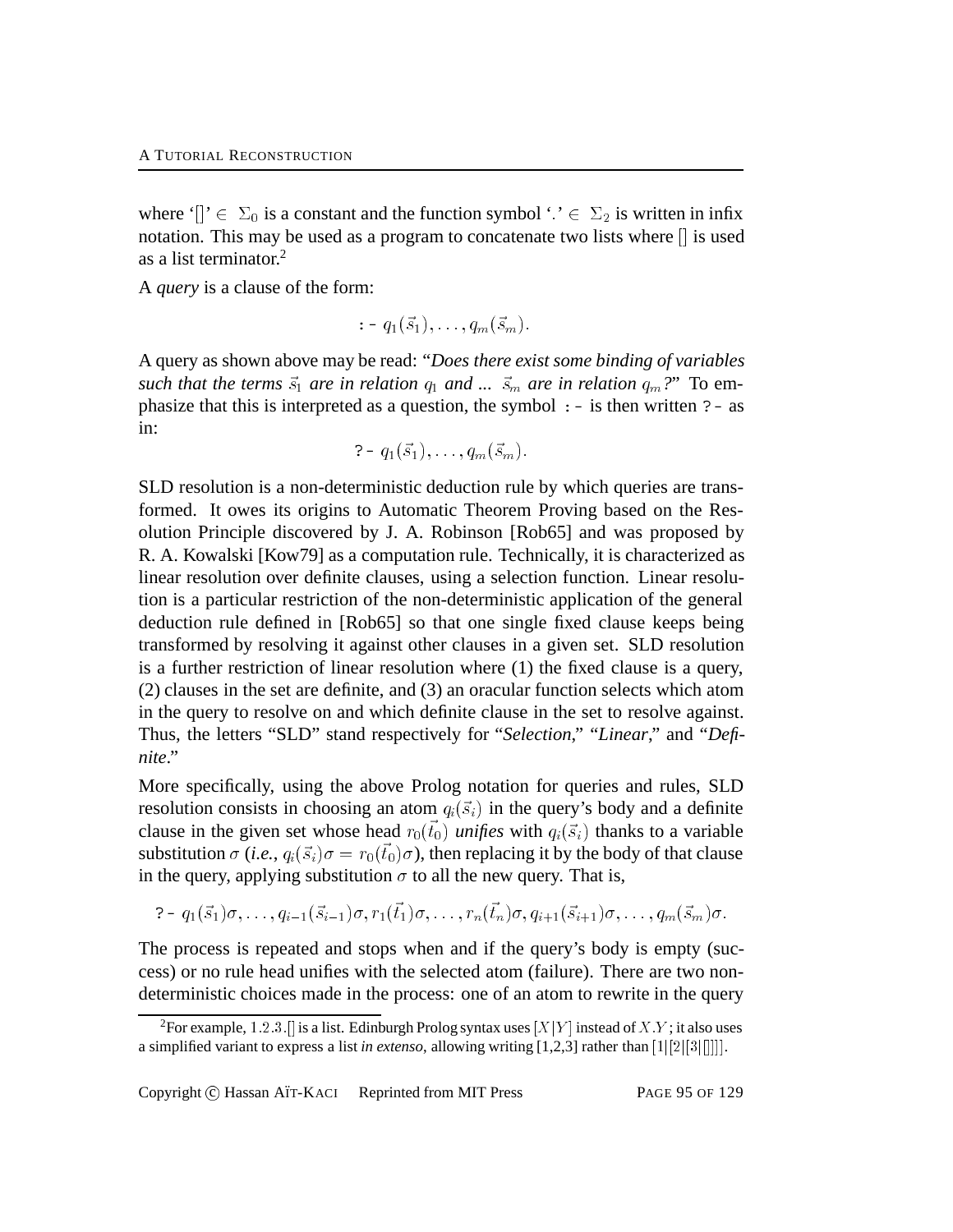and one among the potentially many rules whose head to unify with this atom. In any case, SLD resolution is *sound* (*i.e.*, it does not derive wrong solutions) and, provided these choices are made by a fair non-deterministic selection function, it is also *complete* (*i.e.*, it derives all solutions).

Prolog's computation rule is a particular deterministic approximation of SLD resolution. Specifically, it is a flattening of SLD resolution emulating a depth-first search. It sees a program as an *ordered* set of definite clauses, and a query or definite clause body as an *ordered* set of atoms. These orders are meant to provide a rigid guide for the two choices made by the selection function of SLD resolution. Thus, Prolog's particular computation strategy transforms a query by rewriting the query attempting to unify its leftmost atom with the head of the first rule according to the order in which they are specified. If failure is encountered, a backtracking step to the latest rule choice point is made, and computation resumed there with the next alternative given by the following rule. For example, if the two clauses for predicate *conc* are given as above, then the Prolog query  $\text{``?} \text{-} conc(1.2.1, 3.4.[], L).$ ' succeeds with the substitution  $T = []$ ,  $L = 1.2.3.4.[],$ while the query '? -  $conc(1.2.[], X, 3. Y)$ .' fails.

Strategies for choice of where to apply linear resolution are all logically consistent in the sense that if computation terminates, the variable binding exhibited is a legitimate solution to the original query. In particular, like non-deterministic SLD resolution, Prolog resolution is *sound*. However, unlike non-deterministic SLD resolution, it is *incomplete*. Indeed, Prolog's particular strategy of doing linear resolution may diverge although finitely derivable solutions to a query may exist. For example, if the definite clauses for *conc* are given in a different order (*i.e.*, first the rule, then the fact), then the query '? -  $conc(X, Y, Z)$ .' never terminates although it has (infinitely many) finitely derivable solutions!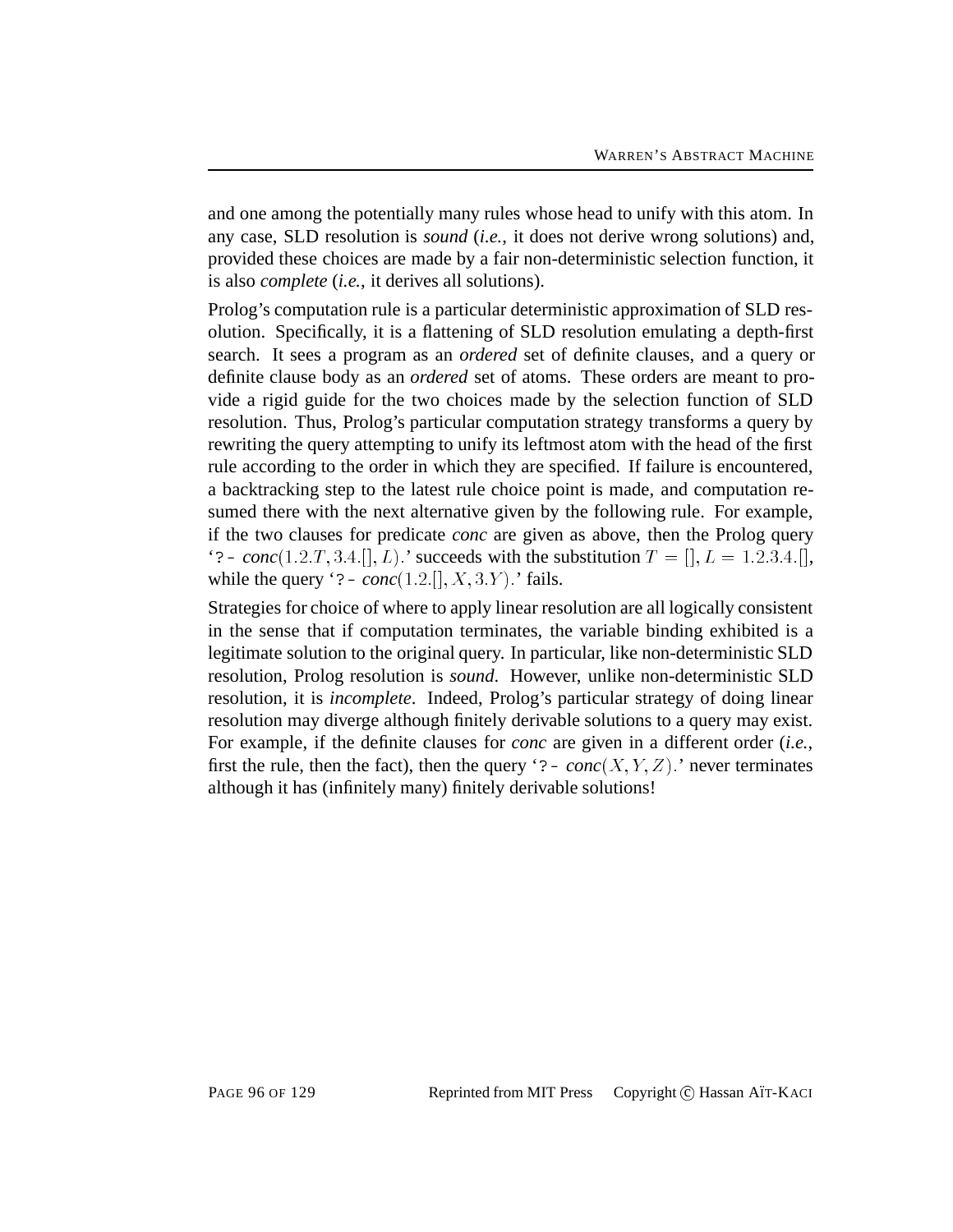# **Appendix B**

# **The WAM at a glance**

**B.1 WAM instructions**

We summarize here for quick reference all the instructions of the WAM. In some instructions, we use the notation  $\nabla n$  to denote a variable that may be indifferently temporary or permanent.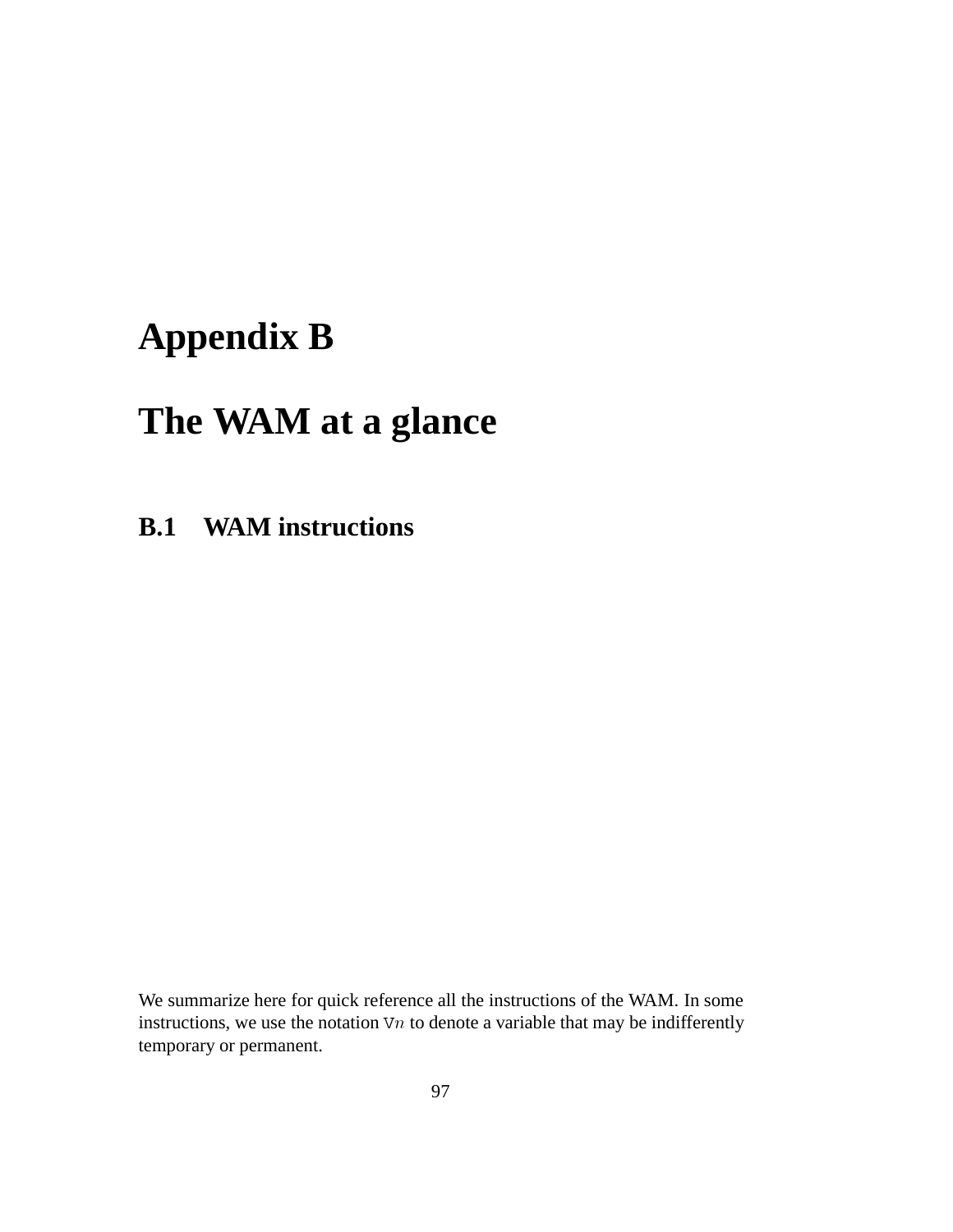## **The complete set:**

#### Put instructions

put variable  $X_n$ , Ai put variable Yn A<sup>i</sup> put value  $Vn$ , Ai put unsafe value  $Yn$ , Ai put structure  $f, Ai$ put list A<sup>i</sup> put constant  $c, A$ 

#### Set instructions

set\_variable $Vn$ set\_value  $Vn$ set local value  $V_n$ set\_constant  $c$ set void  $n$ 

#### Control instructions

allocate deallocate call  $P, N$ execute  $P$ proceed

#### Get instructions

 $q$ et variable V $n$ , A $i$ get value  $V_n$ , Ai get structure  $f$ , Ai get list A<sup>i</sup> get constant  $c, Ai$ 

#### Unify instructions

unify\_variable  $Vn$ unify value  $V_n$ unify local value V<sup>n</sup> unify\_constant $c$ unify void  $n$ 

#### Choice instructions

try\_me\_else  $L$ retry me else <sup>L</sup> trust me try <sup>L</sup> retry <sup>L</sup> trust <sup>L</sup>

#### Indexing instructions

Cut instructions

switch on term  $V, C, L, S$ switch on constant  $N,T$ switch on structure  $N, T$  neck cut get level Y<sup>n</sup> cut Y<sup>n</sup>

PAGE 98 OF 129 Reprinted from MIT Press Copyright © Hassan AïT-KACI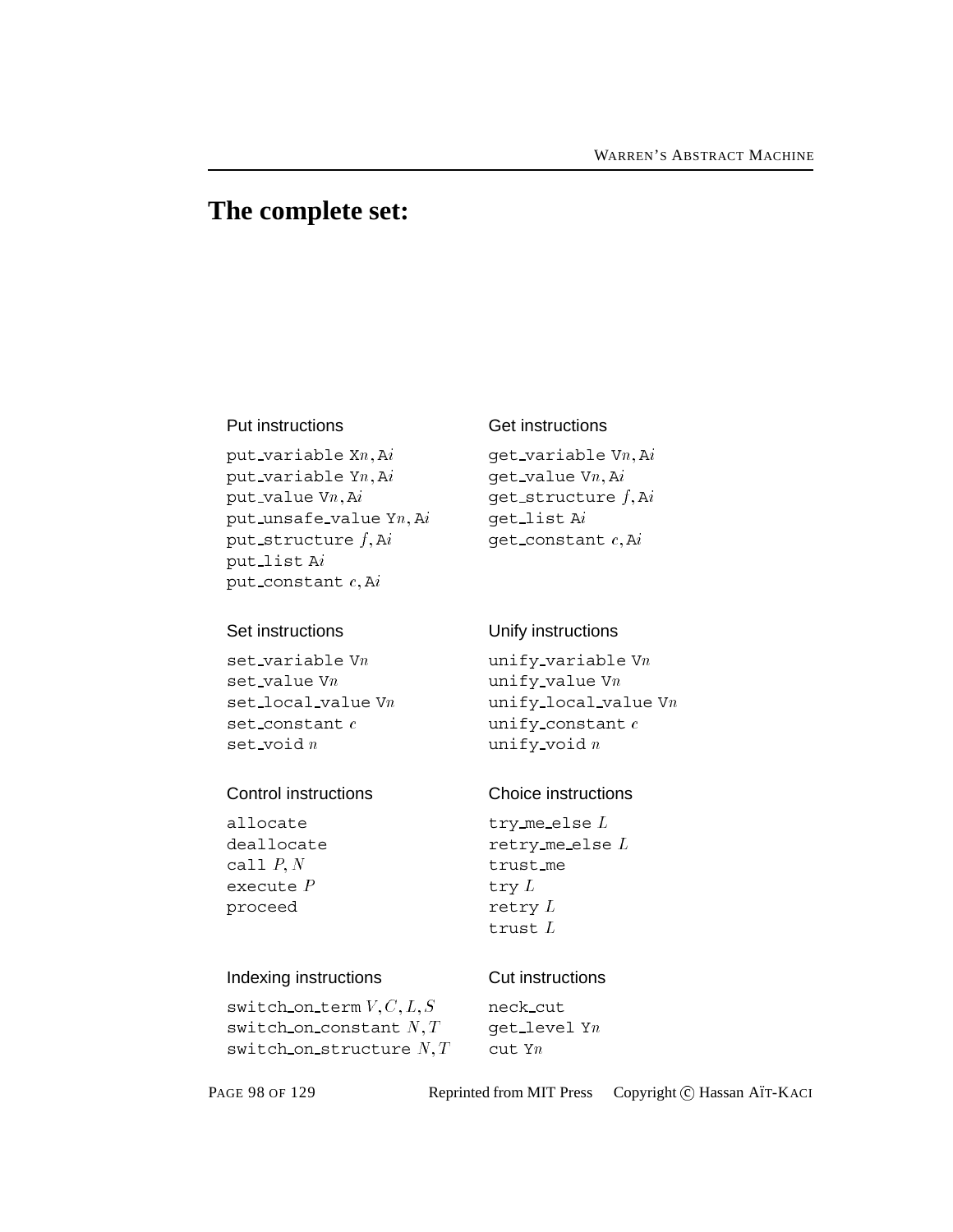### **Put instructions**

#### $put$ -variable  $Xn$ . Ai

Push a new unbound REF cell onto the heap and copy it into both register  $X_n$ and register Ai. Continue execution with the following instruction.

 $HEAP[H] \leftarrow \langle REF, H \rangle;$  $Xn \leftarrow \text{HEAD}[H]$ ;  $Ai \leftarrow \text{HEAD} [H]$ ;  $H \leftarrow H + 1$ ;  $P \leftarrow P + instruction_size(P);$ 

#### put variable  $Yn$ , Ai

Initialize the  $n$ -th stack variable in the current environment to 'unbound' and let A<sup>i</sup> point to it. Continue execution with the following instruction.

```
addr \leftarrow \mathbf{E} + n + 1;\texttt{STACK}[addr] \leftarrow \langle \texttt{REF},addr \rangle;Ai \leftarrow STACK[addr];
P \leftarrow P + instruction\_size(P);
```
#### put value  $Vn$ , Ai

Place the contents of  $\nabla n$  into register Ai. Continue execution with the following instruction.

 $Ai \leftarrow \nabla n$ ;  $P \leftarrow P + instruction size(P);$ 

#### put unsafe value  $Yn, Ai$

If the dereferenced value of  $Y_n$  is not an unbound stack variable in the current environment, set A<sup>i</sup> to that value. Otherwise, bind the referenced stack variable to a new unbound variable cell pushed on the heap, and set  $Ai$  to point to that cell. Continue execution with the following instruction.

```
addr \leftarrow deref(\mathbf{E} + n + 1);if addr < E{\rm \bf then\ A}i\leftarrow {\rm \,STORE\,}[\,addr\,]elsebeginHEAP[H] \leftarrow \langle REF, H \rangle;bind(\,addr, H);Ai \leftarrow \text{HEAD [H]};
         \text{H} \gets \text{H} + 1end
P \leftarrow P + instruction\_size(P);
```
Copyright © Hassan AïT-KACI Reprinted from MIT Press PAGE 99 OF 129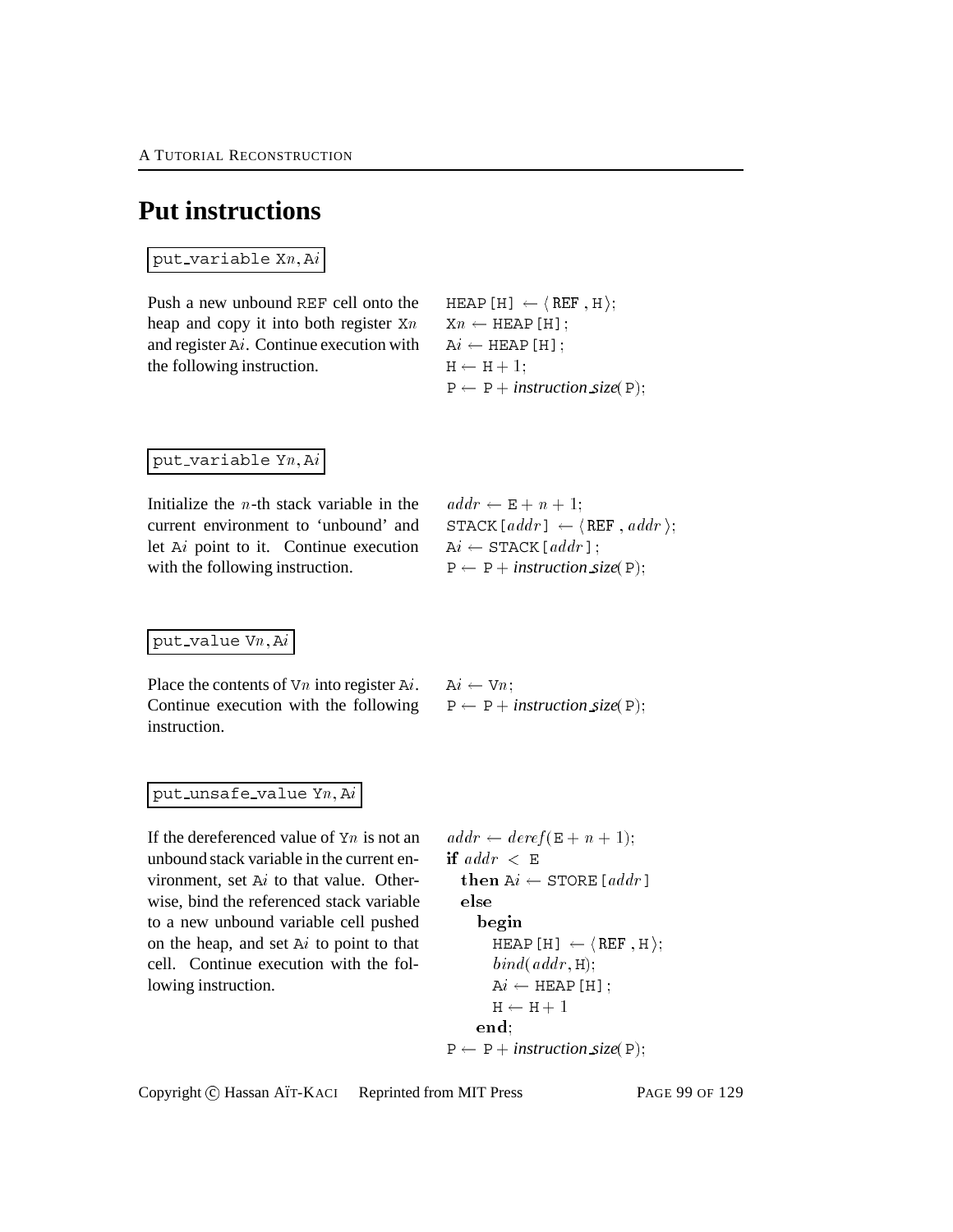put structure  $f, Ai$ 

Push a new functor cell containing <sup>f</sup> onto the heap and set register A<sup>i</sup> to an STR cell pointing to that functor cell. Continue execution with the following instruction.

HEAP [H]  $\leftarrow$  f/n;  $\mathrm{A}i \leftarrow \langle \, \texttt{STR}\, , \mathrm{H} \, \rangle;$  $H \leftarrow H + 1;$  $P \leftarrow P + instruction\_size(P);$ 

put list A<sup>i</sup>

Set register A<sup>i</sup> to contain a LIS cell pointing to the current top of the heap. Continue execution with the following instruction.

 $Ai \leftarrow \langle \text{LIS}, \text{H} \rangle;$  $P \leftarrow P + instruction\_size(P);$ 

put constant  $c$ , A $i$ 

Place a constant cell containing  $c$  into register Ai. Continue execution with the following instruction.  $\mathrm{A}i \leftarrow \langle$  CON  $,c \rangle$ ;  $P \leftarrow P + instruction size(P);$ 

### **Get instructions**

 $get\_variable$   $Vn, Ai$ 

Place the contents of register  $Ai$  into variable Vn. Continue execution with the following instruction.  $\nabla n \leftarrow \mathbf{A}$ *i*:  $P \leftarrow P + instruction\_size(P);$ 

get value  $Vn$ , Ai

Unify variable Vn and register Ai. Backtrack on failure, otherwise continue execution with following instruction.

 $unify( *Vn*, A<sub>i</sub>)$ ; **if** *fail* **then** *backtrack* **else**  $P \leftarrow P + instruction size(P)$ ;

PAGE 100 OF 129 Reprinted from MIT Press Copyright C Hassan AÏT-KACI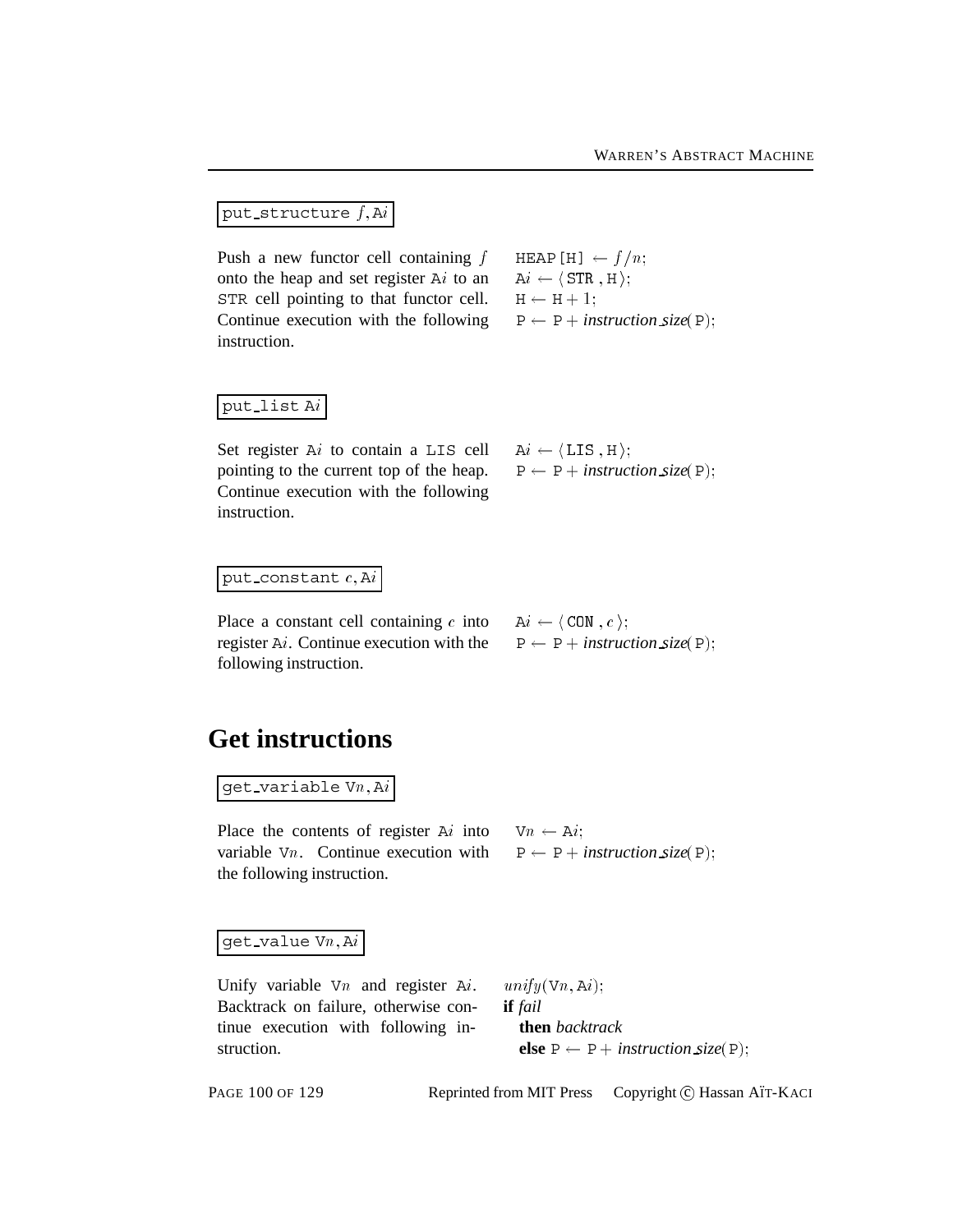#### get\_structure  $f$ , Ai

If the dereferenced value of register  $Ai$  is an unbound variable, then bind that variable to a new STR cell pointing to  $f$  pushed on the heap and set mode to write; otherwise, if it is a STR cell pointing to functor  $f$ , then set register S to the heap address following that functor cell's and set mode to read. If it is not a STR cell or if the functor is different than  $f$ , fail. Backtrack on failure, otherwise continue execution with following instruction.

#### $addr \leftarrow \text{deref(Ai)}$ ;  $\mathbf{case} \ \text{STORE} \ [ \textit{addr} \ ] \ \mathbf{of}$  $\langle$  REF  $, \_ \rangle$  : HEAP [H]  $\leftarrow$   $\langle$  STR  $, H + 1 \rangle$ ; HEAP  $[H + 1] \leftarrow f$ ;  $bind(addr, H);$  $H \leftarrow H + 2;$  $mode \leftarrow \texttt{write};$  $\langle$  STR  $, a \rangle$  : if HEAP [ $a$ ] =  $f$ thenbegin $S \leftarrow a + 1;$  $mode \leftarrow \texttt{read}$ endelse  $\tau a u \leftarrow \texttt{true:}$ other:  $fail \leftarrow true;$ endcase **if** *fail* **then** *backtrack* **else**  $P \leftarrow P + instruction_size(P)$ ;

#### get list A<sup>i</sup>

If the dereferenced value of register  $Ai$  is an unbound variable, then bind that variable to a new LIS cell pushed on the heap and set mode to write; otherwise, if it is a LIS cell, then set register S to the heap address it contains and set mode to read. If it is not a LIS cell, fail. Backtrack on failure, otherwise continue execution with following instruction.

```
addr \leftarrow \text{deref}(\text{A}i);case STORE [addr] of
     \langle REF , \_ : HEAP [H] \leftarrow \langle LIS , H + 1 \rangle;
                      bind(addr, H);H \leftarrow H + 1;
                      mode \leftarrow \texttt{write};\langle LIS , a \rangle : S \leftarrow a;
                      mode \leftarrow \texttt{read};other: fail \leftarrow true;
endcase
if fail
   then backtrack
   else P \leftarrow P + instruction_size(P);
```
Copyright C Hassan AïT-KACI Reprinted from MIT Press PAGE 101 OF 129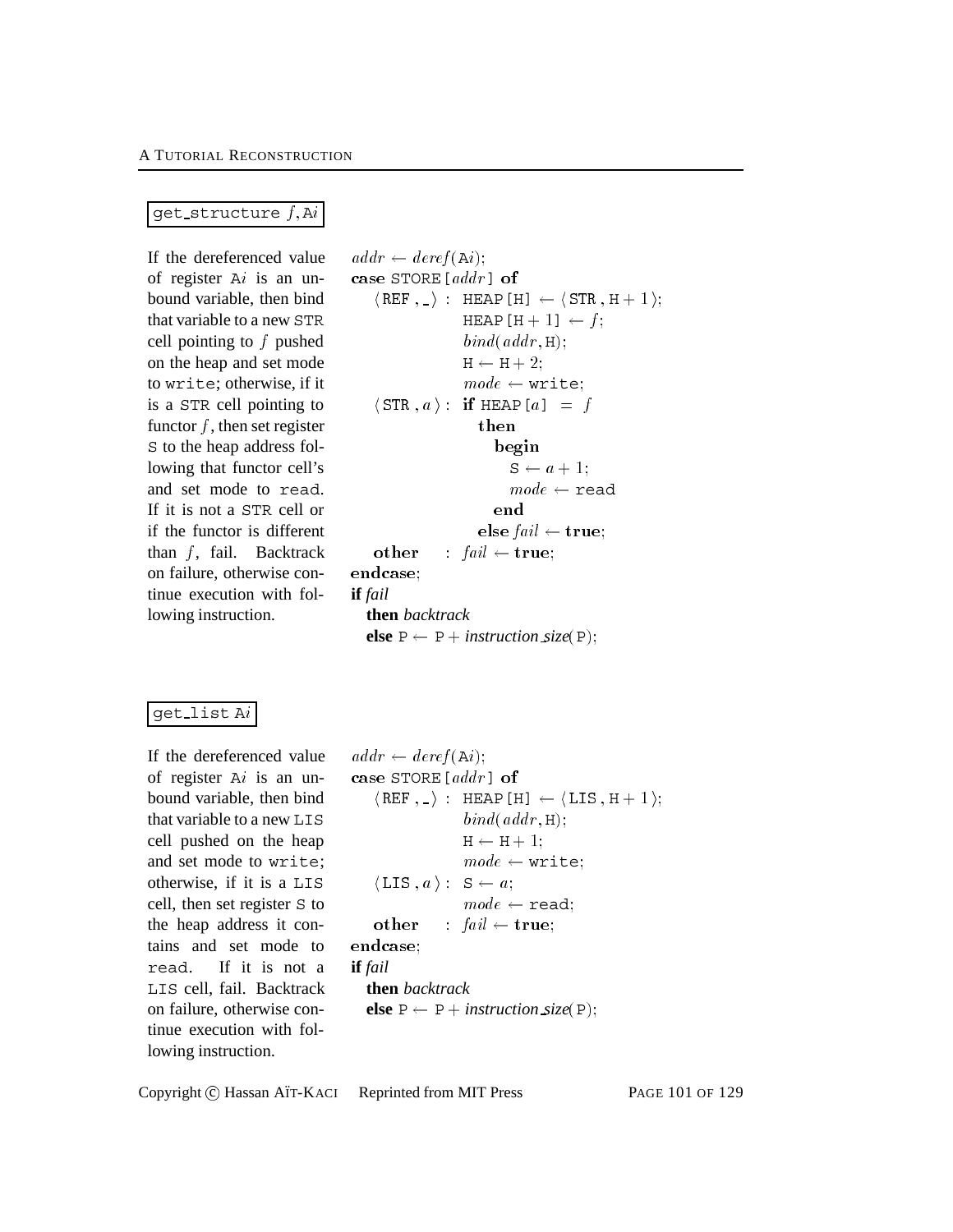get constant  $c,$  A $i$ 

If the dereferenced value of register  $Ai$  is an unbound variable, bind that variable to constant <sup>c</sup>. Otherwise, fail if it is not the constant <sup>c</sup>. Backtrack on failure, otherwise continue execution with following instruction.

```
addr \leftarrow deref(\mathrm{A}i);\mathbf{case} \ \text{STORE} \ [ \textit{addr} \ ] \ \mathbf{of}\langle REF , \_ \rangle : STORE [addr] \leftarrow \langle CON , c \rangle;
                          trail addr 
      \langle CON ,c' \rangle: \mathit{fail} \leftarrow (c \ \neq \ c') ;other\therefore fail \leftarrow true;
endcase
if fail
   then backtrack
   else P \leftarrow P + instruction_size(P);
```
## **Set instructions**

set\_variable  $Vn$ 

Push a new unbound REF cell onto the heap and copy it into variable Vn. Continue execution with the following instruction.  $HEAP[H] \leftarrow \langle REF, H \rangle;$  $\nabla n \leftarrow \text{HEAD [H]}$ ;  $H \leftarrow H + 1$ ;  $P \leftarrow P + instruction size(P);$ 

set\_value  $\nu$ n

| Push $V_n$ 's value onto the heap. Continue                      | $HERP[H] \leftarrow \forall n$ ;        |
|------------------------------------------------------------------|-----------------------------------------|
| execution with the following instruction. $H \leftarrow H + 1$ ; |                                         |
|                                                                  | $P \leftarrow P + instruction size(P);$ |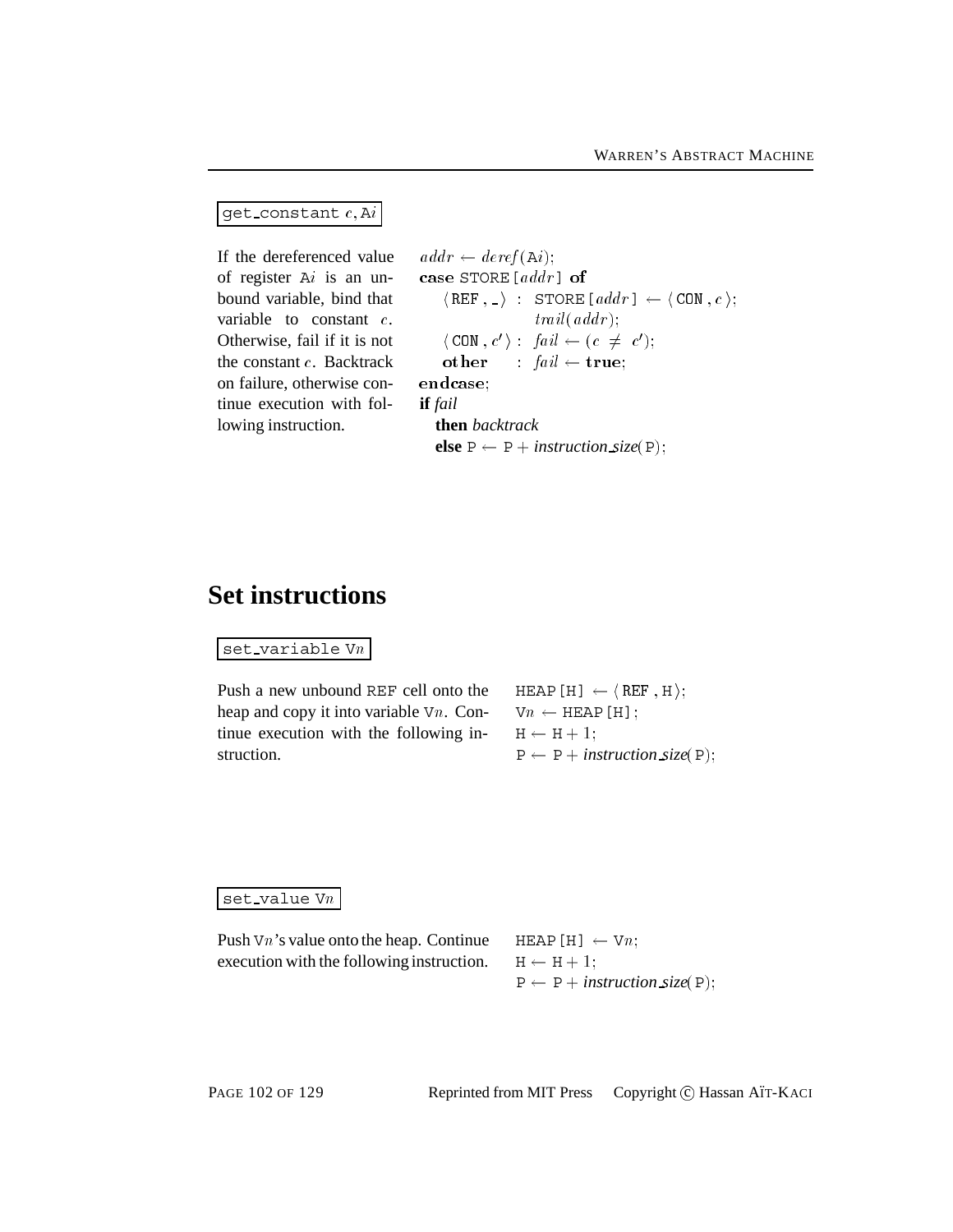#### set local value V<sup>n</sup>

If the dereferenced value of  $\nabla n$  is an unbound heap variable, push a copy of it onto the heap. If the dereferenced value is an unbound stack address, push a new unbound REF cell onto the heap and bind the stack variable to it. Continue execution with the following instruction.

 $addr \leftarrow deref(\forall n);$ if  $addr < H$  ${\bf then}\ \mathtt{HEAD}\ [{\rm H}] \ \leftarrow \mathtt{HEAD}\ [\textit{addr}\ ]$ elsebeginHEAP [H]  $\leftarrow$   $\langle$  REF, H  $\rangle$ ;  $bind(\,addr,\text{H})$ end  $H \leftarrow H + 1$ ;  $P \leftarrow P + instruction size(P);$ 

#### set constant  $c$

Push the constant  $c$  onto the heap. Continue execution with the following instruction.

 $HEAP[H] \leftarrow \langle CON, c \rangle;$  $H \leftarrow H + 1$ ;  $P \leftarrow P + instruction.size(P);$ 

#### set void  $n$

Push  $n$  new unbound REF cells onto the heap. Continue execution with the following instruction.

```
for i \leftarrow H to H + n-1 do
  HEAP[i] \leftarrow \langleREF, i );
H \leftarrow H + n;P \leftarrow P + instruction.size(P);
```
### **Unify instructions**

#### unify variable V<sup>n</sup>

In read mode, place the contents of heap address  $S$  into variable  $V_n$ ; in write mode, push a new unbound REF cell onto the heap and copy it into Xi. In either mode, increment S by one. Continue execution with the following instruction.

#### case mode of

```
read : Vn \leftarrow \text{HEAD}[S];
    write: HEAP[H] \leftarrow \langle REF, H \rangle;
                   \nabla n \leftarrow \text{HEAD}[H];
                   H \leftarrow H + 1;
endcase
```
 $S \leftarrow S + 1$ ;  $P \leftarrow P + instruction size(P);$ 

Copyright © Hassan AïT-KACI Reprinted from MIT Press PAGE 103 OF 129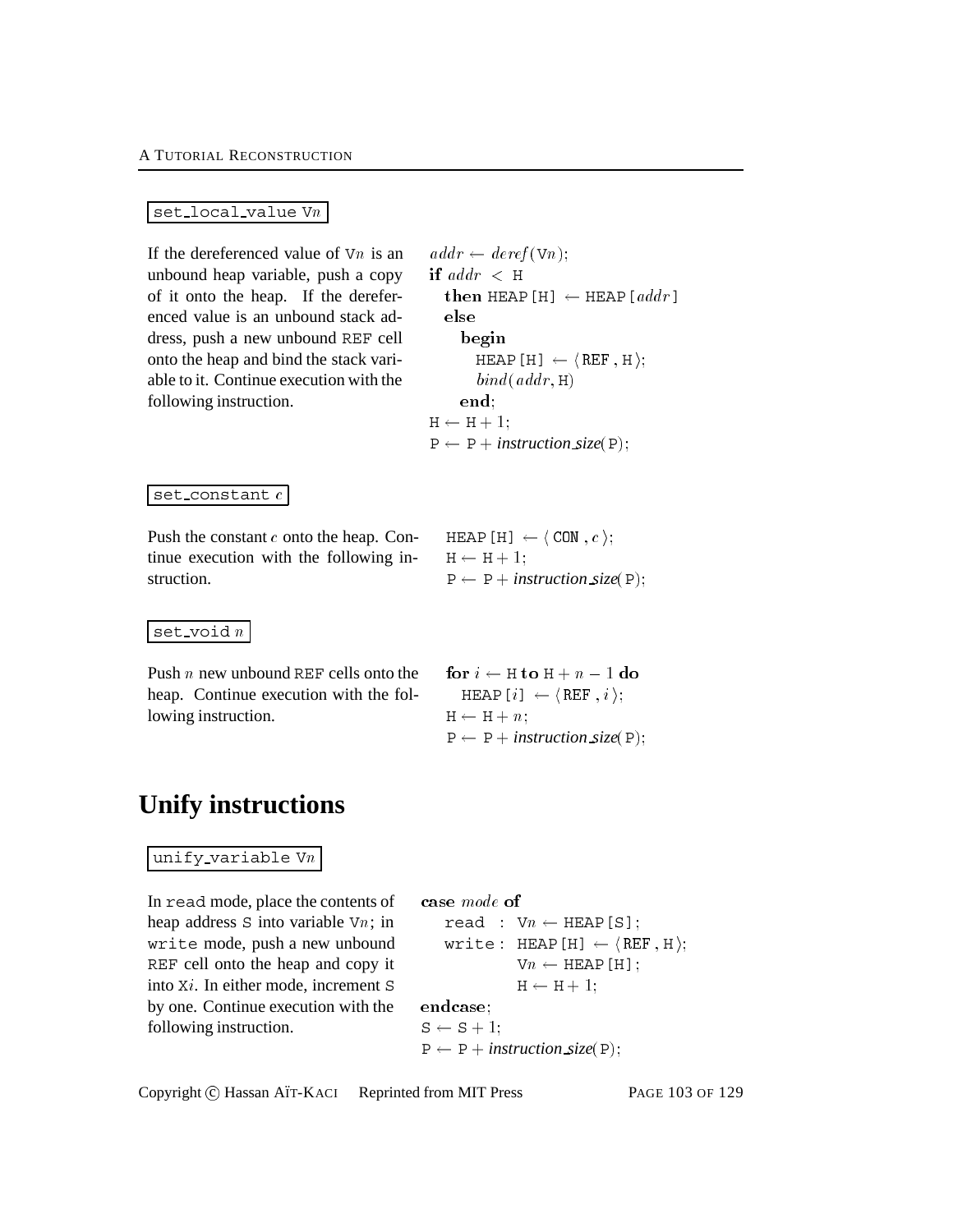#### unify value V<sup>n</sup>

In read mode, unify variable  $\nabla n$  and heap address S; in write mode, push the value of V<sup>n</sup> onto the heap. In either mode, increment S by one. Backtrack on failure, otherwise continue execution with following instruction.

```
case mode of
   read : unify(vn, S);write: HEAP[H] \leftarrow Vn;
              H \leftarrow H + 1:
endcase
S \leftarrow S + 1;if fail
  then backtrack
  else P \leftarrow P + instruction size(P);
```
#### unify\_local\_value  $Vn$

In read mode, unify variable V<sup>n</sup> and heap address S. In write mode, if the dereferenced value of V<sup>n</sup> is an unbound heap variable, push a copy of it onto the heap. If the dereferenced value is an unbound stack address, push a new unbound REF cell onto the heap and bind the stack variable to it. In either mode, increment S by one. Backtrack on failure, otherwise continue execution with following instruction.

```
case mode of
    read : unify(vn, S);
    write: addr \leftarrow deref(\nabla n);if addr \ < H \,{\bf then}\ \mathtt{HEAD}\ [{\tt H}] \ \leftarrow {\tt HEAD}\ [{\mathit{addr}}\ {\tt ]}elsebeginHEAP [H] \leftarrow \langle REF, H \rangle;
                           bind(addr, H)end
                 H \leftarrow H + 1;endcase
S \leftarrow S + 1;
if fail
   then backtrack
   else P \leftarrow P + instruction_size(P);
```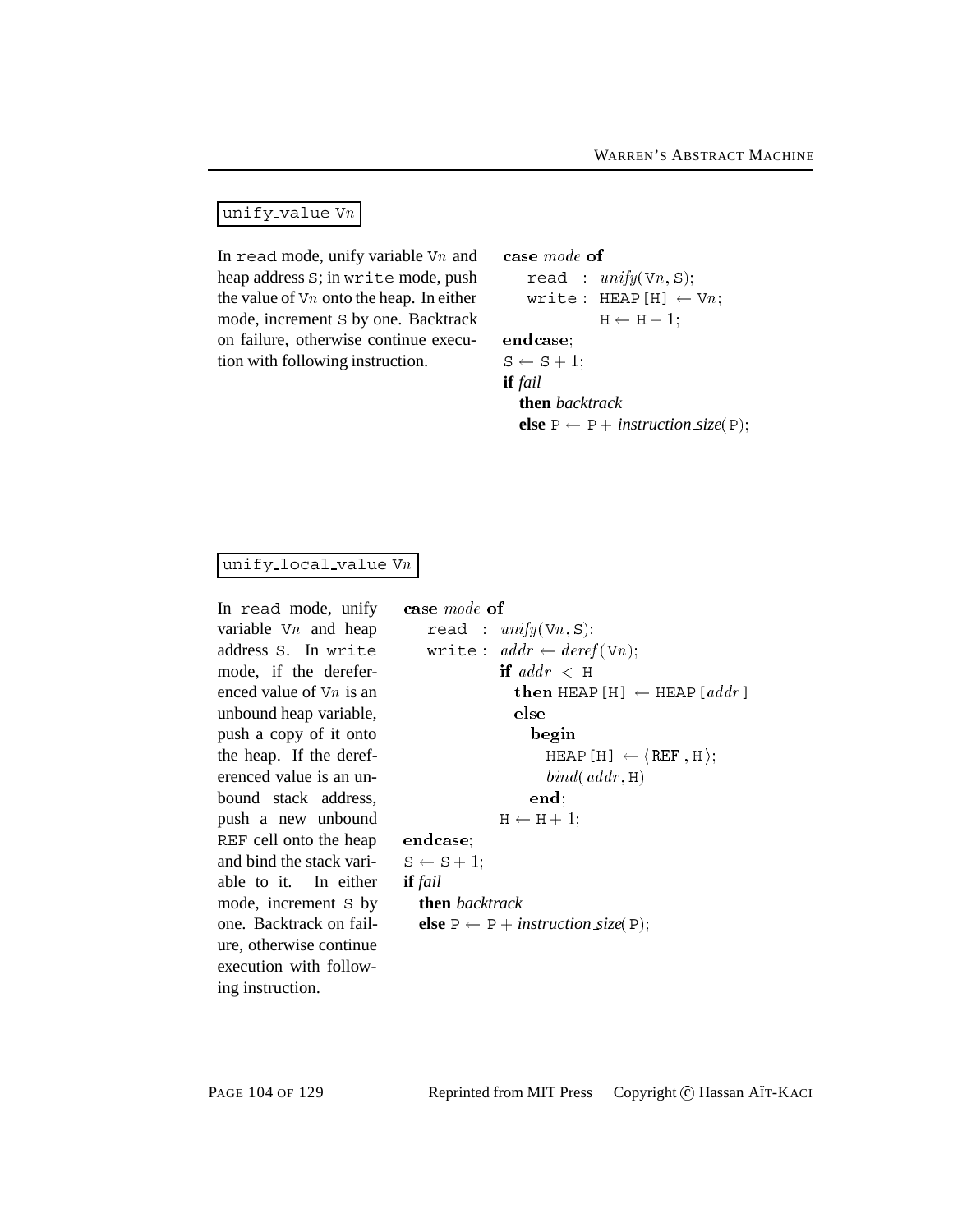#### unify constant  $c$

In read mode, dereference the heap address S. If the result is an unbound variable, bind that variable to the constant  $c$ ; otherwise, fail if the result is different than constant  $c$ . In write mode, push the constant  $c$  onto the heap. Backtrack on failure, otherwise continue execution with following instruction.

```
case mode of
    read : addr \leftarrow deref(S):
                   \mathbf{case}\ \text{STORE}\ [addr]\ \mathbf{of}\langle REF , \_ \rangle : STORE [addr] \leftarrow \langle CON , c \rangle;
                                           trail addr 
                        \langle CON ,c' \rangle: \mathit{fail} \leftarrow (c \ \neq \ c') ;other : {{a}u \leftarrow {\mathbf{true}}:
                   endcase
    write: HEAP[H] \leftarrow \langle CON, c \rangle;
                   H \leftarrow H + 1;endcase
if fail
   then backtrack
   else P \leftarrow P + instruction_size(P);
```
#### unify void  $n$

In write mode, push  $n$  new unbound REF cells onto the heap. In read mode, skip the next <sup>n</sup> heap cells starting at location S. Continue execution with the following instruction.

```
read : S \leftarrow S + n;
   write: for i \leftarrow H to H + n - 1 do
                   HEAP[i] \leftarrow \langleREF, i );
                H \leftarrow H + n;endcase
P \leftarrow P + instruction.size(P);
```
Copyright C Hassan AïT-KACI Reprinted from MIT Press PAGE 105 OF 129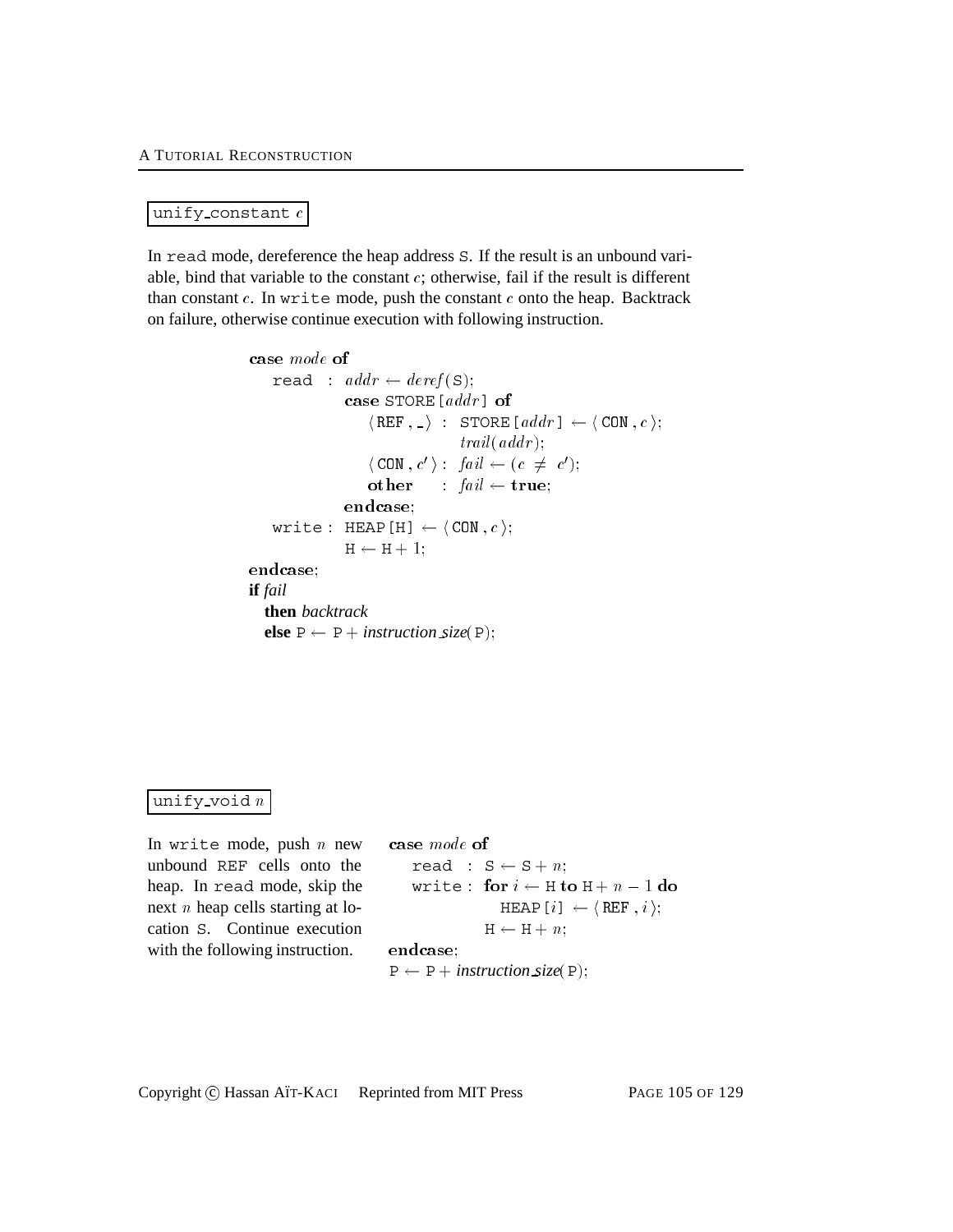## **Control instructions**

#### allocate

Allocate a new environment on the stack, setting its continuation environment and continuation point fields to current E and CP, respectively. Continue execution with the following instruction.

```
if \mathtt{E}>\mathtt{B}\text{then } newE \leftarrow \text{E} + \text{CODE}[\text{STACK}[\text{E} + 1] - 1] + 2\mathbf{else}~newE \leftarrow \texttt{B} + \texttt{STACK} \left[ \texttt{B} \right] + 8;STACK[newE] \leftarrow E;
STATE[newE + 1] \leftarrow CP;E \leftarrow newE;
P \leftarrow P + instruction size(P);
```
#### deallocate

Remove the environment frame at stack location E from the stack by resetting E to the value of its CE field and the continuation pointer CP to the value of its CP field. Continue execution with the following instruction.

 $CP \leftarrow$  STACK  $[E + 1]$ ;  $E \leftarrow$  STACK[E];  $P \leftarrow P + instruction\_size(P);$ 

#### call  $P, N$

If  $P$  is defined, then save the current choice point's address in B0 and the value of current continuation in CP, and continue execution with instruction labeled  $P$ , with  $N$ stack variables remaining in the current environment; otherwise, backtrack.

```
if de errette de en antique de la possibilitat de la possibilitat de la possibilitat de la possibilitat de la
   thenbegin\text{CP} \leftarrow \text{P} + instruction\_size(\text{P});num\_of\_args \leftarrow array(F).
            B0 \leftarrow BP \leftarrow \mathbb{Q}(P)endelse backtrack
```
PAGE 106 OF 129 Reprinted from MIT Press Copyright © Hassan AïT-KACI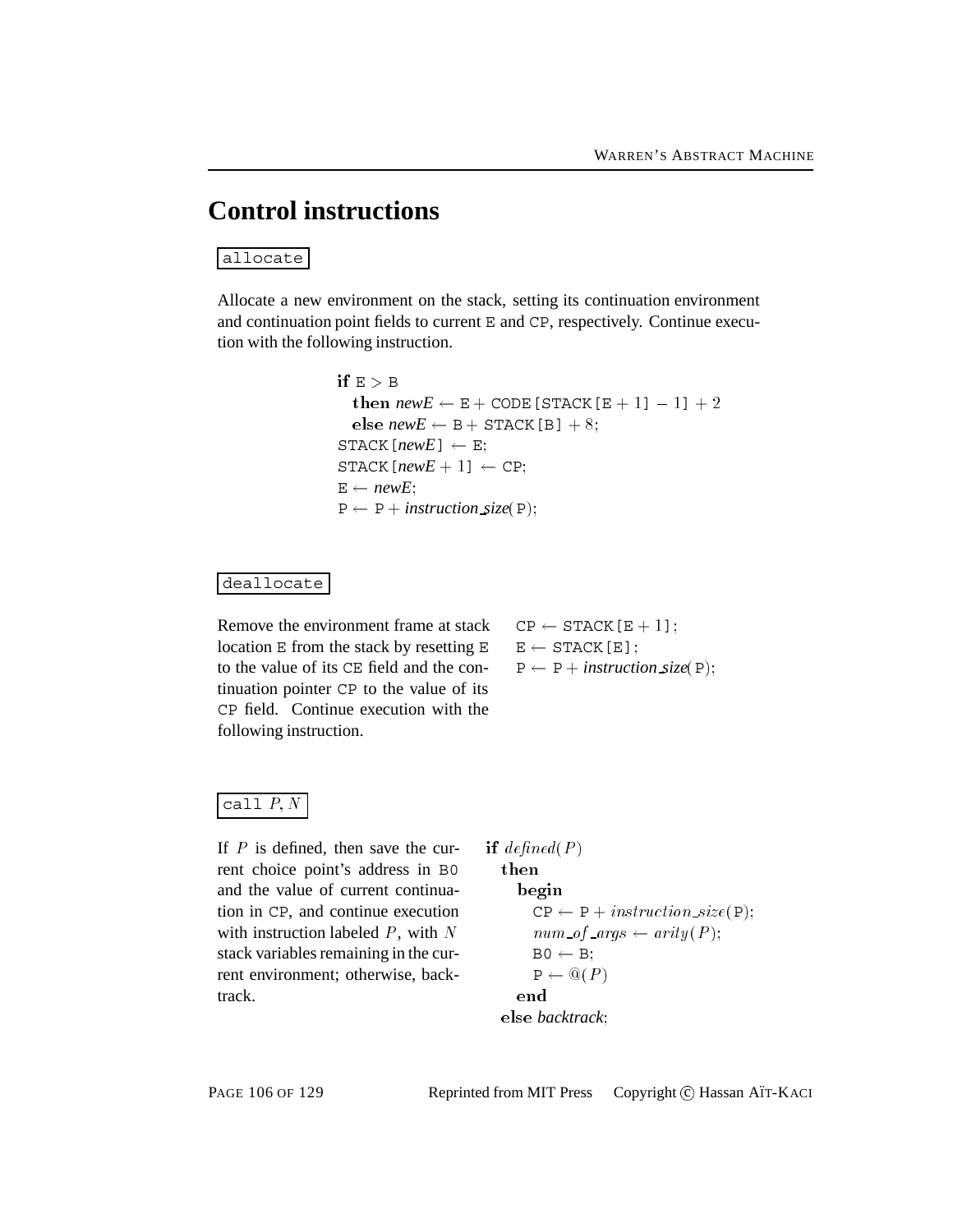#### execute  $P$

If  $P$  s defined, then save the current choice point's address in B0 and continue execution with instruction labeled  $P$ ; otherwise, backtrack.

 $\cdots$  denotes be a set of  $\cdots$ thenbegin $num\_of\_args \leftarrow array(F).$  $B0 \leftarrow B$ ;  $P \leftarrow \mathbb{Q}(P)$ endelse *backtrack*

proceed

Continue execution at instruction whose address is indicated by the continuation register CP.  $P \leftarrow CP$ 

Copyright © Hassan AïT-KACI Reprinted from MIT Press PAGE 107 OF 129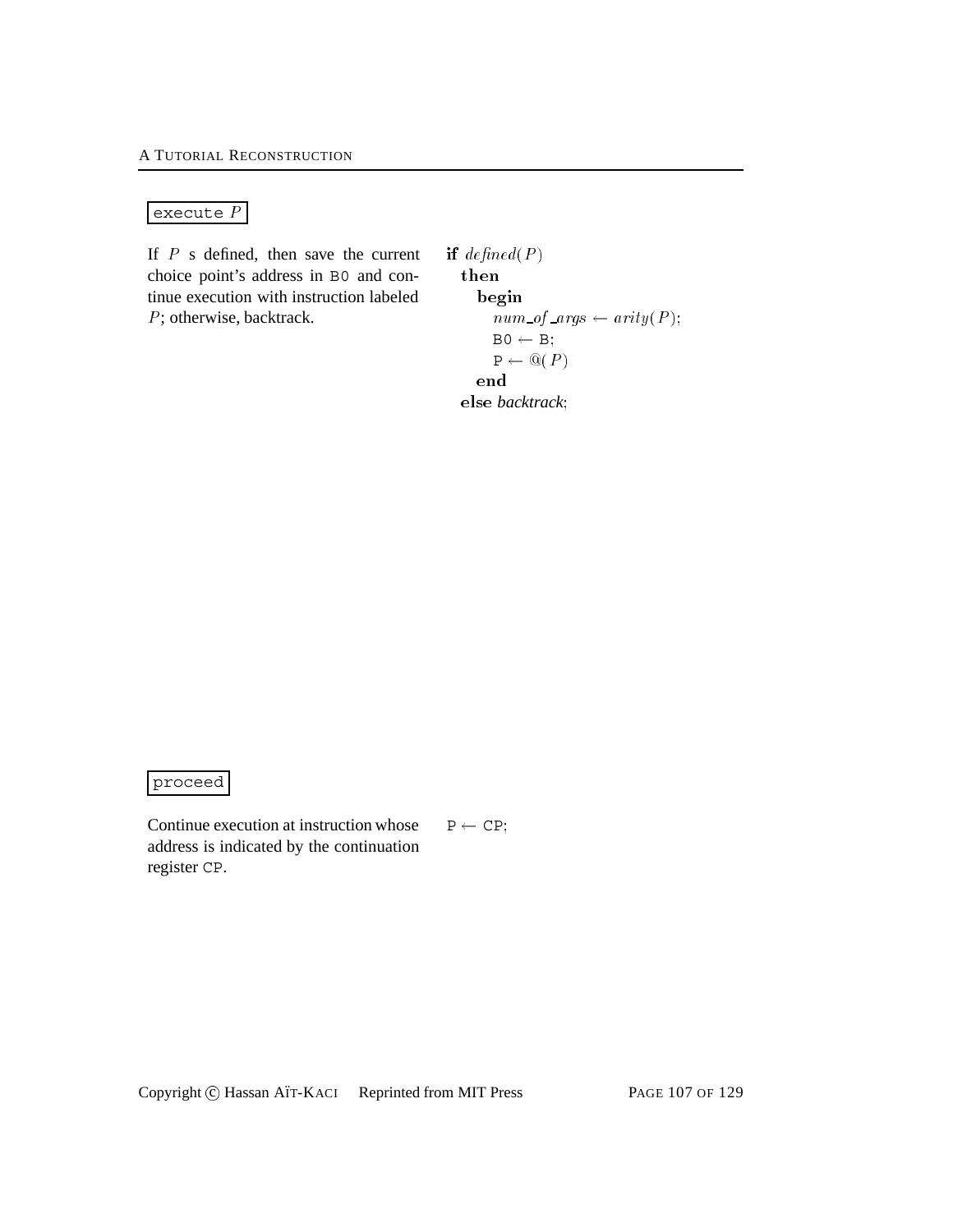### **Choice instructions**

try me else <sup>L</sup>

Allocate a new choice point frame on the stack setting its next clause field to <sup>L</sup> and the other fields according to the current context, and set B to point to it. Continue execution with following instruction.

```
if \mathtt{E}>\mathtt{B}\mathbf{then} \ \mathit{newB} \leftarrow \mathbf{E} + \mathbf{CODE} \ [\texttt{STACK} \ [\mathbf{E} + 1] - 1] + 2\mathbf{else}~newB \leftarrow \texttt{B} + \texttt{STACK} \left[ \texttt{B} \right] + 8;STACK[newB] \leftarrow num\_of\_args;n \leftarrow \texttt{STACK}\left[\textit{newB}\right];for i \leftarrow 1 to n do STACK [\mathit{newB} + i] \leftarrow \mathit{Ai};\text{STACK}[newB + n + 1] \leftarrow E;\texttt{STACK}[newB + n + 2] \leftarrow \texttt{CP};STACK[newB + n + 3] \leftarrow B;
\text{STACK}[newB + n + 4] \leftarrow L;\text{STACK}[newB + n + 5] \leftarrow \text{TR};\text{STACK}[newB + n + 6] \leftarrow H;STACK[newB + n + 7] \leftarrow B0;B \leftarrow newB;
HB \leftarrow H;
P \leftarrow P + instruction\_size(P);
```
#### retry me else <sup>L</sup>

Having backtracked to the current choice point, reset all the necessary information from it and update its next clause field to <sup>L</sup>. Continue execution with following instruction.

```
n \leftarrow \texttt{STACK}[{\texttt{B}}] \, ;for i\leftarrow 1 to n do Ai\leftarrow \texttt{STACK}\left[\texttt{B}+i\right];E \leftarrow STACK [B + n + 1];
CP \leftarrow STACK [B + n + 2];
STACK [B + n + 4] \leftarrow L;
unwind_trail(\text{STACK}[B + n + 5], TR);
TR \leftarrow STACK [B + n + 5];
H \leftarrow STACK [B + n + 6];
HB \leftarrow H;
P \leftarrow P + instruction size(P);
```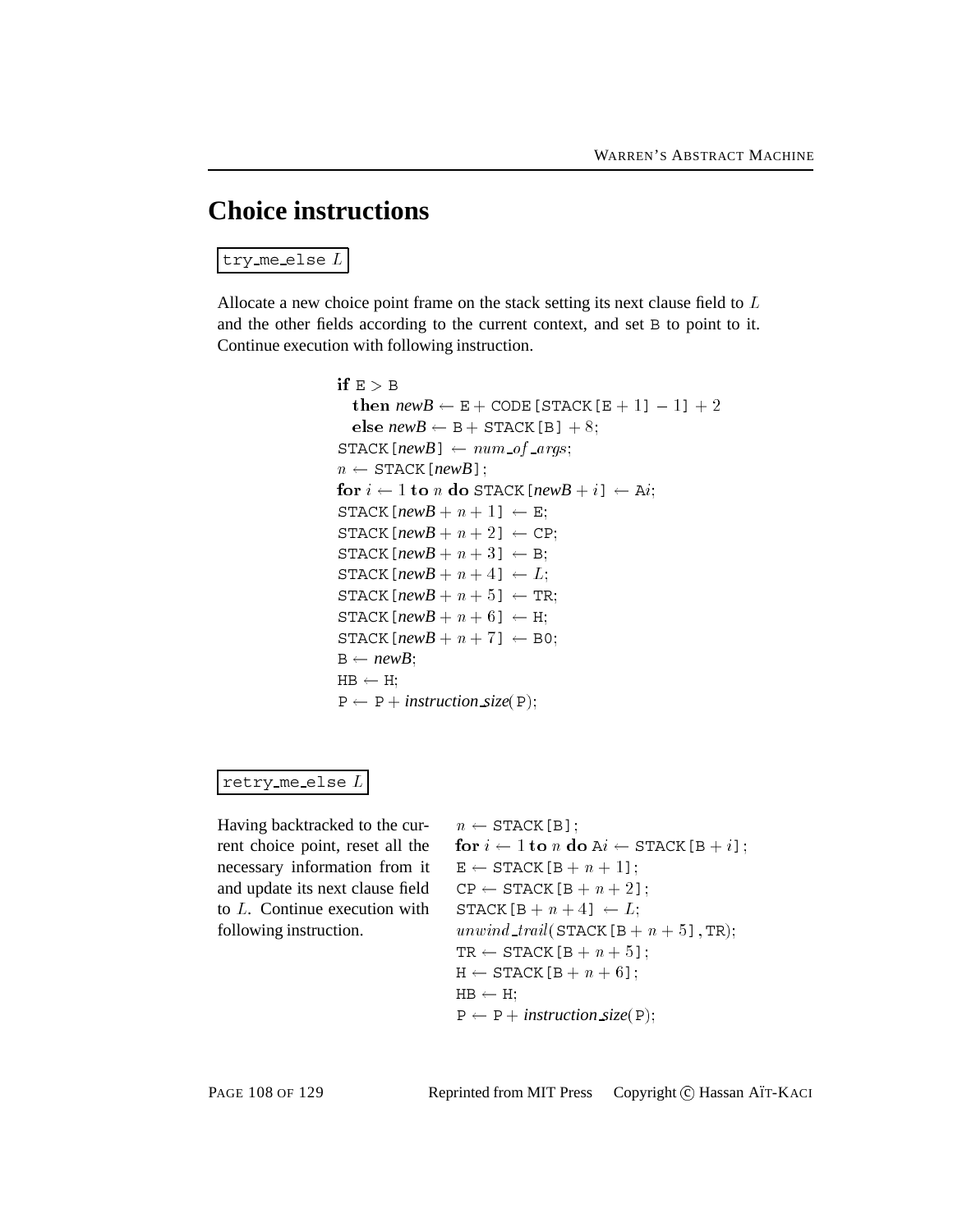#### trust me

Having backtracked to the current choice point, reset all the necessary information from it, then discard it by resetting B to its predecessor. Continue execution with following instruction.

```
n \leftarrow \texttt{STACK}[B] ;
for i \leftarrow 1 to n do Ai \leftarrow \texttt{STACK}[B + i];
E \leftarrow STACK [B + n + 1];
CP \leftarrow STACK [B + n + 2];
unwind\_trail(\text{STACK } [B + n + 5], TR);
TR \leftarrow STACK [B + n + 5];
H \leftarrow STACK [B + n + 6];
B \leftarrow STACK [B + n + 3];
HB \leftarrow STACK [B + n + 6];
P \leftarrow P + instruction\_size(P);
```
#### try <sup>L</sup>

Allocate a new choice point frame on the stack setting its next clause field to the following instruction and the other fields according to the current context, and set B to point to it. Continue execution with instruction labeled L.

```
if \mathtt{E}>\mathtt{B}\text{then } newB \leftarrow \text{E} + \text{CODE}[\text{STACK}[\text{E} + 1] - 1] + 2\mathbf{else}~newB \leftarrow \texttt{B} + \texttt{STACK} \left[ \texttt{B} \right] + 8;STACK[newB] \leftarrow num_of_{args};n \leftarrow \texttt{STACK}\left[\textit{newB}\right];for i \leftarrow 1 to n do STACK [\mathit{newB} + i] \leftarrow \mathit{Ai};STACK[newB + n + 1] \leftarrow E;\texttt{STACK}[newB + n + 2] \leftarrow \texttt{CP};\text{STACK}[newB + n + 3] \leftarrow B;STACK[newB + n + 4] \leftarrow P + instruction\_size(P);STACK[newB + n + 5] \leftarrow TR;STACK [newB + n + 6] \leftarrow H;
STACK[newB + n + 7] \leftarrow B0;B \leftarrow newBHB \leftarrow H;
P \leftarrow L;
```
Copyright © Hassan AïT-KACI Reprinted from MIT Press PAGE 109 OF 129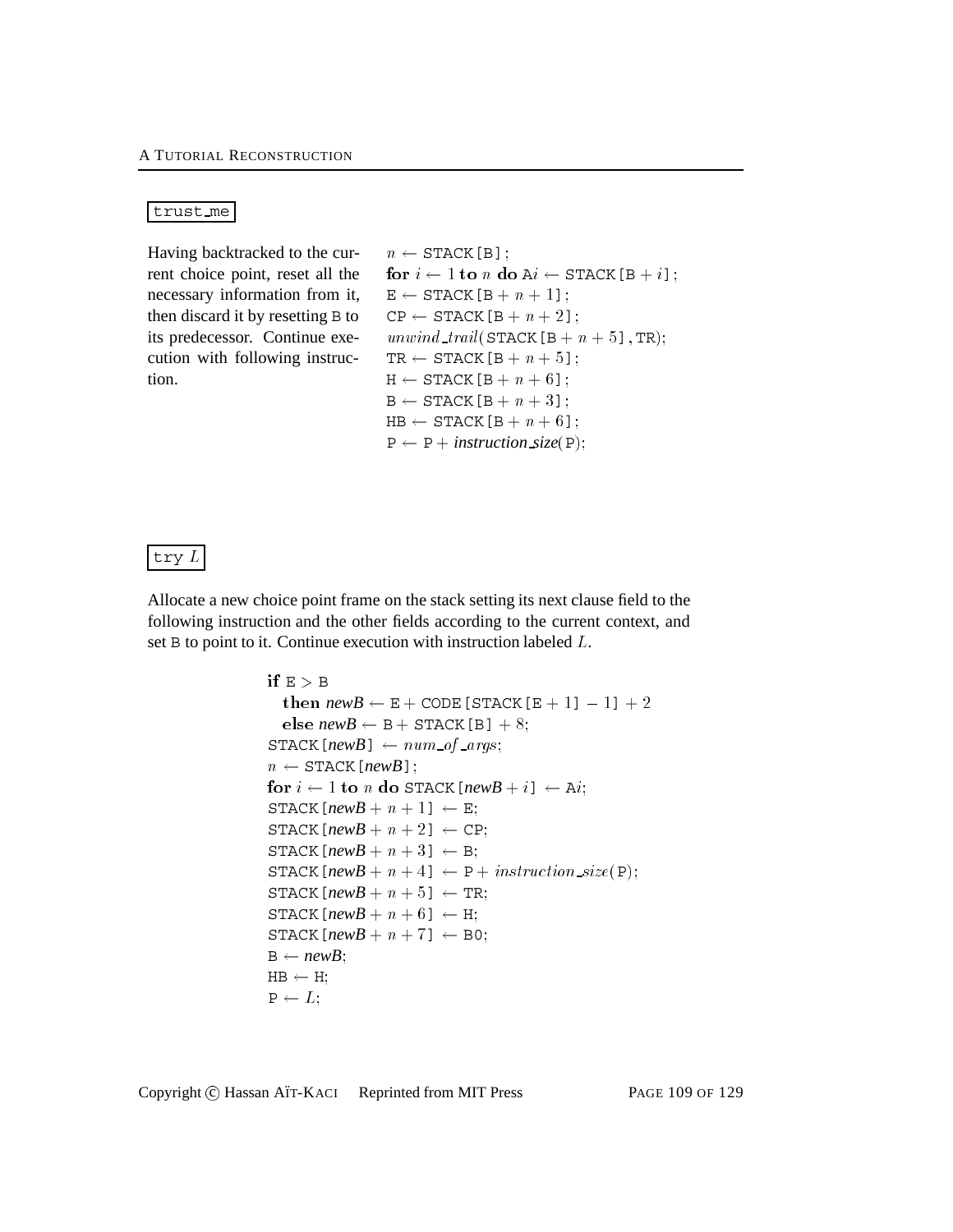#### retry <sup>L</sup>

Having backtracked to the current choice point, reset all the necessary information from it and update its next clause field to following instruction. Continue execution with instruction labeled <sup>L</sup>.

```
n \leftarrow \texttt{STACK}[{\texttt{B}}] \, ;for i \leftarrow 0 to n-1 do Ai \leftarrow \texttt{STACK}\left[\mathtt{B}+i\right];E \leftarrow STACK [B + n + 1];
CP \leftarrow STACK [B + n + 2];
STACK [B + n + 4] \leftarrow P + instruction\_size(P);unwind_trail(\text{STACK}[B + n + 5], TR);
TR \leftarrow STACK [B + n + 5];
H \leftarrow STACK [B + n + 6];
HB \leftarrow H:
P \leftarrow L;
```
trust  $L$ 

Having backtracked to the current choice point, reset all necessary information from it, then discard it by resetting B to its predecessor. Continue execution with instruction labeled <sup>L</sup>.

 $n \leftarrow \texttt{STACK} \left[ \texttt{B} \right] ;$ for  $i\leftarrow 1$  to  $n$  do A $i\leftarrow \texttt{STACK}\left[\texttt{B}+i\right];$  $E \leftarrow$  STACK  $[B + n + 1]$ ;  $CP \leftarrow$  STACK  $[B + n + 2]$ ; unwind\_trail( $\text{STACK}[B + n + 5]$ , TR);  $TR \leftarrow$  STACK  $[B + n + 5]$ ;  $H \leftarrow$  STACK [B + n + 6];  $B \leftarrow$  STACK  $[B + n + 3]$ ;  $HB \leftarrow$  STACK  $[B + n + 6]$ ;  $P \leftarrow L$ ;

## **Indexing instructions**

switch on term  $V, C, L, S$ 

Jump to the instruction labeled, respectively,  $V$ ,  $C$ ,  $L$ , or  $S$ , depending on whether the dereferenced value of argument register A1 is a variable, a constant, a non-empty list, or a structure, respectively.

```
case STORE [\, \mathit{deref}(\text{A1}) ]\, of
    \langle REF , \_ \rangle : P \leftarrow V;
    \langle CON , \_\rangle : P \leftarrow C;
    \langle LIS , \_ \rangle : P \leftarrow L;
    \langle STR , \_ \rangle : P \leftarrow S;
endcase
```
PAGE 110 OF 129 Reprinted from MIT Press Copyright C Hassan AïT-KACI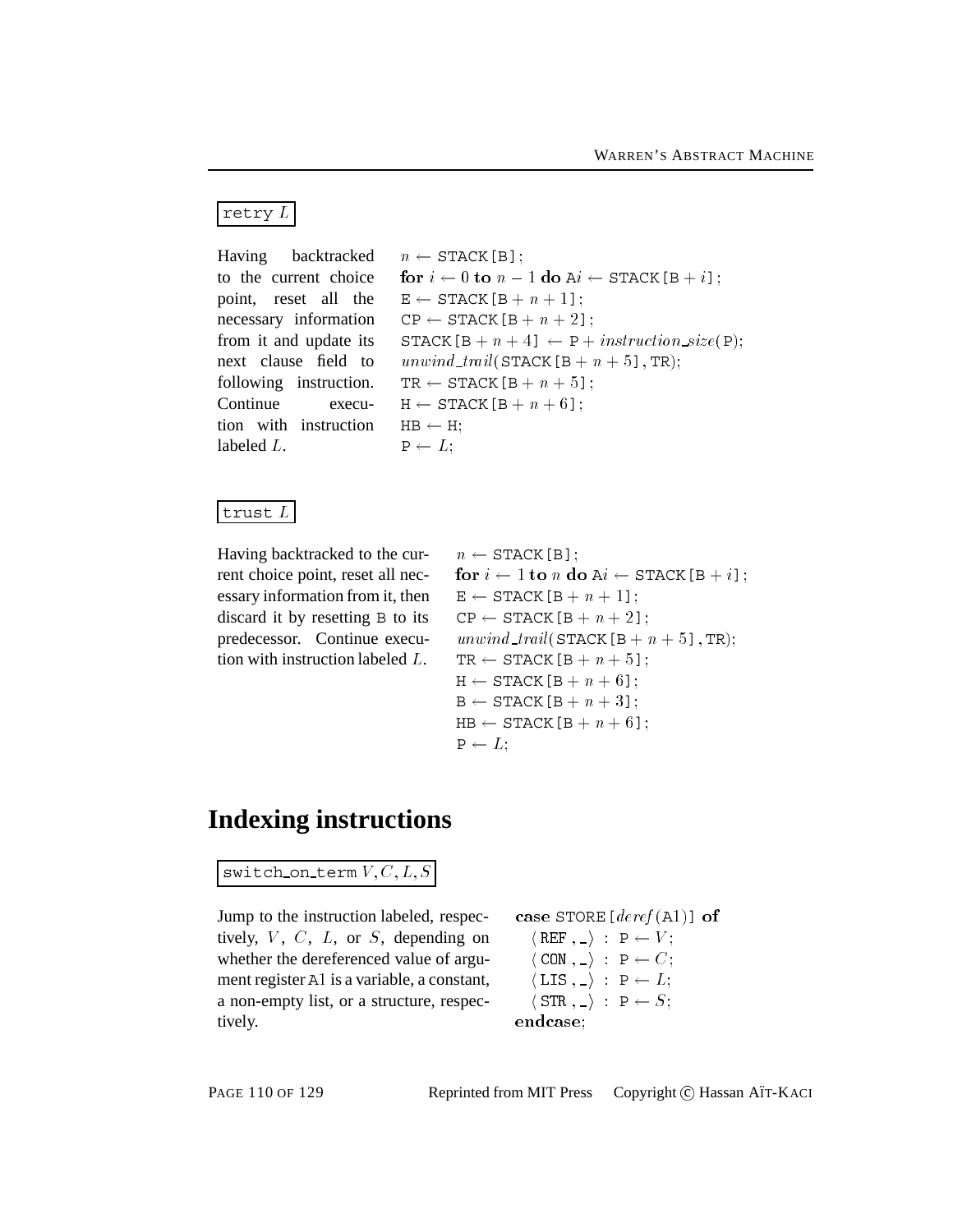#### switch on constant  $N,T$

The dereferenced value of register Al being a constant, jump to the instruction associated to it in hashtable  $T$  of size  $N$ . If the constant found in A1 is not one in the table, backtrack.

 $\langle tag, val \rangle \leftarrow$  STORE [deref(A1)];  $\langle$  found, inst  $\rangle \leftarrow get\_hash(val, T, N);$  $\blacksquare$  if  $\blacksquare$  if  $\blacksquare$  if  $\blacksquare$ then P  $\leftarrow$   $inst$ else *backtrack*

switch on structure  $N, T$ 

The dereferenced value of register Al being a structure, jump to the instruction associated to it in hashtable  $T$  of size  $N$ . If the functor of the structure found in A1 is not one in the table, backtrack.

```
\langle tag, val \rangle \leftarrow STORE [deref(A1)];
\langle found, inst \rangle \leftarrow get\_hash(val, T, N);\cdots found \cdotsthen P \leftarrow instelse backtrack
```
## **Cut instructions**

#### neck cut

If there is a choice point after that indicated by B0, discard it and tidy the trail up to that point. Continue execution with following instruction.

if  $\texttt{B}>\texttt{B0}$ thenbegin $B \leftarrow B0$ ; tid the trail of the trail of the trail of the trail of the trail of the trail of the trail of the trail of the trail of the trail of the trail of the trail of the trail of the trail of the trail of the trail of the trail end  $P \leftarrow P + instruction\_size(P);$ 

#### $get$ level Yn

Set  $Y_n$  to the current value of B0. Continue execution with following instruction.

 $\texttt{STACK}[\texttt{E} + 2 + n] \leftarrow \texttt{B0};$  $P \leftarrow P + instruction\_size(P);$ 

Copyright C Hassan AïT-KACI Reprinted from MIT Press PAGE 111 OF 129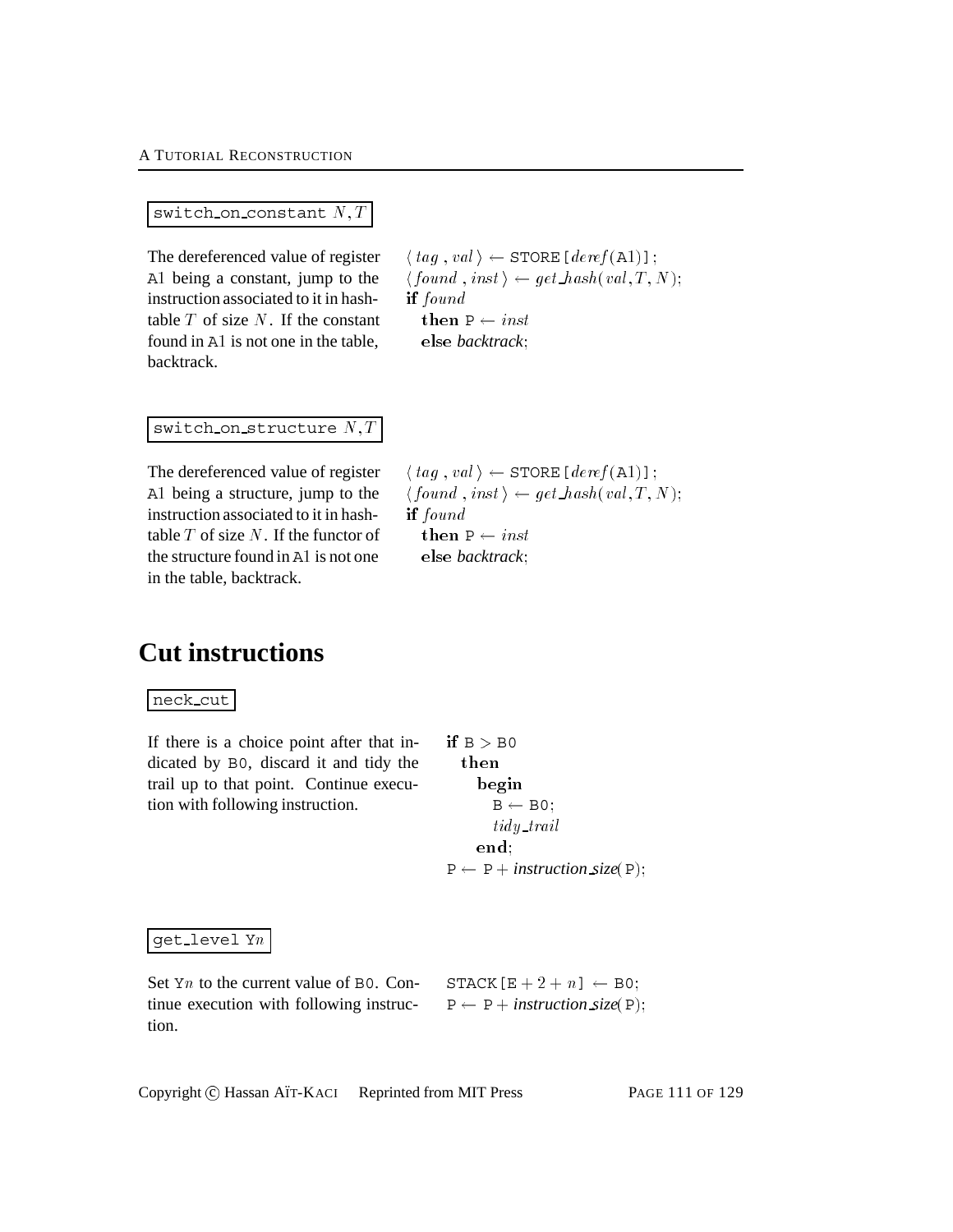cut Y<sup>n</sup>

Discard all (if any) choice points after that indicated by  $Yn$ , and tidy the trail up to that point. Continue execution with following instruction.

 $\mathbf{if}\;\mathtt{B}>\mathtt{STACK}\left[\mathtt{E}+2+n\right]$ thenbegin $\texttt{B} \leftarrow \texttt{STACK} \left[ \texttt{E} + 2 + n \right];$  $\sigma$  to  $\sigma$   $\sigma$   $\sigma$   $\sigma$   $\sigma$   $\sigma$ end  $P \leftarrow P + instruction size(P);$ 

## **B.2 WAM ancillary operations**

```
procedure backtrack 
  beginif B = bottom_of\_stackthe fail and exit programs and exit programs and exit programs are a set of the set of the set of the set of t
        elsebeginB0 \leftarrow STACK [B + STACK [B] + 7;
              P \leftarrow STACK [B + STACK [B] + 4]
          endendbacktrack
```
**The** *backtrack* **operation**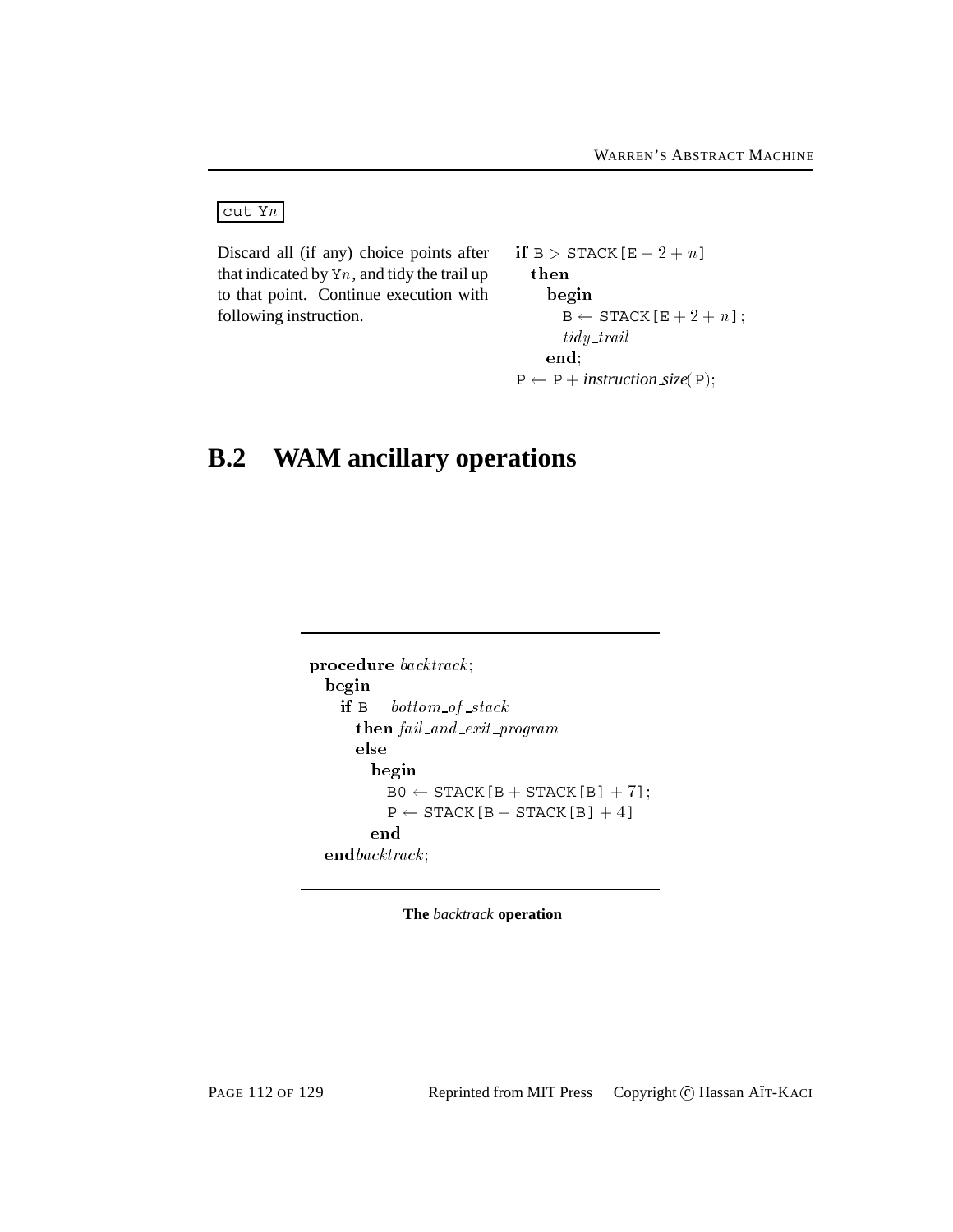```
f , and f and f and f address to f and f and f address to fbegin\langle tag, value \rangle \leftarrow \text{STOP}[a];\textbf{if} \,\, (\textit{tag} = \texttt{REF}) \wedge (\textit{value} \,\, \neq \,\, a)the second deresting value of the second of the second of the second second second the second second second second second second second second second second second second second second second second second second second se
      endderef
```
**The** *deref* **operation**

```
\mathbf{p}_1ocedure \mathit{onna}(u_1, u_2, \ldots, u_n)\langle\, t_1 \, , \_ \rangle \leftarrow \texttt{STORE}\left[ \textcolor{red}{a_1} \right] ; \: \langle\, t_2 \, , \_ \rangle \leftarrow \texttt{STORE}\left[ \textcolor{red}{a_2} \right] ;\textbf{if} \hspace{0.1cm} (t_1 \,=\, \texttt{REF}) \hspace{0.2cm} \wedge \hspace{0.2cm} ((t_2 \; \neq \; \texttt{REF}) \vee (a_2 < a_1))thenbeginSTORE [a_1] \leftarrow \texttt{STORE}[a_2]; \textit{trail}(a_1)endelsebeginSTORE [a_2] \leftarrow \texttt{STORE}[a_1]; \textit{trail}(a_2)ende^e . e^e
```
**The** *bind* **operation**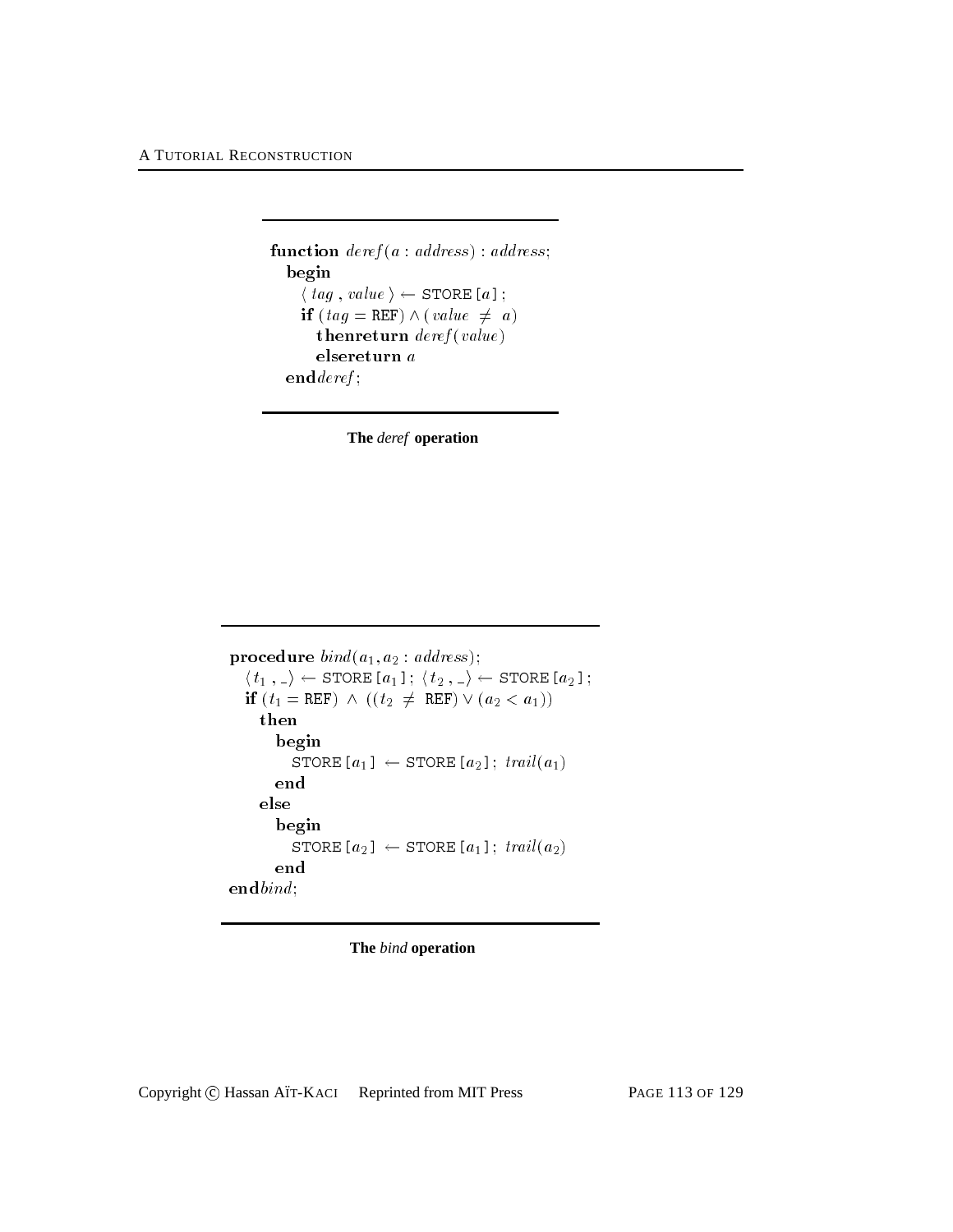```
procedure trail a  address 
  if (a < HB) \vee ((H < a) \wedge (a < B))thenbeginTRAIL [TR] \leftarrow a;
        TR \leftarrow TR + 1endende viewer
```
**The** *trail* **operation**

 $\mathbf{p}_1$ ocedure unwind nuu $\{a_1, a_2\}$  addition, for  $i \leftarrow a_1$  to  $a_2 - 1$  do STORE [TRAIL[ $i$ ]]  $\leftarrow$   $\langle$  REF, TRAIL[ $i$ ]  $\rangle$ ; endunwind trail

**The** *unwind trail* **operation**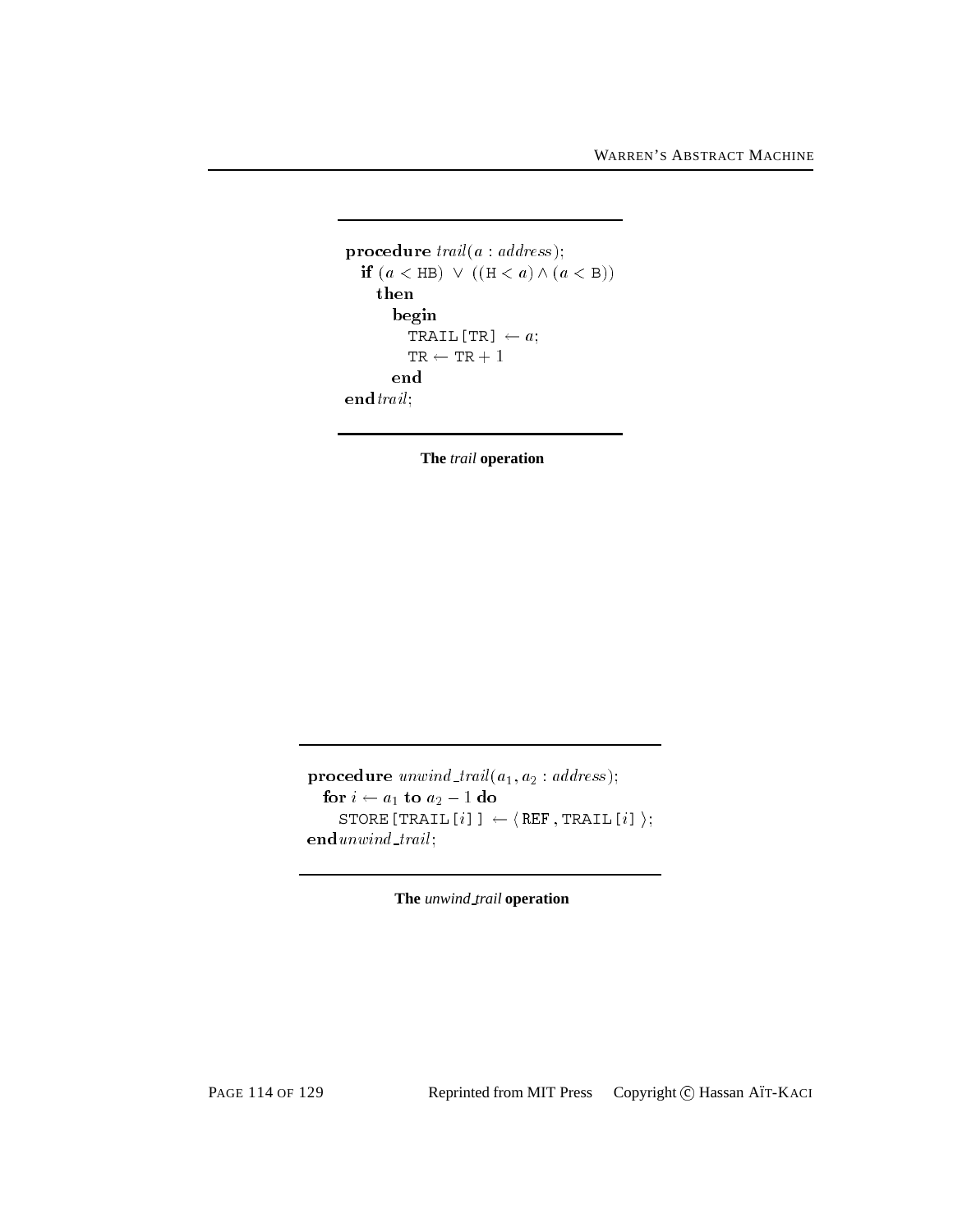```
procedure tidy trail 
   i \leftarrow \texttt{STACK} \left[ \texttt{B} + \texttt{STACK} \left[ \texttt{B} \right] + 5 \right];while i < {\tt TR} do
       \textbf{if (TRAIL[}i] ~<\texttt{HB}) ~\lor~ \left((\texttt{H} < \texttt{TRAIL}[i]~) ~\land~ \left(\texttt{TRAIL}[i] ~<\texttt{B}\right)\right)\texttt{then } i \leftarrow i+1elsebegin\texttt{TRAIL}[i] \leftarrow \texttt{TRAIL}[ \texttt{TR} - 1];TR \leftarrow TR - 1endendtidy trail
```
**The** *tidy trail* **operation**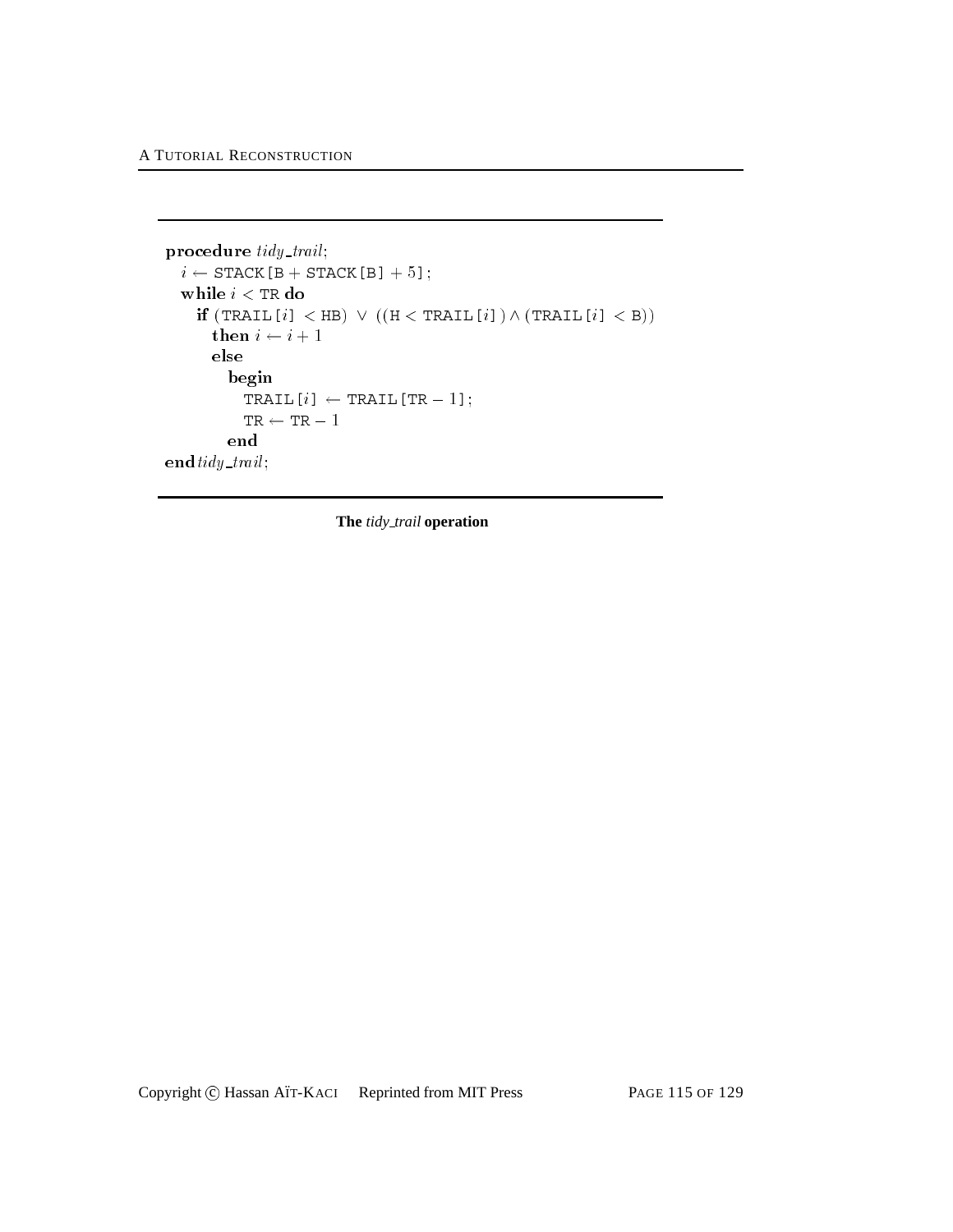```
\mathbf{p}_1 oceaure unify \{u_1, u_2, \ldots, u_n\}p as p_1, p_2 and p_3 are p_4 and p_5 are p_6 and p_7 are p_8 and p_9 are p_9\mathit{tau} \leftarrow \mathbf{raise}:
   while \neg(empty(\text{PDL}) \vee fail) do
       begina_1 \leftarrow aerej( pop( PDL); a_2 \leftarrow aerej( pop( PDL);
           if d_1\ \neq\ d_2 then
              begin\langle\, t_1\ ,\ v_1\, \rangle \leftarrow \texttt{STORE}\left[d_1\,\right];\ \langle\, t_2\ ,\ v_2\, \rangle \leftarrow \texttt{STORE}\left[d_2\,\right];If t_1 = \text{max} then \sigma_{\text{true}}(a_1, a_2)elsecase t-
 of
                              \mathbf{u} = \mathbf{u} \cdot \mathbf{v} and \mathbf{u} \cdot \mathbf{u} \cdot \mathbf{u}CON : fail \leftarrow (t_1 \neq CON) \vee (v_1 \neq v_2);<code>LIS</code> : if t_1~\neq~ <code>LIS</code> then \mathit{fail} \leftarrow <code>true</code>
                                                elsebeginp as v_1 , v_2 is push v-2, v_2 , v_3 is v_1, v_2p able ( v_1 ) v_2 is v_3 in v_4 is v_2 in v_3 in v_4 in v_5 in v_6 is v_7 in v_8 in v_9 in v_1end
                              <code>STR</code> : if t_1~\neq~ STR then \mathit{fail} \leftarrow <code>true</code>
                                                elsebeginf_1/n_1 \leftarrow \texttt{STORE}\left[ \left. v_1 \right. \right] ; f_2/n_2 \leftarrow \texttt{STORE}\left[ \left. v_2 \right. \right] ;if (f_1 \neq f_2) \vee (n_1 \neq n_2) then \mathit{fail} \leftarrow true
                                                           elsefor i \leftarrow 1 to n_1 do
                                                                   beginpws. ( ) | 0, - - - 1, pws. ( 0 2 | 0, - - - 1
                                                                   endendendcaseendende^{\frac{1}{2}}
```
#### **The complete** *unify* **operation**

PAGE 116 OF 129 Reprinted from MIT Press Copyright © Hassan AïT-KACI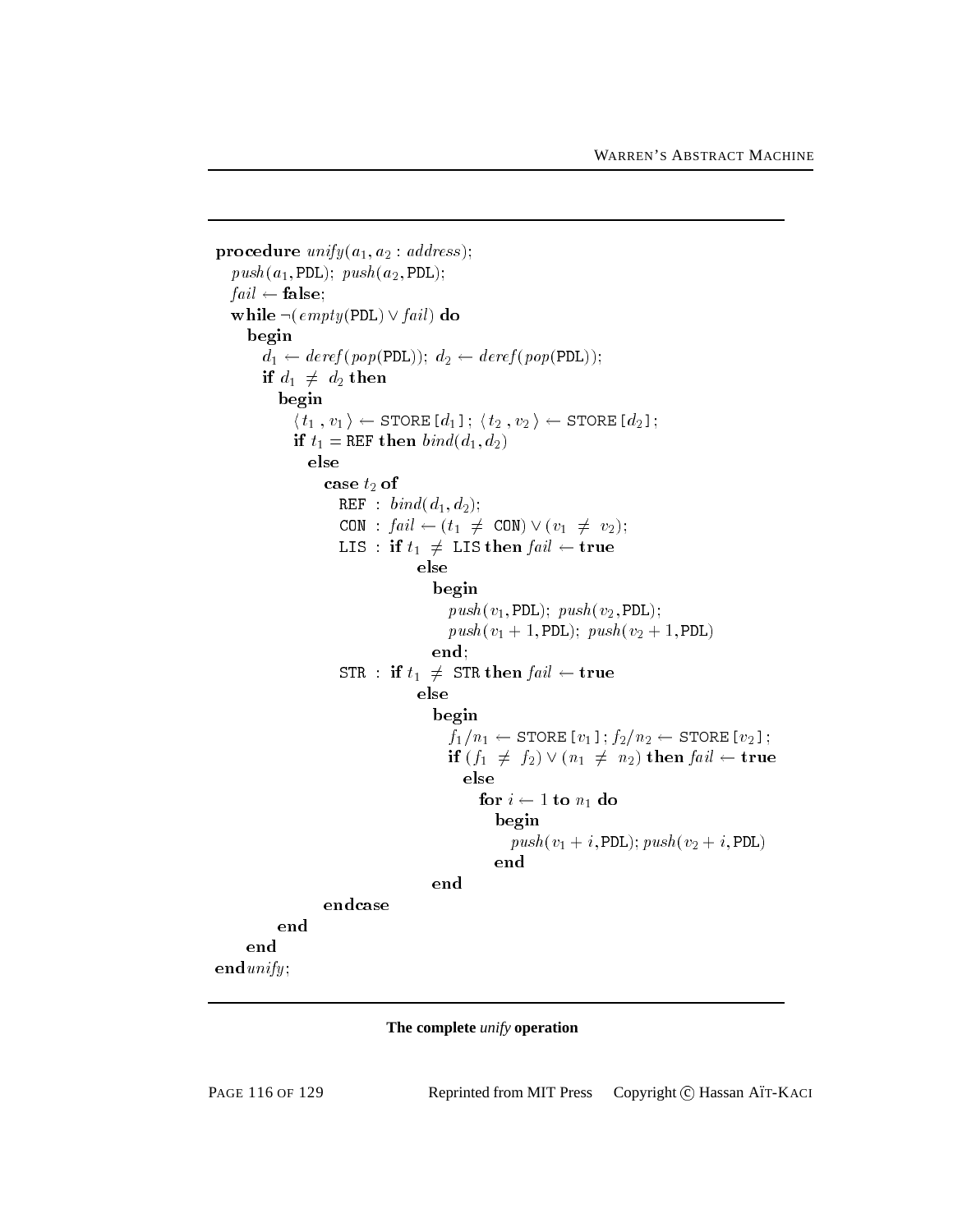## **B.3 WAM memory layout and registers**



Copyright © Hassan AïT-KACI Reprinted from MIT Press PAGE 117 OF 129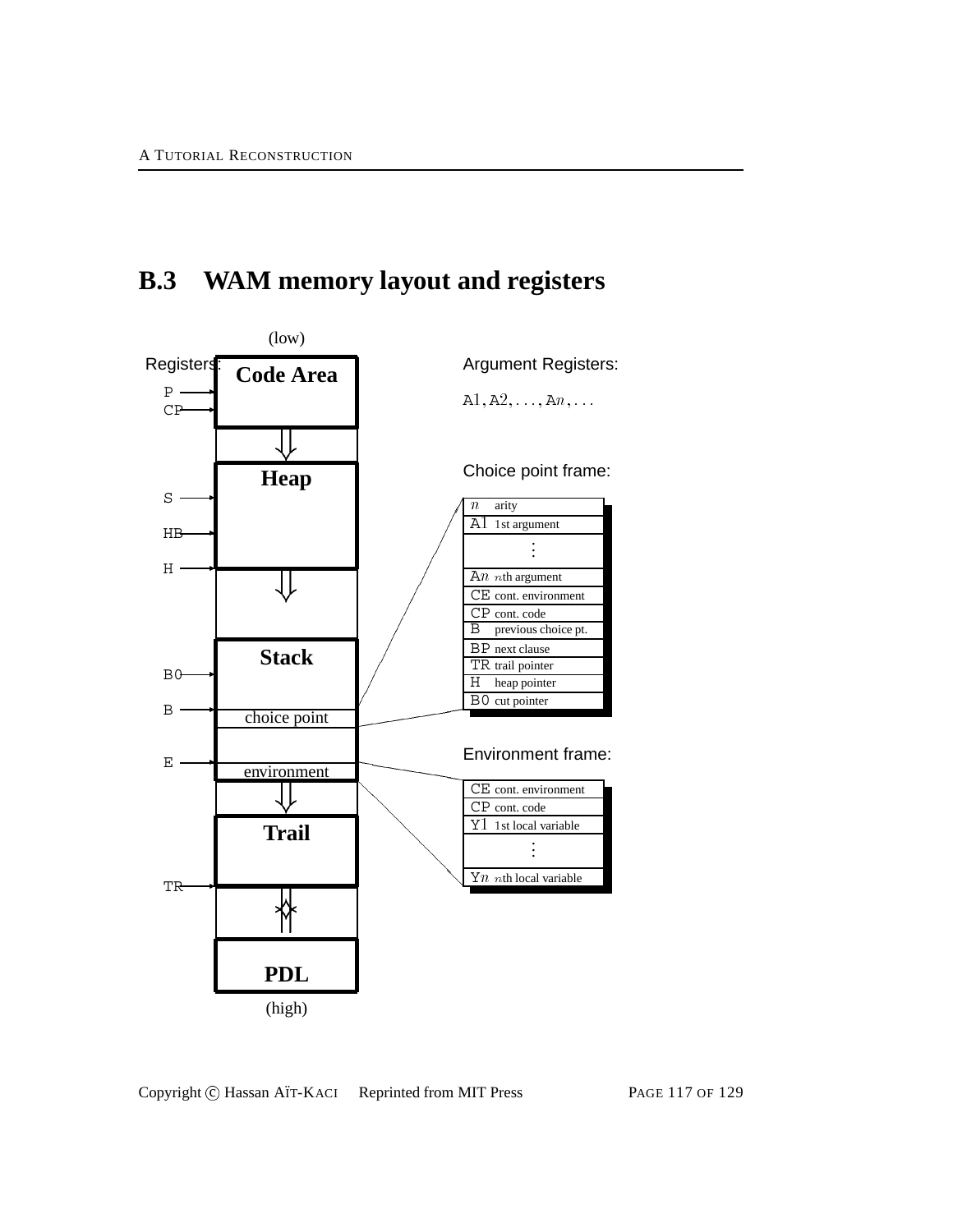WARREN'S ABSTRACT MACHINE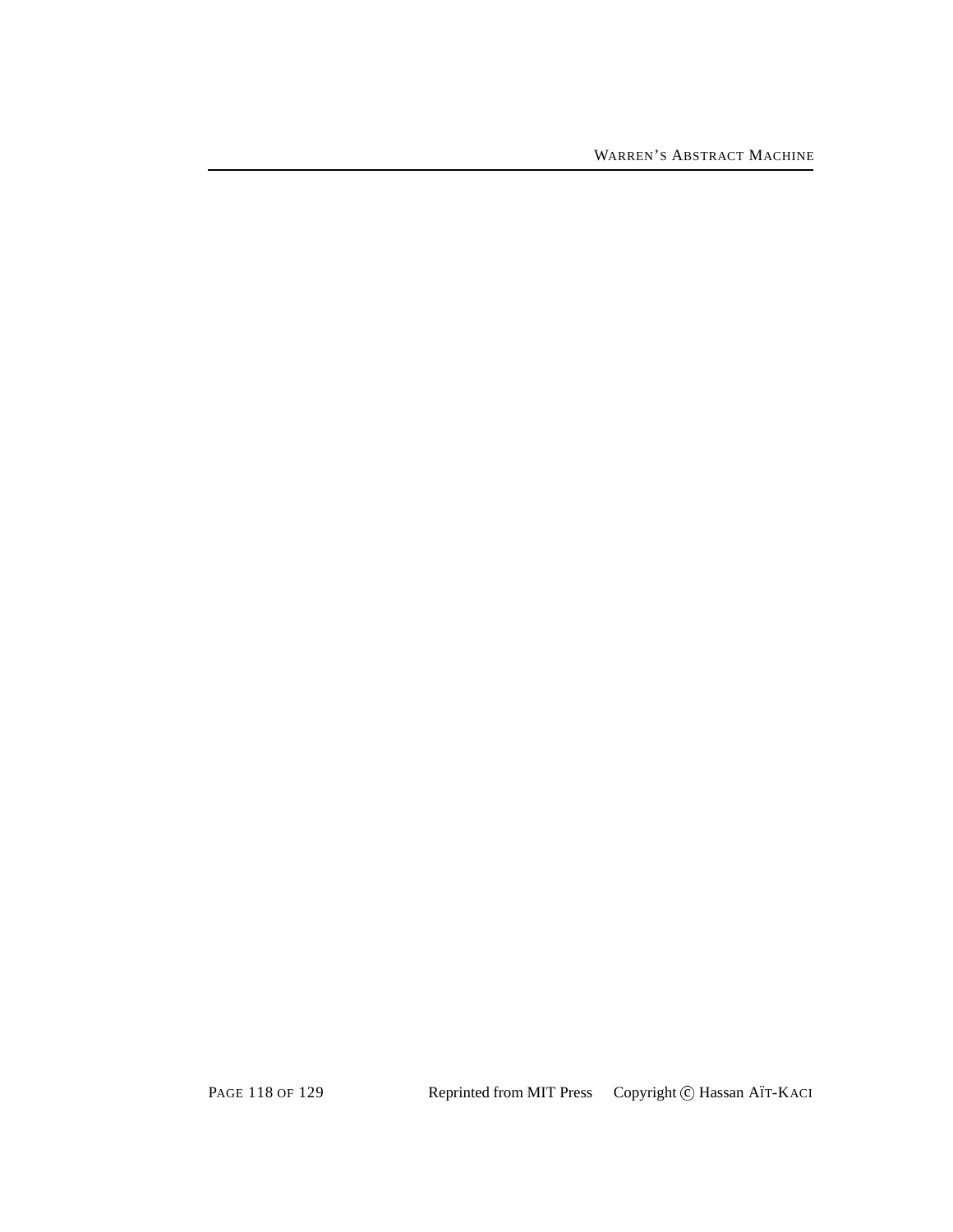## **Bibliography**

- [AHU74] Alfred Aho, John Hopcroft, and Jeffrey Ullmann. *The Design and Analysis of Computer Algorithms*. Addison-Wesley, Reading, MA, 1974.
- [AK90] Hassan Aït-Kaci. The WAM: a (real) tutorial. PRL Research Report Number 5, Digital Equipment Corporation, Paris Research Laboratory, Rueil-Malmaison, France, 1990.
- [Boi88] Patrice Boizumault. *Prolog: l'implantation*. Etudes et recherches en informatique. Masson, Paris, France, 1988.
- [BP84] Maurice Bruynooghe and Luis M. Pereira. Deduction revision by intelligent backtracking. In John A. Campbell, editor, *Implementations of Prolog*, pages 194–215. Ellis Horwood, Ltd., Chichester, UK, 1984.
- [CCF88] Christian Codognet, Philippe Codognet, and Gilberto File. Yet another intelligent backtracking method. In Robert Kowalski and Kenneth Bowen, editors, *Logic Programming: Proceedings of the Fifth International Conference and Symposium*, pages 447–465, Cambridge, MA, 1988. MIT Press.
- [Chu90] Damian Chu. Private communicatiion. Electronic Mail, August 1990.
- [CM84] William F. Clocksin and Christopher S. Mellish. *Programming in Prolog*. Springer-Verlag, Berlin, Germany, 2nd edition, 1984.
- [Cox84] Peter T. Cox. Finding backtrack points for intelligent backtracking. In John A. Campbell, editor, *Implementations of Prolog*, pages 216–133. Ellis Horwood, Ltd., Chichester, UK, 1984.

Copyright C Hassan AïT-KACI Reprinted from MIT Press PAGE 119 OF 129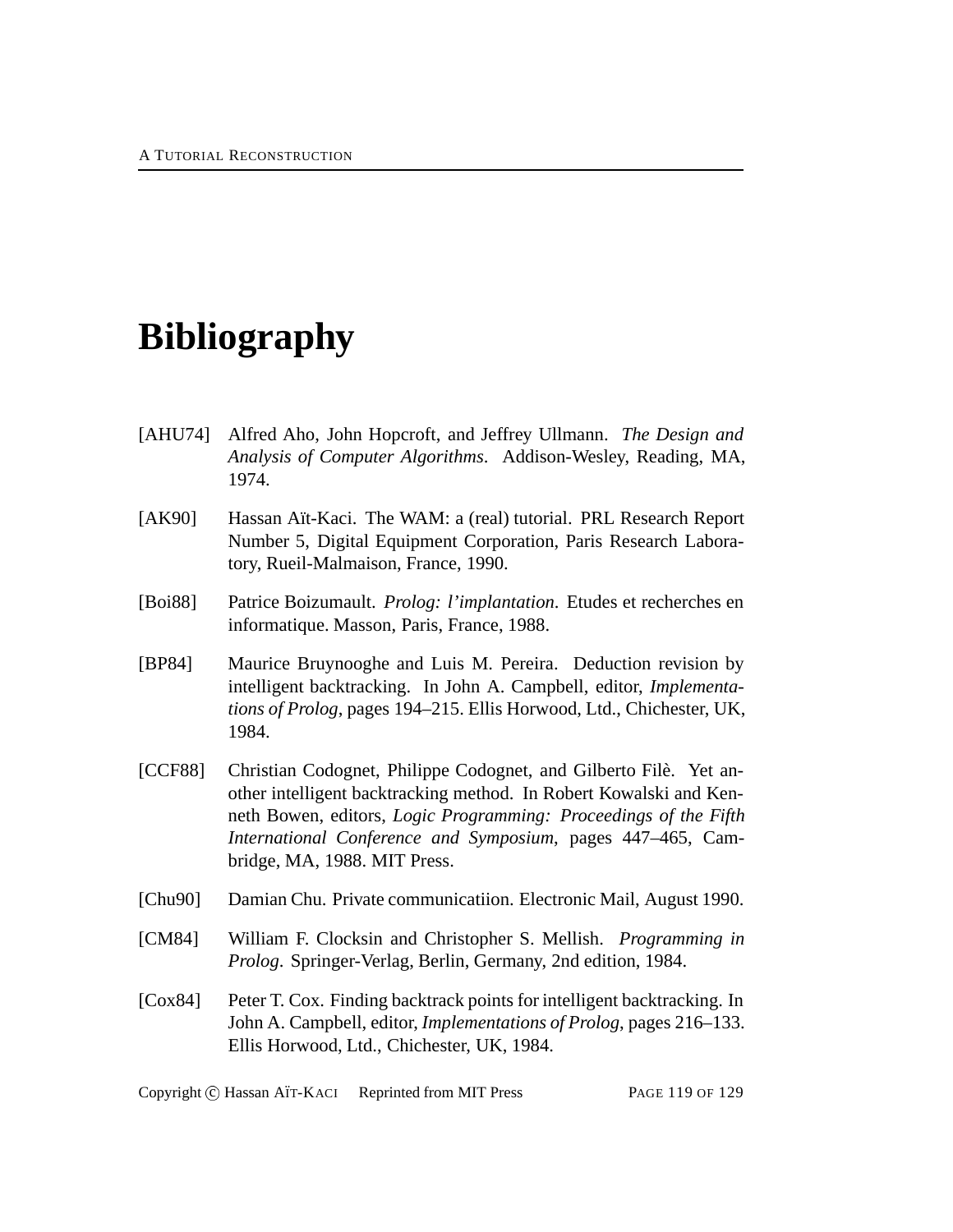- [Deb86] Saumya K. Debray. Register allocation in a Prolog machine. In *Proceedings of the Symposium on Logic Programming*, pages 267–275. IEEE Computer Society, September 1986.
- [Deb89] Saumya K. Debray. Static inference of modes and data dependencies in logic programs. *ACM Transactions on Programming Languages and Systems*, 11(3):418–450, July 1989.
- [DW86a] Saumya K. Debray and David S. Warren. Automatic mode inference for Prolog programs. In *Proceedings of the Symposium on Logic Programming*, pages 78–88. IEEE Computer Society, September 1986.
- [DW86b] Saumya K. Debray and David S. Warren. Detection and optimization of functional computations in Prolog. In Ehud Shapiro, editor, *Proceedings of the Third International Conference on Logic Programming*, Berlin, Germany, 1986. Springer-Verlag. Lecture Notes in Computer Science 225.
- [DW89] Saumya K. Debray and David S. Warren. Functional computations in logic programs. *ACM Transactions on Programming Languages and Systems*, 11(3):451–481, July 1989.
- [GLLO85] John Gabriel, Tim Lindholm, Ewing Lusk, and Ross Overbeek. A tutorial on the Warren abstract machine. Privately circulated draft, Argonne National Laboratory, Mathematics and Computer Science Division, Argonne, IL 60439., 1985.
- [Han90] Michael Hanus. Private communication. Technical correspondence, December 1990.
- [Her71] Jacques Herbrand. *Logical Writings*. Harvard University Press, Cambridge, MA, 1971. Edited by Warren D. Goldfarb.
- [JDM88] Gerda Janssens, Bart Demoen, and Andre Mariën. Improving the register allocation in WAM by reordering unification. In Robert Kowalski and Kenneth Bowen, editors, *Logic Programming: Proceedings of the Fifth International Conference and Symposium*, pages 1388–1402, Cambridge, MA, 1988. MIT Press.
- [Kow79] Robert A. Kowalski. *Logic for Problem Solving*, volume 7 of *Artificial Intelligence Series*. North Holland, New York, NY, 1979.

PAGE 120 OF 129 Reprinted from MIT Press Copyright © Hassan AïT-KACI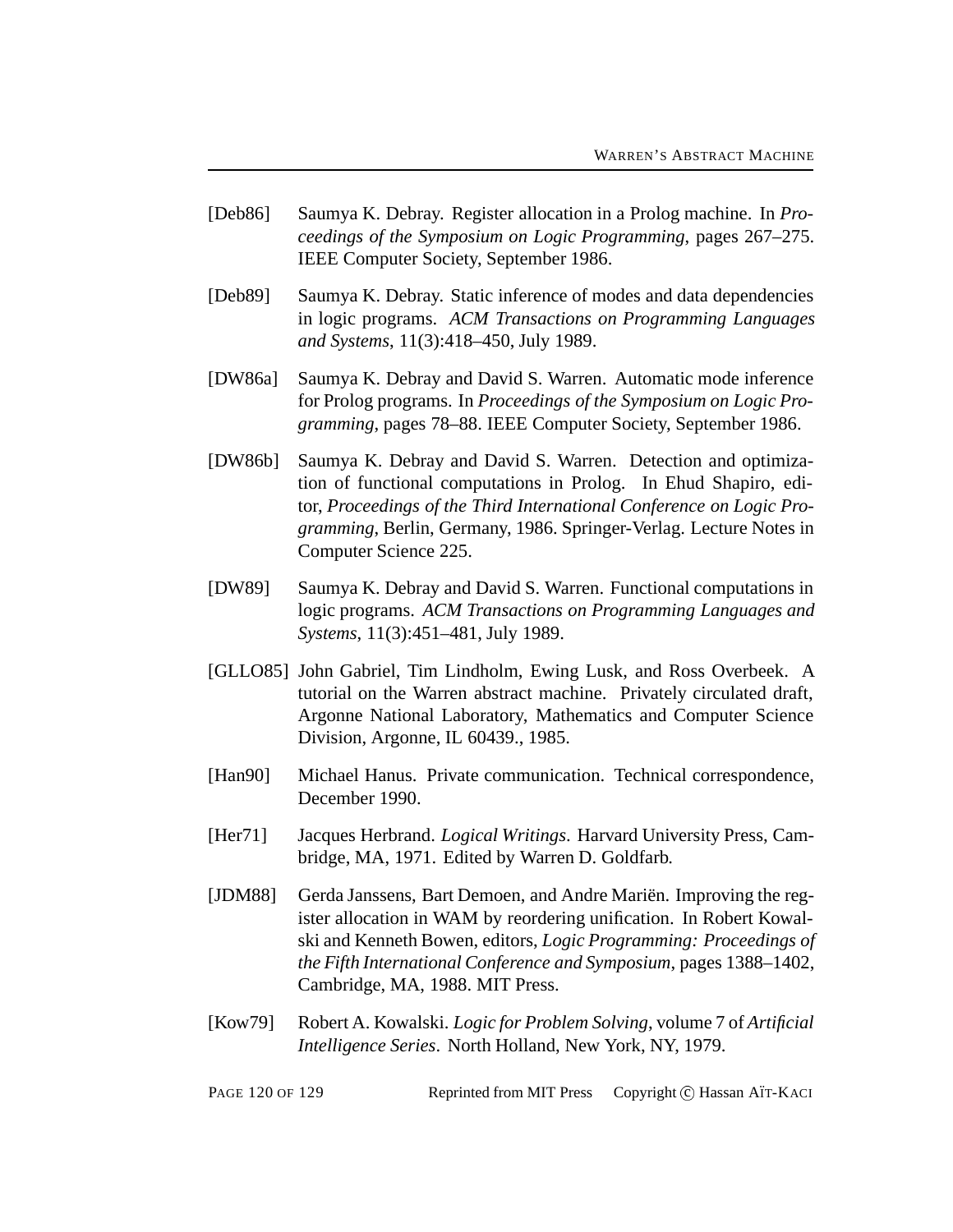- [Kur87] Peter Kursawe. How to invent a Prolog machine. *New Generation Computing*, 5:97–114, 1987.
- [Mel85] Christopher S. Mellish. Some global optimizations for a Prolog compiler. *Journal of Logic Programming*, 1:143–166, 1985.
- [MM82] Alberto Martelli and Ugo Montanari. An efficient unification algorithm. *ACM Transactions on Programming Languages and Systems*, 4(2):258–282, April 1982.
- [MW88] David Maier and David S. Warren. *Computing with Logic: Logic Programming with Prolog*. Benjamin/Cummings, Menlo Park, CA, 1988.
- [Per90] Fernando Pereira. Personal communication. Electronic mail, April 1990.
- [PP82] Luis M. Pereira and Antonio Porto. Selective backtracking. In Keith L. Clark and Sten-Åke Tärnlund, editors, *Logic Programming*, pages 107–114. Academic Press, New York, NY, 1982.
- [Rob65] John A. Robinson. A machine-oriented logic based on the resolution principle. *Journal of the ACM*, 12:23–41, January 1965.
- [Ros91] Dean Rosenzweig. Personal communication. Electronic mail, March 1991.
- [Rus89] David M. Russinoff. A verified Prolog compiler for the Warren abstract machine. MCC Technical Report Number ACT-ST-292-89, Microelectronics and Computer Technology Corporation, Austin, TX, July 1989.
- [vH90] Pascal van Hentenryck. Private communication. Electronic mail, September 1990.
- [vR90] Peter L. van Roy. *Can Logic Programming Execute as Fast as Imperative Programming?* PhD thesis, University of California at Berkeley, Berkeley, CA, December 1990.
- [vRD90] Peter L. van Roy and Alvin Despain. The benefits of global dataflow analysis for an optimizing Prolog compiler. In Saumya Debray and

Copyright C Hassan AïT-KACI Reprinted from MIT Press PAGE 121 OF 129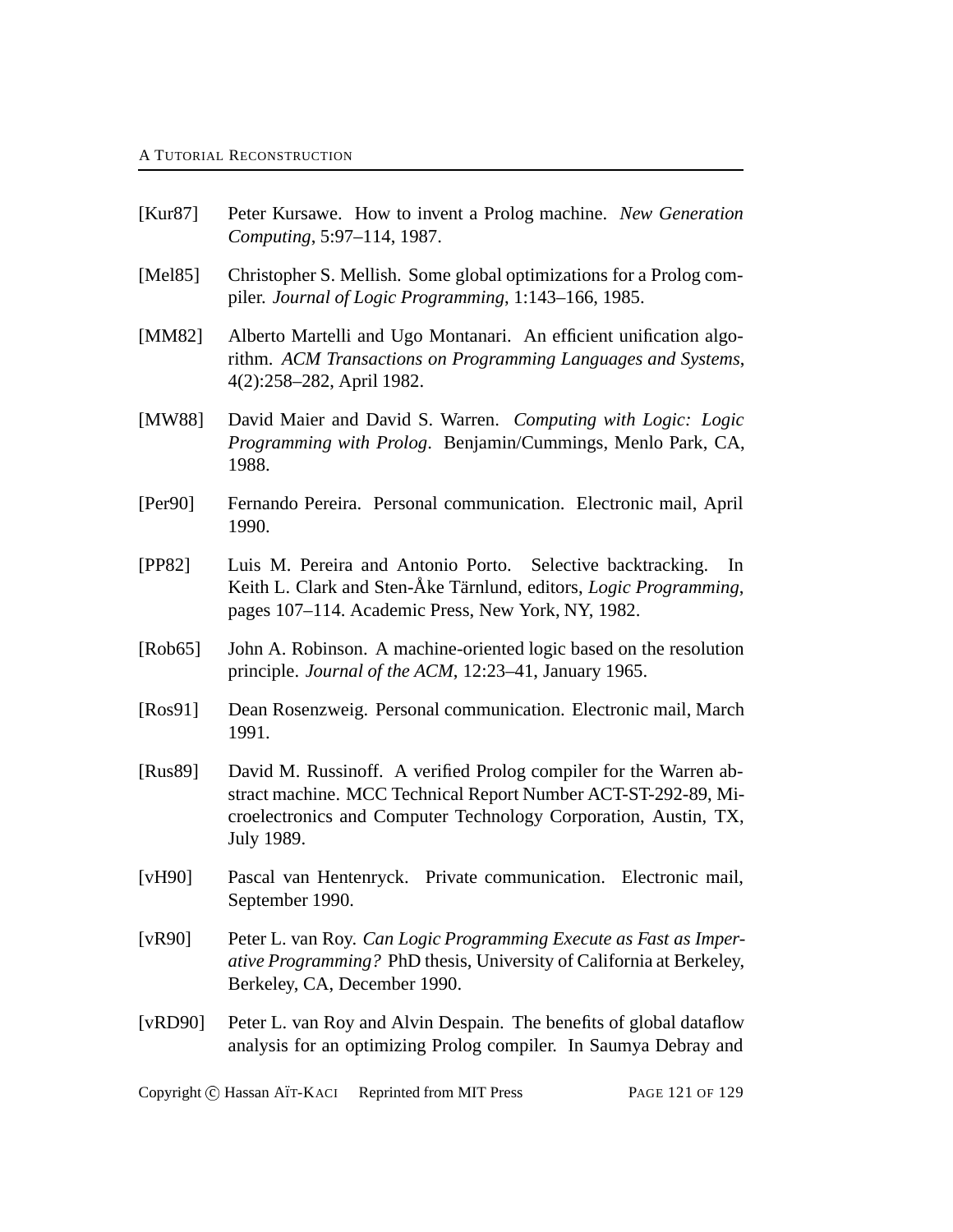Manuel Hermenegildo, editors, *Logic Programming: Proceedings of the 1990 North American Conference*, pages 491–515, Cambridge, MA, 1990. MIT Press.

- [War83] David H. D. Warren. An abstract Prolog instruction set. Technical Note 309, SRI International, Menlo Park, CA, October 1983.
- [War88] David H. D. Warren. Implementation of Prolog. Lecture notes, Tutorial No. 3, 5th International Conference and Symposium on Logic Programming, Seattle, WA, August 1988.
- [War89] David H. D. Warren. Private communication. Electronic mail, October 1989.
- [War90] David H. D. Warren. Private communication. Electronic mail, September 1990.
- [Zho90] Neng-Fa Zhou. *Backtracking Optimizations in Compiled Prolog*. PhD thesis, Kyushu University, Fukuoka, Japan, November 1990.
- [ZTU90] Neng-Fa Zhou, T. Takagi, and K. Ushijima. A matching tree oriented abstract machine for prolog. In David H. D. Warren and Peter Szeredi, editors, *Logic Programming: Proceedings of the Seventh International Conference*, pages 159–173, Cambridge, MA, 1990. MIT Press.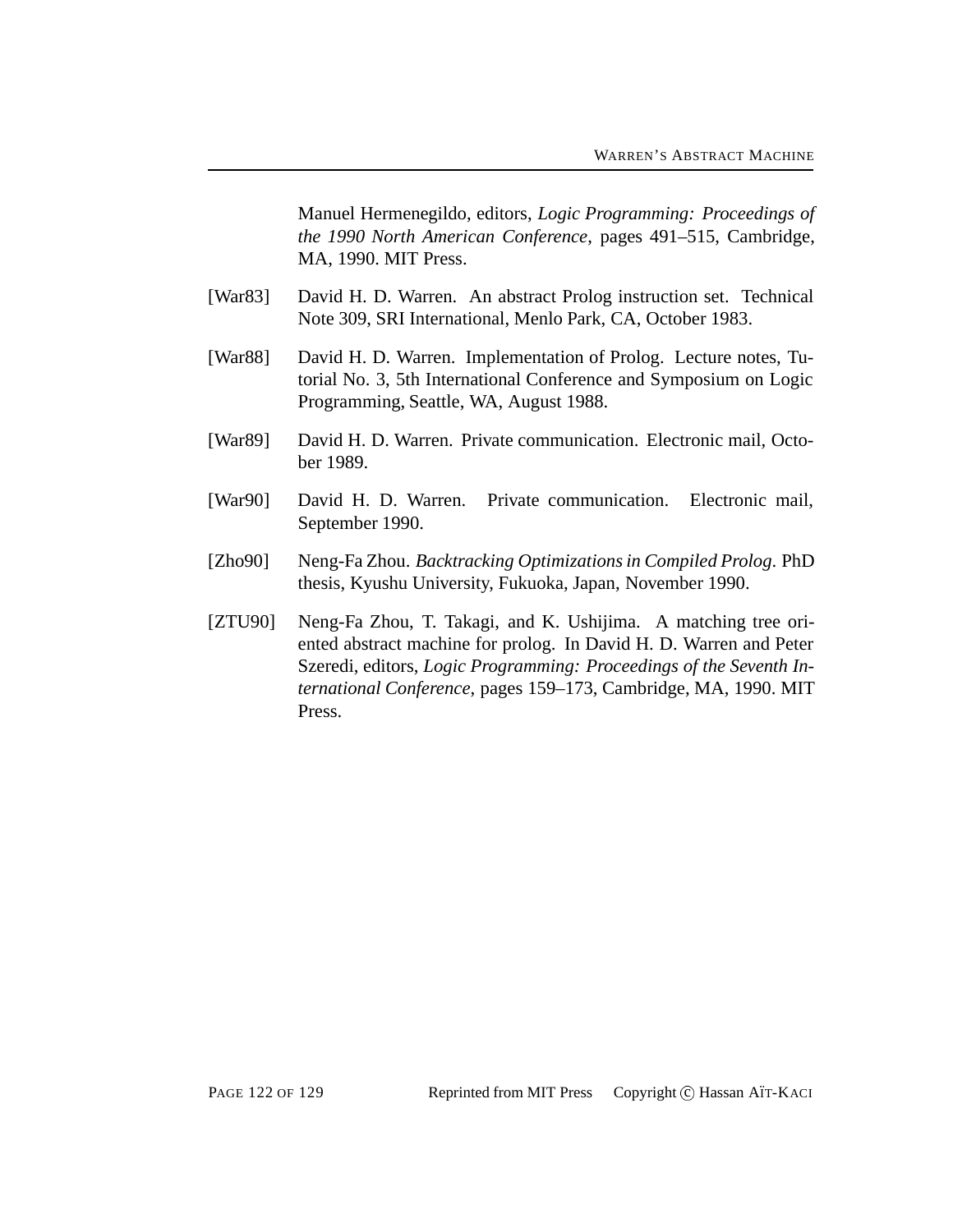# **Index**

A register, 22 allocate, 28 example, 31, 43, 55, 57, 61, 64, 72–74 explicit definition for  $\mathcal{M}_2$ , 30 for  $\mathcal{M}_3$ , 38 for WAM, 60, 106 AND-stack, 33 argument registers, 19, 22 arity, 9 B register, 34 *backtrack* operation, 39 *backtrack* operation, 112 backtracking, 6, 19, 25, 36 chronological, 33 *bind* operation, 113 binding, 10, 16, 17 conditional, 37, 63 convention, 62 rule, 63, 64, 68, 69 side-effect, 25, 36 trailing, 37 unconditional, 63 B0 register, 83 Boizumault, Patrice, 4 call, 21, 59 example

with environment trimming, 61, 64, 68, 72–74, 85 without environment trimming, 24, 31, 43, 51, 55, 57 explicit definition for  $\mathcal{M}_1$ , 21 for  $\overline{\mathcal{M}}_2, 26$ for  $\mathcal{M}_3$ , 40 for WAM, 106 chain reference, 16, 63, 65 rule, 25, 57, 86 choice point, 33 contents, 36 discarding, 34, 36, 37, 39, 83–85 Chu, Damian, 71 code area, 21, 26, 28, 36, 39 constant, 9 cell, 48 CP register, 26 cut, 83 deep, 83, 85 neck, 84 semantics, 83 shallow, 83, 84 cut, 85 explicit definition, 112 cut register, 83 deallocate, 29

Copyright © Hassan AïT-KACI Reprinted from MIT Press PAGE 123 OF 129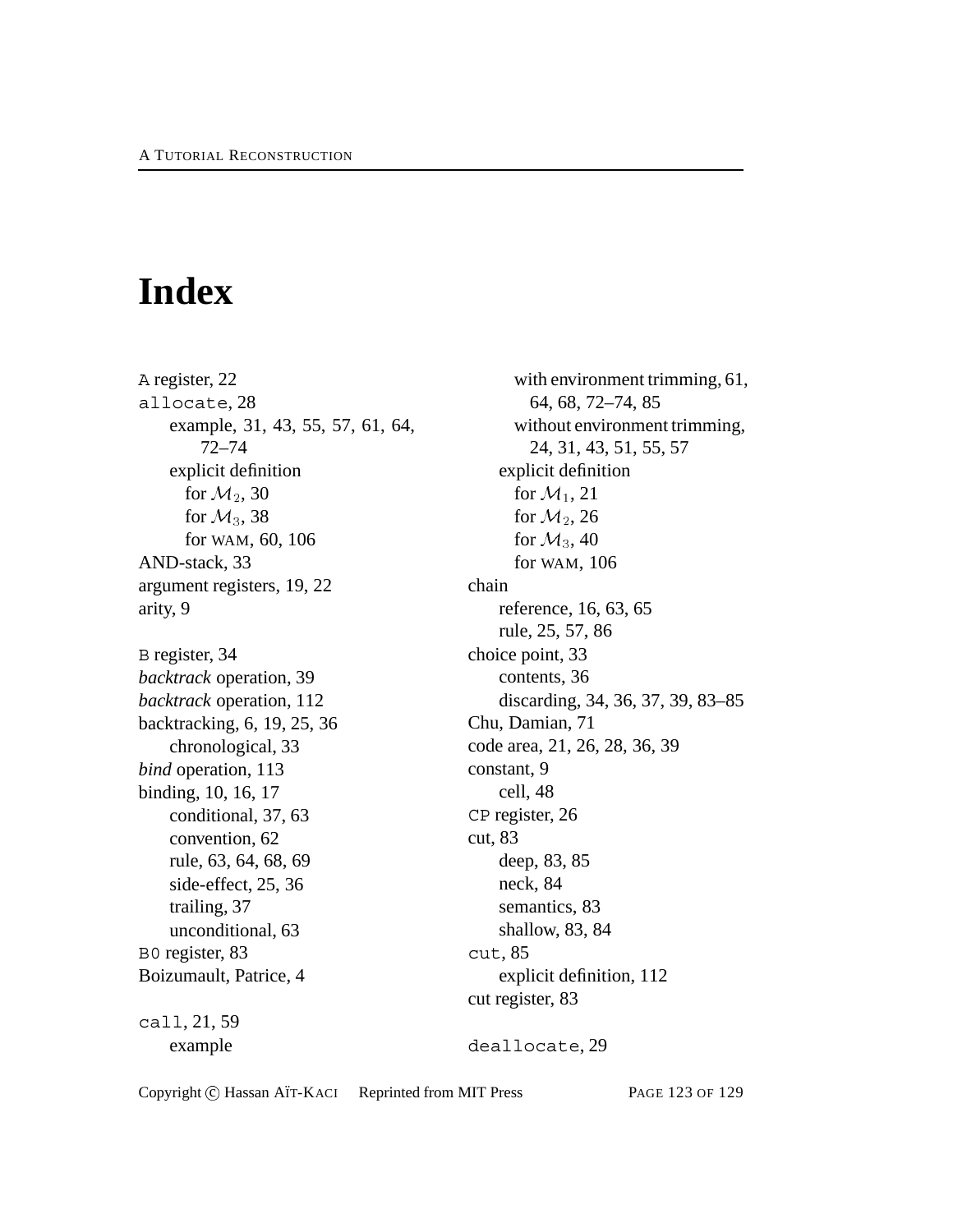example, 31, 43, 55, 57, 61, 64, 72–74 explicit definition for  $\mathcal{M}_2$ , 30 for WAM, 56, 106 deep cut, 83, 85 rule, 25, 86 delayed trimming, 73 *deref* operation, 113 dereferencing, 16 E register, 28 environment, 27 allocation, 29 discarding, 56 frame, 28 protection, 34, 35, 57, 79 trimming, 58–62, 64, 68, 70–74, 85 magnification of, 79 execute, 56 example, 57, 61, 64, 72–74, 80– 82 explicit definition, 56 for WAM, 107 fact, 21

compilation, 22, 26 failure, 16, 19, 25, 33–35 flattened form, 12 of program, 15 of query, 12 tokenized, 12, 15 functor, 9 get constant, 48 example, 80–82 explicit definition, 49

for WAM, 102 get level, 85 explicit definition for WAM, 111 get list, 50 example, 51, 82 explicit definition, 50 for WAM, 102 get nil, 50 get structure, 15 example, 16, 24, 43, 51, 53, 80, 81 explicit definition, 18 for WAM, 101 get value, 23 example, 24, 51 explicit definition, 23 for WAM, 101 get variable, 23 example, 31, 43, 53, 55, 57, 61, 64 explicit definition, 23 for WAM, 100 H register, 13 Hanus, Michael, 67 HB register, 37 heap, 10

pointer, 38  $\mathcal{I}_0$ , 9, 48, 50  $\mathcal{I}_1$ , 28

#### $\mathcal{I}_2$ , 28, 38  $\mathcal{I}_3$ , 38

Kowalski, Robert A., 95

 $\mathcal{L}_0$ , 9, 21 abstract machine, 9

PAGE 124 OF 129 Reprinted from MIT Press Copyright © Hassan AÏT-KACI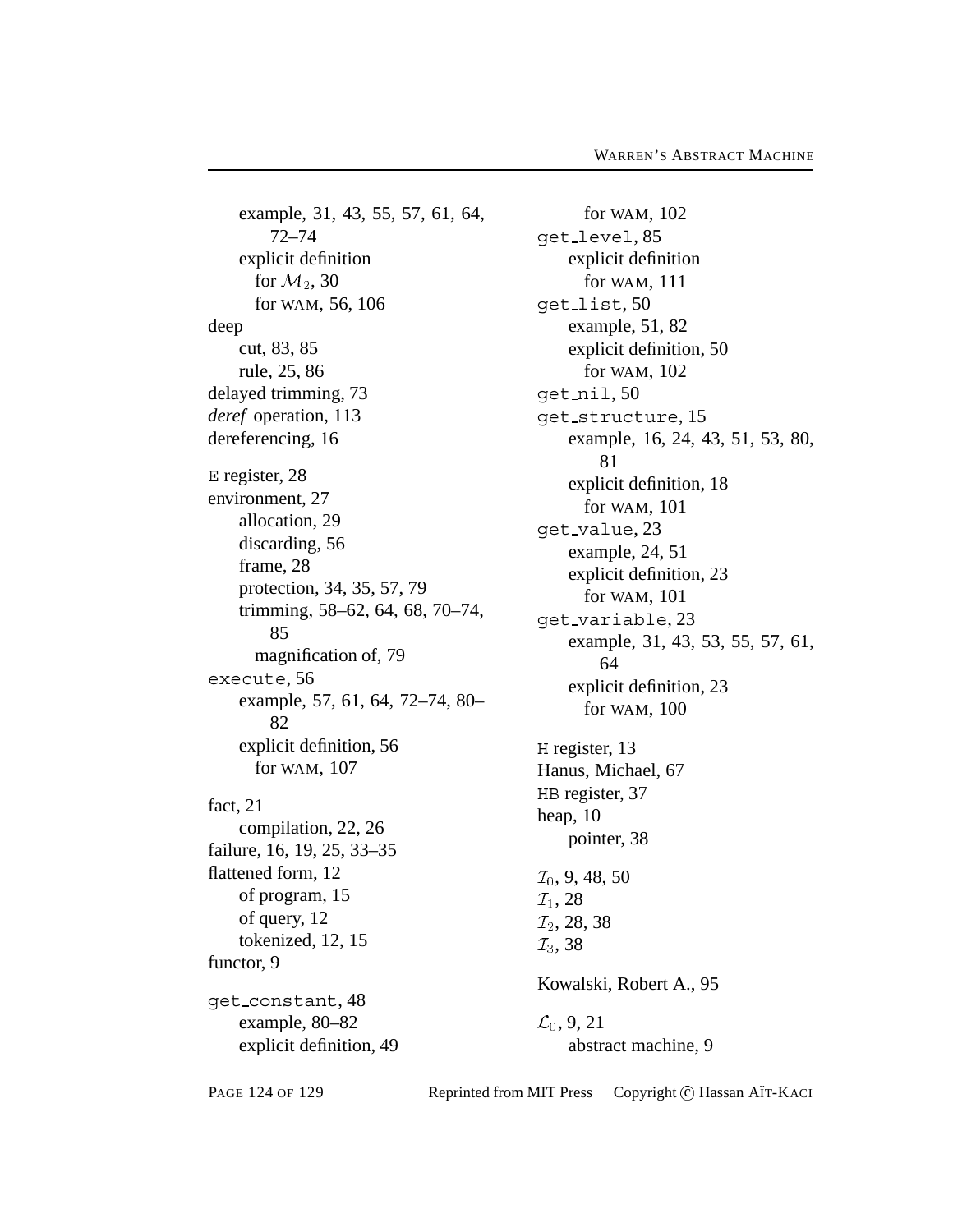interpreter, 9 program, 9 compiling, 13, 16 query, 9 compiling, 11, 14 semantics, 9, 11 syntax, 9 term representation, 10  $\mathcal{L}_1$ , 21, 24, 25  $\mathcal{L}_2, 25$ program, 25 query, 25 semantics, 25  $\mathcal{L}_3$ , 33 program, 33 query, 33 semantics, 33 last call optimization, 56 LCO, 56, 57, 62, 70, 71 correctness, 58 effect, 56, 57, 82 generalization, 58 interference, 62 magnification, 79 patch, 75 list, 50  $\mathcal{M}_0$ , 9, 11, 19, 75 instructions, 13, 16 for programs, 18 for queries, 14  $\mathcal{M}_1$ , 21 augmentation, 28 instructions for variable arguments, 23  $\mathcal{M}_2$ , 28, 40, 42 extension, 33  $M_3$ , 33, 42

improvement, 45 instructions for choice point, 41, 42 Maier, David, 4 mode, 15, 16 x read, 15 x write, 15 setting, 17 neck cut, 84 explicit definition for WAM, 111 OR-stack, 33 P register, 21 partial evaluation, 89 PDL, 19, 36 Pereira, Fernando, 46 permanent variable, 27, 28 proceed, 21 example, 24, 43, 51, 53, 81, 82 explicit definition, 26 for WAM, 107 push-down list, 19 put constant, 48 example, 81 explicit definition, 49 for WAM, 100 put list, 50 example, 51 explicit definition, 50 for WAM, 100 put nil, 50 put structure, 13 example, 14, 24, 43, 51 explicit definition, 14, 46 for WAM, 100 put unsafe value, 65

Copyright C Hassan AïT-KACI Reprinted from MIT Press PAGE 125 OF 129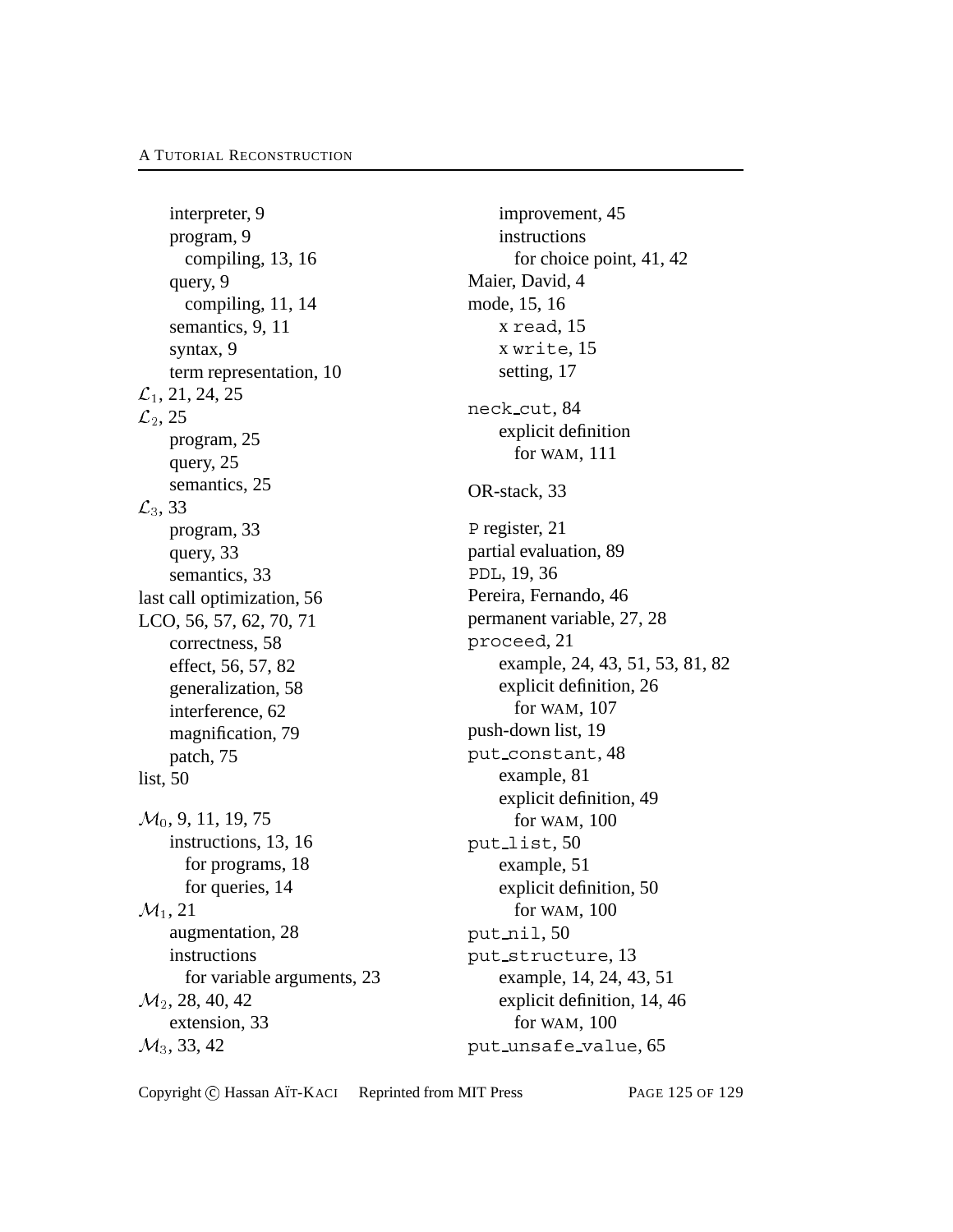example, 72–74 explicit definition, 66 for WAM, 100 put\_value, 23 example, 31, 43, 55, 57, 61, 64, 72 explicit definition, 23 for WAM, 99 put variable, 23 example, 24, 31, 51, 55, 57, 61, 64, 72–74 explicit definition, 62 for WAM, 99 for a temporary variable, 23 query, 9 compilation, 11, 22, 27 empty, 25 reference chain, 16, 63, 65 chronological, 63 dangling, 62, 63 stack, 62, 63, 65, 67, 68 register allocation, 12, 54 resolution flat, 6, 25 leftmost, 25, 33 SLD, 5, 33 top-down, 33 retry, 79 explicit definition for WAM, 110 retry me else, 39 example, 43, 80–82 explicit definition, 41 for WAM, 108 Robinson, John Alan, 95

Rosenzweig, Dean, 83, 84, 86 rule, 25 binding, 64, 68, 69 chain, 25, 57, 86 compilation, 27 deep, 25, 86 Russinoff, David, 5 S register, 16 set\_constant, 48 example, 51 explicit definition, 49 for WAM, 103 set local value, 68 explicit definition, 69 for WAM, 103 set value, 13 example, 14, 24, 51 explicit definition, 14 for WAM, 102 set variable, 13 example, 14, 24, 51 explicit definition, 14 for WAM, 102 set void, 52 explicit definition, 53 for WAM, 103 shallow cut, 83, 84 signature, 91 stack, 28 frame, 28 global, 13 local, 28 structure, 9 cell, 10 substitution, 19, 91 application, 19, 94 composition, 19, 92

PAGE 126 OF 129 Reprinted from MIT Press Copyright © Hassan AïT-KACI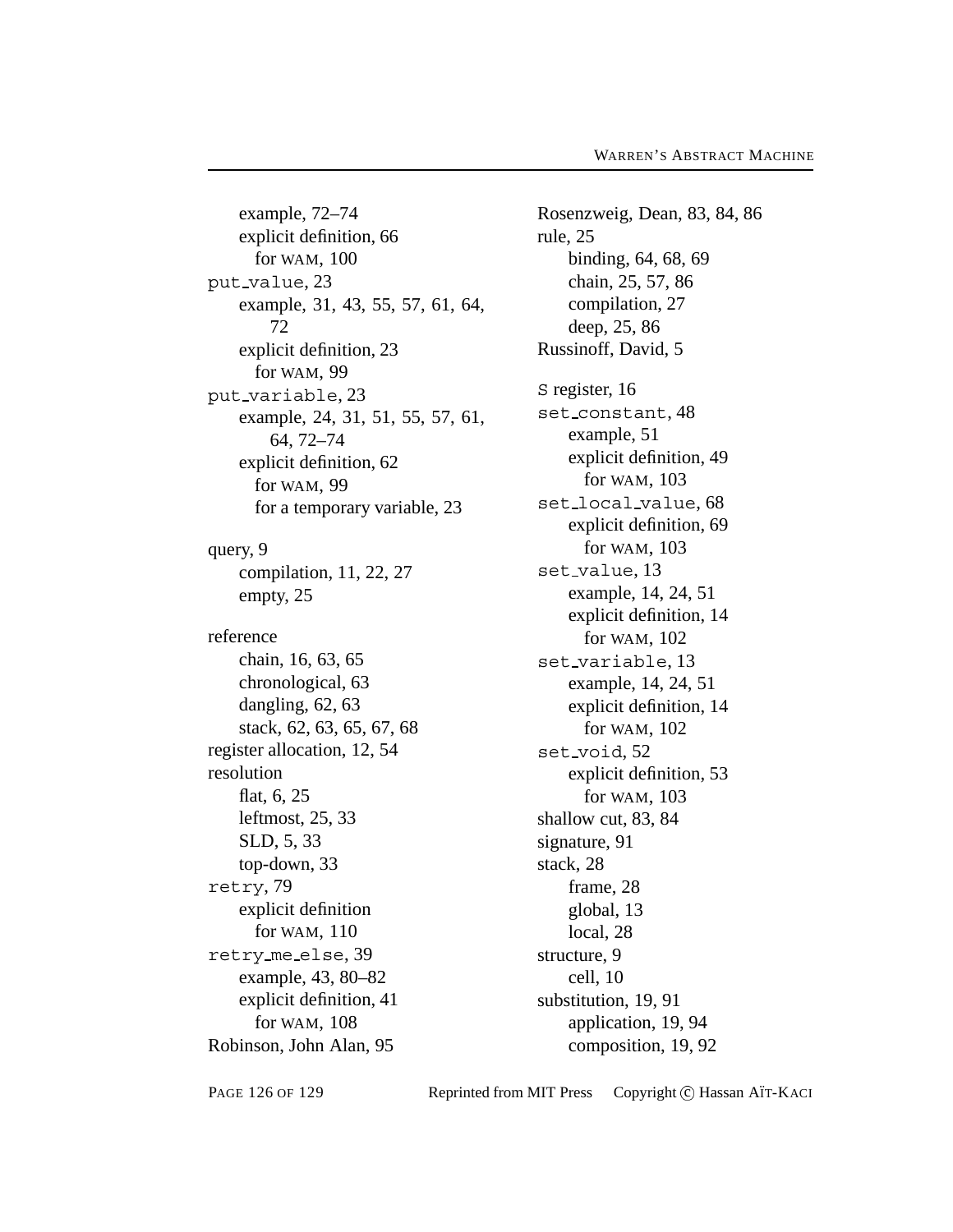switch on constant, 78 example, 80, 81 explicit definition for WAM, 111 switch on structure, 79 example, 80, 81 explicit definition for WAM, 111 switch on term, 78 example, 80–82 explicit definition for WAM, 110 term  $\mathcal{L}_0$  program, 9  $\mathcal{L}_0$  query, 9 first-order, 9, 91 representation, 10 *tidy trail* operation, 85 *tidy trail* operation, 115 TR register, 37 trail, 36 cleanup, 85 pointer, 37 tamping, 85 unwinding, 40 *trail* operation, 114 trailing unnecessary, 62 variable, 37, 62 trimming delayed, 73 environment, 58, 59, 61, 64, 68, 71–74, 85 trust, 79 example, 80, 81 explicit definition for WAM, 110

trust me, 39 example, 43, 80–82 explicit definition, 42 for WAM, 109 try, 79 example, 80, 81 explicit definition for WAM, 109 try me else, 39 example, 43, 80–82 explicit definition for  $\mathcal{M}_3$ , 41 for WAM, 108 unbound variable, 10 unification, 9, 92 algorithm, 19, 93 *unify* operation for  $\mathcal{M}_0$ , 20 for WAM, 116 unify constant, 47 example, 51 explicit definition, 49 for WAM, 105 unify local value, 68 explicit definition, 69 for WAM, 104 unify value, 16 example, 16, 82 explicit definition, 18 for WAM, 104 unify variable, 15 example, 16, 24, 51, 80–82 explicit definition, 18 for WAM, 104 unify void, 52 example, 53, 80 explicit definition, 53

Copyright C Hassan AïT-KACI Reprinted from MIT Press PAGE 127 OF 129